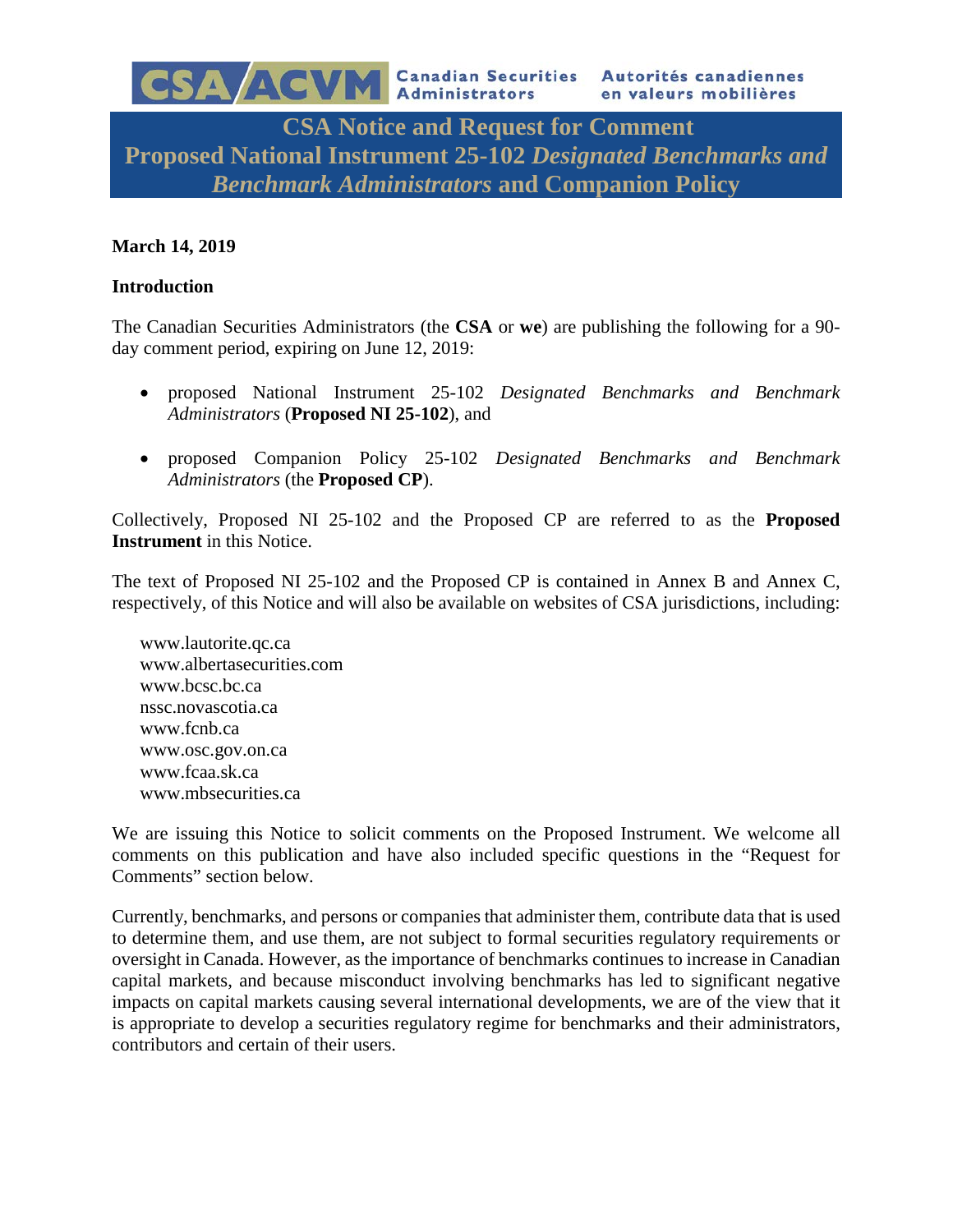The Proposed Instrument is intended to implement a comprehensive regime for:

- the designation and regulation of benchmarks (**designated benchmarks**), including specific requirements (or exemptions from requirements) for designated critical benchmarks (**designated critical benchmarks** or **critical benchmarks**), designated interest rate benchmarks (**designated interest rate benchmarks** or **interest rate benchmarks**) and designated regulated-data benchmarks (**designated regulated-data benchmarks** or **regulated-data benchmarks**),
- the designation and regulation of persons or companies that administer such benchmarks (**designated benchmark administrators** or **administrators**),
- the regulation of persons or companies, if any, that contribute certain data that will be used to determine such designated benchmarks (**benchmark contributors** or **contributors**), and
- the regulation of certain users of designated benchmarks, particularly users who are already regulated in some capacity under Canadian securities legislation (**benchmark users** or **users**).

In Canada, Refinitiv Benchmark Services (UK) Limited (**RBSL**) [1](#page-1-0) is currently the administrator of two domestically important benchmarks:

- the Canadian Dollar Offered Rate (**CDOR**), and
- the Canadian Overnight Repo Rate Average (**CORRA**).

Currently, the intention of the CSA is to designate only RBSL as an administrator, and only CDOR and CORRA as its designated benchmarks (which are each expected to be designated as a critical benchmark and an interest rate benchmark), under Proposed NI 25-102. [2](#page-1-1) This intention is based on the significant reliance placed by users and other market participants on CDOR and CORRA, which are used in various financial instruments with a notional value of at least \$12.3 trillion

<span id="page-1-0"></span> <sup>1</sup> Prior to a name change on February 28, 2019, RBSL was known as Thomson Reuters Benchmark Services Limited.

<span id="page-1-1"></span><sup>&</sup>lt;sup>2</sup> CDOR is the recognized financial benchmark in Canada for bankers' acceptances (BAs) with a term of maturity of one year or less; it is the rate at which banks are willing to lend to companies. CORRA is a measure of the average cost of overnight collateralized funding, and is widely used as the reference for overnight indexed swaps and related futures. Additional information on CDOR and CORRA can be found at:

[https://financial.thomsonreuters.com/en/products/data-analytics/market-data/financial-benchmarks/benchmarks-in](https://financial.thomsonreuters.com/en/products/data-analytics/market-data/financial-benchmarks/benchmarks-in-canada.html)[canada.html.](https://financial.thomsonreuters.com/en/products/data-analytics/market-data/financial-benchmarks/benchmarks-in-canada.html)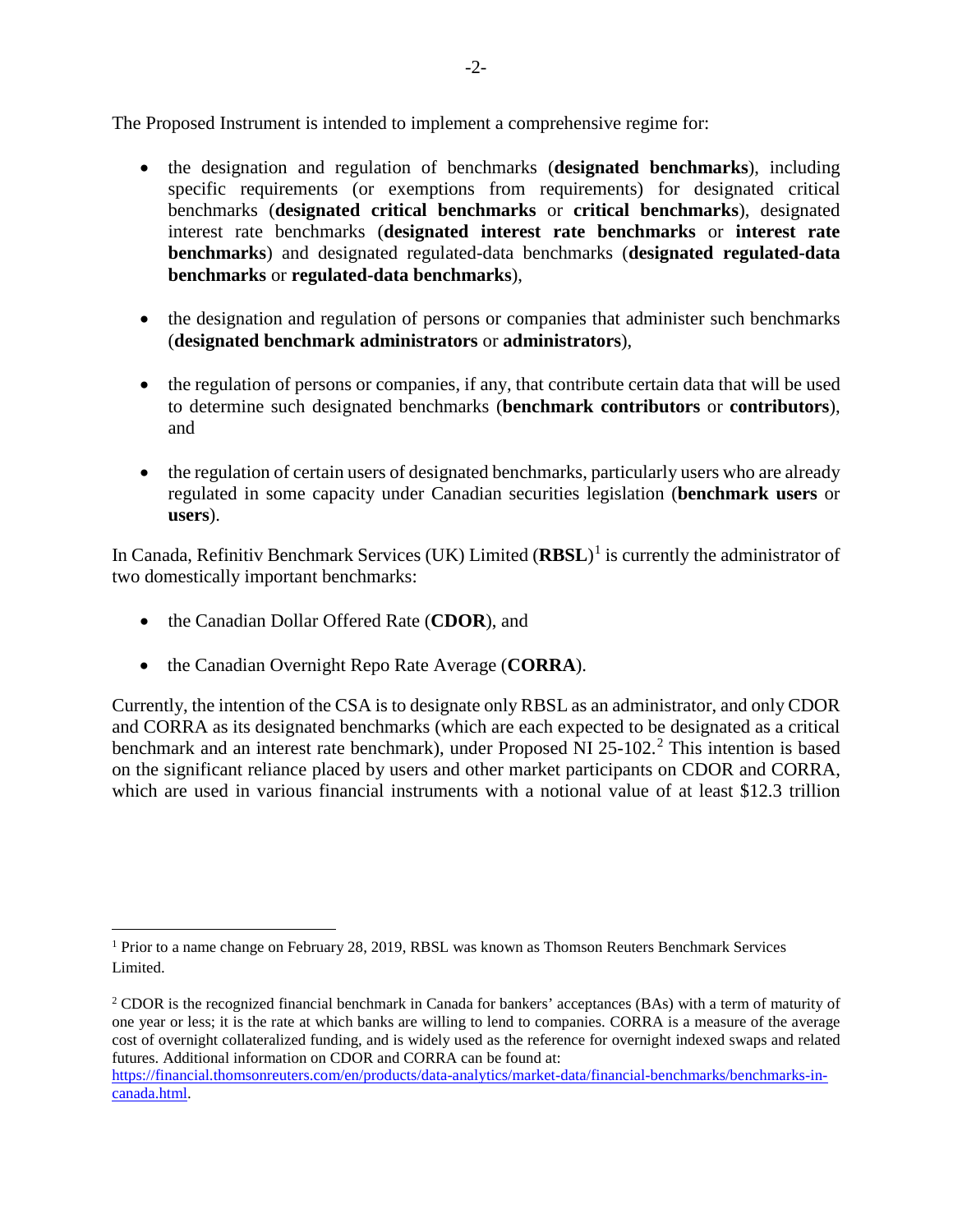dollars.<sup>[3](#page-2-0)</sup> This figure is approximately five times larger than the gross domestic product for Canada in  $2017<sup>4</sup>$  $2017<sup>4</sup>$  $2017<sup>4</sup>$  For CDOR and CORRA, we believe that the following risks should be minimized:

- interruption or uncertainty (if, for example, the administrator resigns or is unsuitable), and
- abusive activity relating to the benchmark, including manipulation of the benchmark.

If not, confidence in Canadian capital markets would suffer and participants in Canadian financial markets (including investors) would incur significant losses or costs.

It is possible that the CSA may designate other administrators and their associated benchmarks in the future on public interest grounds, including where:

- a benchmark is sufficiently important to financial markets in Canada,
- a benchmark administrator applies for designation to allow its benchmark to be referenced in financial instruments that are invested in by, or where a counterparty is, one or more European institutional investors pursuant to the EU BMR (defined below), and
- the CSA becomes aware of activities of a benchmark administrator, contributor or user that raise concerns that align with the regulatory risks identified below in respect of such parties and conclude that the administrator and benchmark in question should be designated.

Please refer to the section of this Notice on "Expected Future Amendments on Commodity Benchmarks" for circumstances in which a CSA jurisdiction may designate commodity benchmarks in the future.

## **Background**

In 2012, allegations of manipulation of the London inter-bank offered rate (**LIBOR**) led to the loss of market confidence in the credibility and integrity of LIBOR and financial benchmarks in general. The manipulation of LIBOR led to individual and class-action lawsuits, criminal prosecutions, significant fines and settlements paid by banks that contributed data, an independent review (the **Wheatley Review**) [5](#page-2-2) and, ultimately, the implementation of several recommendations from that review, including the replacement in February 2014 of the British Bankers' Association as the administrator of LIBOR by ICE Benchmark Administration Limited. Although the change in administrator and the implementation of other changes recommended in the Wheatley Review

<span id="page-2-2"></span><sup>5</sup> Available online at

<span id="page-2-0"></span> <sup>3</sup> Bank of Canada, *CDOR & CORRA in Financial Markets –Size and Scope* (September 2018), online: [https://www.bankofcanada.ca/wp-content/uploads/2018/10/CDOR-CORRA-in-Financial-Markets-](https://www.bankofcanada.ca/wp-content/uploads/2018/10/CDOR-CORRA-in-Financial-Markets-%E2%80%93Size-and-Scope.pdf) [%E2%80%93Size-and-Scope.pdf.](https://www.bankofcanada.ca/wp-content/uploads/2018/10/CDOR-CORRA-in-Financial-Markets-%E2%80%93Size-and-Scope.pdf)

<span id="page-2-1"></span><sup>4</sup> See, for example: [http://www.international.gc.ca/economist-economiste/statistics-statistiques/data-indicators](http://www.international.gc.ca/economist-economiste/statistics-statistiques/data-indicators-indicateurs/Annual_Ec_Indicators.aspx?lang=eng)[indicateurs/Annual\\_Ec\\_Indicators.aspx?lang=eng.](http://www.international.gc.ca/economist-economiste/statistics-statistiques/data-indicators-indicateurs/Annual_Ec_Indicators.aspx?lang=eng)

https://assets.publishing.service.gov.uk/government/uploads/system/uploads/attachment\_data/file/191762/wheatley [review\\_libor\\_finalreport\\_280912.pdf.](https://assets.publishing.service.gov.uk/government/uploads/system/uploads/attachment_data/file/191762/wheatley_review_libor_finalreport_280912.pdf)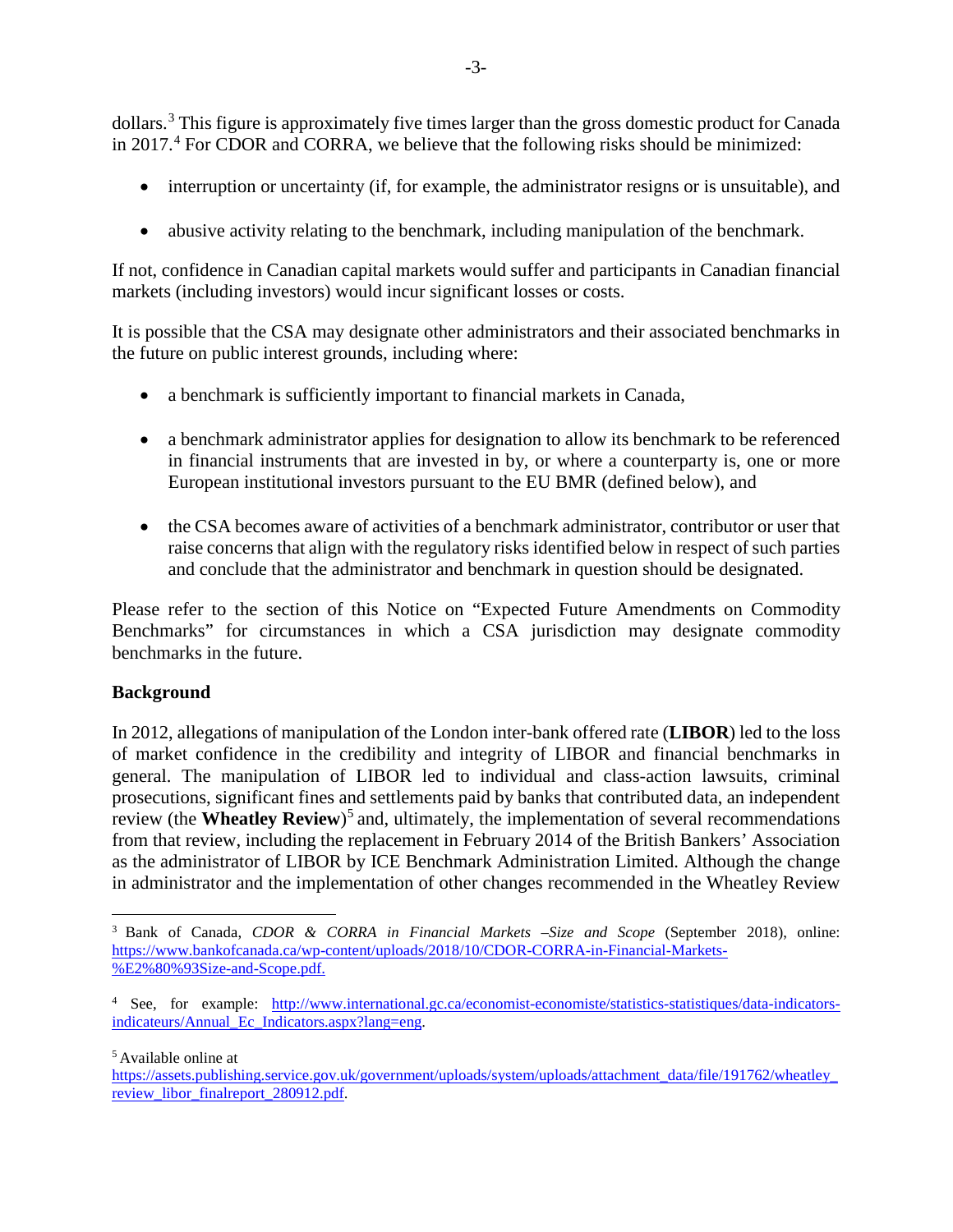have increased market confidence in LIBOR, market concerns have persisted regarding the reliability of LIBOR due to the decline in interbank borrowing activity since the onset of the financial crisis. As a result, regulatory work has been ongoing to identify alternatives to LIBOR and other interbank offered rates. [6](#page-3-0)

# *IOSCO Principles*

In October 2012, after the LIBOR controversies, the International Organization of Securities Commissions (**IOSCO**) published the *Principles for Oil Price Reporting Agencies* (the **IOSCO PRA Principles**)<sup>[7](#page-3-1)</sup> which are intended to enhance the reliability of oil price assessments that are referenced in derivatives contracts subject to regulation by IOSCO members.

In July 2013, IOSCO published the *Principles for Financial Benchmarks* (**IOSCO Financial Benchmark Principles**). [8](#page-3-2) Together the IOSCO Financial Benchmark Principles and the IOSCO PRA Principles (the **IOSCO Principles**) provide an overarching framework of principles for the regulation of benchmarks used in financial markets, including principles to address conflicts of interest in processes for determining benchmarks, that are referenced in financial instruments subject to regulation by IOSCO members.

## *Initial Canadian Regulatory Response*

Following the controversies in 2012 regarding alleged misconduct related to the determination of LIBOR and the introduction of the IOSCO Principles, we initially decided that we did not need to seek to immediately regulate benchmarks. Instead, Canadian financial sector regulators pursued other measures to reduce risk, such as:

• encouraging contributors to CDOR to develop a voluntary code of conduct that addresses some of the conflicts of interest issues that could lead to manipulation of submission-based benchmarks, and

<span id="page-3-0"></span><sup>6</sup> See, for example, the following publications:

ISDA, *Interbank Offered Rate (IBOR) Fallbacks for 2006 ISDA Definitions - Consultation on Certain Aspects of Fallbacks for Derivatives Referencing GBP LIBOR,1 CHF LIBOR, JPY LIBOR, TIBOR, Euroyen TIBOR and BBSW* (July 12, 2018), online: [http://assets.isda.org/media/f253b540-193/42c13663-pdf/,](http://assets.isda.org/media/f253b540-193/42c13663-pdf/)

Deloitte, *The alphabet soup of alternative reference rates post-LIBOR - SOFR, SONIA, EONIA, SARON, and TONAR* (April 11, 2018), online[: https://www2.deloitte.com/us/en/pages/financial-services/articles/alternative](https://www2.deloitte.com/us/en/pages/financial-services/articles/alternative-reference-rates-post-libor.html)[reference-rates-post-libor.html,](https://www2.deloitte.com/us/en/pages/financial-services/articles/alternative-reference-rates-post-libor.html)

PWC, *Farewell LIBOR - The transition to alternative reference rates for new and legacy contracts* (October 3, 2018), online[: https://www.pwc.ch/en/publications/2018/Farewell-LIBOR\\_EN\\_web2.pdf,](https://www.pwc.ch/en/publications/2018/Farewell-LIBOR_EN_web2.pdf) and

Oliver Wyman, *Making the World's Most Important Number Less Important - Libor Transition* (July 2018), online: [https://www.oliverwyman.com/content/dam/oliver-wyman/v2/publications/2018/july/Oliver-Wyman-Making-The-](https://www.oliverwyman.com/content/dam/oliver-wyman/v2/publications/2018/july/Oliver-Wyman-Making-The-Worlds-Most-Important-Number-Less-Important_vFINAL.pdf)[Worlds-Most-Important-Number-Less-Important\\_vFINAL.pdf.](https://www.oliverwyman.com/content/dam/oliver-wyman/v2/publications/2018/july/Oliver-Wyman-Making-The-Worlds-Most-Important-Number-Less-Important_vFINAL.pdf)

<span id="page-3-1"></span><sup>7</sup> Available online at [https://www.iosco.org/library/pubdocs/pdf/IOSCOPD391.pdf.](https://www.iosco.org/library/pubdocs/pdf/IOSCOPD391.pdf) 

<span id="page-3-2"></span><sup>8</sup> Available online at [https://www.iosco.org/library/pubdocs/pdf/IOSCOPD415.pdf.](https://www.iosco.org/library/pubdocs/pdf/IOSCOPD415.pdf)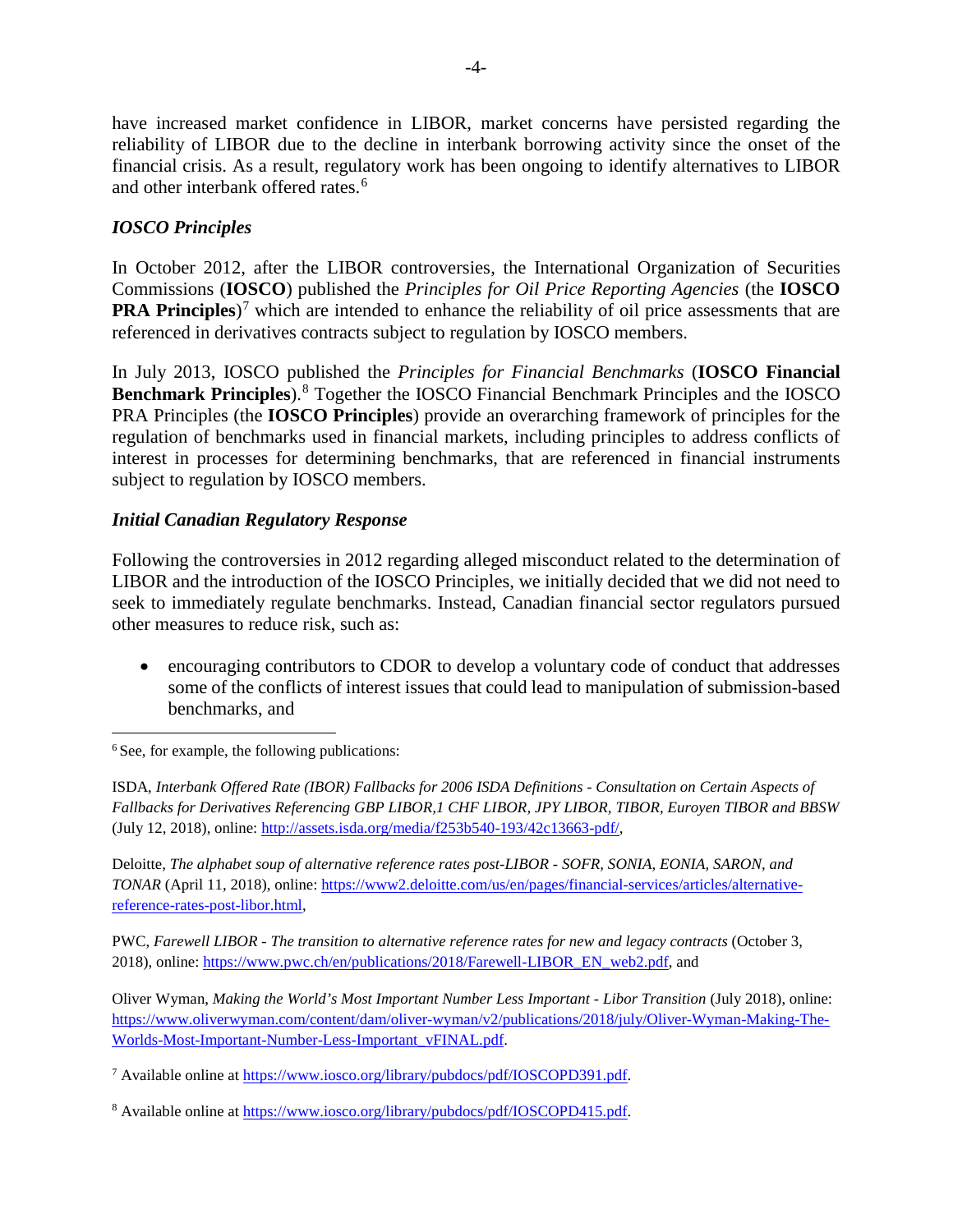• arranging for RBSL to agree to follow certain procedures to strengthen the integrity of CDOR and CORRA.

### *EU Benchmarks Regulation*

On June 30, 2016, the European Union's (**EU**) *Regulation on indices used as benchmarks in financial instruments and financial contracts or to measure the performance of investment funds* (**EU BMR**)[9](#page-4-0) came into force. Most of the provisions of the EU BMR came into effect on January 1, 2018. The regulation introduces a common framework and consistent approach to benchmark regulation across the EU. It aims to ensure benchmarks are robust and reliable, and to minimize conflicts of interest in benchmark-setting processes.

The EU BMR is part of the EU's response to the LIBOR scandal and, in particular:

- aims to reduce the risk of manipulation of benchmarks by addressing conflicts of interest, governance controls and the use of discretion in the benchmark-setting process, and
- requires administrators of a broad range of benchmarks used in the EU to be authorized or registered by a national regulator and to implement governance systems and other controls to ensure the integrity and reliability of the benchmarks they administer.

The EU BMR has provisions regulating benchmark administrators, benchmark contributors and benchmark users.

Supervised entities under EU legislation (e.g., banks, investment firms, insurance companies, mutual funds, pension funds, fund managers and consumer lenders) will be subject to restrictions on using benchmarks (including trading in financial contracts and instruments that reference a benchmark) unless:

- they are produced by an EU administrator authorized or registered under the EU BMR, or
- they are benchmarks of a benchmark administrator located outside the EU that have been qualified for use in the EU under the EU BMR's third country regime (three possible routes are described below).

The restriction applies to "third country regime" benchmarks from January 1, 2022.<sup>[10](#page-4-1)</sup> In other words, a benchmark produced outside of the EU cannot be used by EU supervised entities after December 31, 2021, unless that benchmark meets the requirements in the EU BMR and, as a result, is listed on the European Securities and Markets Authority (**ESMA**) Benchmarks Register.<sup>[11](#page-4-2)</sup>

<span id="page-4-0"></span><sup>&</sup>lt;sup>9</sup> Available online at https://eur-lex.europa.eu/legal-content/EN/TXT/PDF/?uri=CELEX:32016R1011&from=EN.

<span id="page-4-1"></span> $10$  Originally, this restriction was to apply from January 1, 2020. However, on February 25, 2019, EU authorities announced that the date would be extended to January 1, 2022.

<span id="page-4-2"></span><sup>11</sup> ESMA's Benchmarks Register can be found online at https://www.esma.europa.eu/databases-library/registers-anddata.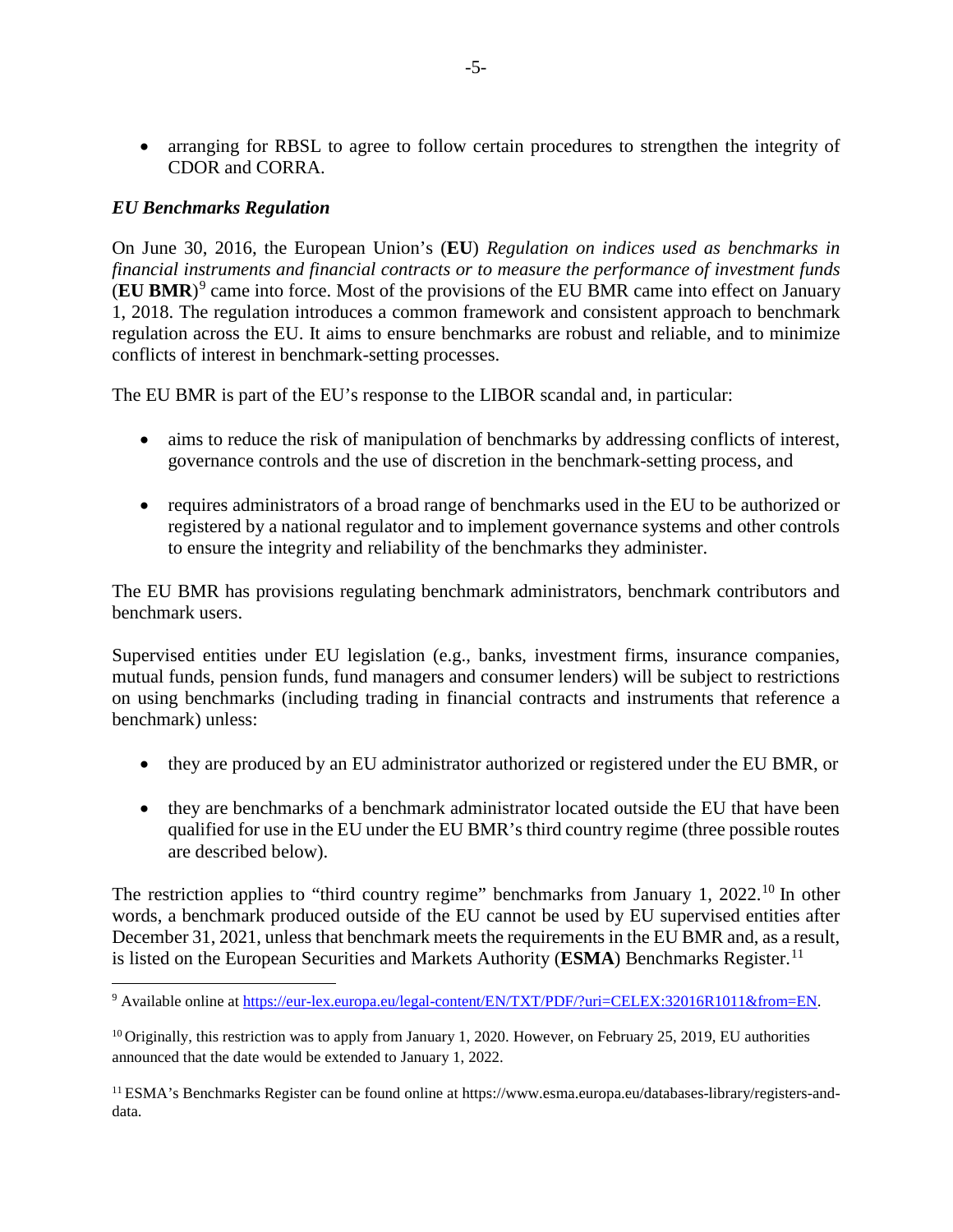In order for supervised entities in the EU to be able to use benchmarks produced by third country administrators (e.g., administrators located in Canada), those administrators must apply to be added to the ESMA list of benchmarks in one of three ways:

- *Recognition* where an administrator located in a third country has been recognised by a EU member state in accordance with the requirements set out in the EU BMR. This process is not relevant for purposes of Proposed NI 25-102.
- *Endorsement* where an administrator or supervised entity located in the EU has a clear and well-defined role within the control or accountability framework of a third country administrator and is able to monitor effectively the provision of a benchmark. This process is relevant if the administrator or supervised entity applies for endorsement in accordance with the requirements set out in the EU BMR but is not relevant for purposes of Proposed NI 25-102.
- *Equivalence* where an equivalency decision has been adopted by the European Commission (**EC**), as described further below.

Under the EU BMR, ESMA will be able to register a benchmark provided by a non-EU administrator in a non-EU state as qualified for use in the EU if:

- the EC has adopted an equivalency decision with respect to the non-EU state,
- the administrator is authorized or registered, and is supervised, in the non-EU state,
- the administrator has notified ESMA of its consent to the use of its benchmarks in the EU by supervised entities (the administrator must also provide ESMA with a list of the relevant benchmarks and advise ESMA of the relevant non-EU regulator in the non-EU state), and
- specific cooperation arrangements between ESMA and the non-EU regulator in the non-EU state are operational.

The EC will be able to adopt an equivalency decision with respect to the non-EU state if administrators authorized or registered in that state comply with binding requirements that are equivalent to the EU BMR. The determination of equivalence takes into account whether the legal framework and supervisory practice of a third country ensures compliance with the IOSCO Principles, as applicable.

Alternatively, the EC will be able to adopt an equivalency decision if there are binding requirements in the non-EU state equivalent to the EU BMR with respect to a specific non-EU administrator or benchmark or benchmark family. This provides some flexibility as it will allow the EC to make equivalency decisions for non-EU benchmarks in those cases where a non-EU state only regulates a limited category of critical benchmarks on an equivalent basis.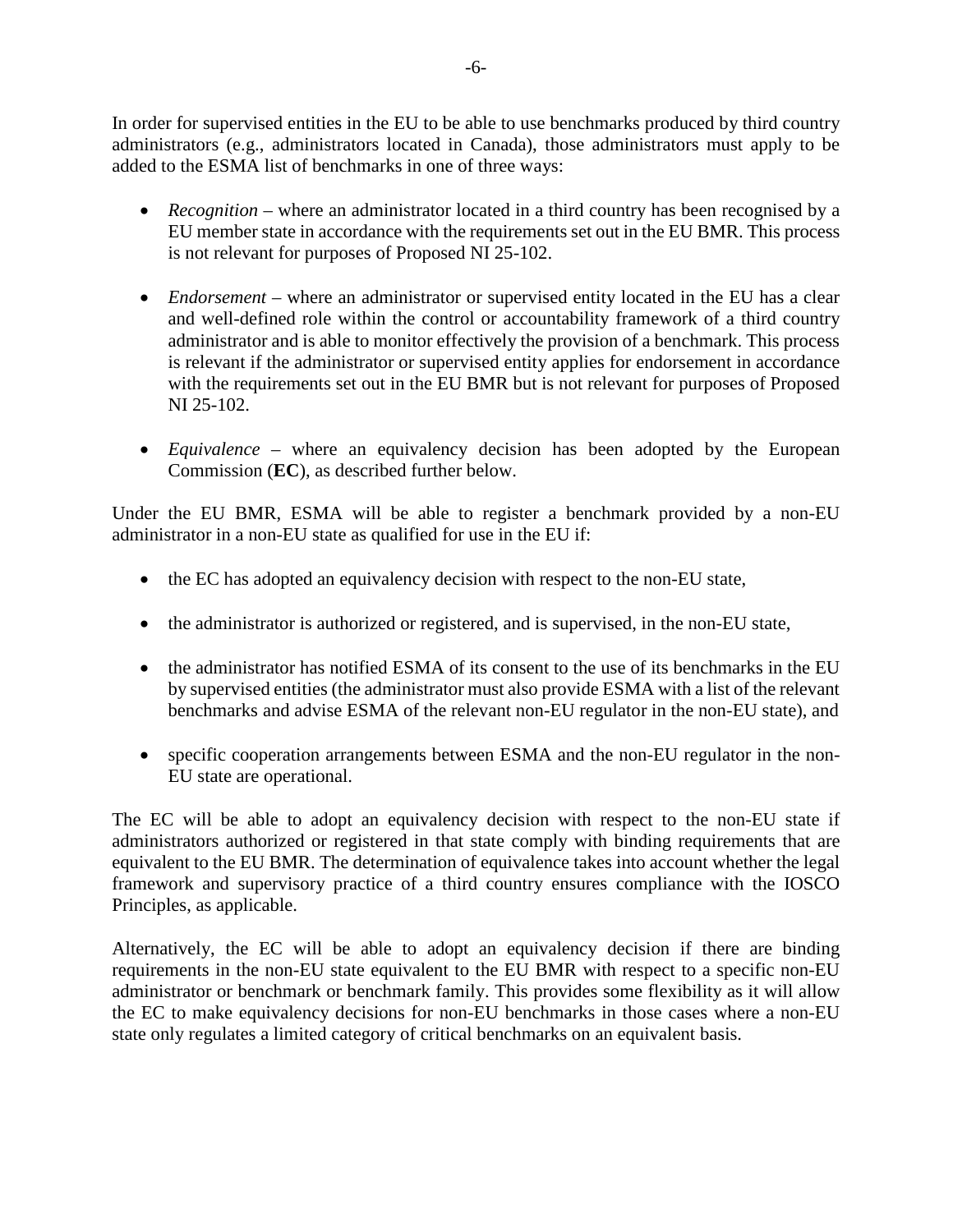### *RBSL Authorization*

On July 12, 2018, RBSL issued a press release announcing that it had been approved by the United Kingdom's (**UK**) Financial Conduct Authority (**FCA**) as an authorized "benchmark administrator" under the EU BMR. As an authorized administrator, RBSL is certified to continue to administer, calculate and publish benchmarks in line with the EU BMR, and users of these benchmarks can continue to use them in accordance with the EU BMR. For additional information regarding the impact of the UK leaving the EU on RBSL's authorization with the FCA, please see the discussion below under the heading "*EU Equivalency*".

### **Substance and Purpose**

We developed Proposed NI 25-102 to establish an EU BMR-equivalent benchmarks regulatory regime and to reduce risk in Canada's capital markets, thereby protecting Canadian investors and other Canadian market participants.

As previously indicated, the current intention of the CSA is to designate only:

- RBSL as an administrator, and
- CDOR and CORRA as RBSL's designated benchmarks under Proposed NI 25-102.

The Proposed CP is meant to assist in the interpretation and application of Proposed NI 25-102.

## *EU Equivalency*

In light of the EU BMR, having the EU recognize the Canadian benchmarks regime as equivalent is desirable and important since it would allow EU institutional market participants to continue to use any Canadian benchmark designated under Proposed NI 25-102. For example, an EU institutional investor may hold securities that refer to a Canadian benchmark.

Although Canada-based administrators are able to directly apply for EU-based registration in the EU under the EU BMR (and, as noted above, RBSL has in fact secured such authorization from the FCA), the CSA is of the view that:

- Canadian securities regulators have a sovereign responsibility and are best positioned to directly regulate benchmarks with a significant connection to Canada, including such benchmarks' administrators, contributors and users, and
- it would be prudent to implement a Canadian regime by, or soon after, the EU equivalency deadline (i.e., January 1, 2022) in the event that, for example
	- another entity, including an entity resident in Canada, is later chosen to act as the administrator of benchmarks (e.g., CDOR and CORRA) administered by an EUregistered benchmark administrator (e.g., RBSL) and would like the benefit of a Canadian regime that has been recognized as equivalent by the EU, or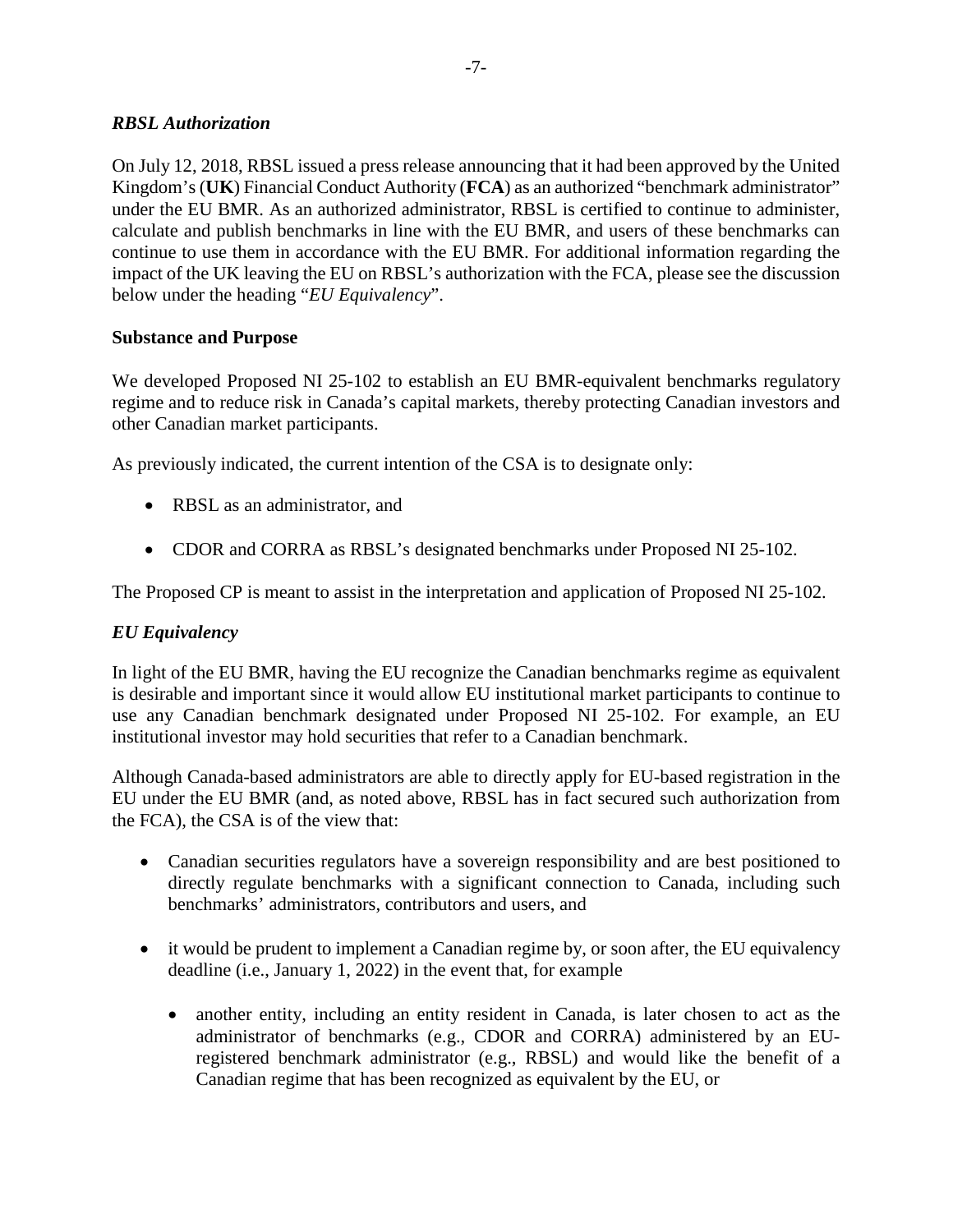• a non-EU registered benchmark administrator of another Canadian benchmark would like the benefit of a Canadian domestic regime that has been recognized as equivalent by the EU.

In addition, we understand that, in the event that the UK leaves the EU, the UK will make amendments to retain EU law related to financial benchmarks (i.e., the EU BMR) to ensure that it continues to operate effectively in a UK context.<sup>[12](#page-7-0)</sup> In such an event, we would also seek a UK equivalency decision. Having the UK recognize the Canadian regime as equivalent is desirable and important since it would, for example, allow UK institutional market participants to continue to use any Canadian benchmark designated under Proposed NI 25-102. We expect that a positive EU equivalency decision would lead to a positive UK equivalency decision.

### *Risk Reduction and Investor Protection*

The CSA believes that Canadian securities regulators should now establish and implement a regulatory regime for benchmarks for the following reasons:

- there is a need to regulate CDOR and CORRA and their administrator (i.e., RBSL) in light of the significant reliance placed by users and other market participants on CDOR and CORRA. In particular, for CDOR and CORRA, we believe that the following risks should be minimized:
	- interruption or uncertainty (if, for example, the benchmark administrator resigns or is unsuitable), and
	- misconduct relating to benchmarks including manipulation of the benchmark.

If not and one of these events occurs, the loss of confidence that Canadian capital markets would suffer and the costs that would be borne by Canadian financial markets (including investors), would be significant,<sup>[13](#page-7-1)</sup>

• there is a need for the ability to regulate benchmark administrators and benchmark contributors due to the risk of benchmark-related misconduct that would adversely  $impact:$ <sup>[14](#page-7-2)</sup>

<span id="page-7-0"></span> <sup>12</sup> See, for example, HM Treasury, *Draft Benchmarks (Amendment and Transitional Provision) (EU Exit) Regulations 2019*, online: [https://www.gov.uk/government/publications/draft-benchmarks-amendment-and-transitional](https://www.gov.uk/government/publications/draft-benchmarks-amendment-and-transitional-provision-eu-exit-regulations-2019)[provision-eu-exit-regulations-2019.](https://www.gov.uk/government/publications/draft-benchmarks-amendment-and-transitional-provision-eu-exit-regulations-2019)

<span id="page-7-1"></span><sup>&</sup>lt;sup>13</sup> In January 2018, 9 large banks, including 6 from Canada, were accused by a plaintiff in a U.S. civil lawsuit of conspiring to rig CDOR to improve profits from derivatives trading. The complaint, filed by a Colorado pension fund in U.S. District Court in New York, accused the banks of suppressing CDOR from August 2007 to June 2014 by making artificially lower interest rate submissions to RBSL, CDOR's administrator. The lawsuit has not yet gone to trial and the plaintiff's allegations have not been proven in court.

<span id="page-7-2"></span> $14$  See, for example, the enforcement actions taken in the UK alone: [https://www.fca.org.uk/markets/benchmarks/enforcement.](https://www.fca.org.uk/markets/benchmarks/enforcement)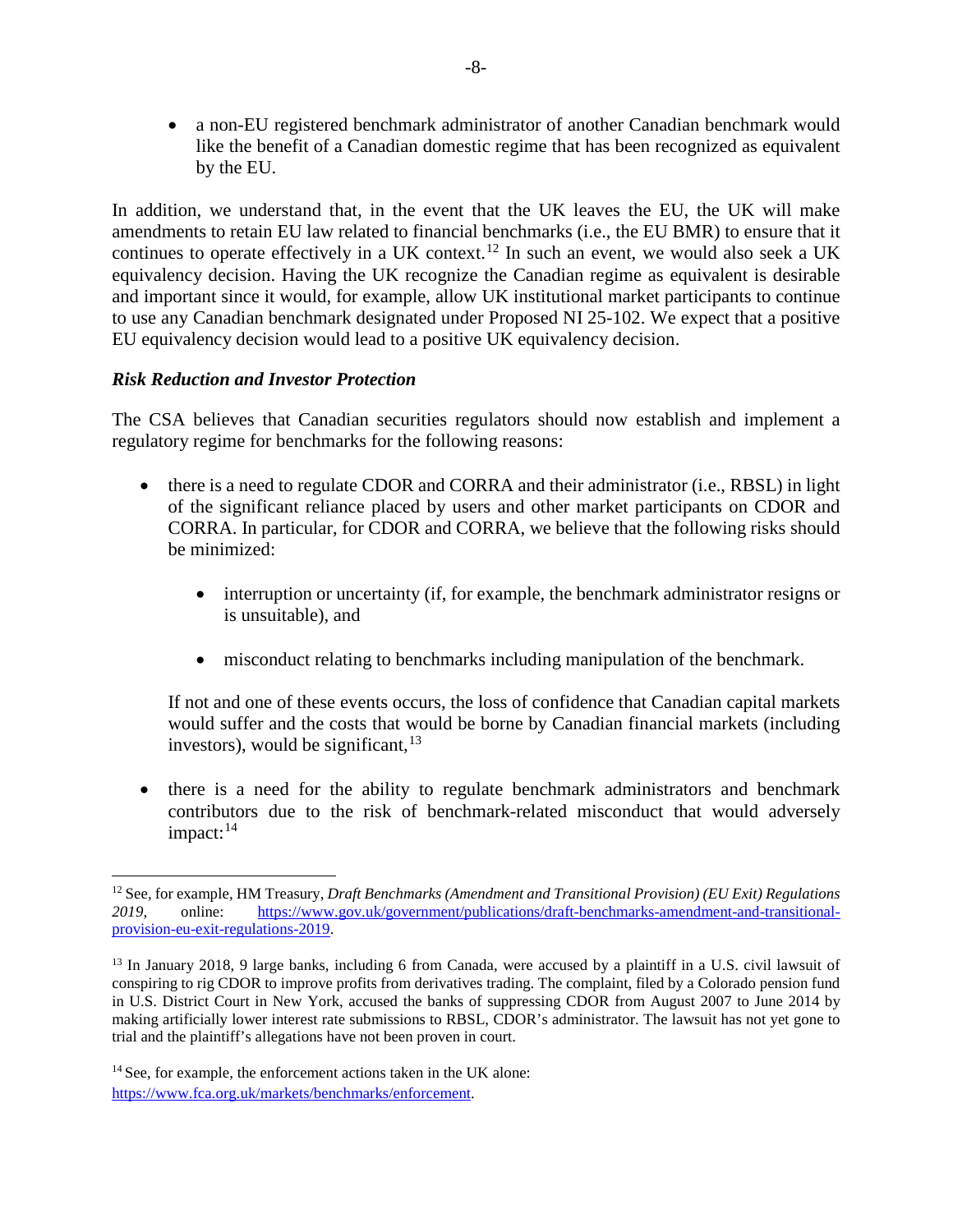- investors,
- market participants, and
- the reputation of, and confidence in, Canada's capital markets,
- many factors that resulted in benchmark-related misconduct in other jurisdictions are also present in Canada (e.g., widespread usage of the benchmark to price unrelated securities that can be traded by contributors, rate fixing activities that rely on a combination of observable market inputs and expert judgment),
- such a regime would clarify, strengthen and specify the legal basis on which Canadian securities regulators may take enforcement and other regulatory action against benchmark administrators, benchmark contributors and benchmark users in the event of misconduct involving a benchmark that harms (or threatens to harm) investors, market participants and capital markets generally, and
- such a regime would ensure the continuity of a viable designated critical benchmark by requiring market participants to provide information in relation to the designated critical benchmark for use by the designated benchmark administrator.

In addition, the CSA believes it is necessary to reflect international developments in the regulation of benchmarks. IOSCO has released its IOSCO Principles and certain other major jurisdictions have either introduced benchmark regulations or taken measures to regulate key benchmarks or their methodologies. $15$ 

### **Summary of Proposed NI 25-102**

### *Designated Benchmarks and Benchmark Administrators*

Under current or forthcoming securities legislation,<sup>[16](#page-8-1)</sup> a benchmark administrator can apply for designation as a designated benchmark administrator and to request the designation of a benchmark. Alternatively, the regulator can also apply for a benchmark administrator or benchmark to be designated under securities legislation.<sup>[17](#page-8-2)</sup>

The Proposed CP explains that if a benchmark administrator wants to apply to be designated as a designated benchmark administrator and to request the designation of a benchmark, the application

<span id="page-8-0"></span><sup>&</sup>lt;sup>15</sup> In addition to the EU, for example, Australia, Hong Kong, Singapore and South Africa. For additional detail, see Financial Stability Board, *Reforming major interest rate benchmarks - Progress report* (November 14, 2018), online: [http://www.fsb.org/wp-content/uploads/P141118-1.pdf.](http://www.fsb.org/wp-content/uploads/P141118-1.pdf)

<span id="page-8-1"></span><sup>&</sup>lt;sup>16</sup> For additional detail, see the section "Recent or Proposed Legislative Amendments" below.

<span id="page-8-2"></span> $17$  Except in Québec, where the securities regulatory authority has the authority to designate a benchmark administrator or benchmark on its own initiative.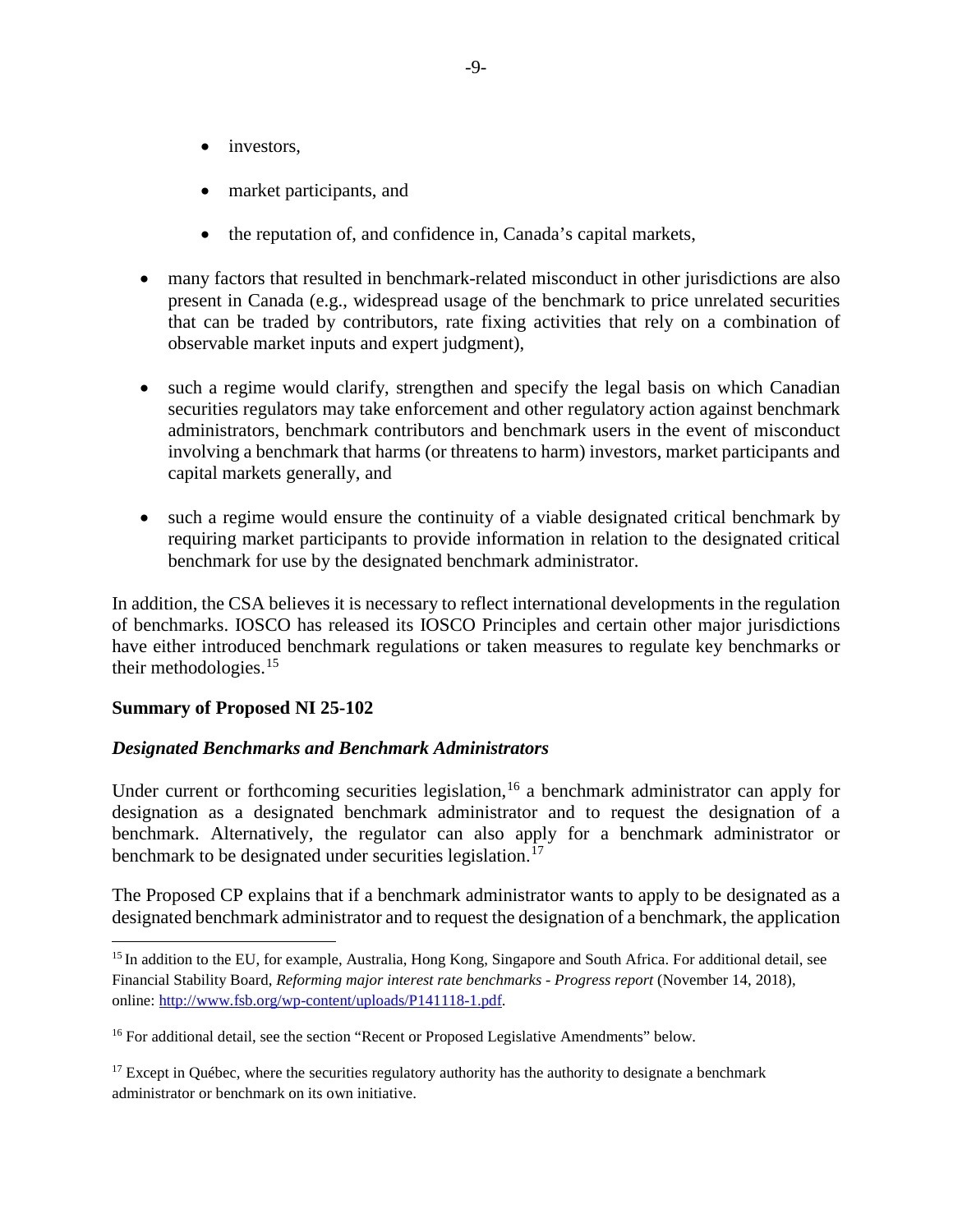should provide the same information as that set out in Form 25-102F1 and Form 25-102F2. A benchmark administrator may request, or the regulator or securities regulatory authority may decide, that a benchmark should receive, one or more of the following additional designations:<sup>[18](#page-9-0)</sup>

- **Critical benchmark** Staff of a regulator or securities regulatory authority may recommend that the regulator or the securities regulatory authority designate a benchmark as a "critical benchmark" if the benchmark is critical to financial markets in Canada or a region of Canada. The following two factors are among those that will be considered:
	- (a) the benchmark is used directly or indirectly within a combination of benchmarks as a reference for financial instruments or financial contracts or for measuring the performance of investment funds, having a total value in Canada of at least \$400 billion on the basis of the range of maturities or tenors of the benchmark, where applicable, or
	- (b) the benchmark satisfies all of the following criteria:
		- (i) the benchmark is used directly or indirectly within a combination of benchmarks as a reference for financial instruments or financial contracts or for measuring the performance of investment funds having a total value in one or more jurisdictions of Canada that is significant, on the basis of all the range of maturities or tenors of the benchmark, where applicable,
		- (ii) the benchmark has no, or very few, appropriate market-led substitutes,
		- (iii) in the event that the benchmark is no longer provided, or is provided on the basis of input data that is no longer sufficient to provide a benchmark that accurately represents that part of the market or economy the designated benchmark is intended to record, or on the basis of unreliable input data, there would be significant and adverse impacts on:
			- (A) market integrity, financial stability, the real economy, or the financing of businesses in one or more jurisdictions of Canada, or
			- (B) a significant number of market participants in one or more jurisdictions of Canada.

For the purpose of paragraph (a) and subparagraph (b)(i), staff of a regulator or securities regulatory authority will consider, among other things, the outstanding principal amount of any debt securities that reference the benchmark, the outstanding notional amount of any derivatives that reference the benchmark, and the outstanding net asset value of any investment funds that use the benchmark to measure performance.

<span id="page-9-0"></span><sup>&</sup>lt;sup>18</sup> Note that the interpretations of what can constitute a critical benchmark, an interest rate benchmark and a regulateddata benchmark are located in the Proposed CP.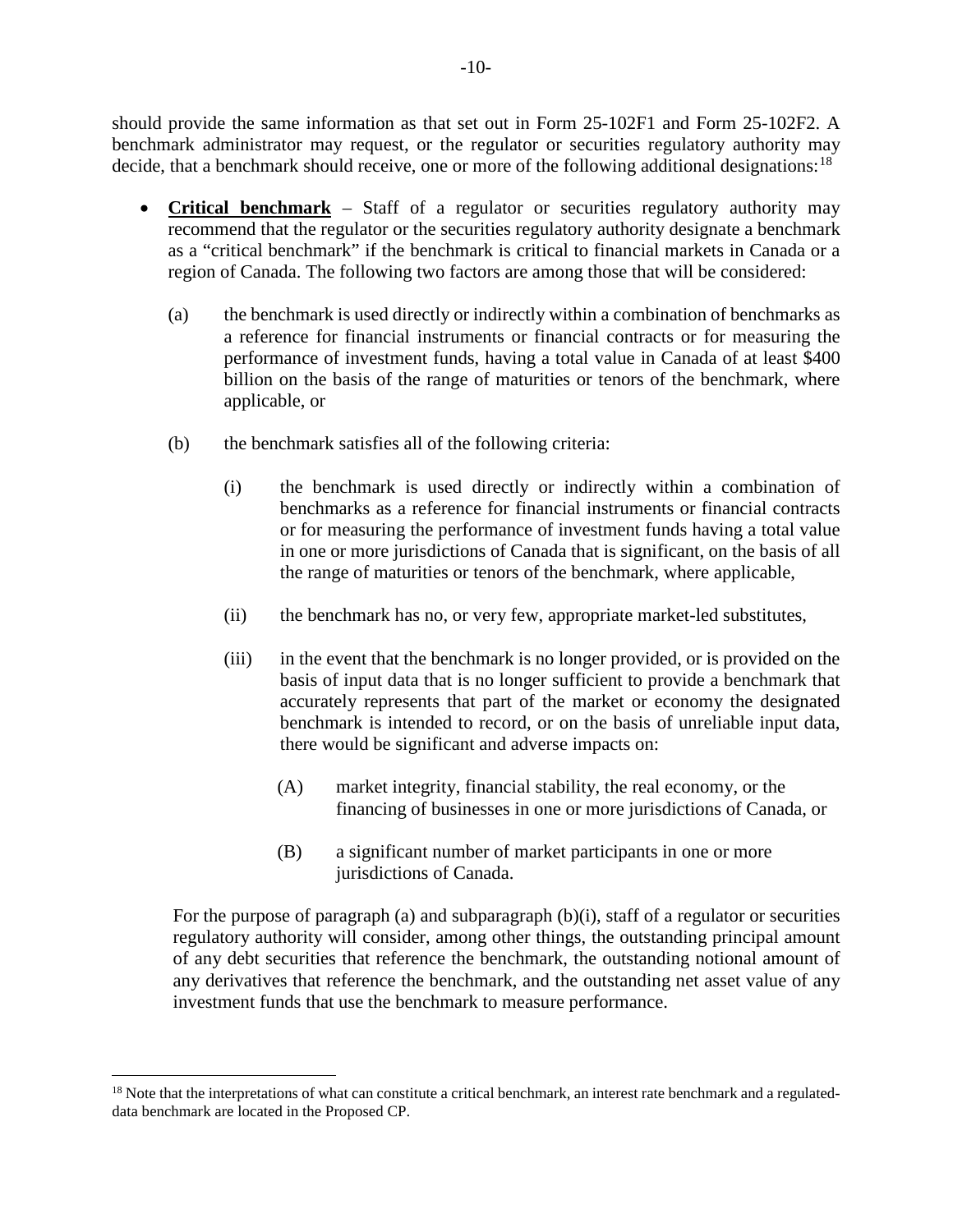- **Interest rate benchmark** Staff of a regulator or securities regulatory authority may recommend that the regulator or the securities regulatory authority designate a benchmark as an "interest rate benchmark" if the benchmark is used to set interest rates of debt securities or is otherwise used as a reference in derivatives or other instruments. Factors that will be considered include the following:
	- (a) the benchmark is determined on the basis of the rate at which financial institutions may lend to, or borrow from, other financial institutions, or market participants other than financial institutions, in the money market, or
	- (b) the benchmark is determined from a survey of bid-side rates provided by financial institutions that routinely accept bankers' acceptances issued by borrowers and are market makers in bankers' acceptances either directly or through an affiliate.
- **Regulated-data benchmark** Staff of a regulator or securities regulatory authority may recommend that the regulator or the securities regulatory authority designate a benchmark as a "regulated-data benchmark" if the benchmark is determined by the application of a formula from any of the following:
	- (a) input data contributed entirely and directly from:
		- (i) any of the following, but only with reference to transaction data relating to securities or derivatives:
			- (A) a recognized exchange in a jurisdiction of Canada or an exchange that is subject to appropriate regulation in a foreign jurisdiction,
			- (B) a recognized quotation and trade reporting system in a jurisdiction of Canada or a quotation and trade reporting system that is subject to appropriate regulation in a foreign jurisdiction,
			- (C) an alternative trading system that is registered as a dealer in a jurisdiction in Canada and is a member of a self-regulatory entity or an alternative trading system that is subject to appropriate regulation in a foreign jurisdiction,
			- (D) an entity that is similar or analogous to the entities referred to in clause  $(A)$ ,  $(B)$  or  $(C)$  and that is subject to appropriate regulation in a jurisdiction of Canada or a foreign jurisdiction,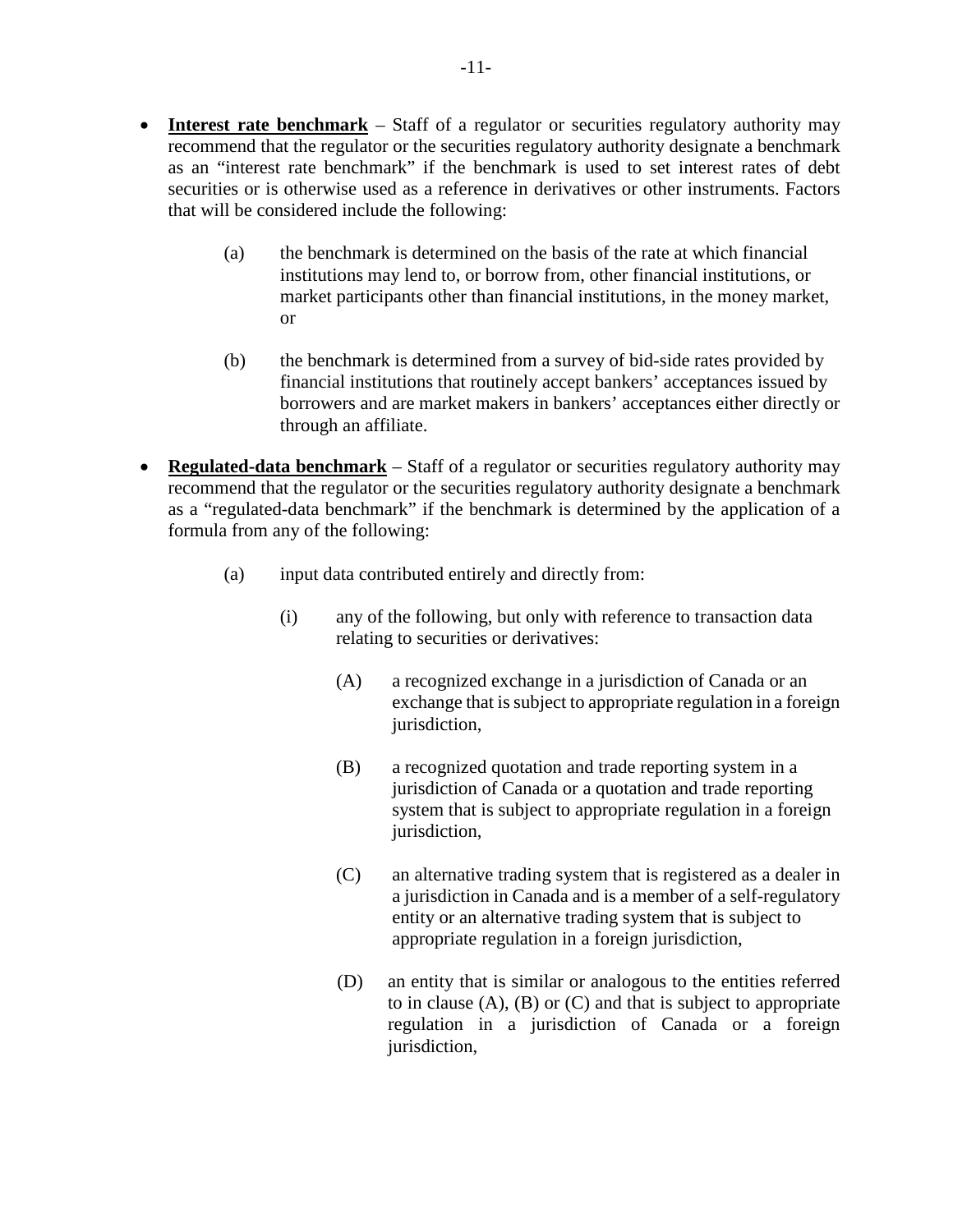- (ii) a service provider to which the designated benchmark administrator of the designated benchmark has outsourced the data collection in accordance with section 14 of Proposed NI 25-102, if the service provider receives the data entirely and directly from an entity referred to in subparagraph (i);
- (b) net asset values of investment funds that are reporting issuers in a jurisdiction of Canada or subject to appropriate regulation in a foreign jurisdiction.

When designating a benchmark, a securities regulatory authority will issue a decision document designating the benchmark as a designated benchmark. If applicable, the decision document will indicate if the benchmark is also designated as a designated critical benchmark, a designated interest rate benchmark or a designated regulated-data benchmark. It is possible that a designated benchmark will receive two designations:

- a designated interest rate benchmark may also be designated as designated critical benchmark, and
- a designated regulated-data benchmark may also be designated as a designated critical benchmark.

## *General Requirements for Administrators*

Once designated, an administrator must comply with various requirements, such as:

- delivering audited annual financial statements and certain forms (e.g., Form 25-102F1) *Designated Benchmark Administrator Annual Form* and Form 25-102F2 *Designated Benchmark Annual Form*) to Canadian securities regulators (Part 2),
- maintaining a governance regime that includes a board of directors (of which at least half of the members must be independent), oversight committee and compliance officer with defined roles and responsibilities within an accountability and control framework that addresses conflicts of interest, complaints, reporting of infringements, and outsourcing (Part 3),
- applying policies, procedures and controls relating to input data and the contribution of input data, as well as complying with obligations relating to the benchmark methodology used by the administrator and any changes to such methodology (Part 4),
- publishing information about the administration of its designated benchmarks, including publishing:
	- important information about the methodology,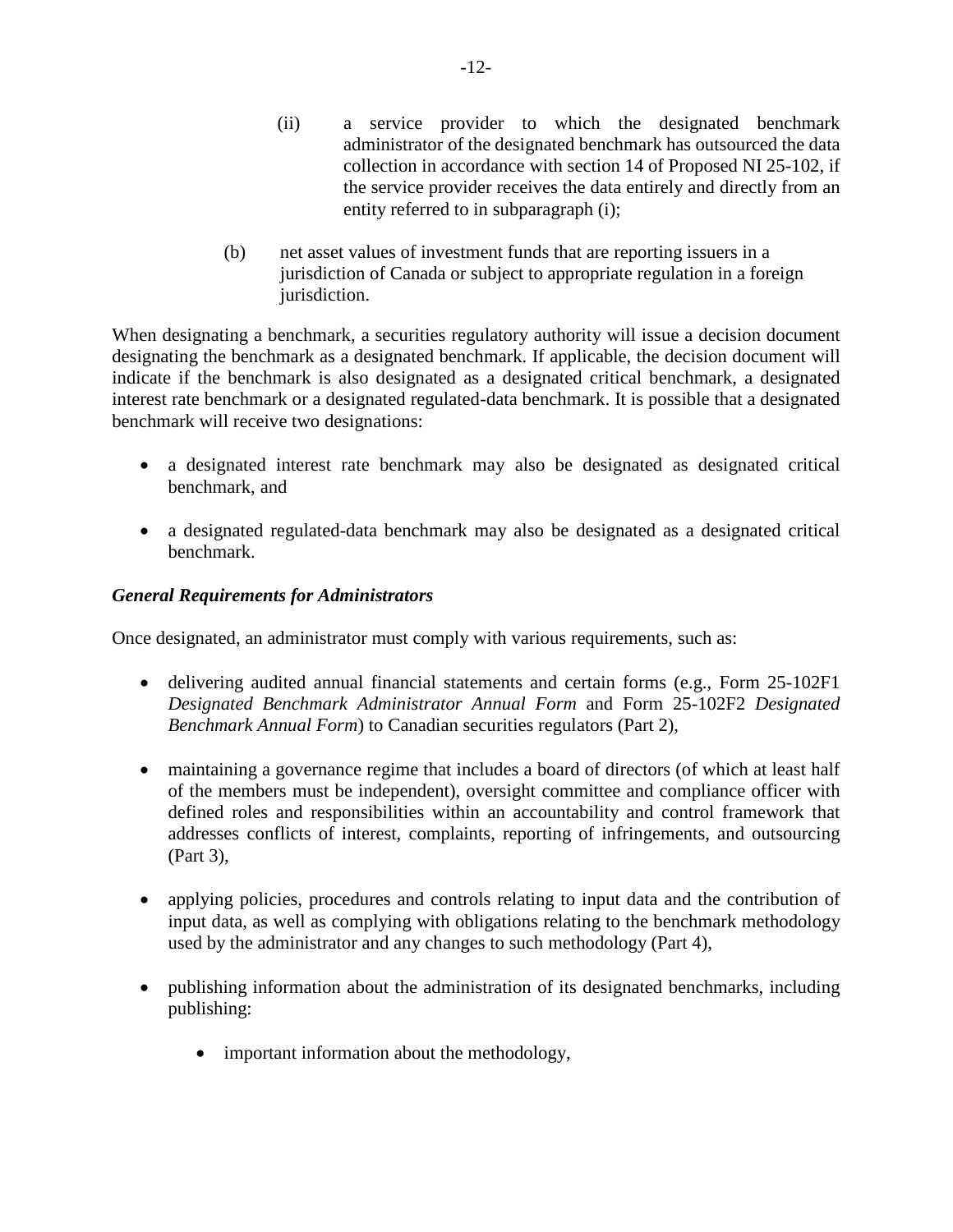- the procedures relating to a significant change or cessation of a designated benchmark, and
- a specified benchmark statement (Part 5),
- if the designated benchmark is determined using input data from contributors that is not reasonably available to the administrator, <sup>[19](#page-12-0)</sup> applying a code of conduct to the contributors of such input data that:
	- specifies the responsibilities of those contributors with respect to the contribution of input data for the designated benchmark, and
	- includes policies and procedures designed to ensure the contributors are adhering to the code of conduct (Part 6), and
- keeping specified books, records and documents for a period of 7 years (Part 7).

## *Additional Administrator Requirements for Critical Benchmarks*

Proposed NI 25-102 has additional requirements relating to an administrator of a critical benchmark (Part 8), including:

- that the administrator provides specific notice to securities regulators and complies with other requirements if it intends to cease administering the critical benchmark,
- that the administrator provides specific notice to securities regulators if a contributor decides to cease contributing input data with respect to the critical benchmark and an assessment of the impact of such development on the critical benchmark,
- that the administrator provides user access to the critical benchmark on a fair, reasonable, transparent and non-discriminatory basis,
- that the administrator provides securities regulators with an assessment at least once every 24 months of the capability of the critical benchmark to accurately represent that part of the market or economy the critical benchmark is intended to record,
- that at least half of the administrator's oversight committee be comprised of independent members, and
- that, at least once every 12 months, the administrator must engage a public accountant to provide an assurance report on the administrator's compliance with certain key sections of

<span id="page-12-0"></span><sup>&</sup>lt;sup>19</sup> Note that since the input data for CORRA is reasonably available to RBSL as the CORRA administrator (e.g., it is available via subscription or is a public source) and such data is not created for the specific purpose of determining CORRA, the providers of such data sources are not considered "contributors" for purposes of certain provisions relating to input data in the EU BMR and Proposed NI 25-102.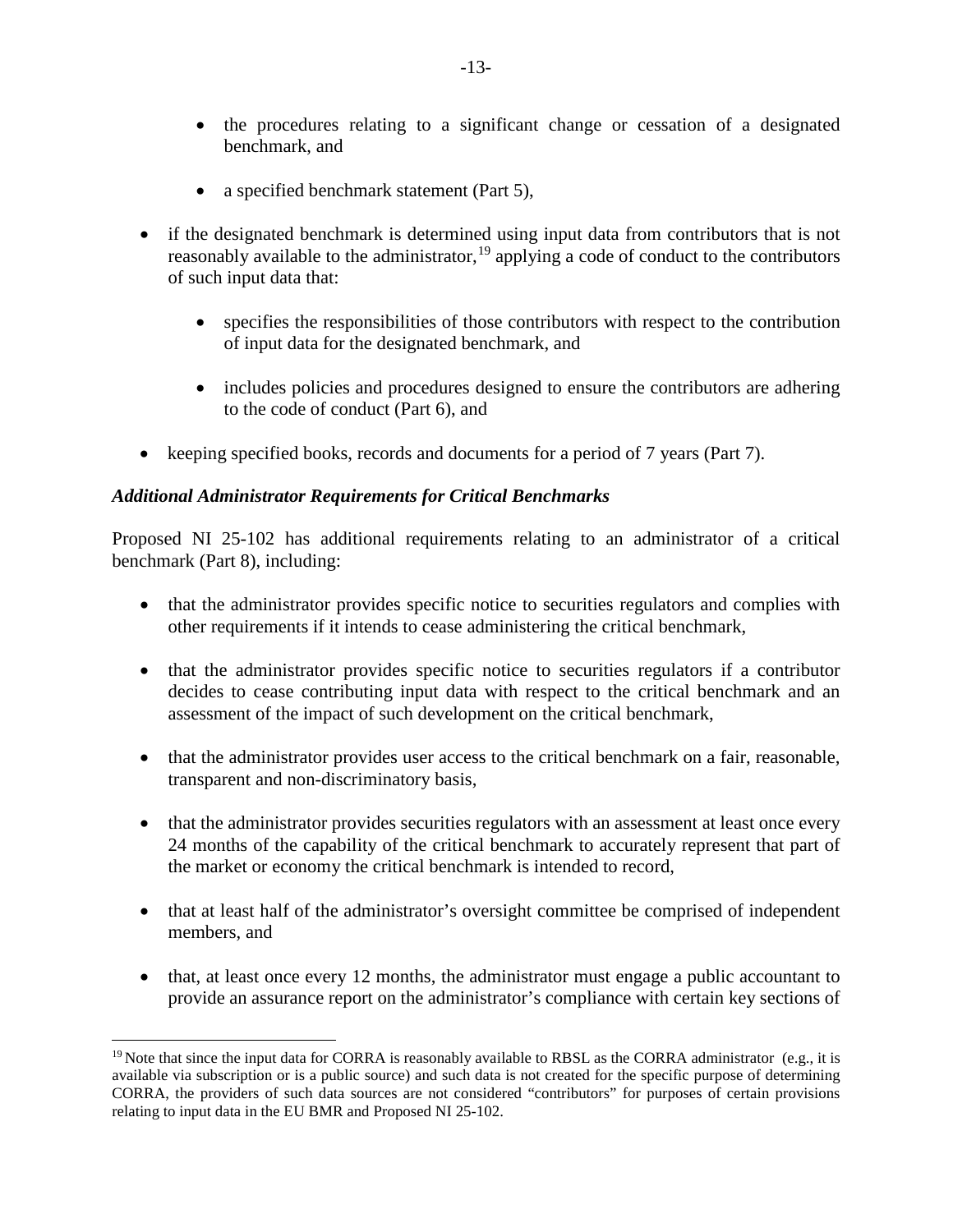Proposed NI 25-102 and the methodology for the critical benchmark and publish a copy of the assurance report.

# *Additional Administrator Requirements for Interest Rate Benchmarks*

Similarly, Proposed NI 25-102 has additional requirements relating to the administrator of an interest rate benchmark (Part 8), including:

- that the administrator follows a specified order of priority for the use of input data and adjusts the data in specified circumstances,
- that at least half of the administrator's oversight committee be comprised of independent members, and
- that, at least once every 2 years, the administrator must engage a public accountant to provide an assurance report on the administrator's compliance with certain key requirements under Proposed NI 25-102 and the methodology for the interest rate benchmark and publish a copy of the assurance report.

# *General Requirements for Contributors*

Proposed NI 25-102 also imposes requirements on contributors to a designated benchmark, including governance and control requirements, such as appointing a compliance officer and applying policies and procedures relating to accurate and complete contributions of input data, conflicts of interest involving contributions of input data, and the use (and records evidencing the rationale of such use) of expert judgment (Part 6).

# *Additional Contributor Requirements for Critical Benchmarks*

Proposed NI 25-102 has additional requirements relating to a contributor of a critical benchmark (Part 8), including that:

- a contributor provides specific notice to the administrator if it decides to cease contributing to the critical benchmark, and
- if required by the administrator's oversight committee, the contributor engages a public accountant to provide an assurance report on the contributor's compliance with certain key requirements under Proposed NI 25-102 and the methodology for the critical benchmark and deliver a copy of the assurance report to the oversight committee, the board of the administrator, and the regulator or securities regulatory authority.

## *Additional Contributor Requirements for Interest Rate Benchmarks*

Similarly, Proposed NI 25-102 has additional requirements relating to a contributor of an interest rate benchmark (Part 8), including that the contributor must: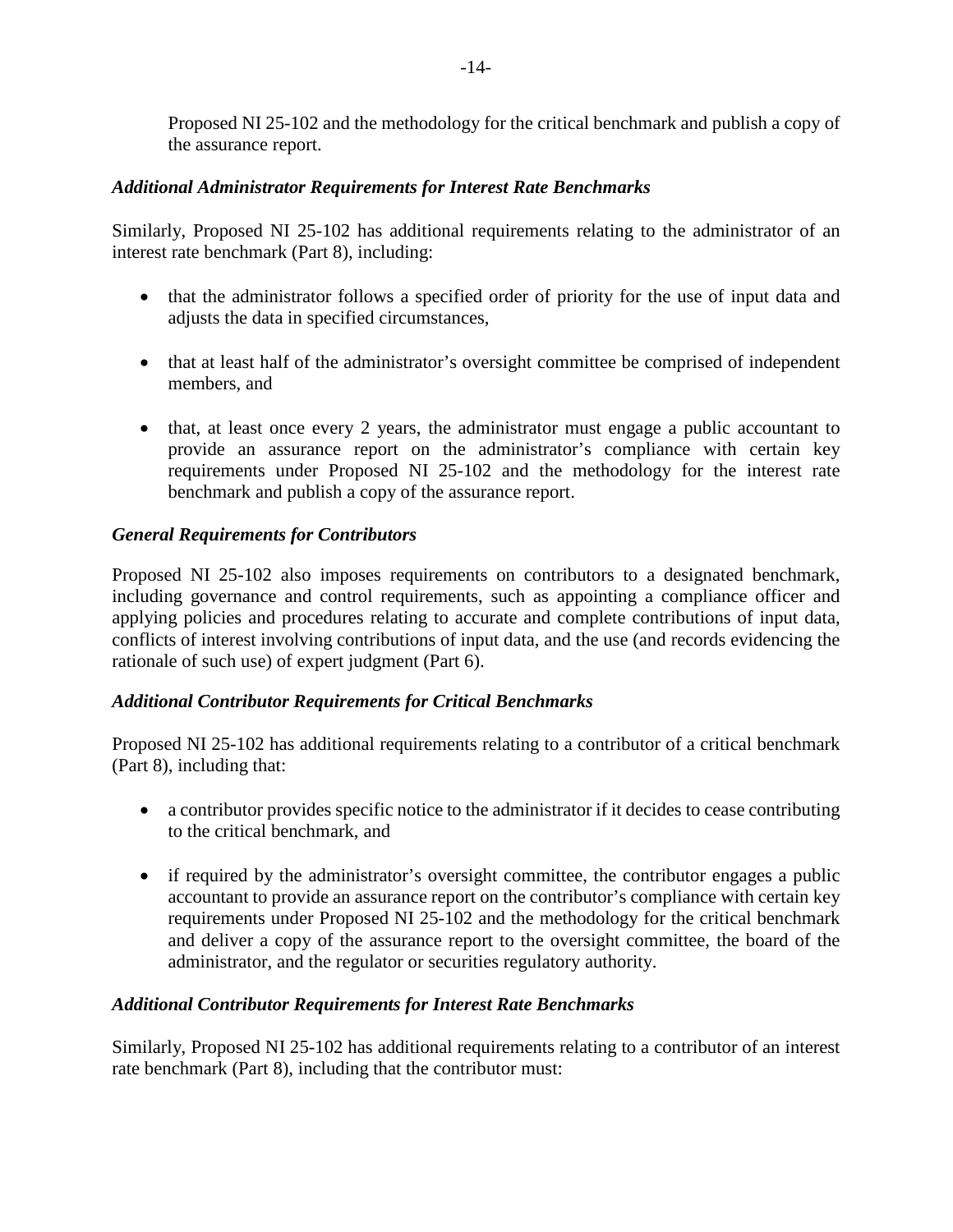- engage a public accountant to provide an assurance report on the contributor's compliance with certain key requirements under Proposed NI 25-102 and the administrator's code of conduct, at least once every 2 years or when required by the administrator's oversight committee, and deliver a copy of the assurance report to the oversight committee, the board of the administrator, and the regulator or securities regulatory authority,
- ensure that each contributing individual (and their direct managers) provide a written statement that they will comply with the code of conduct established by the applicable administrator, and
- have additional policies, procedures and controls relating to various matters, including:
	- an outline of responsibilities within the benchmark contributor's organization, including a list of contributing individuals and their managers and alternates,
	- sign-off of contributions of input data,
	- disciplinary procedures relating to actual or attempted manipulation of the interest rate benchmark,
	- the management of conflicts of interest and controls to avoid any inappropriate external influence over those responsible for contributing rates,
	- requirements that contributing individuals work in locations physically separated from interest rate derivatives traders,
	- requirements to avoid collusion, and
	- requirements to keep detailed records on specified matters, such as all relevant aspects of contributions of input data and any communications between contributing individuals and other persons, including internal and external traders and brokers.

### *Exemptions for Regulated-data Benchmarks*

Proposed NI 25-102 (section 41) includes several exemptions from certain requirements in Proposed NI 25-102 for administrators and contributors of regulated-data benchmarks, including exemptions from:

- administrator requirements relating to systems and controls for detecting manipulation or attempted manipulation,
- administrator requirements involving policies, procedures and controls relating to contribution of input data and the accuracy and completeness of such data,
- the administrator requirement for a code of conduct for contributors, and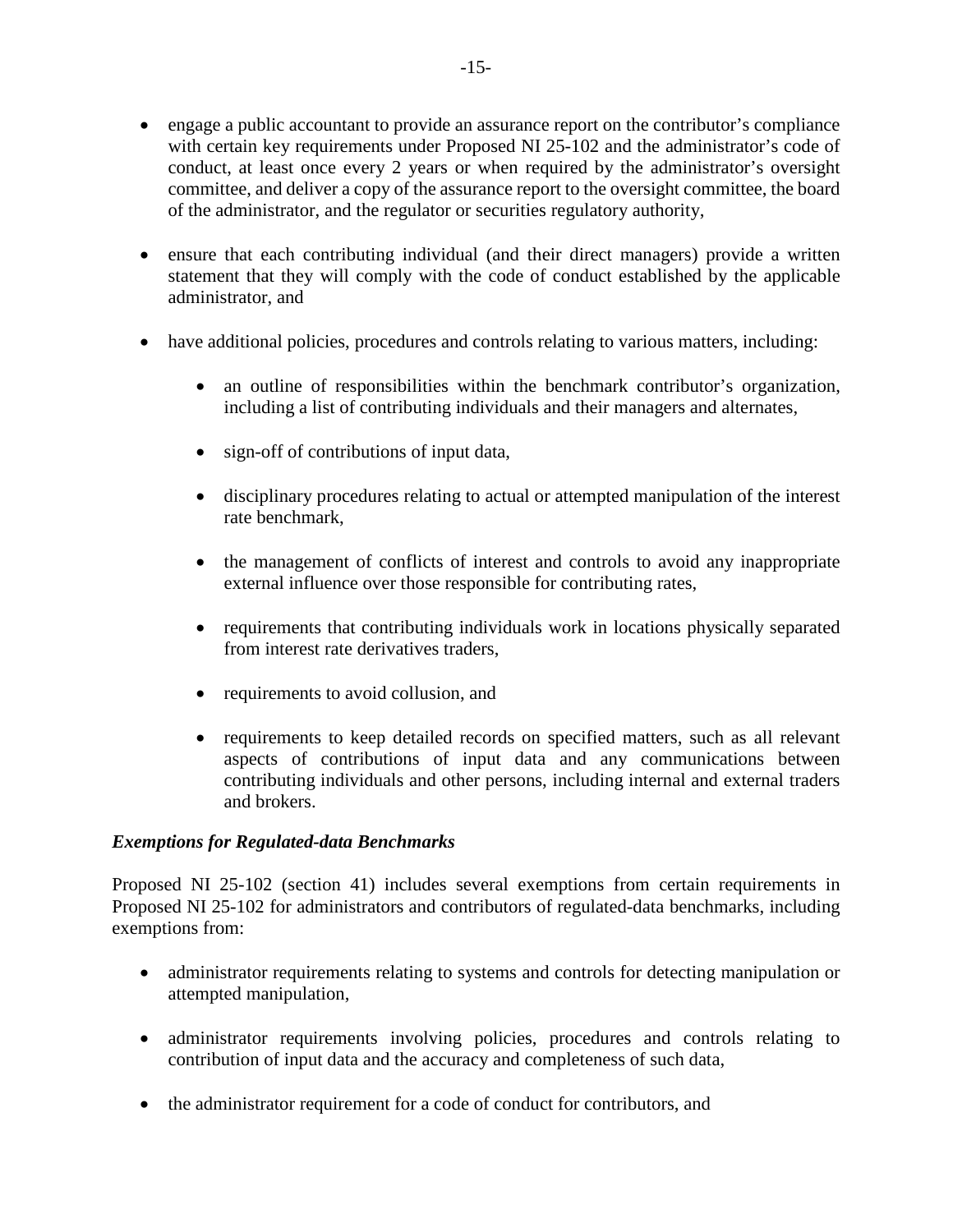• contributor requirements relating to appointing a compliance officer and maintaining a specified governance and control framework.

### *Requirements for Registrants, Reporting Issuers and Recognized Entities*

Proposed NI 25-102 (section 22) also imposes certain requirements on registrants, reporting issuers and specified recognized entities that use a designated benchmark if the cessation of the designated benchmark could have a significant impact on such person or company, a security issued by the person or company, or any derivative to which the person or company is a party. In this case, registrants, reporting issuers and specified recognized entities must:<sup>[20](#page-15-0)</sup>

- establish and maintain written plans setting out the actions the entity would take in the event of a significant change or cessation of the designated benchmark, including the identification of a suitable alternative, and
- if appropriate, reflect the written plans in any security issued by the person or company, or any derivative to which the person or company is a party, that references the designated benchmark.

Proposed NI 25-102 is in Annex B.

### **Summary of the Proposed CP**

The Proposed CP provides interpretational guidance on elements of Proposed NI 25-102, including the criteria the regulators may consider when determining whether to designate a benchmark as a critical benchmark, interest rate benchmark and/or regulated-data benchmark.

Proposed CP is in Annex C.

### **Recent or Proposed Legislative Amendments**

In order to implement Proposed NI 25-102 and have the Canadian benchmarks regulatory regime recognized as equivalent in the EU (and potentially the UK), staff in each CSA jurisdiction recommended changes to their local securities legislation, including:

• additional authority to regulate benchmarks and benchmark administrators, benchmark contributors and benchmark users (including authority to designate benchmarks and benchmark administrators), and

<span id="page-15-0"></span><sup>&</sup>lt;sup>20</sup> We note that these obligations are not exhaustive and should be considered as supplementary to obligations that may otherwise exist in respect of the use of benchmarks (whether or not the benchmark is a "designated benchmark" for the purposes of Proposed NI 25-102) under other requirements pursuant to securities and derivatives legislation, such as the requirement for a registered firm to "establish, maintain and apply policies and procedures that establish a system of controls and supervision sufficient to ... manage the risks associated with its business in accordance with prudent business practices" under paragraph 11.1(b) of National Instrument 31-103 *Registration Requirements, Exemptions and Ongoing Registrant Obligations*.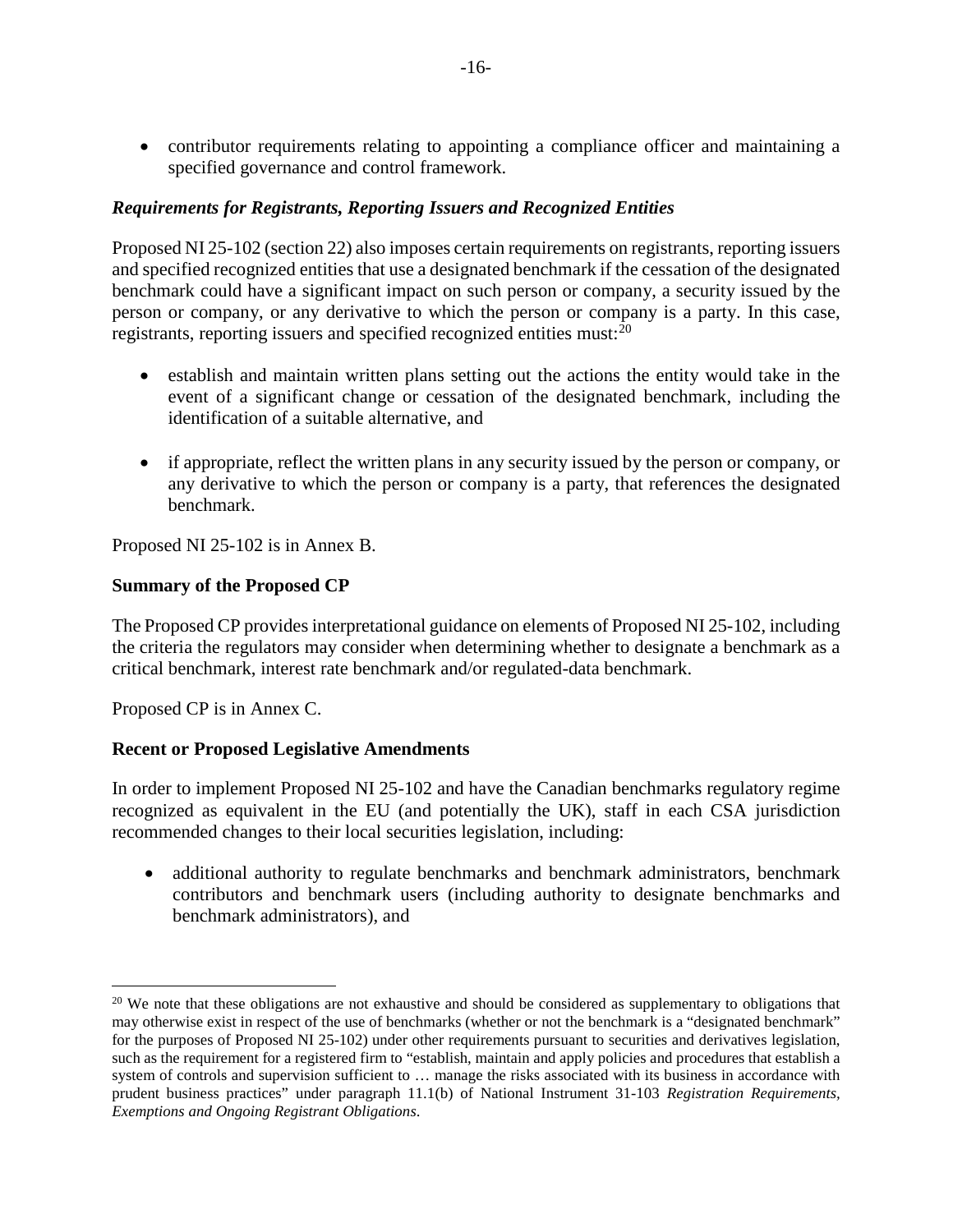• prohibitions on market misconduct in relation to benchmarks, specifically a prohibition on providing false or misleading information for a benchmark determination and a prohibition on benchmark manipulation.

To date, benchmark-related amendments to securities legislation are in force or have received royal assent in Alberta, Ontario, Québec and Nova Scotia. Other CSA jurisdictions are recommending these amendments to their government.

### **Anticipated Costs and Benefits of Proposed NI 25-102**

Currently, the intention of the CSA is to designate only RBSL as an administrator, and only CDOR and CORRA as its designated benchmarks, under Proposed NI 25-102. Since the obligations under Proposed NI 25-102 are substantially similar to the EU BMR requirements already applicable to RBSL and the current contributors for CDOR, we anticipate that Proposed NI 25-102 would not impose a significant incremental regulatory burden to RBSL, the current contributors to CDOR, and certain users of CDOR and CORRA that are already regulated under Canadian securities legislation.

However, there are many expected benefits from Proposed NI 25-102 to benchmark administrators, contributors, users, investors, market participants and Canada's capital markets. Proposed NI 25-102 significantly mitigates the risks of manipulation, interruption and uncertainty<sup>[21](#page-16-0)</sup> in the use of CDOR and CORRA, which are Canada's most important interest rate benchmarks. The proposed regulatory requirements should further enhance confidence in Canadian capital markets and minimize the higher costs that may be borne by Canadian financial markets, including investors, in the event of interruption, uncertainty or manipulation of designated benchmarks. For example, even if Proposed NI 25-102 only results in the avoidance of a small error, distortion or manipulation of CDOR and CORRA, this would mean the direct avoidance of an error, distortion, or manipulation on financial instruments with a value of at least \$12.3 trillion.

As a result, the CSA is of the view that the regulatory costs of Proposed NI 25-102 are proportionate to the benefits that would be realized by impacted market participants and the broader Canadian financial market.

In Ontario, Annex D sets out the OSC's more detailed description of the anticipated costs and benefits of Proposed NI 25-102.

## **Potential Models for Designation and Ongoing Regulatory Oversight of Benchmarks and Benchmark Administrators**

We are considering the following four options for processing the designation and regulation of benchmarks and benchmark administrators and for ongoing regulatory oversight:

<span id="page-16-0"></span><sup>&</sup>lt;sup>21</sup> As examples of uncertainty, the benchmark administrator resigns or is no longer suitable in carrying out its role as a benchmark administrator, or contributors cease to contribute to a benchmark.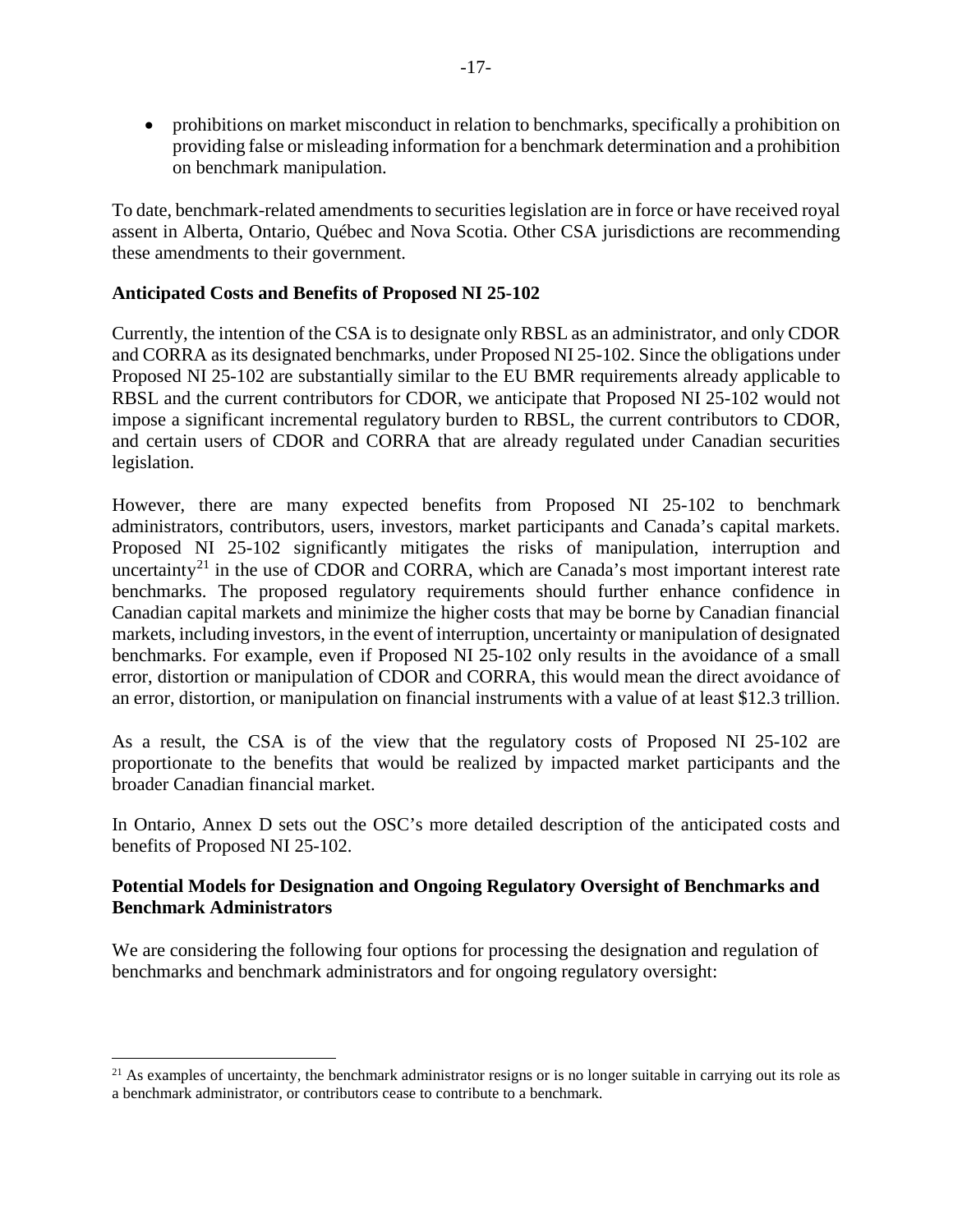- Non-coordinated review model: Each CSA jurisdiction would separately process designation applications in its jurisdiction without coordinating with other CSA jurisdictions.
- Coordinated review model: The CSA would manage designation applications in accordance with a process that mirrors the "coordinated review" process set out in National Policy 11-203 *Process for Exemptive Relief Applications in Multiple Jurisdictions*.
- Passport model: The CSA would add designations of benchmarks and benchmark administrators to the Passport system with a process that mirrors:
	- Part 4B (Application to become a designated rating organization) in Multilateral Instrument 11-102 *Passport System*.
	- National Policy 11-205 *Process for Designation of Credit Rating Organizations in Multiple Jurisdictions*.
- Regulatory model similar to that used for exchanges, self-regulatory organizations, clearing houses, trade repositories and matching services utilities: The CSA would develop an approach to regulation similar to the CSA's approach to regulating exchanges, selfregulatory organizations, clearing houses, trade repositories and matching services utilities. Different approaches (e.g., principal, lead, co-leads) could be used based on a memorandum of understanding established by CSA jurisdictions.

The CSA is also considering a two-phased approach to implementation where we could begin using a non-coordinated review model on a trial basis. Based on the CSA's experience processing the designations and the frequency of such designations, the CSA would consider the model which is most appropriate as the permanent CSA model.

## **Local Matters**

Where applicable, Annex D provides additional information required by the local securities legislation.

## **Unpublished Materials**

In developing the Proposed Instrument, we have not relied on any significant unpublished study, report or other written materials.

## **Expected Future Amendments for Commodity Benchmarks**

We expect to propose revisions to Proposed NI 25-102 to incorporate requirements relating to commodity benchmarks later in 2019. We expect these changes to include a definition of "designated commodity benchmark" and to specify whether the existing requirements in Proposed NI 25-102 apply to "designated commodity benchmarks" (or their administrators, contributors and certain users) and whether any additional or different requirements are appropriate.

These proposed amendments would be subject to a separate publication and comment process.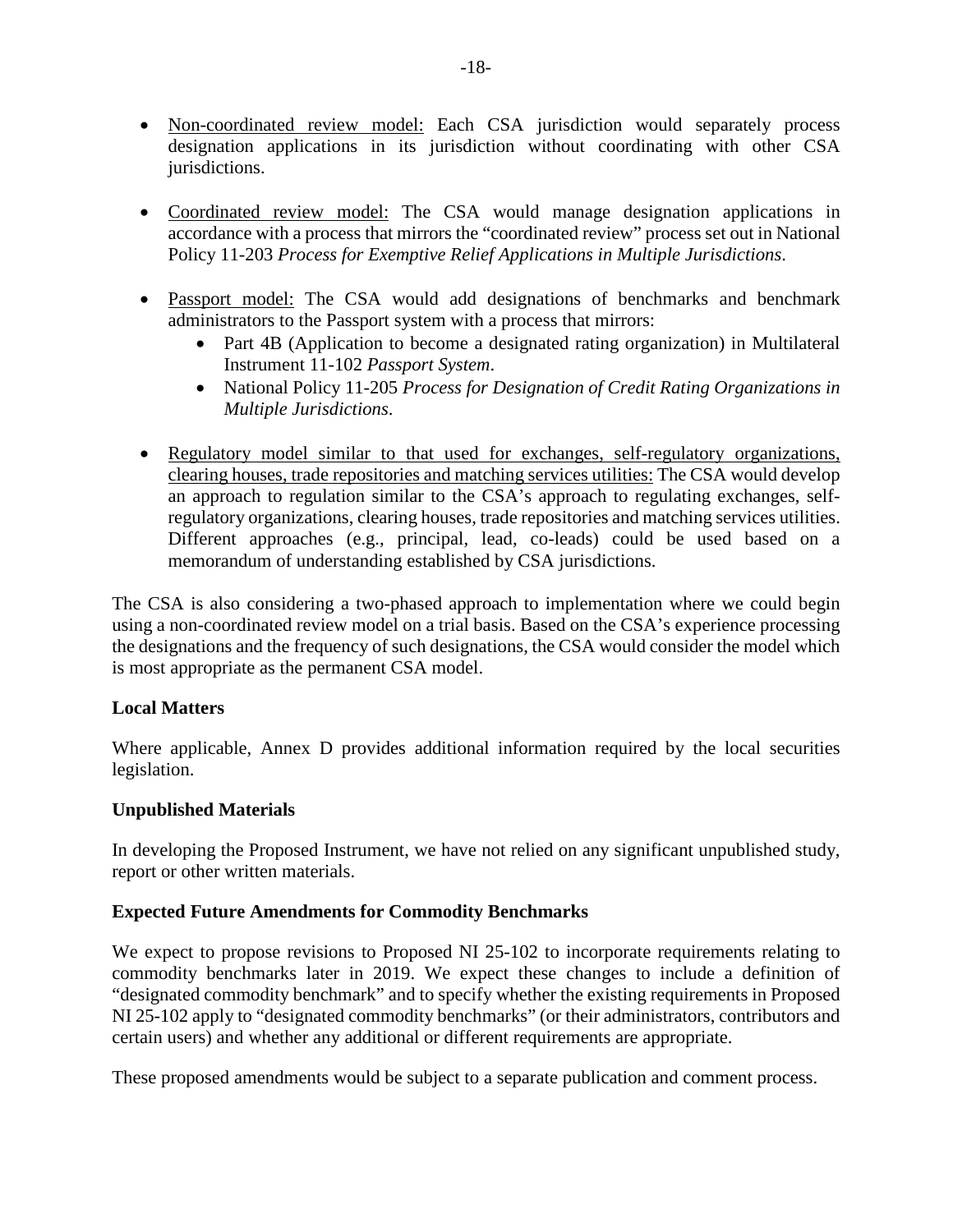#### **Request for Comments**

We welcome your comments on the Proposed Instrument and also invite comments on the specific questions set out in Annex A of this Notice.

Please submit your comments in writing on or before June 12, 2019. If you are not sending your comments by email, an electronic file containing the submissions should also be provided (in Microsoft Word format).

We cannot keep submissions confidential because securities legislation in certain provinces requires publication of the written comments received during the comment period. All comments received will be posted on the websites of each of the Alberta Securities Commission at www.albertasecurities.com, the Autorité des marchés financiers at www.lautorite.qc.ca and the Ontario Securities Commission at www.osc.gov.on.ca. Therefore, you should not include personal information directly in comments to be published. It is important that you state on whose behalf you are making the submission.

Address your submission to all of the CSA as follows:

British Columbia Securities Commission Alberta Securities Commission Financial and Consumer Affairs Authority of Saskatchewan Manitoba Securities Commission Ontario Securities Commission Autorité des marchés financiers Financial and Consumer Services Commission (New Brunswick) Superintendent of Securities, Department of Justice and Public Safety, Prince Edward Island Nova Scotia Securities Commission Superintendent of Securities, Newfoundland and Labrador Superintendent of Securities, Northwest Territories Superintendent of Securities, Yukon Territory Superintendent of Securities, Nunavut

Deliver your comments **only** to the addresses below. Your comments will be distributed to the other participating CSA.

The Secretary Ontario Securities Commission 20 Queen Street West, 22<sup>nd</sup> Floor Toronto, Ontario M5H 3S8 Fax: 416-593-2318 comment@osc.gov.on.ca

Me Anne-Marie Beaudoin Corporate Secretary Autorité des marchés financiers 800, rue du Square Victoria, 4e étage C.P. 246, Place Victoria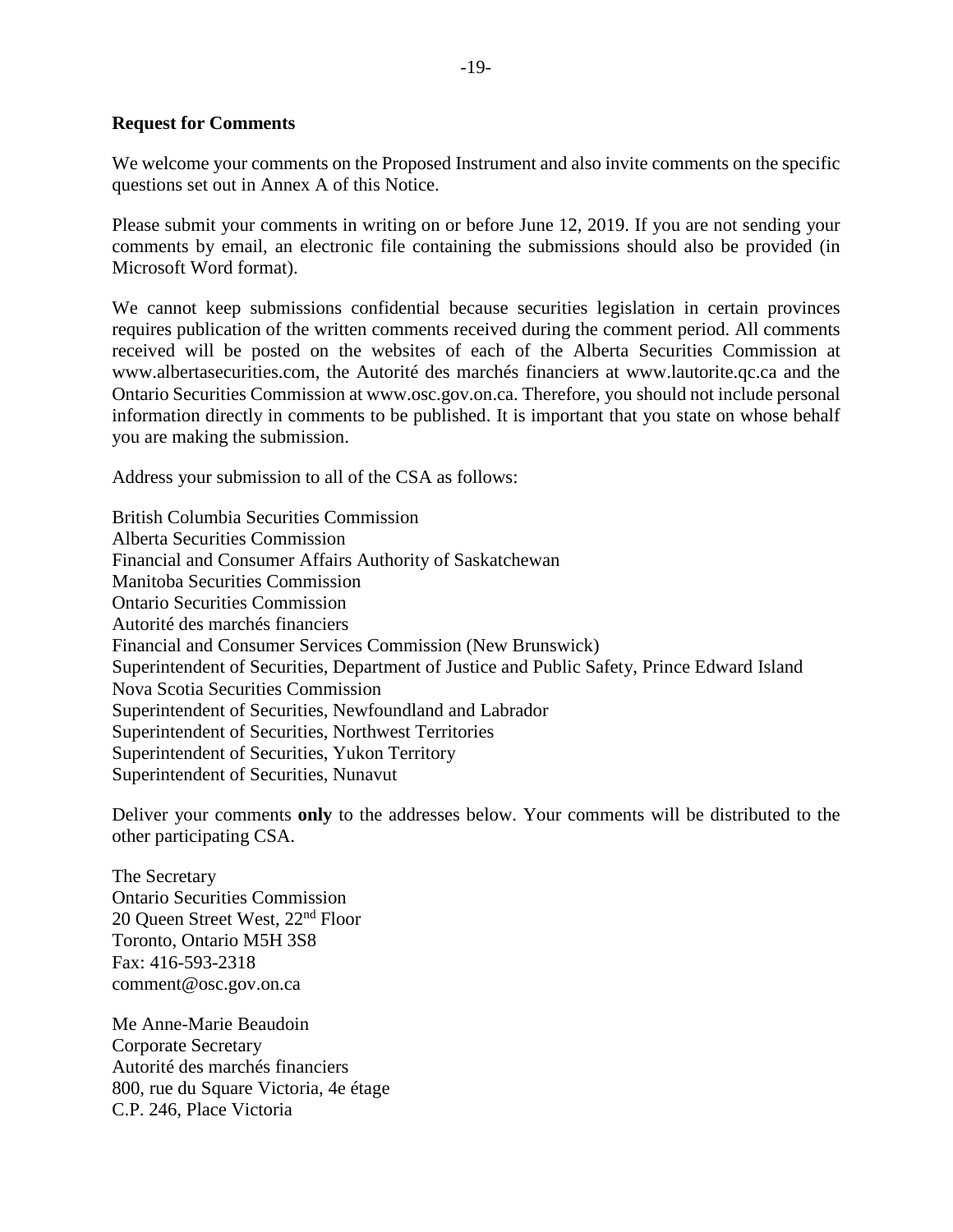Montréal (Québec) H4Z 1G3 Fax : 514-864-6381 consultation-en-cours@lautorite.qc.ca

#### **Contents of Annexes**

This Notice includes the following annexes:

| Annex A | Specific Questions of the CSA Relating to the Proposed Instrument                                |
|---------|--------------------------------------------------------------------------------------------------|
| Annex B | Proposed National Instrument 25-102 Designated Benchmarks and<br><b>Benchmark Administrators</b> |
| Annex C | Proposed Companion Policy 25-102 Designated Benchmarks and<br><b>Benchmark Administrators</b>    |
| Annex D | Local Matters (where applicable)                                                                 |

#### **Questions**

Please refer your questions to any of the following:

Michael Bennett Senior Legal Counsel, Corporate Finance Ontario Securities Commission 416-593-8079 [mbennett@osc.gov.on.ca](mailto:mbennett@osc.gov.on.ca)

Michael Brady Manager, Derivatives British Columbia Securities Commission 604-899-6561 [mbrady@bcsc.bc.ca](mailto:mbrady@bcsc.bc.ca)

Jeff Scanlon Senior Legal Counsel, Corporate Finance Ontario Securities Commission 416-597-7239 [jscanlon@osc.gov.on.ca](mailto:jscanlon@osc.gov.on.ca)

Jag Brar Derivatives Market Specialist British Columbia Securities Commission 604-899-6839 [jbrar@bcsc.bc.ca](mailto:jbrar@bcsc.bc.ca)

Navdeep Gill Manager, Legal, Market Regulation Alberta Securities Commission 403-355-9043 [navdeep.gill@asc.ca](mailto:navdeep.gill@asc.ca) 

Serge Boisvert Senior Policy Advisor Autorité des marchés financiers 514-395-0337 poste 4358 [serge.boisvert@lautorite.qc.ca](mailto:serge.boisvert@lautorite.qc.ca)

Roland Geiling Derivatives Product Analyst Autorité des marchés financiers 514-395-0337 poste 4323 [roland.geiling@lautorite.qc.ca](mailto:roland.geiling@lautorite.qc.ca)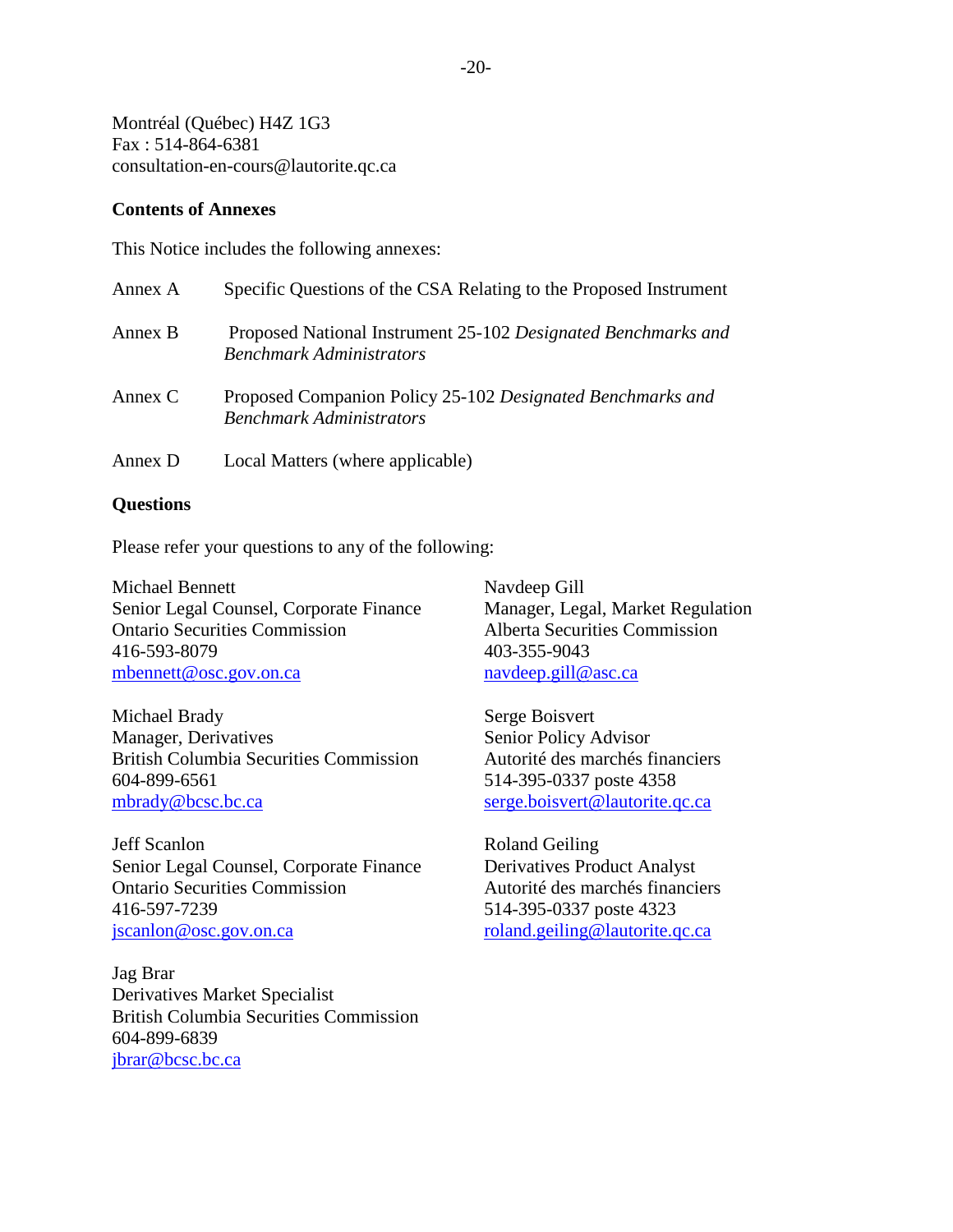#### **ANNEX A**

### **SPECIFIC QUESTIONS OF THE CSA RELATING TO THE PROPOSED INSTRUMENT**

#### *Definitions and Interpretation*

- 1. Does the proposed definition of "contributing individual" capture (or fail to capture) all of the arrangements between contributing individuals and administrators? If not, please explain with concrete examples.
- 2. Is the proposed interpretation of "control" appropriate? Please explain with concrete examples.

### *Governance*

- 3*.* Is the requirement for the board of directors of an administrator to be comprised of a minimum of 3 directors, of which at least half must be independent, appropriate? If not, please explain with concrete examples.
- 4. The determination of non-independence of members of the board of directors and the oversight committee by the boards of directors of administrators as set out in paragraphs 5(4)(d), 32(2)(d) and 36(2)(d) of Proposed NI 25-102 includes a provision that if the director or oversight committee member has a relationship with the administrator that may, *in the opinion of the board of directors*, be reasonably expected to interfere with the exercise of the director's or oversight committee member's independent judgment, such director or oversight committee member would not be independent for purposes of Proposed NI 25- 102. We are seeking comment on whether the CSA should replace the opinion of the board of directors with a "reasonable person" opinion in these paragraphs. Please explain with concrete examples.

### *Administrator Compliance Officer*

- 5. Should the compliance officer of an administrator also monitor the administrator's compliance with its own benchmark methodology? Please explain with concrete examples.
- 6. Should the compliance officer of an administrator not be involved in the establishment of compensation levels for any DBA individual (as defined in Proposed NI 25-102), other than for a DBA individual that reports directly to the compliance officer? For example, are there cases where compliance officer involvement in the compensation setting process is appropriate or desirable to, for example, reduce conflicts of interest? Please explain with concrete examples.

### *Critical Benchmarks*

7. Under Proposed NI 25-102, only an administrator of a designated critical benchmark must take reasonable steps to ensure that access rights to, and information relating to, the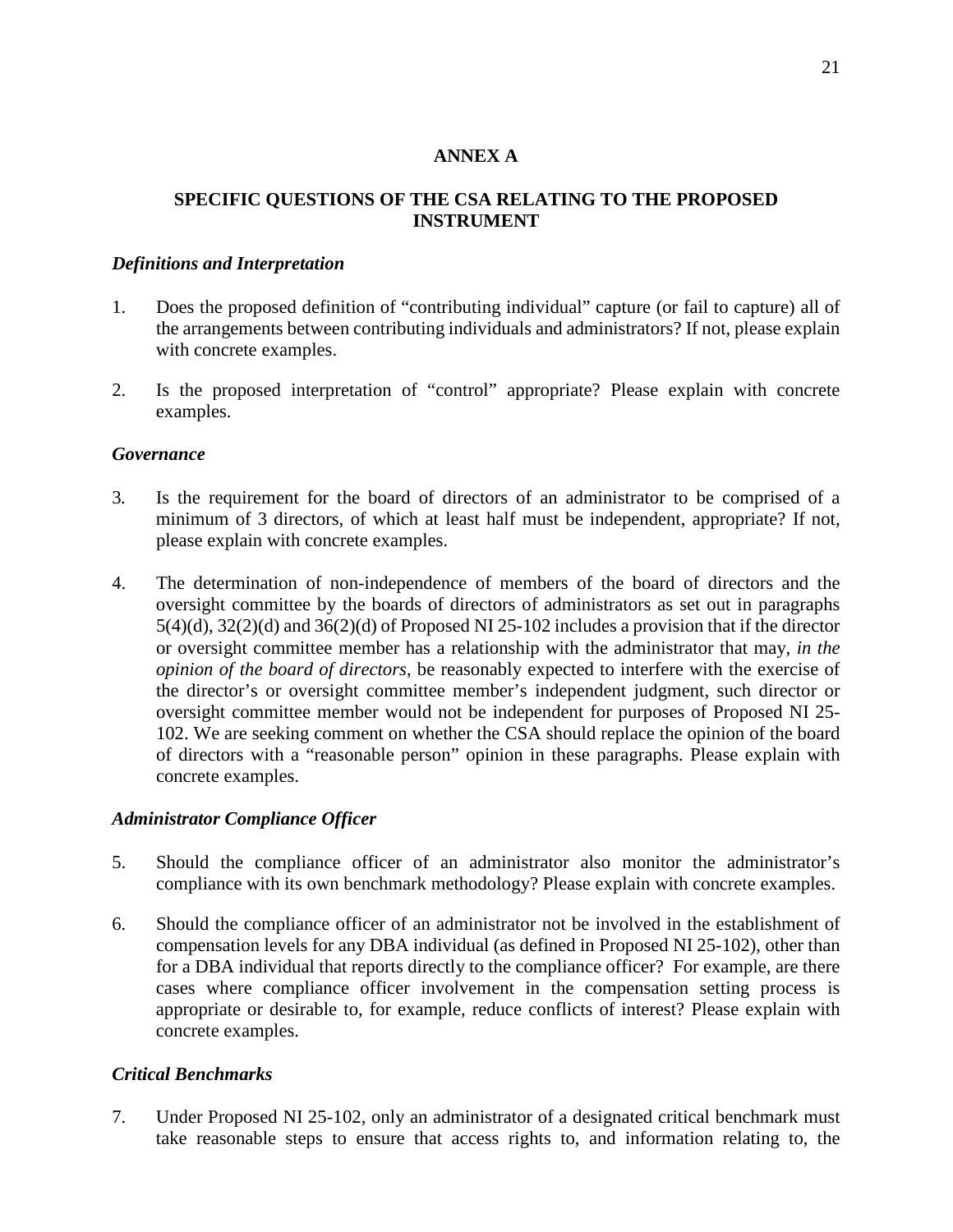designated critical benchmark are provided to all benchmark users on a fair, reasonable, transparent and non-discriminatory basis. Should such access rights be afforded to all benchmark users for all designated benchmarks? Please explain with concrete examples.

8. Section 31 requires a benchmark contributor to a designated critical benchmark to notify the designated benchmark administrator for that benchmark of the benchmark contributor's decision to cease contributing input data in relation to the designated critical benchmark. Should Proposed NI 25-102 include a requirement that the benchmark contributor continue to provide data for a period of time to allow the benchmark administrator and regulators to consider the impact of the benchmark contributor's decision.

## *Conflicts of Interest*

9. Is the requirement in subsection 11(3) of Proposed NI 25-102 appropriate, particularly as it relates to a *risk* of a significant conflict of interest? Please explain with concrete examples.

## *Designated Benchmarks*

- 10. The Notice states that the current intention of the CSA is to designate only RBSL as an administrator and CDOR and CORRA as RBSL's designated benchmarks. Are there any other benchmark administrators that you believe should be designated under Proposed NI 25-102? If so, please:
	- (a) identify the benchmark administrator,
	- (b) identify any benchmark that the benchmark administrator administers that should also be designated, and
	- (c) provide your rationale for why such designations are appropriate.
- 11. If your organization is a benchmark administrator, please:
	- (a) advise if you intend to apply for designation under Proposed NI 25-102,
	- (b) advise of any benchmark you intend to also apply for designation under Proposed NI 25-102, and
	- (c) the rationale for your intention.

## *Anticipated Costs and Benefits*

12. The Notice sets out the anticipated costs and benefits of Proposed NI 25-102 (in Ontario, additional detail is provided in Annex D). Do you believe the costs and benefits of Proposed NI 25-102 have been accurately identified and are there any other significant costs or benefits that have not been identified in this analysis? Please explain with concrete examples.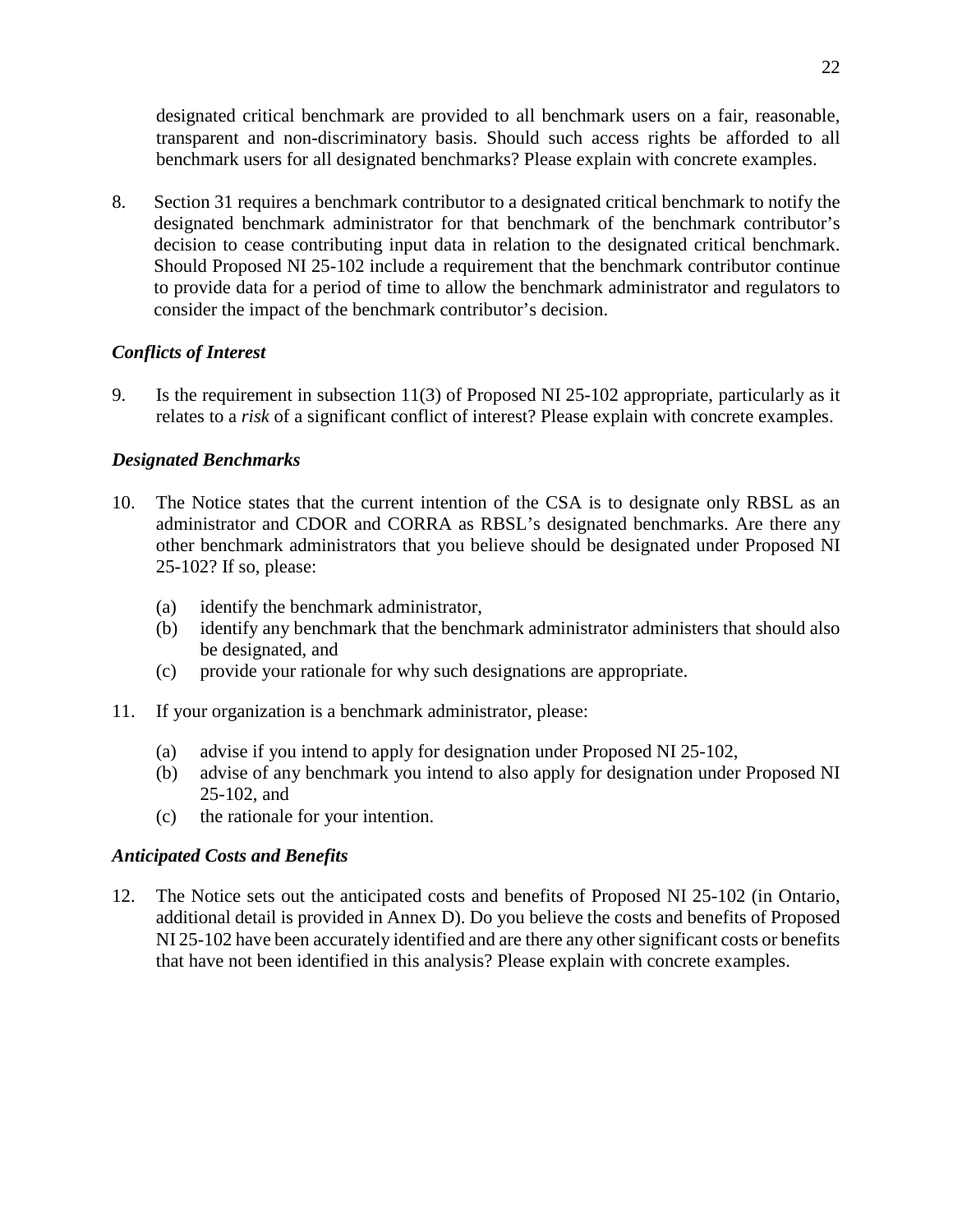# **NATIONAL INSTRUMENT 25-102** *DESIGNATED BENCHMARKS AND BENCHMARK ADMINISTRATORS*

*A text box in this Instrument located below subsection 1(5) refers to terms defined in securities legislation. This text box does not form part of this Instrument.*

# **TABLE OF CONTENTS**

- **PART 1 DEFINITIONS AND INTERPRETATION**
- **PART 2 DELIVERY REQUIREMENTS**
- **PART 3 GOVERNANCE**
- **PART 4 INPUT DATA AND METHODOLOGY**
- **PART 5 DISCLOSURE**
- **PART 6 BENCHMARK CONTRIBUTORS**
- **PART 7 RECORDKEEPING**
- **PART 8 DESIGNATED CRITICAL BENCHMARKS, DESIGNATED INTEREST RATE BENCHMARKS AND DESIGNATED REGULATED-DATA BENCHMARKS**
- **PART 9 DISCRETIONARY EXEMPTIONS**
- **PART 10 EFFECTIVE DATE**

# **PART 1 DEFINITIONS AND INTERPRETATION**

#### **Definitions and interpretation**

**1.(1)** In this Instrument

"benchmark individual" means any DBA individual who participates in the provision of, or overseeing the provision of, a designated benchmark;

"board of directors" means, in the case of a person or company that does not have a board of directors, a group that acts in a capacity similar to a board of directors;

"contributing individual" means an individual who contributes input data for a benchmark contributor;

"CSAE 3000" means Canadian Standard on Assurance Engagements 3000 *Attestation Engagements Other than Audits or Review of Historical Financial Information*, as amended from time to time;

"CSAE 3001" means Canadian Standard on Assurance Engagements 3531 *Direct Engagements*, as amended from time to time;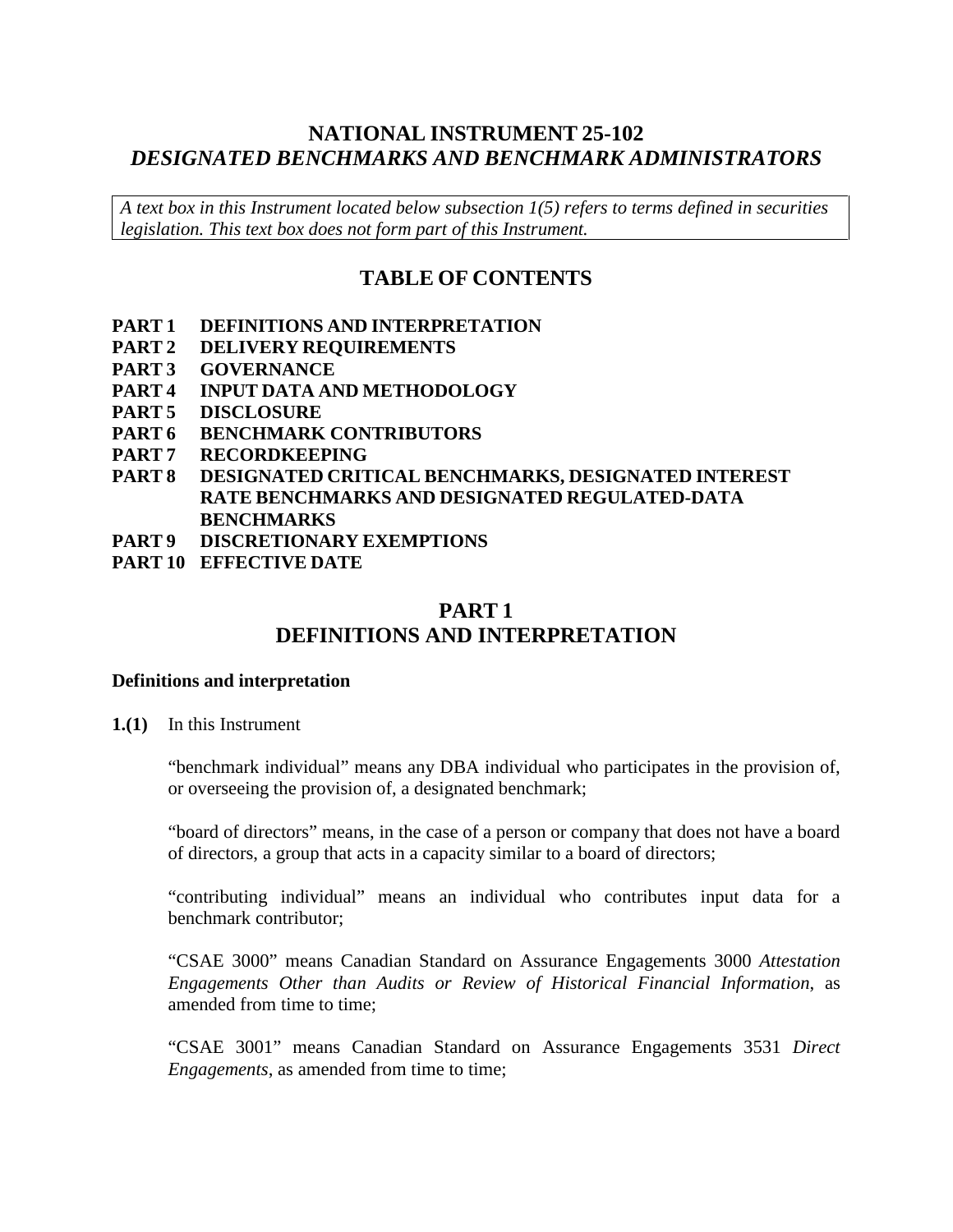"CSAE 3530" means Canadian Standard on Assurance Engagements 3530 *Attestation Engagements to Report on Compliance*, as amended from time to time;

"CSAE 3531" means Canadian Standard on Assurance Engagements 3531 *Direct Engagements to Report on Compliance*, as amended from time to time;

"DBA individual" means an individual who is

- (a) a director, officer or employee of a designated benchmark administrator, or
- (b) an agent who provides services directly to the designated benchmark administrator;

"designated benchmark" means a benchmark that is designated by an order or a decision of the regulator or securities regulatory authority;

"designated benchmark administrator" means a benchmark administrator that is designated by an order or a decision of the regulator or securities regulatory authority;

"designated critical benchmark" means a benchmark that is designated as a "critical benchmark" by an order or a decision of the regulator or securities regulatory authority;

"designated interest rate benchmark" means a benchmark that is designated as an "interest rate benchmark" by an order or a decision of the regulator or securities regulatory authority;

"designated regulated-data benchmark" means a benchmark that is designated as a "regulated-data benchmark" by an order or a decision of the regulator or securities regulatory authority;

"expert judgment" means the discretion exercised by

- (a) a designated benchmark administrator with respect to the use of input data in determining a benchmark, and
- (b) a benchmark contributor with respect to the contribution of input data;

"input data" means the data in respect of the value or price of one or more underlying assets, interests or elements that is used by a designated benchmark administrator to determine a designated benchmark;

"limited assurance report on compliance" means

(a) a public accountant's limited assurance report on management's statement that a person or company complied with specified requirements prepared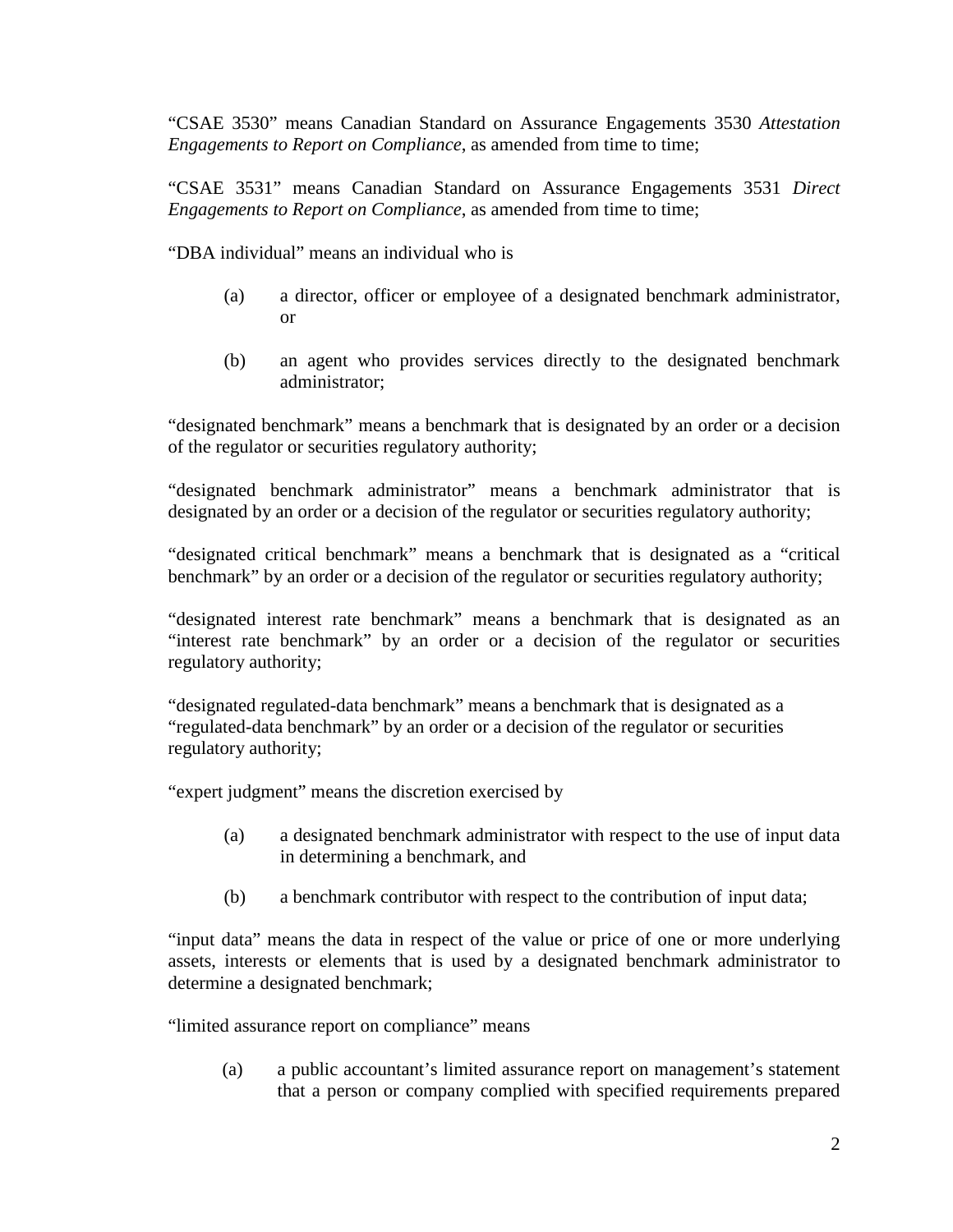in accordance with CSAE 3000 and CSAE 3530, or

(b) a public accountant's limited assurance report on the compliance of a person or company with specified requirements prepared in accordance with CSAE 3001 and CSAE 3531:

"management's statement" means, as applicable, a statement of management of a designated benchmark administrator or a benchmark contributor;

"methodology" means a document specifying how a designated benchmark administrator determines a designated benchmark;

"reasonable assurance report on compliance" means

- (a) a public accountant's reasonable assurance report on management's statement that a person or company complied with specified requirements prepared in accordance with CSAE 3000 and CSAE 3530, or
- (b) a public accountant's reasonable assurance report on the compliance of a person or company with specified requirements prepared in accordance with CSAE 3001 and CSAE 3531;

"specified requirements" means, as applicable, the requirements referred to in

- (a) subparagraphs  $24(2)(g)(i)$  and (ii),
- (b) paragraphs  $33(1)(a)$ , (b), and (c),
- (c) paragraphs  $34(1)(a)$ , (b) and (c),
- (d) paragraphs  $37(1)(a)$  and (b),
- (e) paragraphs  $38(1)(a)$  and (b), and
- (f) paragraphs  $39(1)(a)$ , (b) and (c);

"transaction data" means the data in respect of a price, rate, index or value representing transactions between unaffiliated counterparties in an active market subject to competitive supply and demand forces.

- **(2)** Terms defined in National Instrument 21-101 *Marketplace Operation* and used in this Instrument have the respective meanings ascribed to them in that Instrument.
- **(3)** For the purposes of this Instrument
	- (a) input data is considered to have been contributed if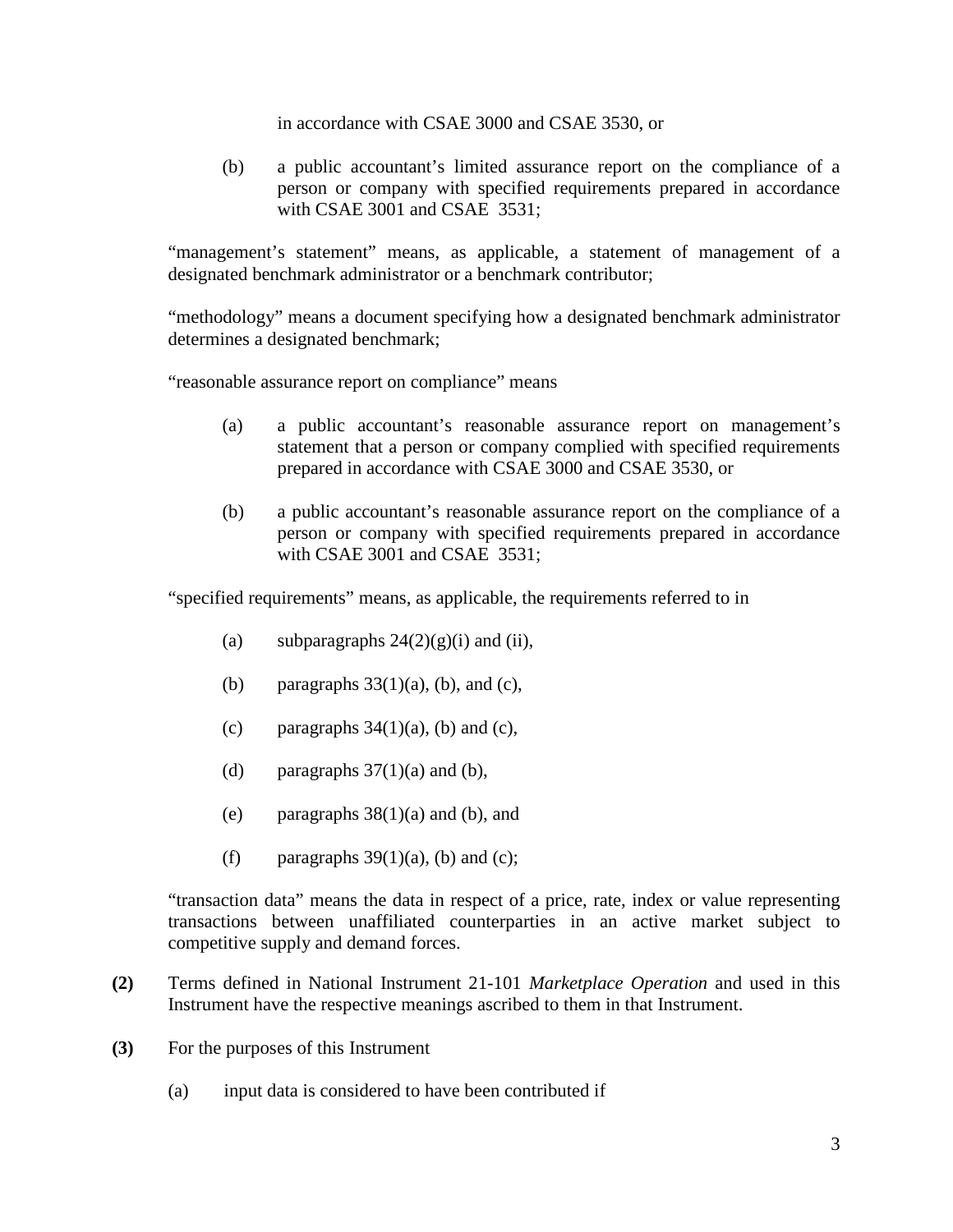- (i) it is not reasonably available to
	- (A) the designated benchmark administrator, or
	- (B) another person or company for the purpose of providing the input data to the designated benchmark administrator, and
- (ii) is provided to the designated benchmark administrator or the other person or company referred to in subparagraph (i)(B) for the purpose of determining a benchmark, and
- (b) the provision of a designated benchmark is considered to occur through one or more of the following means:
	- (i) the administration of the arrangements for determining the benchmark;
	- (ii) the collection, analysis or processing of input data for the purposes of determining the benchmark;
	- (iii) determining the benchmark through the application of a formula or other method of calculation or by an assessment of input data.
- **(4)** For the purposes of this Instrument, the definitions in Appendix A apply.
- **(5)** Subsection (4) does not apply in **•**.

*Note: In • [Note: At the time of the final rule, we plan to insert a list of jurisdictions that have included the defined terms in Appendix A in their securities legislation], the terms in Appendix A are defined in securities legislation.*

- **(6)** In this Instrument, a person or company is considered to be an affiliated entity of another person or company if either of the following apply:
	- (a) one of them is the subsidiary of the other;
	- (b) each of them is controlled by the same person or company.
- **(7)** For the purposes of paragraph (6)(b), a person or company (first person) is considered to control another person or company (second person) if any of the following apply:
	- (a) the first person beneficially owns, or controls or directs, directly or indirectly, securities of the second person carrying votes which, if exercised, would entitle the first person to elect a majority of the directors of the second person, unless that first person holds the voting securities only to secure an obligation;
	- (b) the second person is a partnership, other than a limited partnership, and the first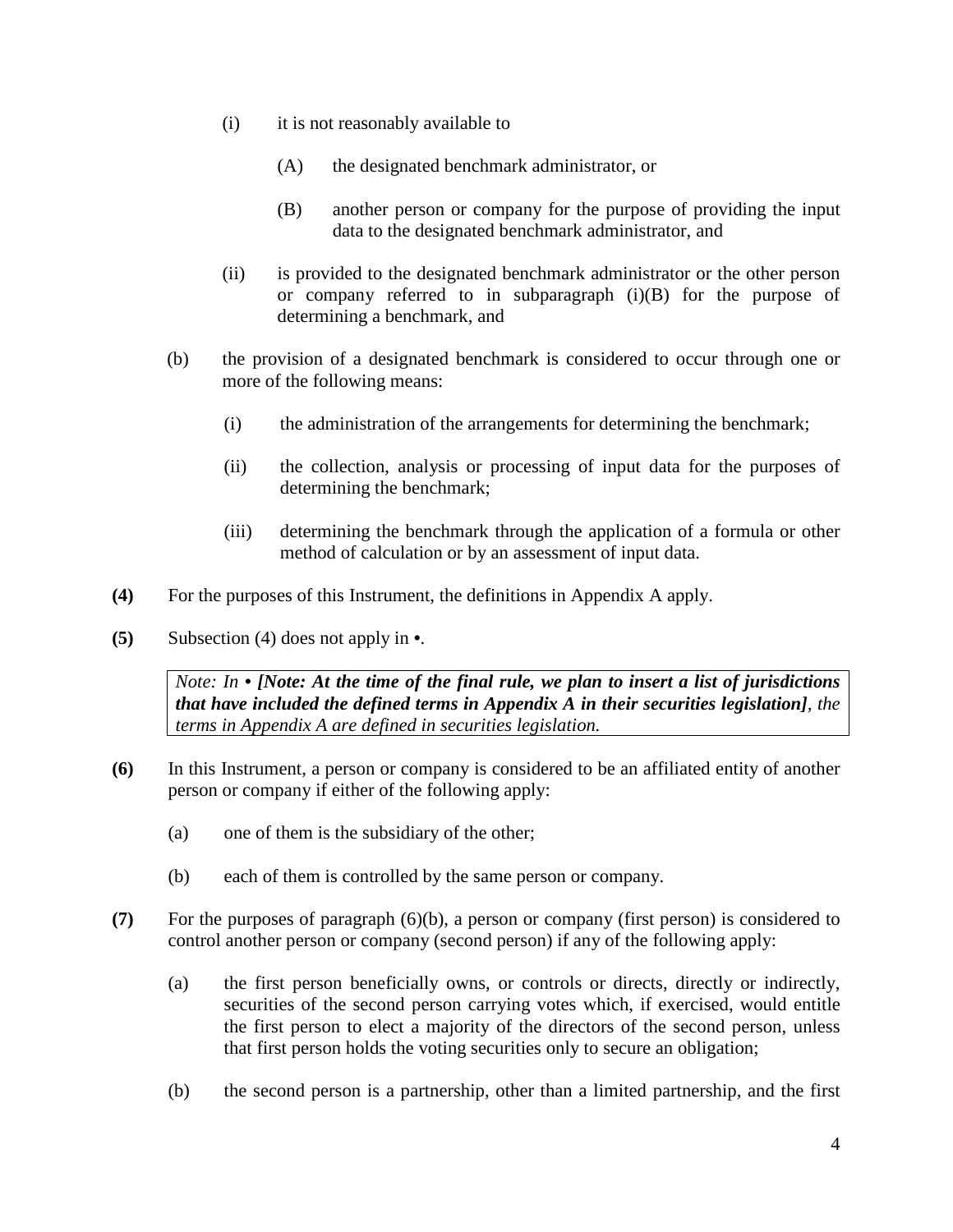person holds more than 50% of the interests of the partnership;

(c) the second person is a limited partnership and the general partner of the limited partnership is the first person.

# **PART 2 DELIVERY REQUIREMENTS**

#### **Information on a designated benchmark administrator**

- **2.(1)** In this section, the following terms have the same meaning as in subsection 1.1 of National Instrument 52-107 *Acceptable Accounting Principles and Auditing Standards*:
	- (a) "accounting principles";
	- (b) "auditing standards";
	- (c) "U.S. GAAP";
	- (d) "U.S. PCAOB GAAS".
- **(2)** In this section, "parent issuer" means an issuer of which a designated benchmark administrator is a subsidiary.
- **(3)** A designated benchmark administrator must deliver to the regulator or securities regulatory authority
	- (a) information that a reasonable person would conclude fully describes its organization and structure and its administration of benchmarks, including, but not limited to, its policies and procedures required under this Instrument, its conflicts of interest, its outsourced service providers referred to in section 14, its benchmark individuals, the officer referred to in section 7 and its revenue, and
	- (b) annual financial statements for its most recently completed financial year that include:
		- (i) a statement of comprehensive income, a statement of changes in equity, and a statement of cash flows for
			- (A) the most recently completed financial year, and
			- (B) the financial year immediately preceding the most recently completed financial year, if any;
		- (ii) a statement of financial position at the end of each of the periods referred to in subparagraph (i);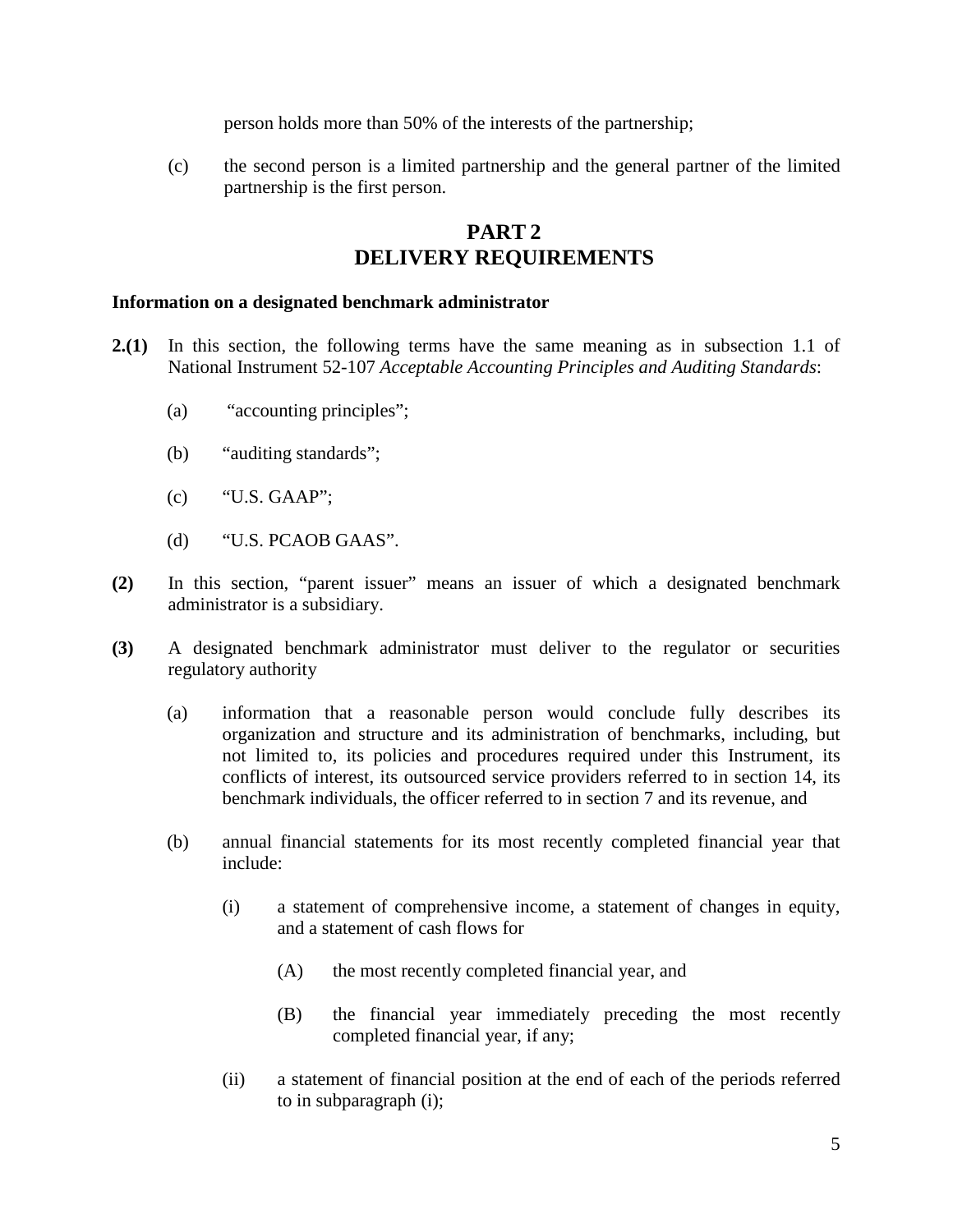- (iii) notes to the annual financial statements.
- **(4)** For purposes of paragraph (3)(b), if the designated benchmark administrator is a subsidiary of a parent issuer, the designated benchmark administrator may instead deliver consolidated annual financial statements for the most recently completed financial year of the parent issuer that include all of the following:
	- (a) a statement of comprehensive income, a statement of changes in equity, and a statement of cash flows for
		- (i) the most recently completed financial year, and
		- (ii) the financial year immediately preceding the most recently completed financial year, if any;
	- (b) a statement of financial position at the end of each of the periods referred to in paragraph (a);
	- (c) notes to the annual financial statements.
- **(5)** The annual financial statements delivered under paragraph (3)(b) or subsection (4) must be audited.
- **(6)** The notes to the annual financial statements delivered under paragraph (3)(b) or subsection (4) must identify the accounting principles used to prepare the annual financial statements.
- **(7)** The annual financial statements delivered under paragraph (3)(b) or subsection (4) must
	- (a) be prepared in accordance with one of the following accounting principles:
		- (i) Canadian GAAP applicable to publicly accountable enterprises;
		- (ii) Canadian GAAP applicable to private enterprises, if
			- (A) the financial statements consolidate any subsidiaries and account for significantly influenced investees and joint ventures using the equity method, and
			- (B) the designated benchmark administrator or parent issuer, as applicable, is a "private enterprise" as defined in the Handbook;
		- (iii) IFRS;
		- (iv) U.S. GAAP,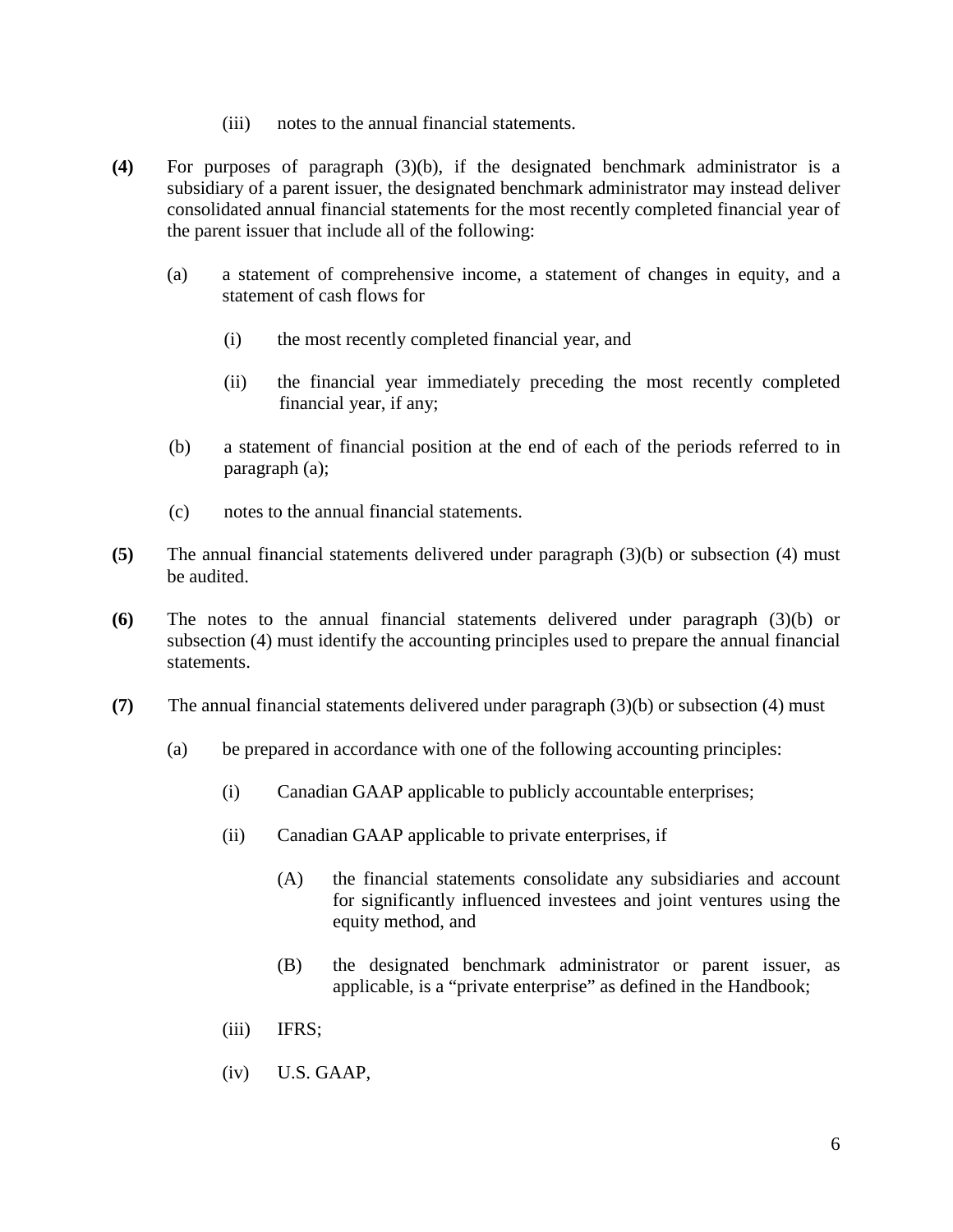- (b) be audited in accordance with one of the following auditing standards:
	- (i) Canadian GAAS;
	- (ii) International Standards on Auditing;
	- (iii) U.S. PCAOB GAAS, and
- (c) be accompanied by an auditor's report that:
	- (i) if subparagraph  $(b)(i)$  or (ii) applies, expresses an unmodified opinion;
	- (ii) if subparagraph (b)(iii) applies, expresses an unqualified opinion;
	- (iii) identifies the auditing standards used to conduct the audit.
- **(8)** The information required under subsection (3) must be provided for the periods set out in, and in accordance with, Form 25-102F1 *Designated Benchmark Administrator Annual Form* and delivered
	- (a) initially, within 30 days after the designation unless previously provided, and
	- (b) subsequently, no later than 90 days after the end of each completed financial year of the designated benchmark administrator.
- **(9)** If any of the information delivered by a designated benchmark administrator under paragraph (3)(a) becomes significantly inaccurate, the designated benchmark administrator must promptly deliver a completed amended Form 25-102F1 *Designated Benchmark Administrator Annual Form* with updated information.

## **Information on a designated benchmark**

- **3.(1)** A designated benchmark administrator must, for each designated benchmark that it administers, deliver to the regulator or securities regulatory authority
	- (a) information about the provision and distribution of the designated benchmark, including, but not limited to, its procedures, methodologies and distribution model, and
	- (b) any code of conduct for the relevant benchmark contributors.
- **(2)** The information required under subsection (1) must be provided for the periods set out in, and in accordance with, Form 25-102F2 *Designated Benchmark Annual Form* and delivered
	- (a) initially, within 30 days of the designation unless previously provided, and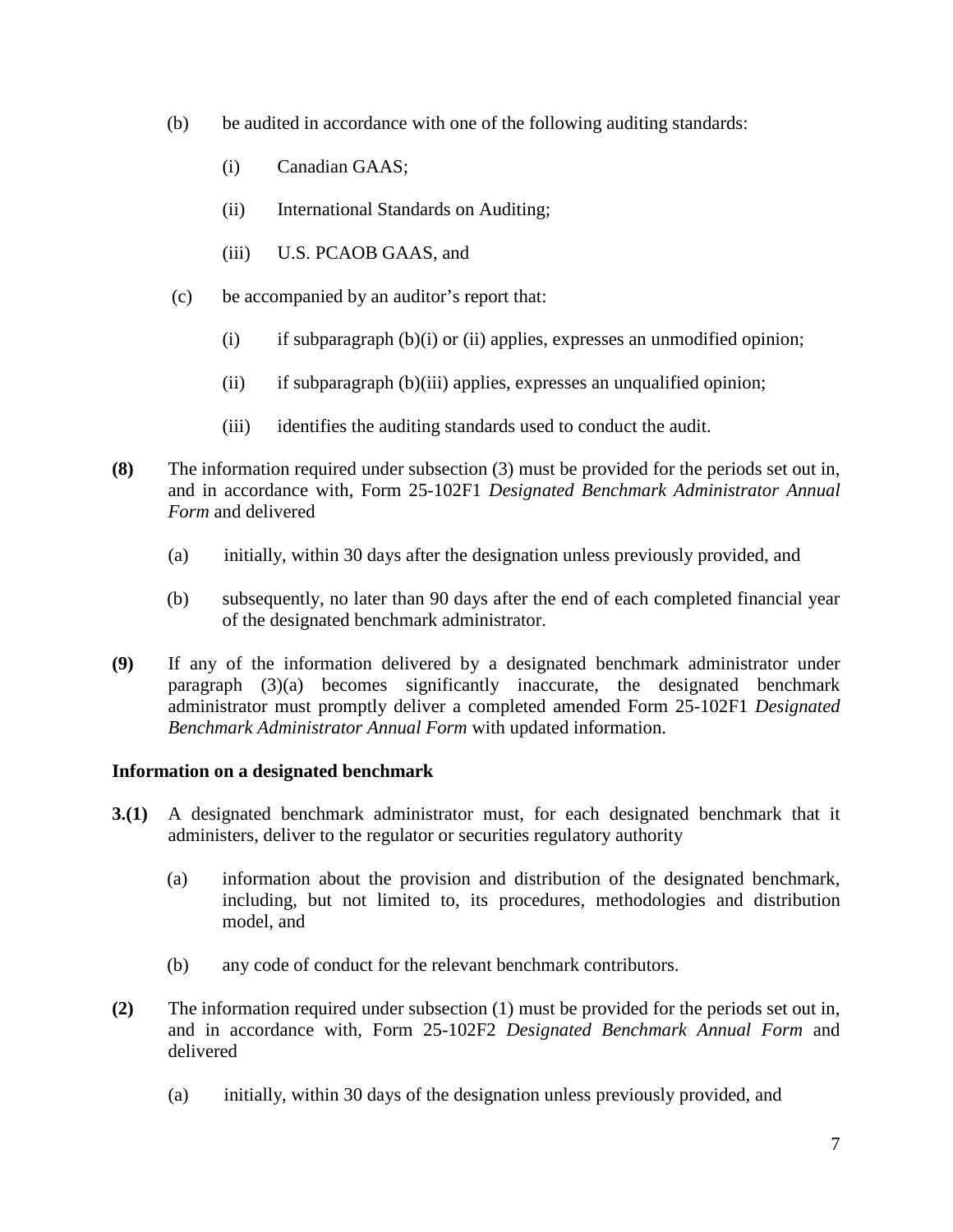- (b) subsequently, no later than 90 days after the end of each completed financial year of the designated benchmark administrator.
- **(3)** If any of the information in a Form 25-102F2 *Designated Benchmark Annual Form* delivered by a designated benchmark administrator in respect of a designated benchmark it administers becomes significantly inaccurate, the designated benchmark administrator must promptly deliver a completed amended Form 25-102F2 *Designated Benchmark Annual Form* in respect of the designated benchmark with updated information.

### **Submission to jurisdiction and appointment of agent for service of process**

- **4.(1)** A designated benchmark administrator must, if the benchmark administrator is incorporated or organized under the laws of a foreign jurisdiction or does not have an office in Canada, submit to the non-exclusive jurisdiction of tribunals in the applicable jurisdictions of Canada and appoint an agent for service of process in Canada.
- **(2)** The submission to jurisdiction and appointment required under subsection (1) must, unless previously provided, be provided in accordance with Form 25-102F3 *Submission to Jurisdiction and Appointment of Agent for Service of Process* and delivered within 30 days after the designation.
- **(3)** A designated benchmark administrator must deliver an amended Form 25-102F3 *Submission to Jurisdiction and Appointment of Agent for Service of Process* with updated information at least 30 days before the earlier of
	- (a) the termination date of the Form, and
	- (b) the effective date of any amendments to the Form.
- **(4)** Subsection (3) applies until the date that is 6 years after the date on which the designated benchmark administrator ceased to be designated in the jurisdiction.

# **PART 3 GOVERNANCE**

### **Board of directors**

- **5.(1)** A designated benchmark administrator must not distribute information relating to a designated benchmark unless the designated benchmark administrator has a board of directors.
- **(2)** For the purposes of subsection (1), the board of directors of a designated benchmark administrator must not have fewer than 3 members.
- **(3)** For the purposes of subsection (1), at least one-half of the members of the designated benchmark administrator's board of directors must be independent of the designated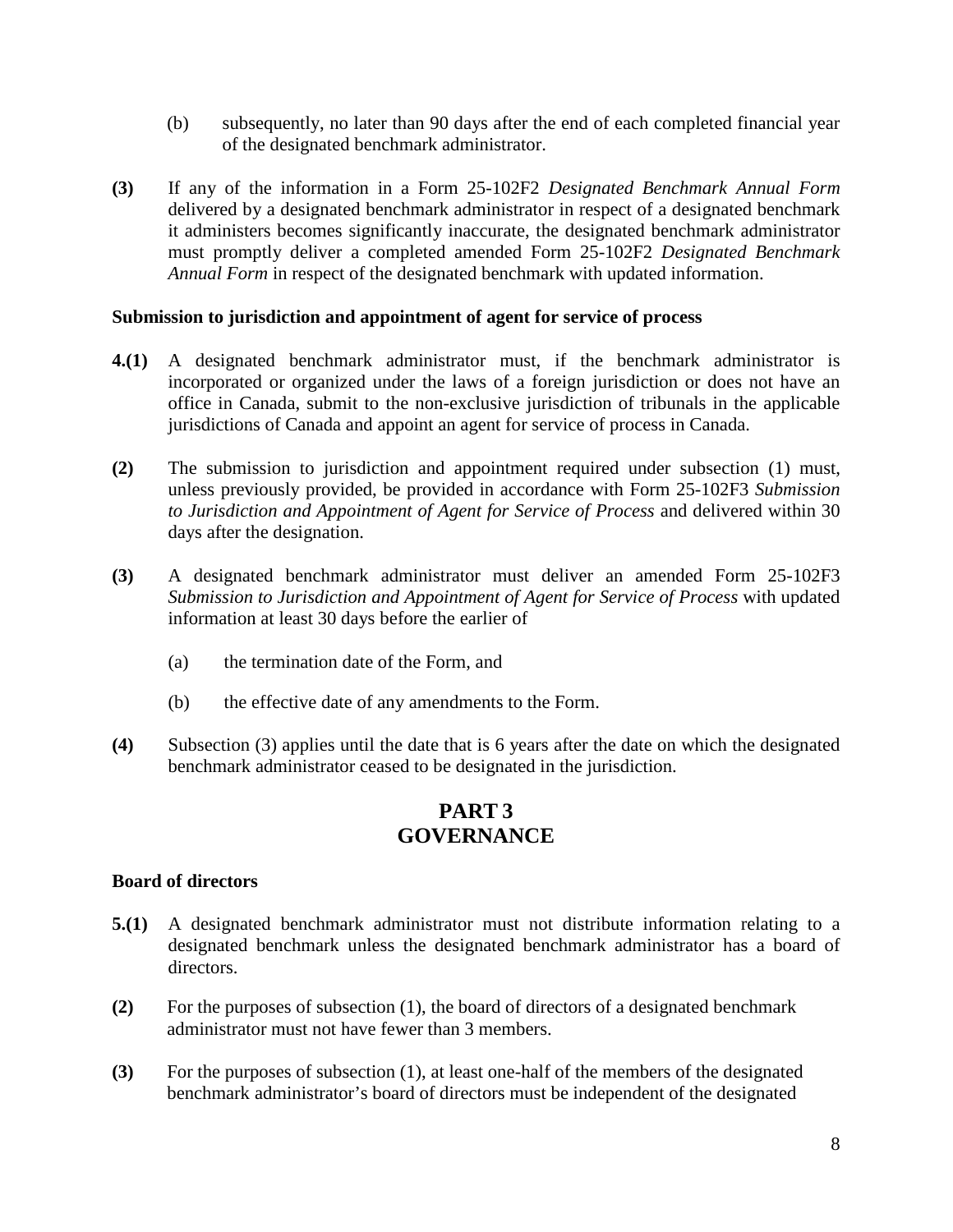benchmark administrator and any affiliated entity of the designated benchmark administrator.

- **(4)** For the purposes of subsection (3), a director of the board of directors of a designated benchmark administrator is not independent if any of the following apply:
	- (a) other than as compensation for acting as a member of the board of directors or a board committee, the director accepts any consulting, advisory or other compensatory fee from the designated benchmark administrator or any affiliated entity of the designated benchmark administrator;
	- (b) the director is a DBA individual or an employee or agent of any affiliated entity of the designated benchmark administrator;
	- (c) the director has served on the board of directors for more than 5 years in total;
	- (d) the director has a relationship with the designated benchmark administrator that may, in the opinion of the board of directors, be reasonably expected to interfere with the exercise of the director's independent judgment.
- **(5)** For the purposes of paragraph (4)(d), in forming its opinion, the board of directors is not required to conclude that a member of a board of directors is not independent solely on the basis that the member is, or was, a benchmark user of a designated benchmark administered by the designated benchmark administrator.

## **Accountability framework requirements**

- **6.(1)** In this section, "accountability framework" means the polices and procedures referred to in subsection (2).
- **(2)** A designated benchmark administrator must establish, document, maintain and apply policies and procedures that are reasonably designed to
	- (a) ensure and evidence compliance with this Instrument, and
	- (b) ensure and evidence that the designated benchmark administrator follows the methodology for each designated benchmark it administers.
- **(3)** The accountability framework must specify how the designated benchmark administrator complies with each of the following:
	- (a) the record-keeping requirements in this Instrument;
	- (b) the requirements in this Instrument relating to internal review or audit, or a public accountant's limited assurance report on compliance or reasonable assurance report on compliance;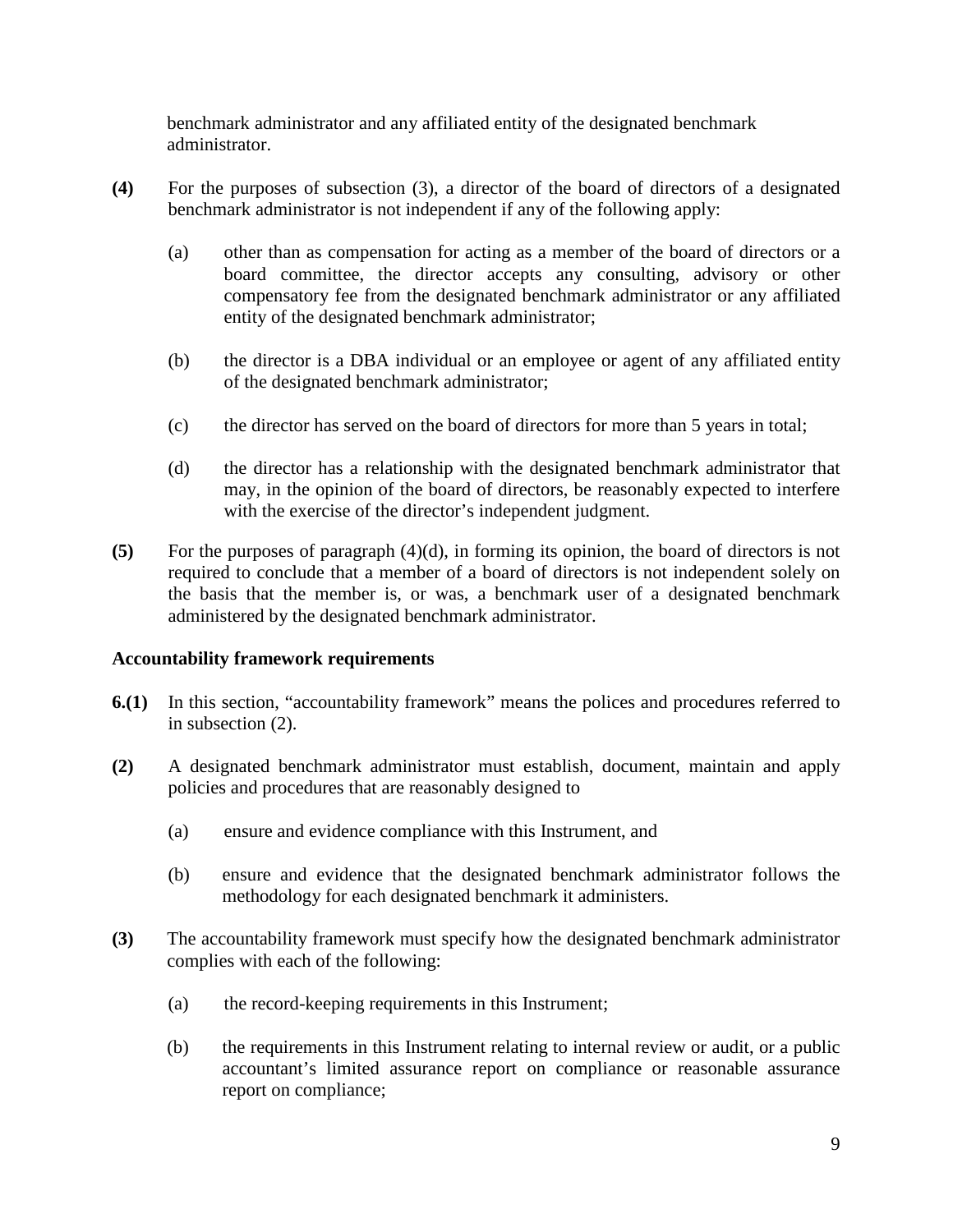(c) the complaint handling procedures in this Instrument.

### **Compliance officer**

- **7.(1)** A designated benchmark administrator must designate an officer that monitors and assesses compliance by the designated benchmark administrator and its DBA individuals with securities legislation in relation to benchmarks.
- **(2)** A designated benchmark administrator must not prevent the officer referred to in subsection (1) from directly accessing the designated benchmark administrator's board of directors or a member of the board of directors.
- **(3)** An officer referred to in subsection (1) must do all of the following:
	- (a) monitor and assess compliance by the designated benchmark administrator and its DBA individuals with the designated benchmark administrator's accountability framework referred to in section 6, control framework referred to in section 9, policies and procedures applicable to benchmarks, and securities legislation in relation to benchmarks;
	- (b) at least once every 12 months, submit a report to the designated benchmark administrator's board of directors for the purpose of reporting on
		- (i) the officer's activities referenced in paragraph (a),
		- (ii) compliance by the designated benchmark administrator and its DBA individuals with securities legislation in relation to benchmarks, and
		- (iii) compliance by the designated benchmark administrator with the methodology for each designated benchmark it administers;
	- (c) report to the designated benchmark administrator's board of directors as soon as reasonably possible if the officer becomes aware of any circumstances indicating that the designated benchmark administrator or its DBA individuals might not be in compliance with securities legislation in relation to benchmarks and any of the following apply:
		- (i) the suspected non-compliance is reasonably expected to create a significant risk of financial loss to a benchmark user or to any other person or company;
		- (ii) the suspected non-compliance is reasonably expected to create a significant risk of harm to the integrity of the capital markets;
		- (iii) a reasonable person would conclude that the suspected non-compliance is part of a pattern of non-compliance.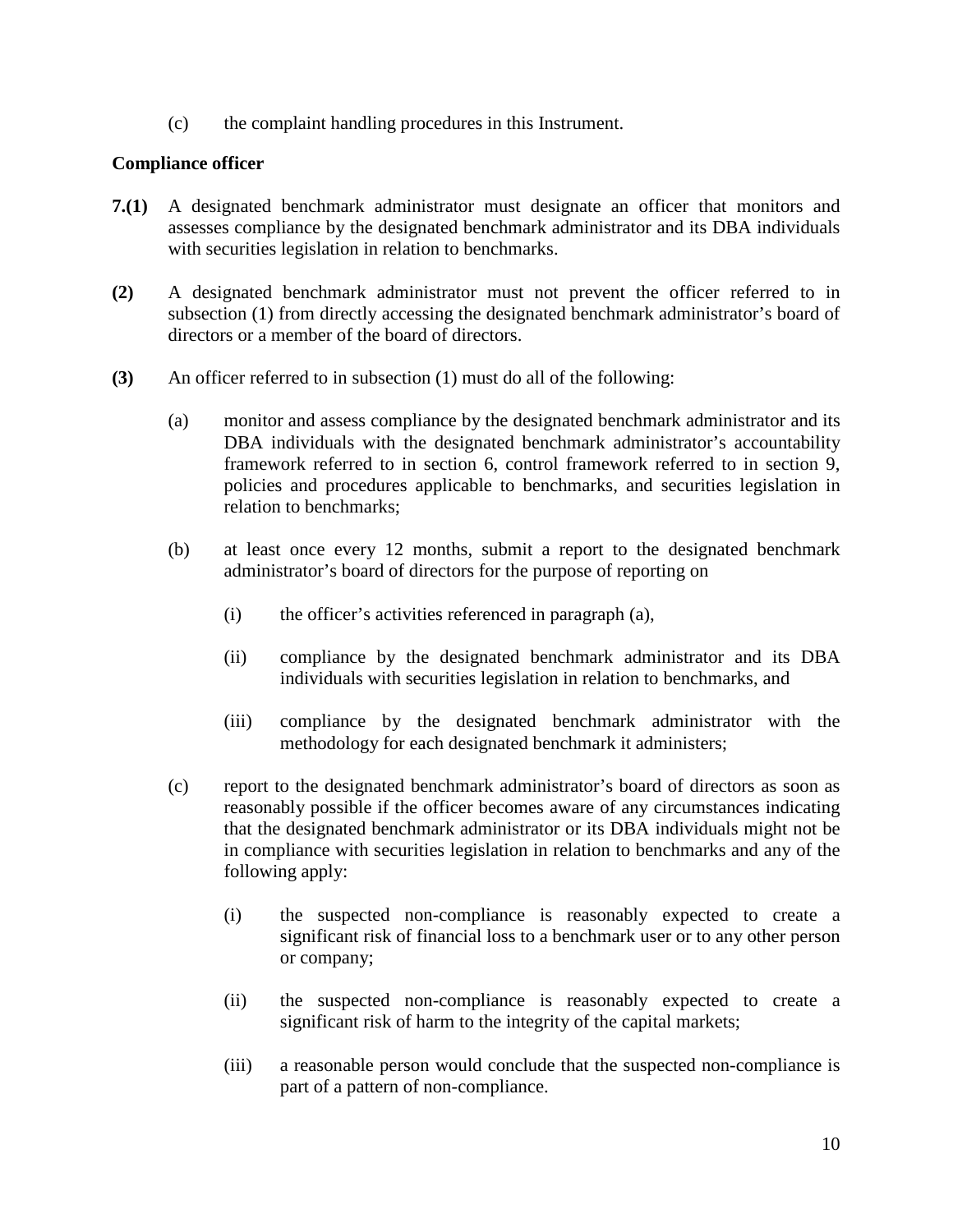- **(4)** An officer referred to in subsection (1) must not participate in any of the following:
	- (a) the provision of a designated benchmark, including, but not limited to,
		- (i) the administration of the arrangements for determining the benchmark,
		- (ii) the collection, analysis or processing of input data for the purposes of determining the benchmark, or
		- (iii) determining the benchmark through the application of a formula or other method of calculation or by an assessment of input data;
	- (b) the establishment of compensation levels for any DBA individuals, other than for a DBA individual that reports directly to the officer.
- **(5)** An officer referred to in subsection (1) must certify that a report submitted under paragraph (3)(b) is accurate and complete.
- **(6)** The designated benchmark administrator must not provide a payment or other financial incentive to the officer referred to in subsection (1), or any DBA individual that reports directly to the officer, if that payment or incentive is linked to either of the following:
	- (a) the financial performance of the designated benchmark administrator or an affiliated entity of the designated benchmark administrator;
	- (b) the financial performance of a designated benchmark administered by the designated benchmark administrator.
- **(7)** The designated benchmark administrator must not provide a financial incentive to an officer referred to in subsection (1), or any DBA individual that reports directly to the officer, in a manner that a reasonable person would determine compromises the independence of the officer or the DBA individual.
- **(8)** A designated benchmark administrator must establish, document, maintain and apply policies and procedures reasonably designed to ensure compliance with subsections (6) and (7).
- **(9)** A designated benchmark administrator must deliver to the regulator or securities regulatory authority, promptly after it is submitted to the board of directors, a report referred to in paragraph (3)(b) or (c).

### **Oversight committee**

**8.(1)** A designated benchmark administrator must establish and maintain an oversight committee to oversee the provision of a designated benchmark.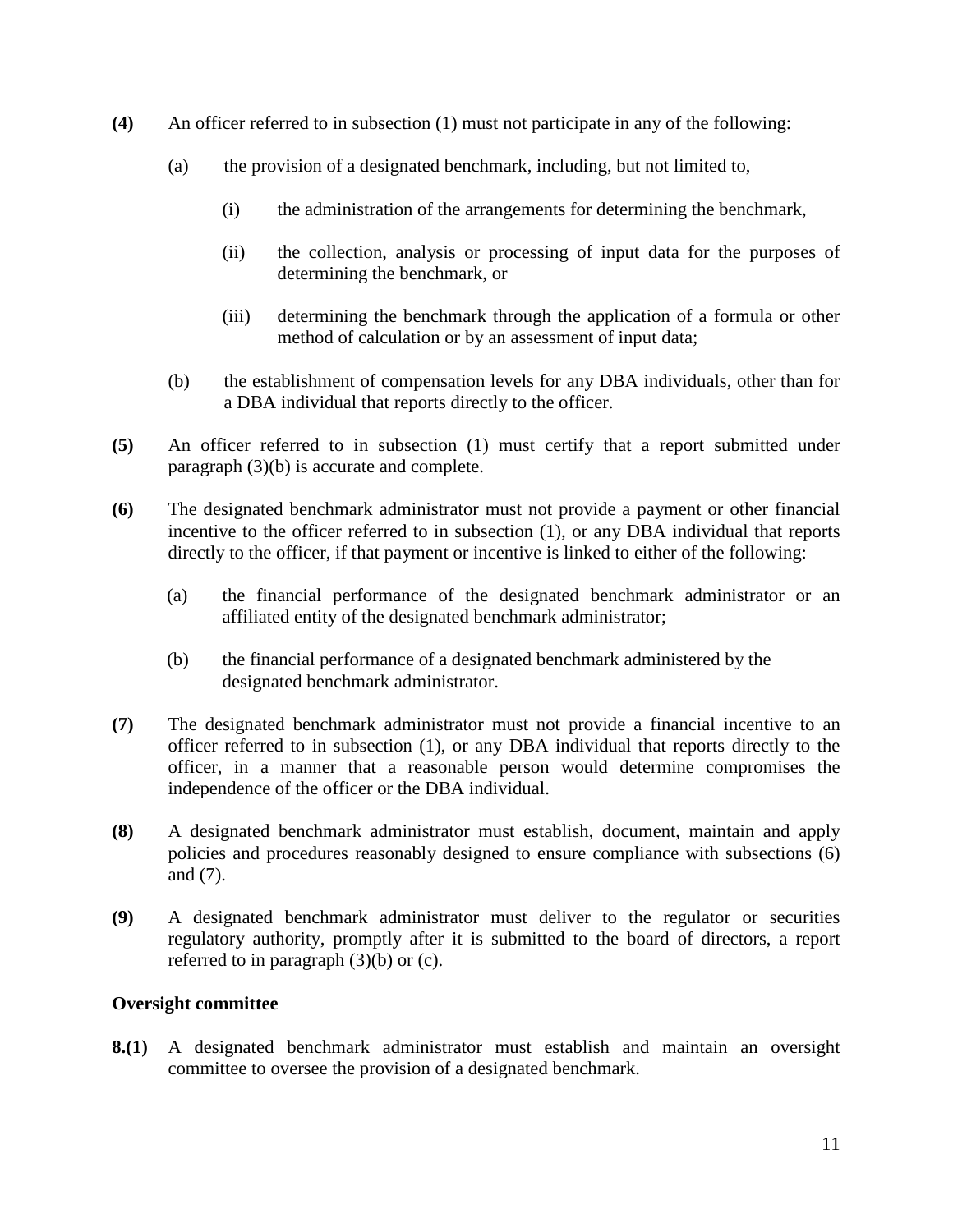- **(2)** The oversight committee must not include individuals that are members of the board of directors of the designated benchmark administrator.
- **(3)** The oversight committee must assess the decisions of the board of directors of the designated benchmark administrator with regards to compliance with securities legislation in relation to a designated benchmark and raise any concerns with those decisions with the board of directors of the designated benchmark administrator.
- **(4)** The oversight committee must provide a copy of its recommendations on benchmark oversight to the board of directors of the designated benchmark administrator.
- **(5)** A designated benchmark administrator must establish, document, maintain and apply policies and procedures regarding the structure and mandate of the oversight committee.
- **(6)** The board of directors of the designated benchmark administrator must appoint the members of the oversight committee.
- **(7)** A designated benchmark administrator must not distribute information relating to a designated benchmark unless its board of directors has
	- (a) approved the policies and procedures referred to in subsection (5), and
	- (b) approved the procedures referred to in paragraph (8)(d).
- **(8)** The oversight committee must, for each designated benchmark that the designated benchmark administrator administers, do all of the following:
	- (a) review the methodology of the designated benchmark at least once in every 12 month period;
	- (b) oversee any changes to the methodology of the designated benchmark, including requesting that the designated benchmark administrator consult with benchmark contributors or benchmark users on any significant changes to the methodology of the designated benchmark;
	- (c) oversee the management and operation of the designated benchmark, including the designated benchmark administrator's control framework referred to in section 9;
	- (d) review and approve procedures for any cessation of the designated benchmark, including procedures governing a consultation about a cessation of the designated benchmark;
	- (e) oversee any service provider involved in the provision or distribution of the designated benchmark, including calculation agents or dissemination agents;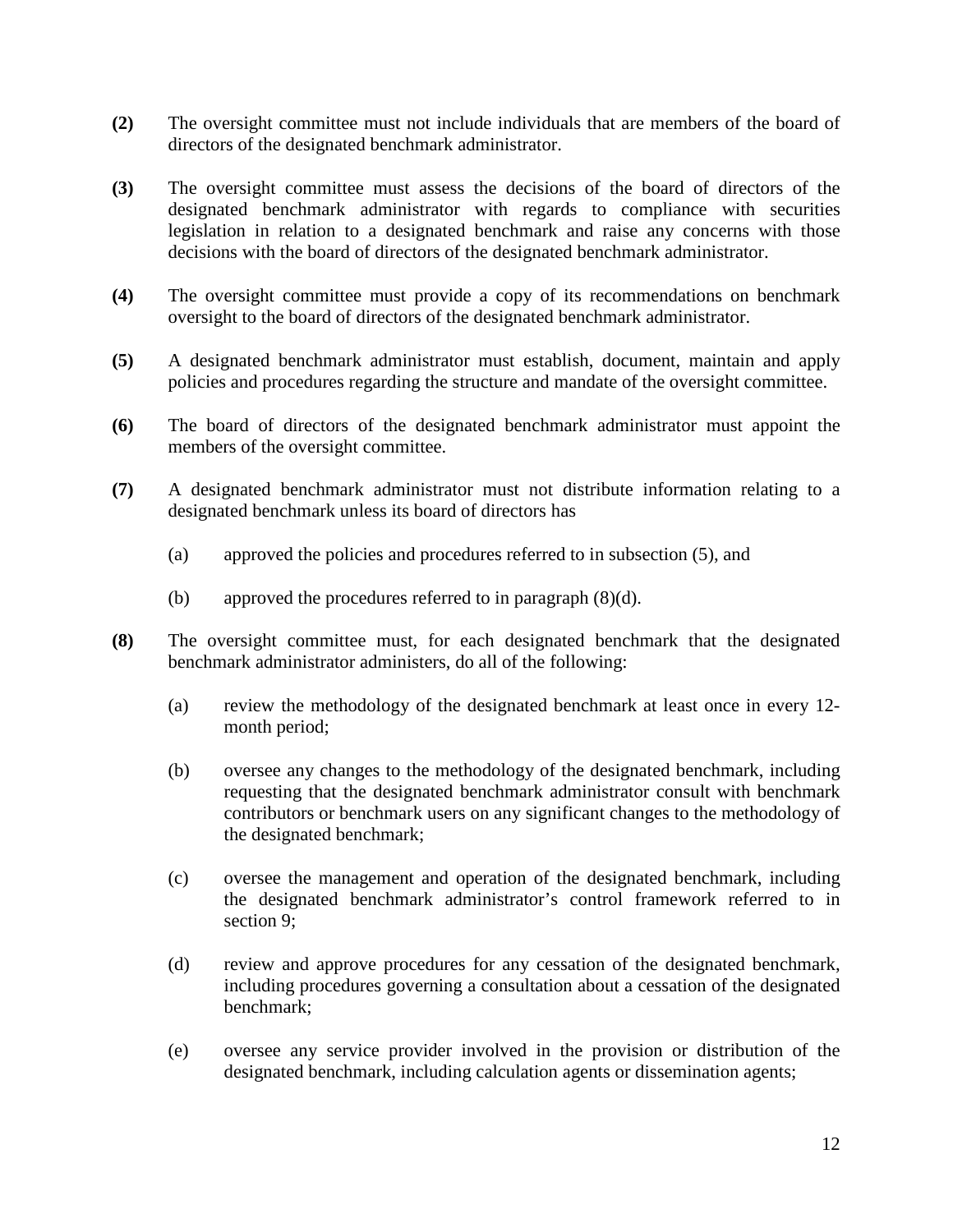- (f) assess any report resulting from an internal review or audit, or any public accountant's limited assurance report on compliance or reasonable assurance report on compliance;
- (g) monitor the implementation of any remedial actions relating to an internal review or audit, or any public accountant's limited assurance report on compliance or reasonable assurance report on compliance;
- (h) keep minutes of each meeting;
- (i) if the designated benchmark is based on input data from a benchmark contributor,
	- (i) oversee the designated benchmark administrator's establishment, implementation, maintenance and application of the code of conduct referred to in section 24,
	- (ii) monitor each of the following:
		- (A) the input data;
		- (B) the contribution of input data by a benchmark contributor;
		- (C) the actions of the designated benchmark administrator in challenging or validating contributions of input data,
	- (iii) take reasonable measures regarding any significant breach of the code of conduct referred to in section 24 to mitigate the impact of the breach and prevent additional breaches in the future, and
	- (iv) promptly notify the board of directors of the designated benchmark administrator of any breach of the code of conduct referred to in section 24.
- **(9)** If the oversight committee becomes aware that the board of directors of the designated benchmark administrator has acted or intends to act contrary to any recommendations or decisions of the oversight committee, the oversight committee must record that fact in the minutes of its next meeting.
- **(10)** If the oversight committee becomes aware of any of the following, the oversight committee must promptly report it to the regulator or securities regulatory authority:
	- (a) any significant misconduct by the designated benchmark administrator in relation to the provision of a designated benchmark;
	- (b) any significant misconduct by a benchmark contributor in respect of a designated benchmark that is based on input data from the benchmark contributor;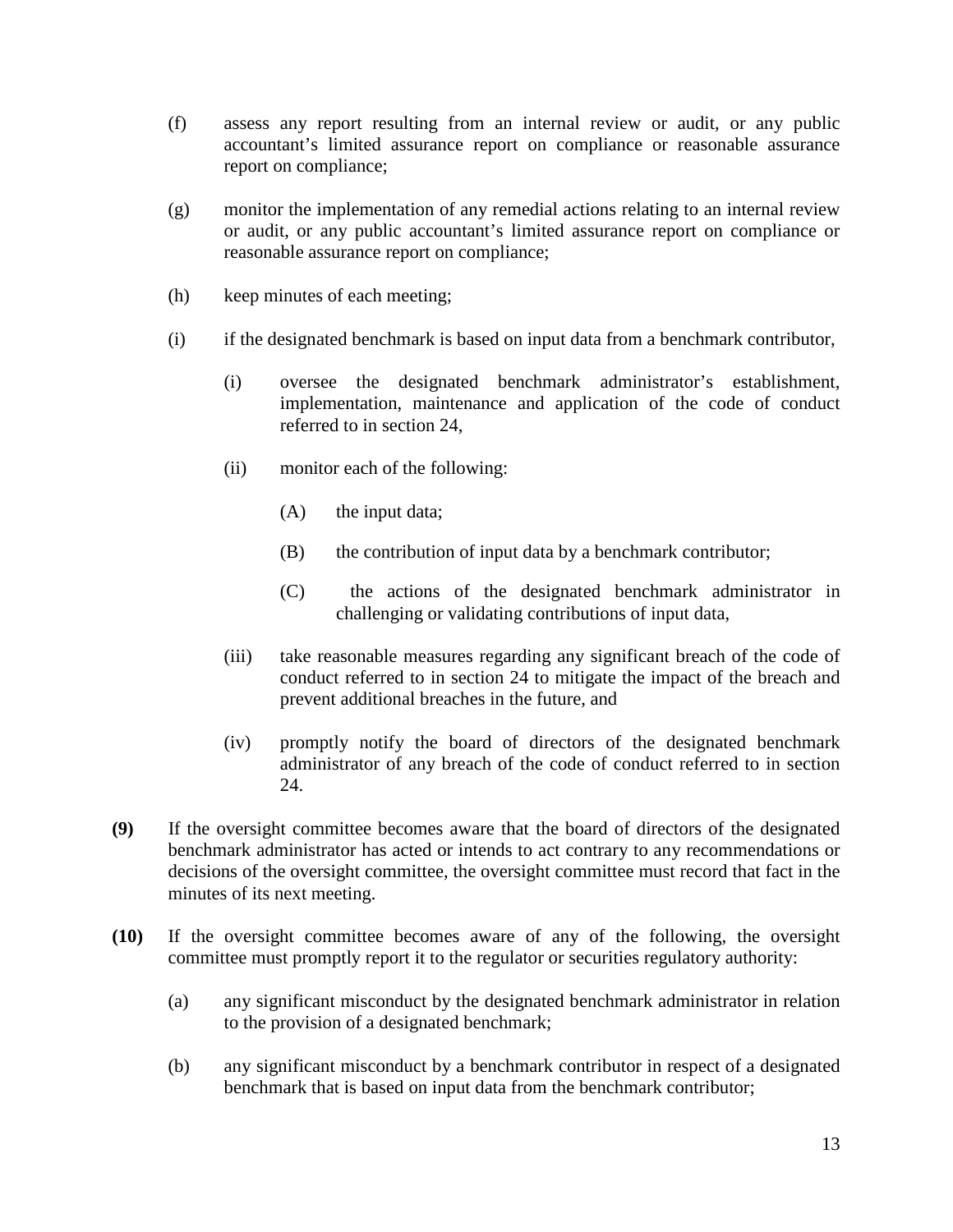- (c) any input data that
	- (i) a reasonable person would conclude is anomalous or suspicious, and
	- (ii) is used in determining the benchmark or is contributed by a benchmark contributor.
- **(11)** The oversight committee, and each of its members, must operate with integrity in carrying out its, and their, actions and duties in this Instrument.
- **(12)** A member of the oversight committee must disclose in writing to the oversight committee the nature and extent of any conflict of interest involving the designated benchmark or the designated benchmark administrator.

### **Control framework**

- **9.(1)** In this section, "control framework" means the policies, procedures and controls referred to in subsections (2) and (4).
- **(2)** A designated benchmark administrator must establish, document, maintain and apply policies, procedures and controls that are reasonably designed to ensure that a designated benchmark is provided in accordance with this Instrument.
- **(3)** Without limiting the generality of subsection (2), the designated benchmark administrator must ensure that its control framework includes controls relating to all of the following:
	- (a) management of operational risk, including any risk of financial loss, disruption or damage to the reputation of the designated benchmark administrator from any failure of its information technology systems;
	- (b) business continuity and disaster recovery plans;
	- (c) contingency procedures in the event of a disruption to the provision of the designated benchmark or the process applied to provide the designated benchmark.
- **(4)** A designated benchmark administrator must establish, document, maintain and apply policies, procedures and controls reasonably designed to
	- (a) ensure that benchmark contributors comply with the code of conduct referred to in section 24 and the standards for input data in the methodology of the designated benchmark,
	- (b) monitor input data before any publication relating to the designated benchmark, and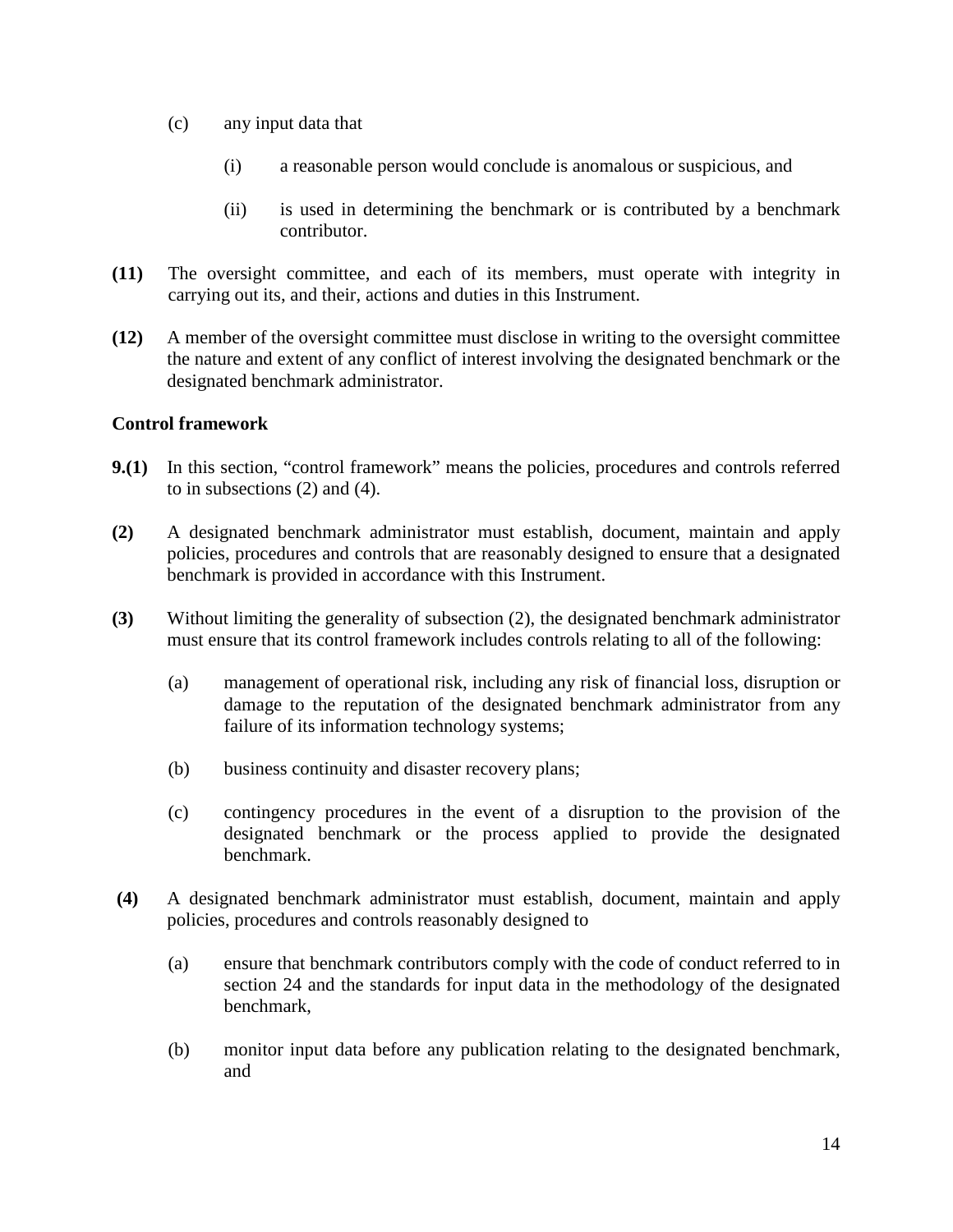- (c) validate input data after publication to identify errors and anomalies.
- **(5)** A designated benchmark administrator must promptly provide written notice to the regulator or securities regulatory authority describing any significant security incident or any significant systems issue relating to any designated benchmark it administers.
- **(6)** A designated benchmark administrator must review and update its control framework on a reasonably frequent basis and at least once in every 12-month period.
- **(7)** A designated benchmark administrator must make its control framework available, on request and free of charge, to any benchmark user.

### **Governance requirements**

- **10.(1)** A designated benchmark administrator must establish and document a clear organizational structure.
- **(2)** The organizational structure referred to in subsection (1) must establish well-defined and transparent roles and responsibilities for each person or company involved in the provision of a designated benchmark administered by the designated benchmark administrator.
- **(3)** A designated benchmark administrator must establish, document, maintain and apply policies and procedures reasonably designed to ensure that each of its benchmark individuals
	- (a) has the necessary skills, knowledge, experience, reliability and integrity for the duties assigned to them, and
	- (b) is subject to adequate management and supervision.
- **(4)** A designated benchmark administrator must ensure that any information published by the benchmark administrator relating to a designated benchmark is internally approved by management of the designated benchmark administrator.

#### **Conflict of interest requirements**

- **11.(1)** A designated benchmark administrator must establish, document, maintain and apply policies and procedures that are reasonably designed to
	- (a) identify and avoid conflicts of interest, or mitigate risks resulting from conflicts of interest, involving the designated benchmark administrator and its managers, benchmark contributors, benchmark users, DBA individuals and any affiliated entity of the designated benchmark administrator,
	- (b) ensure that any expert judgment used by the benchmark administrator or DBA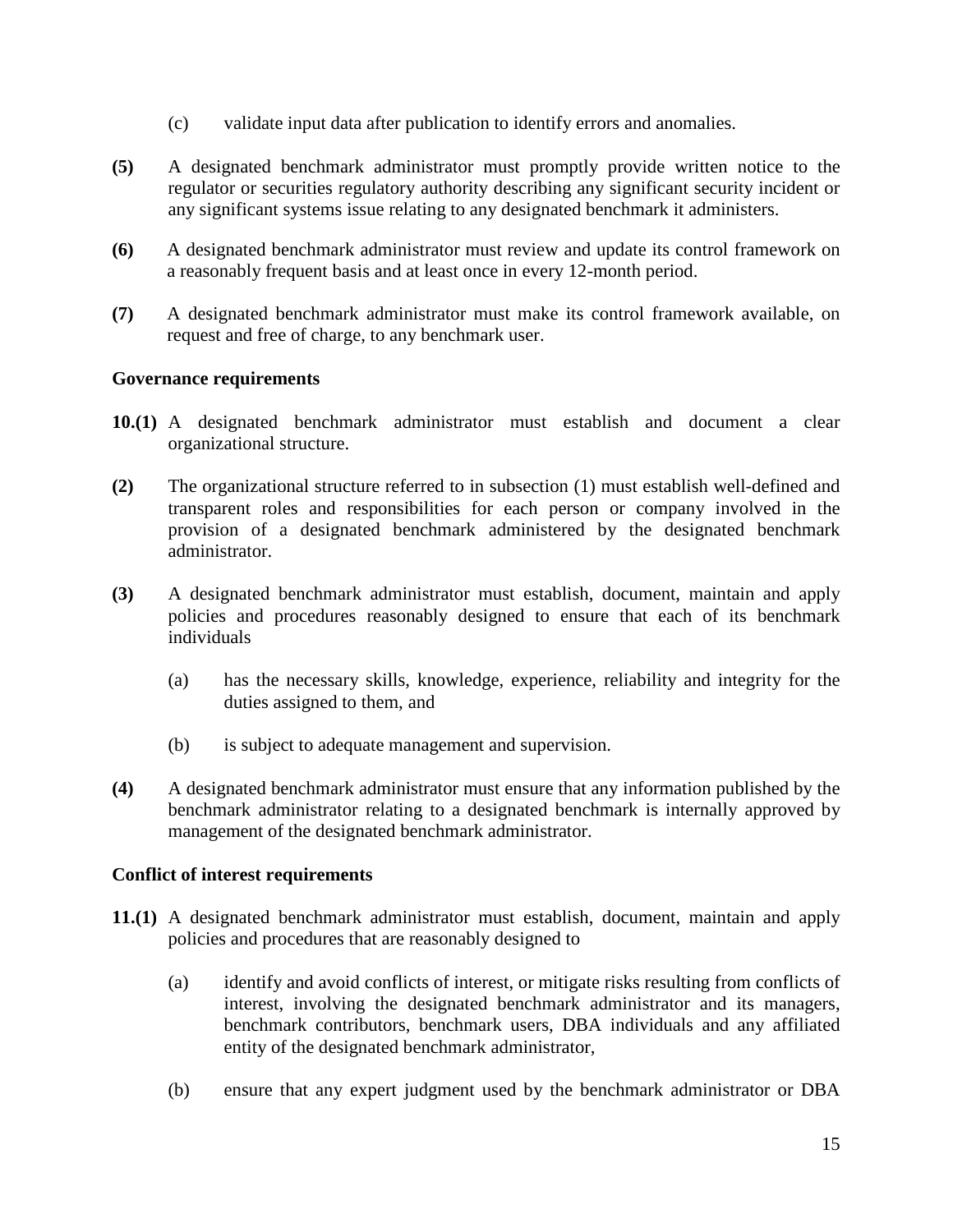individuals in the benchmark determination process is independently and honestly exercised,

- (c) protect the integrity and independence of the provision of a designated benchmark, and
- (d) ensure that each of its benchmark individuals is not subject to undue influence or conflicts of interest, including ensuring that each of the benchmark individuals
	- (i) is not subject to compensation or performance evaluations from which conflicts of interest arise or that otherwise impinge on the integrity of the benchmark determination process,
	- (ii) does not have any financial interests, relationships or business connections that compromise the activities of the designated benchmark administrator,
	- (iii) does not contribute to a determination of a designated benchmark by way of engaging in bids, offers and trades on a personal basis or on behalf of market participants, except in accordance with explicit requirements of the methodology of the designated benchmark, and
	- (iv) is subject to procedures to control the exchange of information that may affect a designated benchmark with either of the following:
		- (A) other DBA individuals involved in activities that may create a risk of conflicts of interest,
		- (B) benchmark contributors or other third parties.
- **(2)** A designated benchmark administrator must establish, document, maintain and apply policies and procedures that are reasonably designed to keep separate, operationally, the business of a designated benchmark and its benchmark individuals from any other part of the business of the designated benchmark administrator if the designated benchmark administrator becomes aware of a conflict of interest or a risk of a conflict of interest between the business of the designated benchmark and the other part of the business.
- **(3)** A designated benchmark administrator must promptly publish a description of a significant conflict of interest, or a risk of a significant conflict of interest, in respect of a designated benchmark on becoming aware of the conflict or risk, including, but not limited to, a conflict or risk arising from the ownership or control of the designated benchmark administrator.
- **(4)** The designated benchmark administrator must ensure that the policies and procedures referred to in subsection (1)
	- (a) take into account the nature of the designated benchmark and the risks that the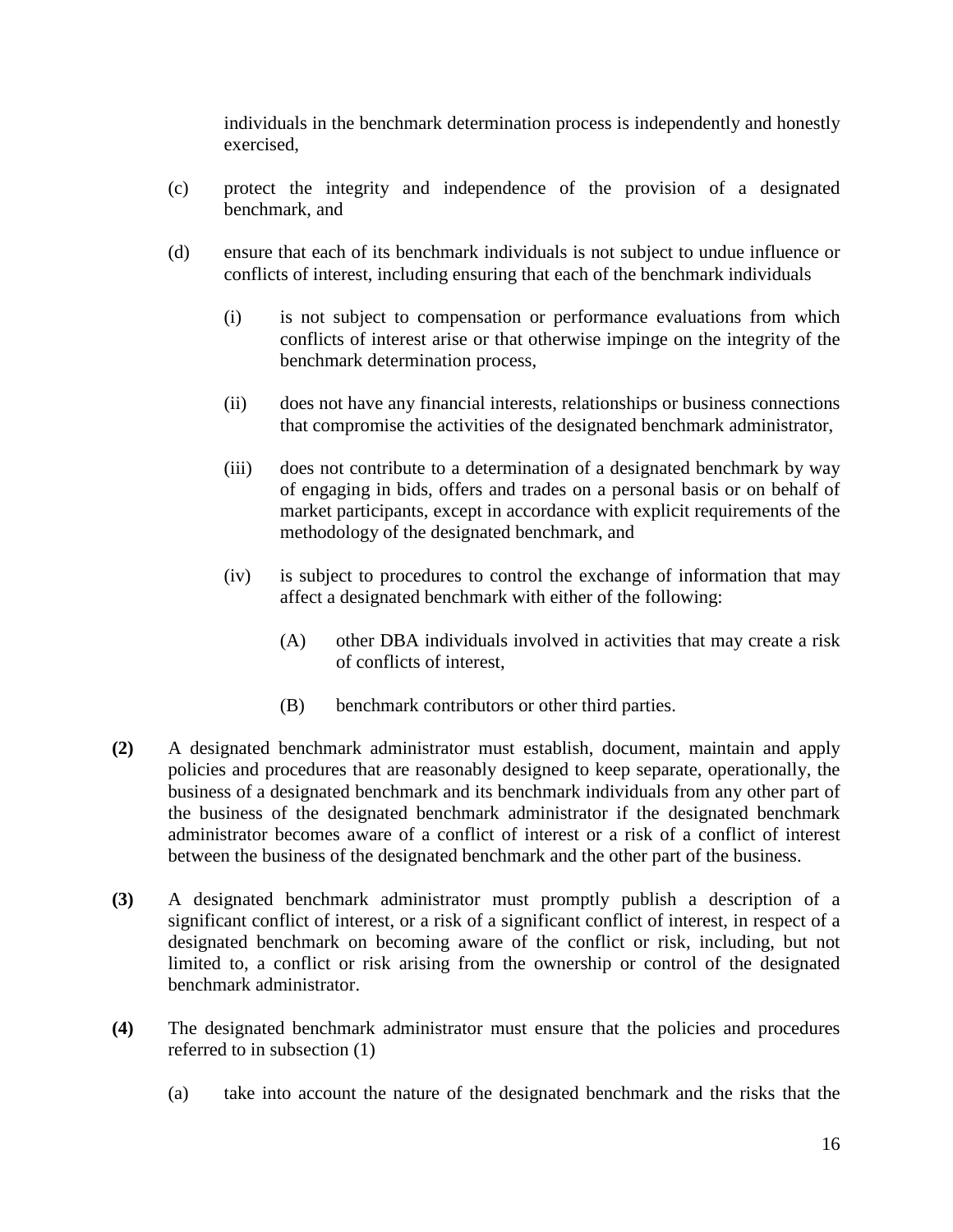designated benchmark poses to markets and benchmark users,

- (b) protect the confidentiality of information provided to or produced by the designated benchmark administrator, subject to the disclosure and transparency obligations under this Instrument, and
- (c) identify and avoid conflicts of interest, or mitigate risks resulting from conflicts of interest, including, but not limited to, those that arise as a result of
	- (i) expert judgment or other discretion exercised in the benchmark determination process,
	- (ii) the ownership or control of the designated benchmark administrator or any affiliated entity of the designated benchmark administrator, and
	- (iii) any other person or company exercising control or direction over the designated benchmark administrator in relation to determining the designated benchmark.
- **(5)** In the event of a significant failure to apply or follow policies and procedures to which paragraph (4)(b) applies, a designated benchmark administrator must promptly provide written notice of the significant failure to the regulator or securities regulatory authority.

#### **Reporting of infringements**

- **12.(1)** A designated benchmark administrator must establish, document, maintain and apply systems and controls reasonably designed for the purposes of detecting and reporting to the regulator or securities regulatory authority any conduct by a DBA individual or a benchmark contributor that might involve manipulation or attempted manipulation of a designated benchmark.
- **(2)** A designated benchmark administrator must establish, document, maintain and apply policies and procedures for its DBA individuals to report any contravention of this Instrument to the officer referred to in section 7.
- **(3)** A designated benchmark administrator must promptly provide written notice to the regulator or securities regulatory authority describing any conduct that it, or any of its DBA individuals, becomes aware of that might involve manipulation or attempted manipulation of a designated benchmark.

#### **Complaint procedures**

**13.(1)** A designated benchmark administrator must establish, document, maintain, apply and publish policies and procedures reasonably designed for receiving, handling, investigating and resolving complaints relating to a designated benchmark, including, without limitation, complaints in respect of each of the following: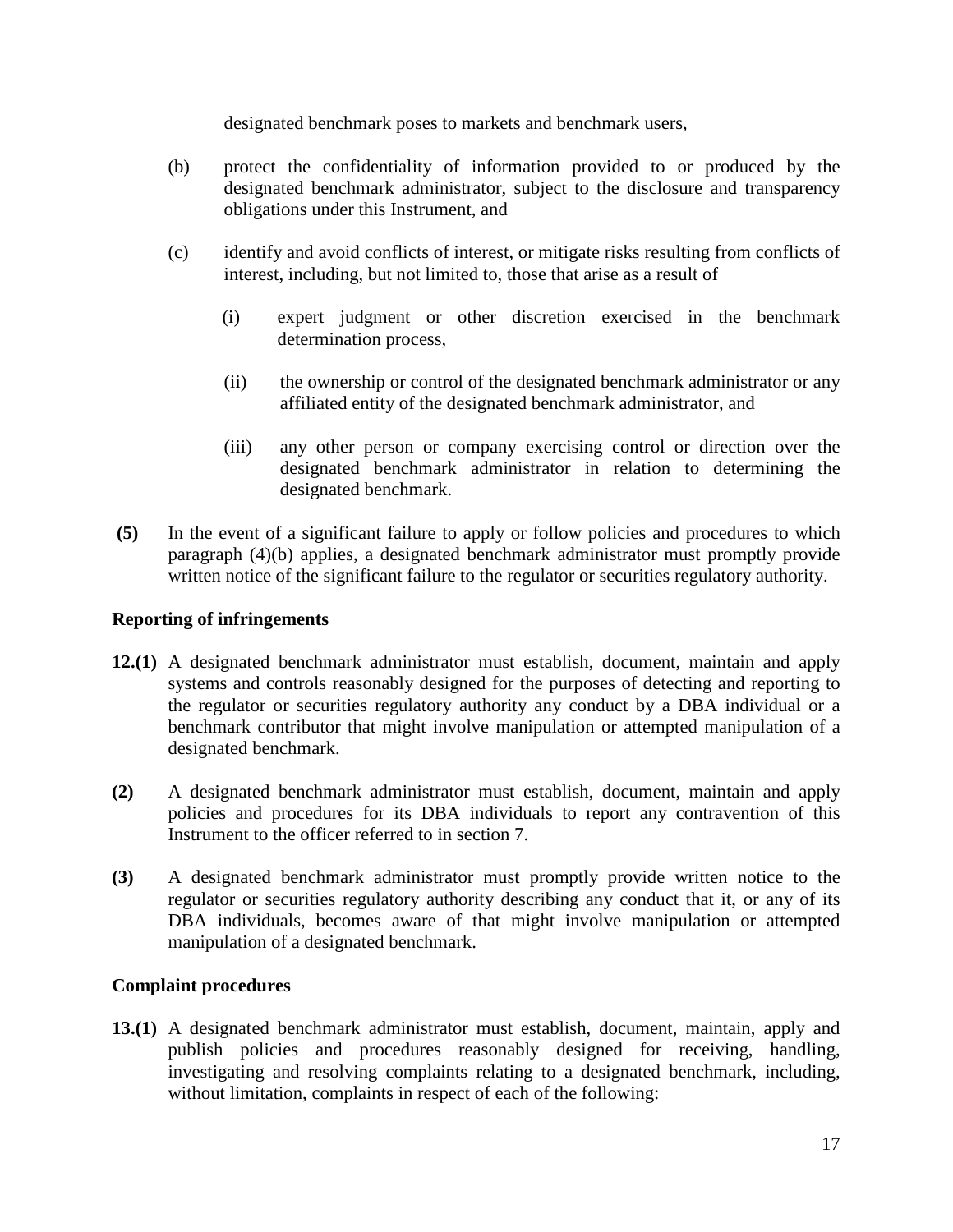- (a) whether a determination of a designated benchmark accurately represents that part of the market or economy the benchmark is intended to record;
- (b) whether a determination of a designated benchmark was made in accordance with the methodology of the designated benchmark;
- (c) the methodology of a designated benchmark or any proposed change to the methodology.
- **(2)** A designated benchmark administrator must do all of the following:
	- (a) provide a written copy of the complaint procedures at no cost to a complainant on request;
	- (b) investigate a complaint in a timely and fair manner;
	- (c) communicate the outcome of the investigation of a complaint to the complainant within a reasonable period of time;
	- (d) conduct the investigation of a complaint independently of persons who may have been involved in the subject-matter of the complaint.

### **Outsourcing**

- **14.(1)** A designated benchmark administrator must not outsource a function, service or activity relating to the administration of a designated benchmark in such a way as to significantly impair either of the following:
	- (a) the designated benchmark administrator's control over the provision of the designated benchmark;
	- (b) the ability of the designated benchmark administrator to comply with securities legislation in relation to benchmarks.
- **(2)** A designated benchmark administrator that outsources to a service provider a function, service or activity in the provision of a designated benchmark must establish, document, maintain and apply policies and procedures reasonably designed to ensure
	- (a) the service provider has the ability, capacity, and any authorization required by law, to perform the outsourced function, service or activity reliably and effectively,
	- (b) the designated benchmark administrator maintains records documenting the identity and the tasks of each service provider that participates in the provision of a designated benchmark and makes those records available to the regulator or securities regulatory authority promptly on request,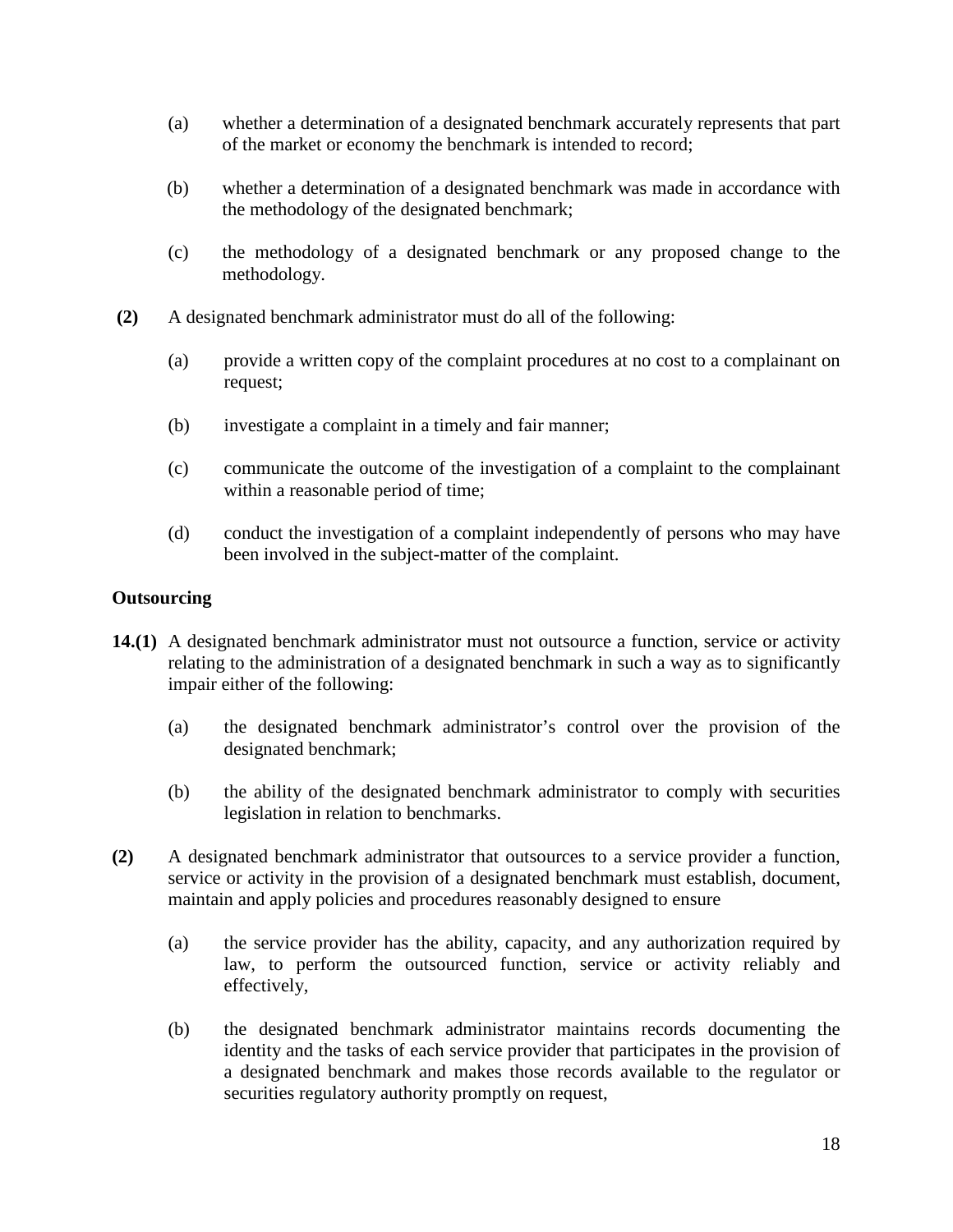- (c) the designated benchmark administrator and the service provider to which a function, service or activity is outsourced enter into a written contract that
	- (i) imposes service level requirements on the service provider,
	- (ii) allows the designated benchmark administrator to terminate the agreement when reasonably appropriate,
	- (iii) requires the service provider to disclose to the designated benchmark administrator any development that may have a significant impact on its ability to carry out the outsourced function, service or activity in compliance with applicable law,
	- (iv) requires the service provider to cooperate with the regulator or securities regulatory authority regarding the outsourced function, service or activity,
	- (v) includes a provision allowing the designated benchmark administrator to access
		- (i) the books, records and data related to the outsourced function, service or activity, and
		- (ii) the business premises of the service provider,
	- (vi) includes a provision requiring the service provider to provide the regulator or securities regulatory authority with the same access to the books, records and data related to the outsourced function, service or activity that the regulator or securities regulatory authority would have if the function, service or activity were not outsourced, and
	- (vii) includes a provision requiring the service provider to provide the regulator or securities regulatory authority with the same rights to access the business premises of the service provider that the regulator or securities regulatory authority would have if the function, service or activity was not outsourced,
- (d) the designated benchmark administrator takes reasonable measures if the administrator becomes aware of any circumstances indicating that the service provider might not be carrying out the outsourced function, service or activity in compliance with this Instrument or with the contract referenced in paragraph (c),
- (e) the designated benchmark administrator conducts reasonable supervision of the outsourced function, service or activity and manages the risks associated with the outsourcing,
- (f) the designated benchmark administrator retains the expertise that a reasonable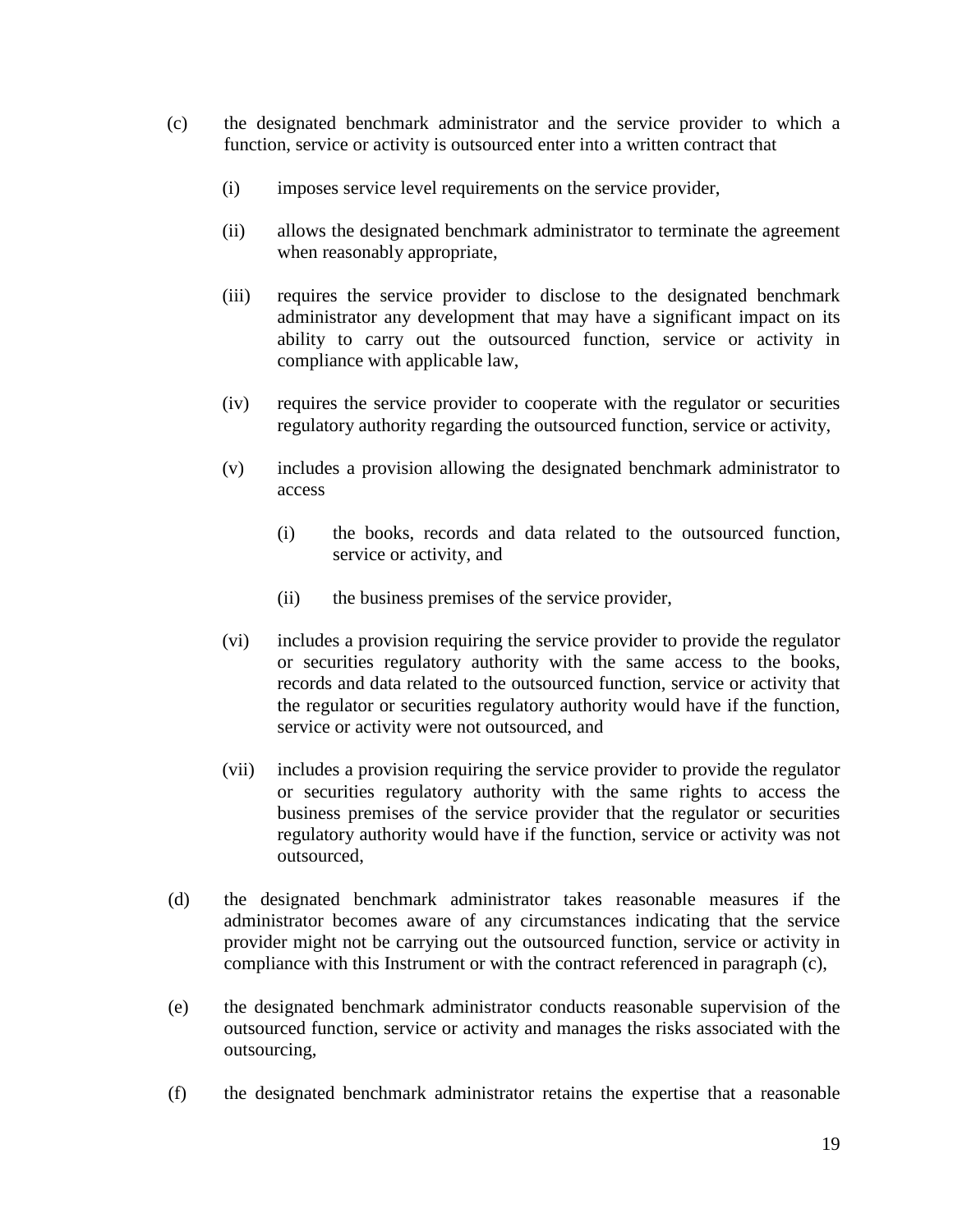person would consider to be necessary to conduct reasonable supervision of the outsourced function, service or activity and to manage the risks associated with the outsourcing, and

(g) the designated benchmark administrator takes steps, including developing contingency plans, that a reasonable person would consider to be necessary to avoid or mitigate operational risk related to the participation of the service provider in the provision of the designated benchmark.

# **PART 4 INPUT DATA AND METHODOLOGY**

### **Input data**

- **15.(1)** A designated benchmark administrator must establish, document, maintain and apply policies and procedures reasonably designed to ensure that each of the following are satisfied in respect of input data used in the provision of a designated benchmark:
	- (a) the input data, in aggregate, is sufficient to provide a designated benchmark that accurately represents that part of the market or economy the designated benchmark is intended to record;
	- (b) the input data will continue to be available on a reliable basis;
	- (c) if appropriate transaction data is available to satisfy paragraphs (a) and (b), the input data is transaction data;
	- (d) if appropriate transaction data is not available to satisfy paragraphs (a) and (b), the designated benchmark administrator uses, in accordance with the methodology of the designated benchmark, relevant and appropriate estimated prices, quotes or other values as input data;
	- (e) the input data is capable of being verified as being accurate and complete.
- **(2)** A designated benchmark administrator must establish, document, maintain and apply policies, procedures and controls that are reasonably designed to ensure that input data for a designated benchmark is accurate and complete and that include all of the following:
	- (a) criteria that determine who may contribute input data to the designated benchmark administrator;
	- (b) a process for determining benchmark contributors;
	- (c) a process for assessing a benchmark contributor's compliance with the code of conduct referred to in section 24;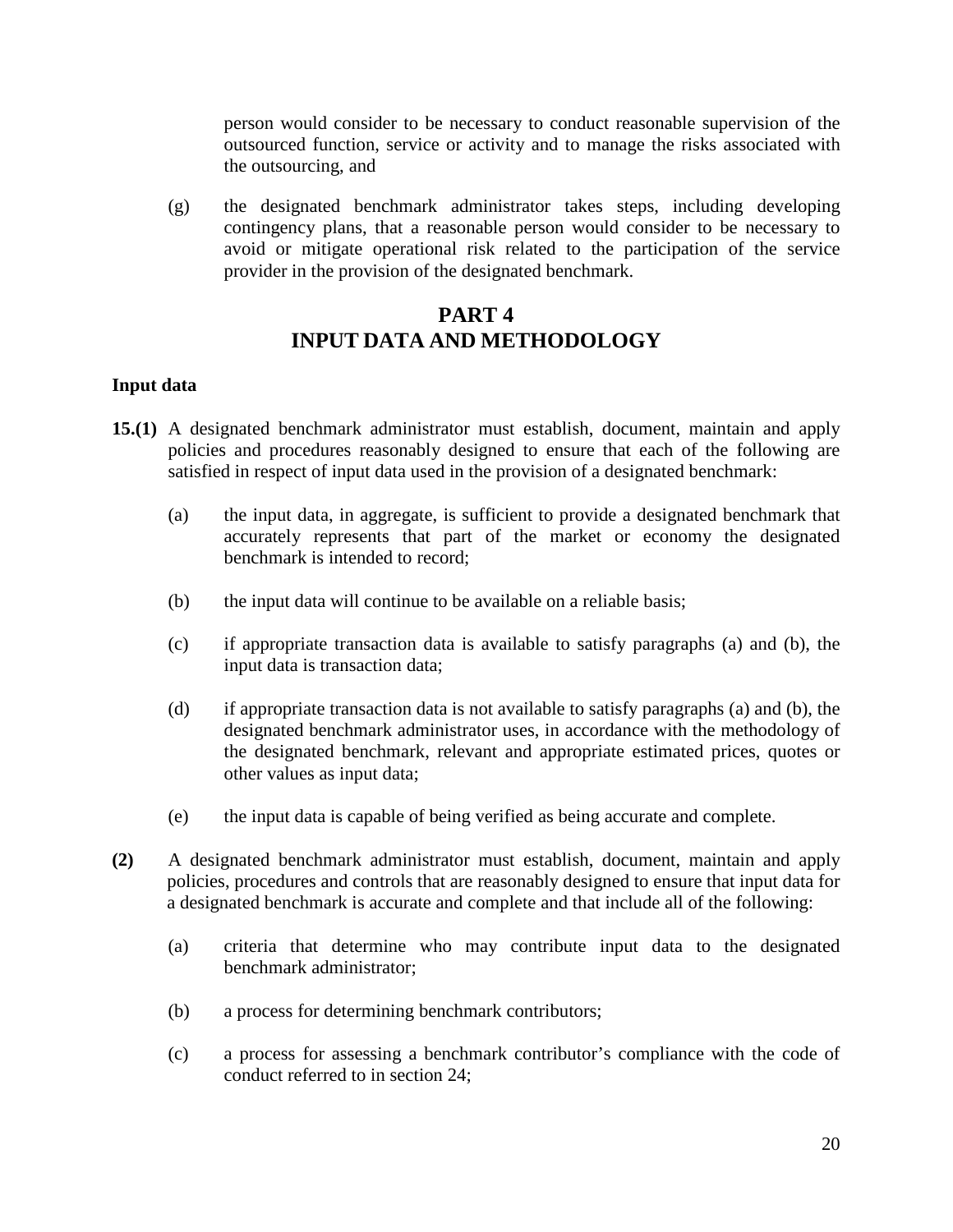- (d) a process for applying measures that a reasonable person would consider to be appropriate in the event of non-compliance by a benchmark contributor with the code of conduct referred to in section 24;
- (e) if appropriate, a process for stopping a benchmark contributor from contributing further input data;
- (f) a process for verifying input data to ensure its accuracy and completeness.
- **(3)** If a reasonable person would consider that the input data results in a designated benchmark that does not accurately represent that part of the market or economy the designated benchmark is intended to record, the designated benchmark administrator must do either of the following:
	- (a) within a reasonable time, change the input data, the benchmark contributors or the methodology of the designated benchmark in order to ensure that the designated benchmark accurately represents that part of the market or economy the designated benchmark is intended to record;
	- (b) cease to provide the designated benchmark.
- **(4)** A designated benchmark administrator must promptly provide written notice to the regulator or securities regulatory authority if the designated benchmark administrator is required to take an action set out in paragraph  $(3)(a)$  or  $(b)$ .
- **(5)** A designated benchmark administrator must publicly disclose each of the following:
	- (a) the policies and procedures referred to in subsection (1) regarding the types of input data, the priority of use of the different types of input data and the exercise of expert judgment in the determination of a designated benchmark;
	- (b) the methodology of the designated benchmark.

# **Contribution of input data**

- **16.(1)** For the purpose of paragraph 15(1)(a) in respect of a designated benchmark that is based on input data from benchmark contributors, the designated benchmark administrator must obtain, if a reasonable person would consider it to be appropriate, input data from a representative sample of benchmark contributors.
- **(2)** A designated benchmark administrator must not use input data from a benchmark contributor if the designated benchmark administrator has any indication that the benchmark contributor does not adhere to the code of conduct referred to in section 24, and in such a case, if a reasonable person would consider it to be appropriate, must obtain alternative representative data in accordance with the guidelines referred to in paragraph  $17(3)(a)$ .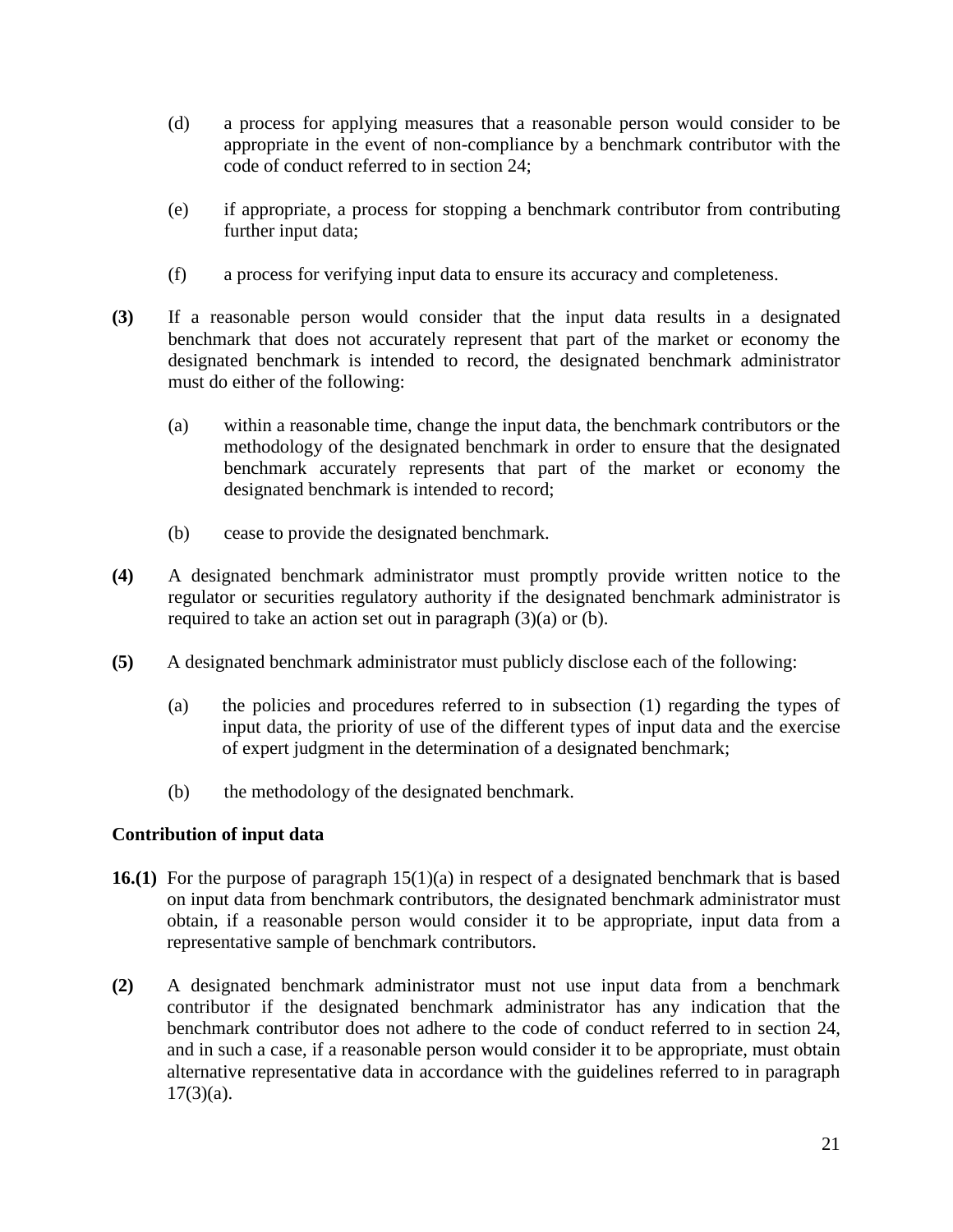- **(3)** If input data is contributed from any front office of a benchmark contributor or an affiliate that performs any activities that relate to or might impact the input data, the designated benchmark administrator must
	- (a) obtain information from other sources that confirms the accuracy and completeness of the input data in accordance with its policies and procedures, and
	- (b) ensure that the benchmark contributor has in place adequate internal oversight and verification procedures.
- **(4)** For the purpose of subsection (3), "front office" means any department, division, group or personnel that performs any pricing, trading, sales, marketing, advertising, solicitation, structuring or brokerage activities.

### **Methodology**

- **17.(1)** A designated benchmark administrator must not use a methodology for determining a designated benchmark unless all of the following apply:
	- (a) the methodology is sufficient to provide a designated benchmark that accurately and reliably represents that part of the market or economy the designated benchmark is intended to record;
	- (b) the methodology clearly identifies how and when expert judgment may be exercised in the determination of the designated benchmark;
	- (c) the accuracy and reliability of the methodology is capable of being verified including, if appropriate, by back-testing;
	- (d) the methodology is reasonably designed to ensure that a determination under the methodology can be made in all reasonable circumstances, without compromising the accuracy and reliability of the methodology;
	- (e) a determination under the methodology can be verified as being accurate and complete.
- **(2)** A designated benchmark administrator must not implement a methodology for a designated benchmark unless the designated benchmark administrator
	- (a) takes into account, in the preparation of the methodology, all of the applicable characteristics of that part of the market or economy the designated benchmark is intended to record,
	- (b) if applicable, determines what constitutes an active market for the purposes of the designated benchmark, and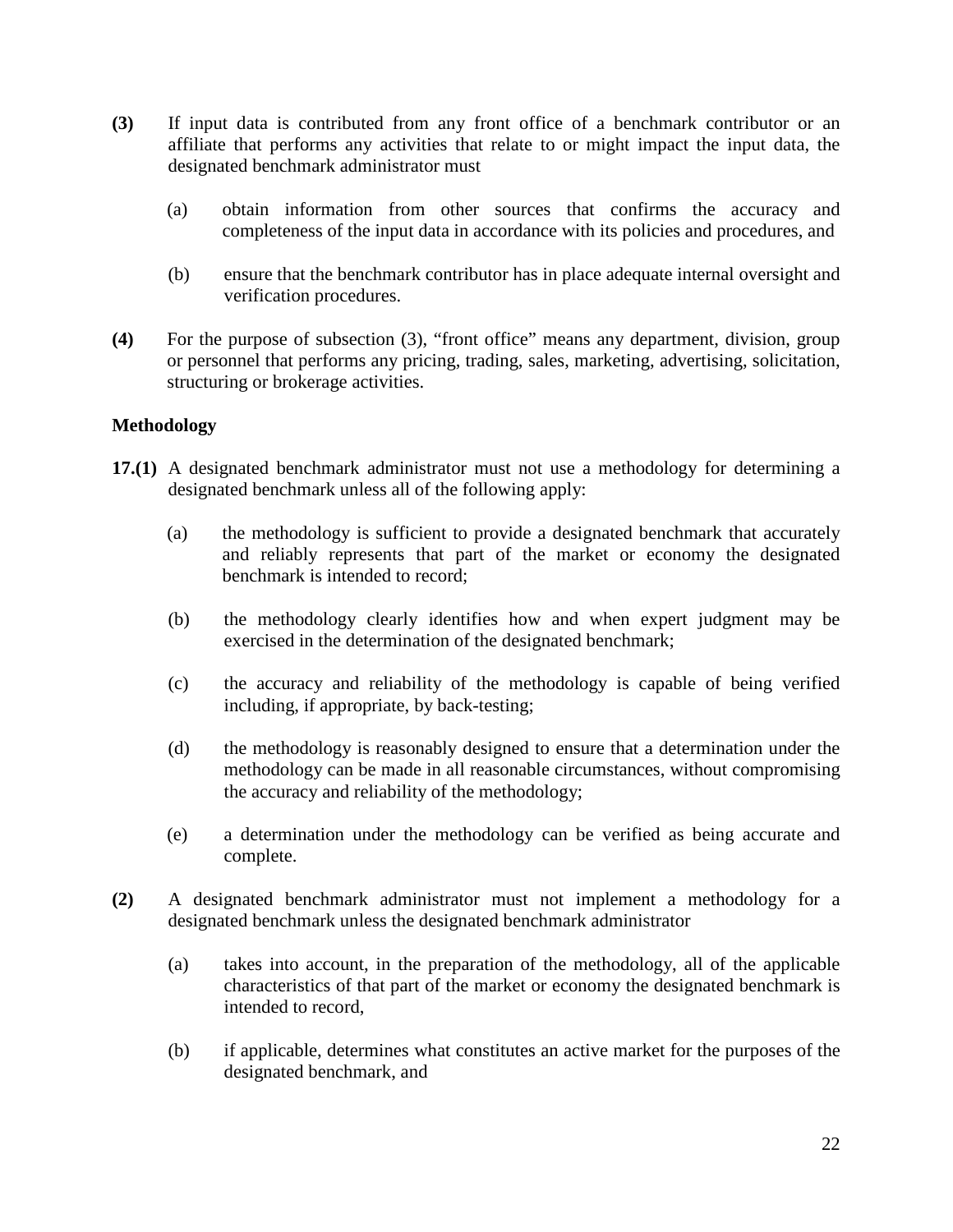- (c) establishes the priority given to different types of input data.
- **(3)** A designated benchmark administrator must establish, document, maintain, apply and publish guidelines that
	- (a) identify the circumstances in which the quantity or quality of input data falls below the standards necessary for the methodology to provide a designated benchmark that accurately and reliably represents that part of the market or economy the designated benchmark is intended to record, and
	- (b) indicate whether and how the designated benchmark is to be calculated in those circumstances.

### **Proposed significant changes to methodology**

- **18.(1)** A designated benchmark administrator must establish, document, maintain and apply procedures that provide for all of the following:
	- (a) public notice of a proposed significant change to the methodology of a designated benchmark;
	- (b) the provision of comments by benchmark users and other members of the public on the proposed significant change and its effect on the designated benchmark;
	- (c) the publication of any comments received unless the commenter has requested that their comments be held in confidence, and the designated benchmark administrator's response to the comments that are published;
	- (d) public notice of an implemented significant change to the methodology of the designated benchmark.
- **(2)** For the purposes of subsection (1),
	- (a) the procedures in relation to the public notice under paragraph  $(1)(a)$  must provide that notice of the proposed change be published on or before a date that provides benchmark users and other members of the public with reasonable time to consider and comment on the proposed change,
	- (b) the procedures in relation to the publication of comments under paragraph  $(1)(c)$ may permit a part of a written comment to be excluded from publication if both of the following apply:
		- (i) the designated benchmark administrator considers that disclosure of that part of the comment would be seriously prejudicial to the interests of the designated benchmark administrator or would contravene privacy laws;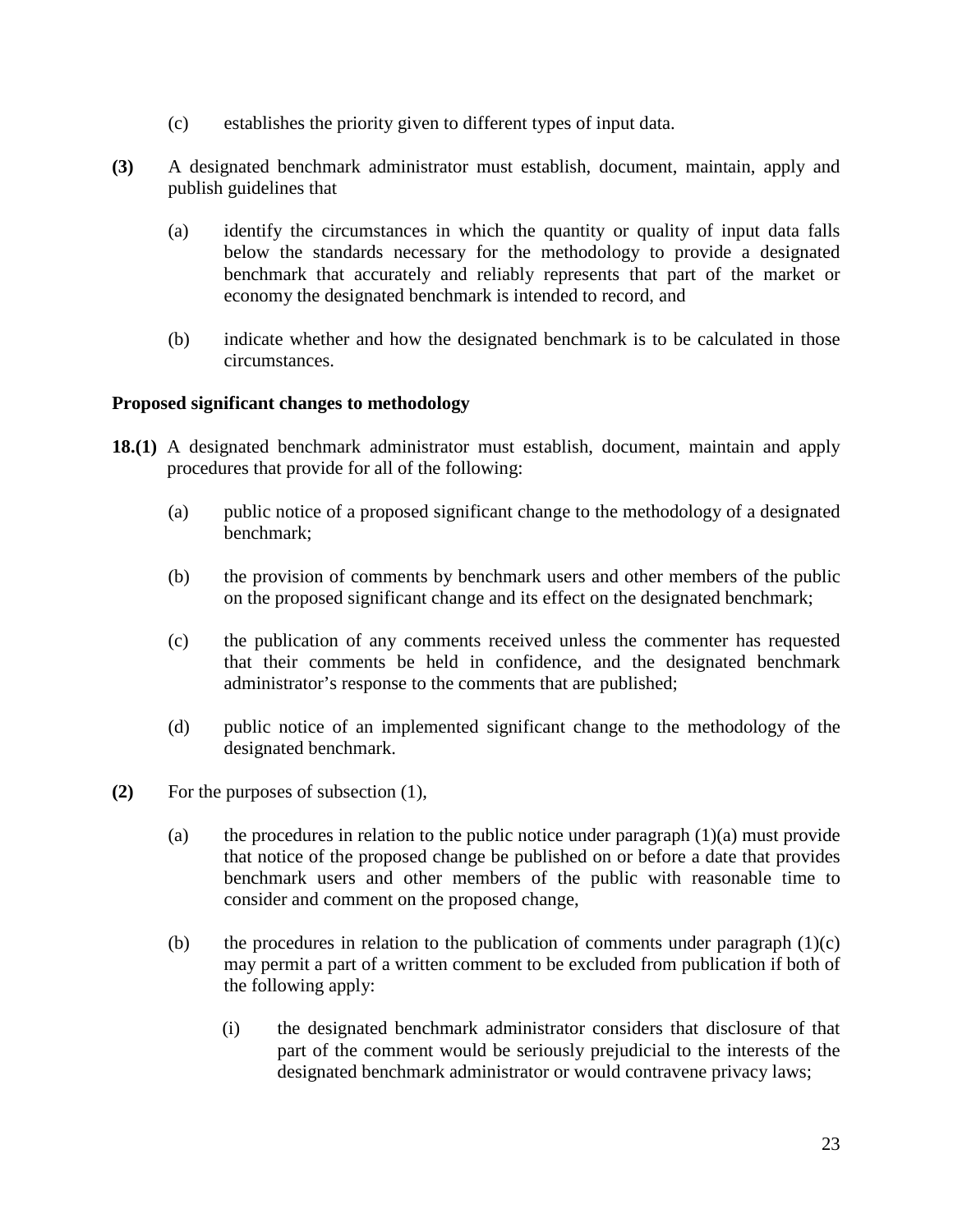- (ii) the designated benchmark administrator includes, with the publication, a description of the nature of the comment, and
- (c) the procedures in relation to the public notice under paragraph  $(1)(d)$  must provide that notice of the implemented change be published on or before an effective date that provides benchmark users and other members of the public with reasonable time to consider the implemented change.

# **PART 5 DISCLOSURE**

#### **Disclosure of methodology**

- **19.(1)** A designated benchmark administrator must publish all of the following in respect of the methodology of a designated benchmark:
	- (a) the information that
		- (i) a reasonable benchmark contributor may need in order to carry out its responsibilities as a benchmark contributor, and
		- (ii) a reasonable benchmark user may need in order to evaluate whether the designated benchmark accurately and reliably represents that part of the market or economy the designated benchmark is intended to record;
	- (b) a complete explanation of all of the elements of the methodology, including, but not limited to, the following:
		- (i) a description of the designated benchmark and of the part of the market or economy the designated benchmark is intended to record;
		- (ii) the currency or other unit of measurement of the designated benchmark;
		- (iii) the criteria used by the designated benchmark administrator for selecting the sources of input data used to determine the designated benchmark;
		- (iv) the types of input data used to determine the designated benchmark and the priority given to each type;
		- (v) the benchmark contributors and the criteria used to determine eligibility of a benchmark contributor;
		- (vi) a description of the constituents of the designated benchmark and the criteria used for selecting and giving weight to them;
		- (vii) any minimum liquidity requirements for the constituents of the designated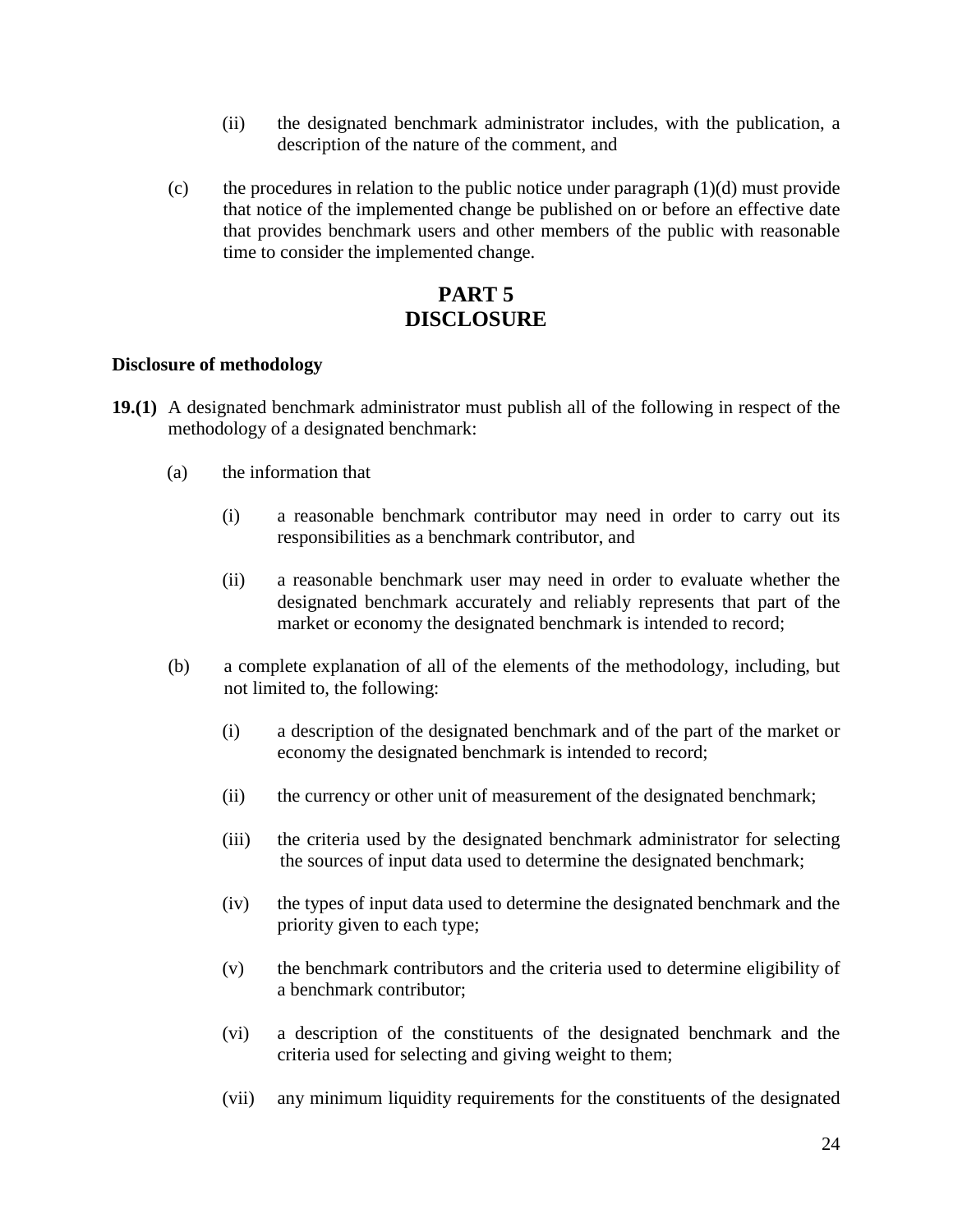benchmark;

- (viii) any minimum requirements for the quantity of input data, and any minimum standards for the quality of input data, used to determine the designated benchmark;
- (ix) provisions identifying how and when expert judgment may be exercised in the determination of the designated benchmark;
- (x) whether the designated benchmark takes into account any reinvestment of dividends paid on securities that are included in the designated benchmark;
- (xi) if the methodology may be changed periodically to ensure the designated benchmark continues to accurately represent that part of the market or economy the designated benchmark is intended to record, all of the following:
	- (A) any criteria to be used to determine when such a change is necessary;
	- (B) any criteria to be used to determine the frequency of such a change;
	- (C) any criteria to be used to rebalance the constituents of the designated benchmark as part of making such a change;
- (xii) the potential limitations of the methodology and details of any methodology to be used in exceptional circumstances, including in the case of an illiquid market or in periods of stress or where transaction data sources may be insufficient, inaccurate or unreliable;
- (xiii) a description of the roles of any third parties involved in data collection for, or in calculation or dissemination of, the designated benchmark;
- (xiv) the model or method used for the extrapolation and any interpolation of input data;
- (c) the process for the internal review and the approval of the methodology and the frequency of such reviews;
- (d) the procedures referred to in section 18;
- (e) examples of the types of changes that may constitute a significant change to the methodology.
- **(2)** A designated benchmark administrator must provide written notice to the regulator or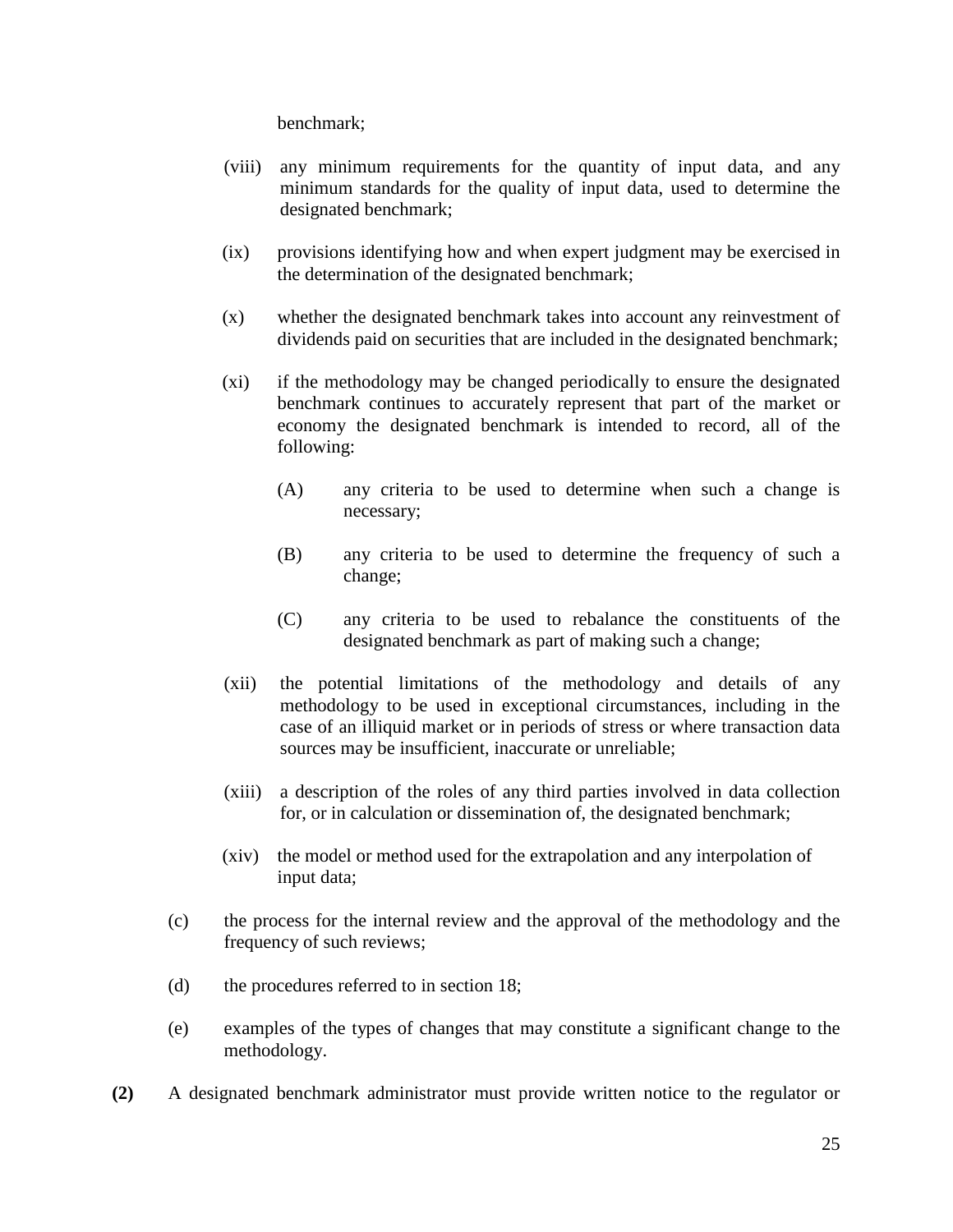securities regulatory authority of a proposed significant change to the methodology of a designated benchmark at least 45 days before its implementation.

#### **Benchmark statement**

- **20.(1)** No later than 15 days following the designation of a designated benchmark, the designated benchmark administrator of the designated benchmark must publish a benchmark statement.
- **(2)** For the purpose of subsection (1), a "benchmark statement" means a statement that includes all of the following:
	- (a) a description of the part of the market or economy the designated benchmark is intended to record, including all of the following information:
		- (i) the geographical area, if any, of the part of the market or economy the designated benchmark is intended to record;
		- (ii) any other information that a reasonable person would believe to be relevant or useful to help existing or potential benchmark users to understand the relevant features of the part of the market or economy the designated benchmark is intended to record, including both of the following to the extent that reliable information is available:
			- (A) information on existing or potential participants in the part of the market or economy the designated benchmark is intended to record;
			- (B) an indication of the dollar value of the part of the market or economy the designated benchmark is intended to record;
	- (b) an explanation of the circumstances in which the designated benchmark might, in the opinion of a reasonable person, no longer represent the part of the market or economy the designated benchmark is intended to record;
	- (c) technical specifications that set out
		- (i) the elements of the calculation of the designated benchmark in relation to which expert judgment may be exercised by the designated benchmark administrator or any benchmark contributor,
		- (ii) the criteria applicable to the exercise of expert judgment by the designated benchmark administrator or any benchmark contributor, and
		- (iii) the job title of the individuals that are authorized to exercise expert judgment on behalf of the designated benchmark administrator or any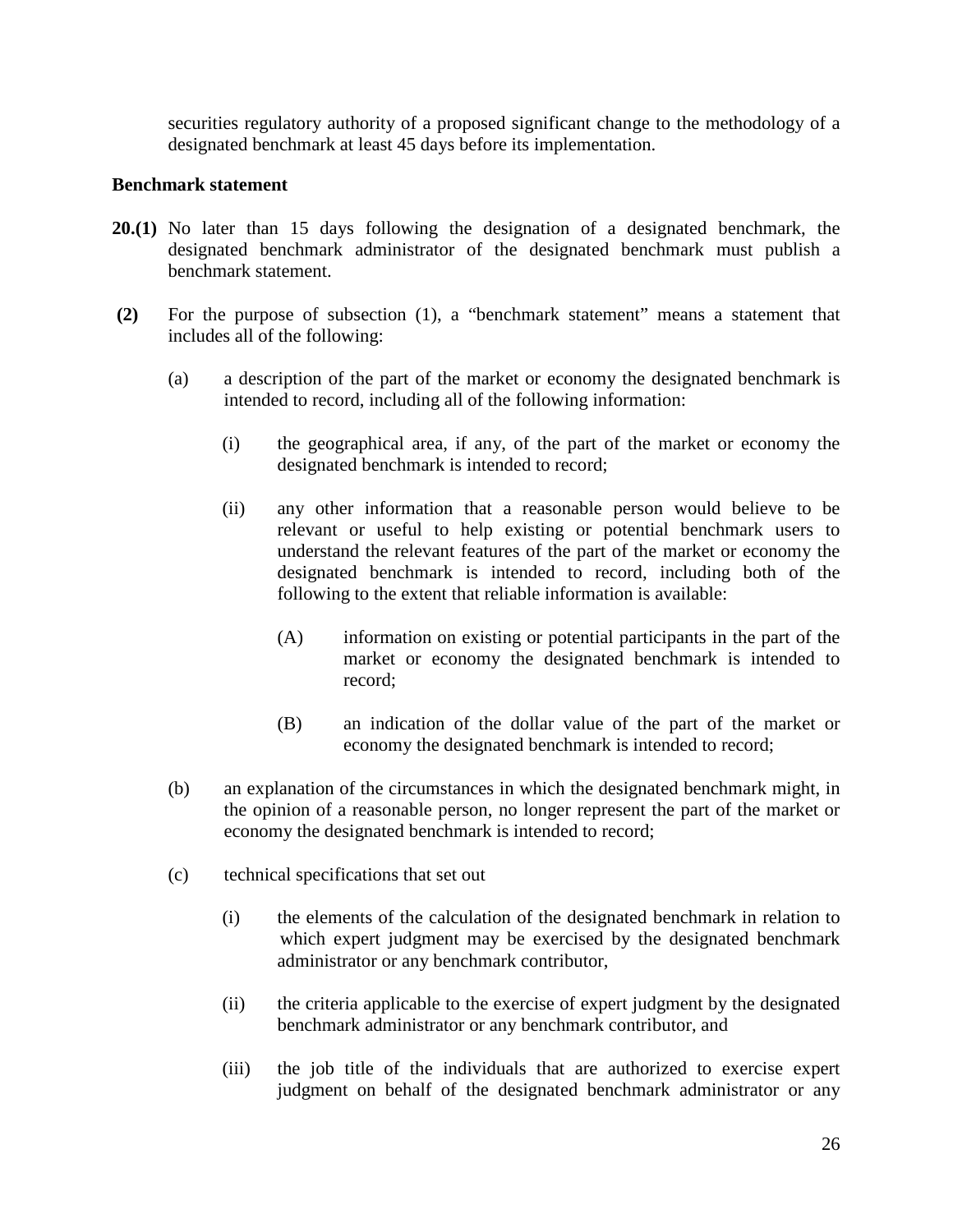#### benchmark contributor;

- (d) how the expert judgment referred to in paragraph (c) could be evaluated;
- (e) notice that factors, including external factors beyond the control of the designated benchmark administrator, could necessitate changes to, or the cessation of, the designated benchmark;
- (f) notice that changes to, or the cessation of, the designated benchmark could have an impact on contracts and instruments that reference the designated benchmark or on the measurement of the performance of an investment fund that references the designated benchmark;
- (g) explanations for all key terms used in the statement relating to the designated benchmark and its methodology;
- (h) the rationale for adopting the methodology of the designated benchmark and procedures for the review and approval of the methodology;
- (i) a summary of the methodology of the designated benchmark, including, but not limited to, all of the following:
	- (i) a description of the input data;
	- (ii) the priority given to different types of input data;
	- (iii) the minimum data needed to determine the designated benchmark;
	- (iv) the use of any models or methods of extrapolation of input data;
	- (v) any procedure for rebalancing the constituents of the designated benchmark;
	- (vi) the controls and rules that govern any exercise of expert judgment by the designated benchmark administrator or any benchmark contributor;
- (j) the procedures which govern the provision of the designated benchmark in periods of stress or where transaction data sources may be insufficient, inaccurate or unreliable, and the potential limitations of the designated benchmark in those periods;
- (k) the procedures for dealing with errors in input data or in the determination of the designated benchmark, including when a re-determination of the designated benchmark is required;
- (l) potential limitations of the designated benchmark, including its operation in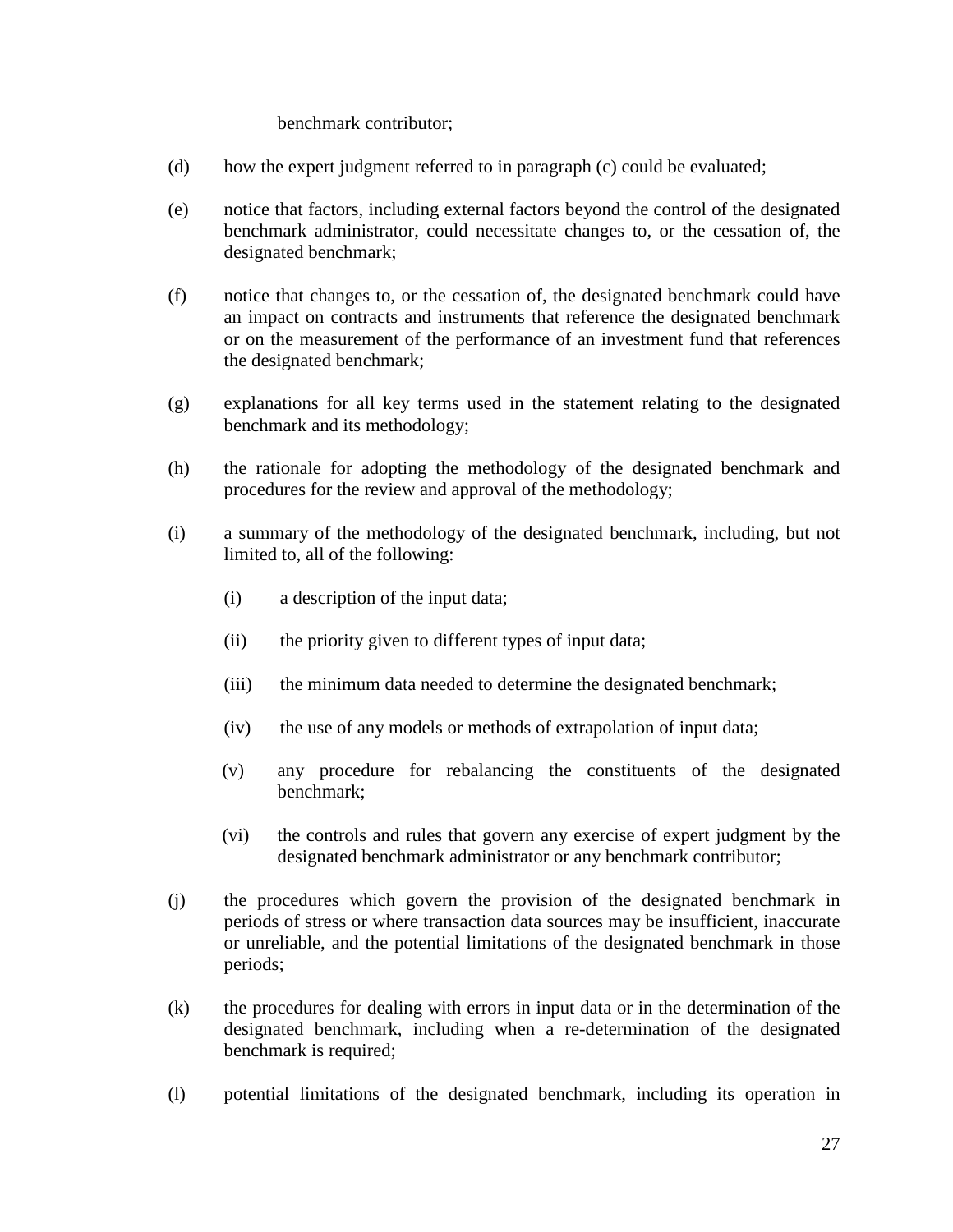illiquid or fragmented markets and the possible concentration of input data.

- **(3)** The designated benchmark administrator must review the benchmark statement at least every 2 years.
- **(4)** If there are significant changes to the information in the benchmark statement, the designated benchmark administrator must promptly update the benchmark statement to reflect any changes to the information required by this section.
- **(5)** Where the benchmark statement is updated under subsection (4), the designated benchmark administrator must promptly publish an updated version of the benchmark statement.

### **Changes to and cessation of a benchmark**

- **21.(1)** A designated benchmark administrator must publish, simultaneously with the benchmark statement referred to in subsection 20(1), the procedures to be followed by the designated benchmark administrator in the event of a significant change to or the cessation of a designated benchmark it administers.
- **(2)** If the designated benchmark administrator makes a significant change to the procedures referred to in subsection (1), the designated benchmark administrator must promptly publish the updated procedures.

# **Registrants, reporting issuers and recognized entities**

- **22.(1)** If a person or company uses a designated benchmark, and if the cessation of the benchmark could have a significant impact on the person or company or a security issued by the person or company or a derivative to which the person or company is a party, the person or company must establish and maintain a written plan setting out the actions that the person or company would take in the event that the designated benchmark significantly changes or ceases to be provided and the person or company is one or more of the following:
	- (a) a registrant;
	- (b) a reporting issuer;
	- (c) a recognized exchange;
	- (d) a recognized quotation and trade reporting system;
	- (e) a recognized clearing agency within the meaning of National Instrument 24-102 *Clearing Agency Requirements*.
- **(2)** If a reasonable person would consider it to be appropriate, a person or company referred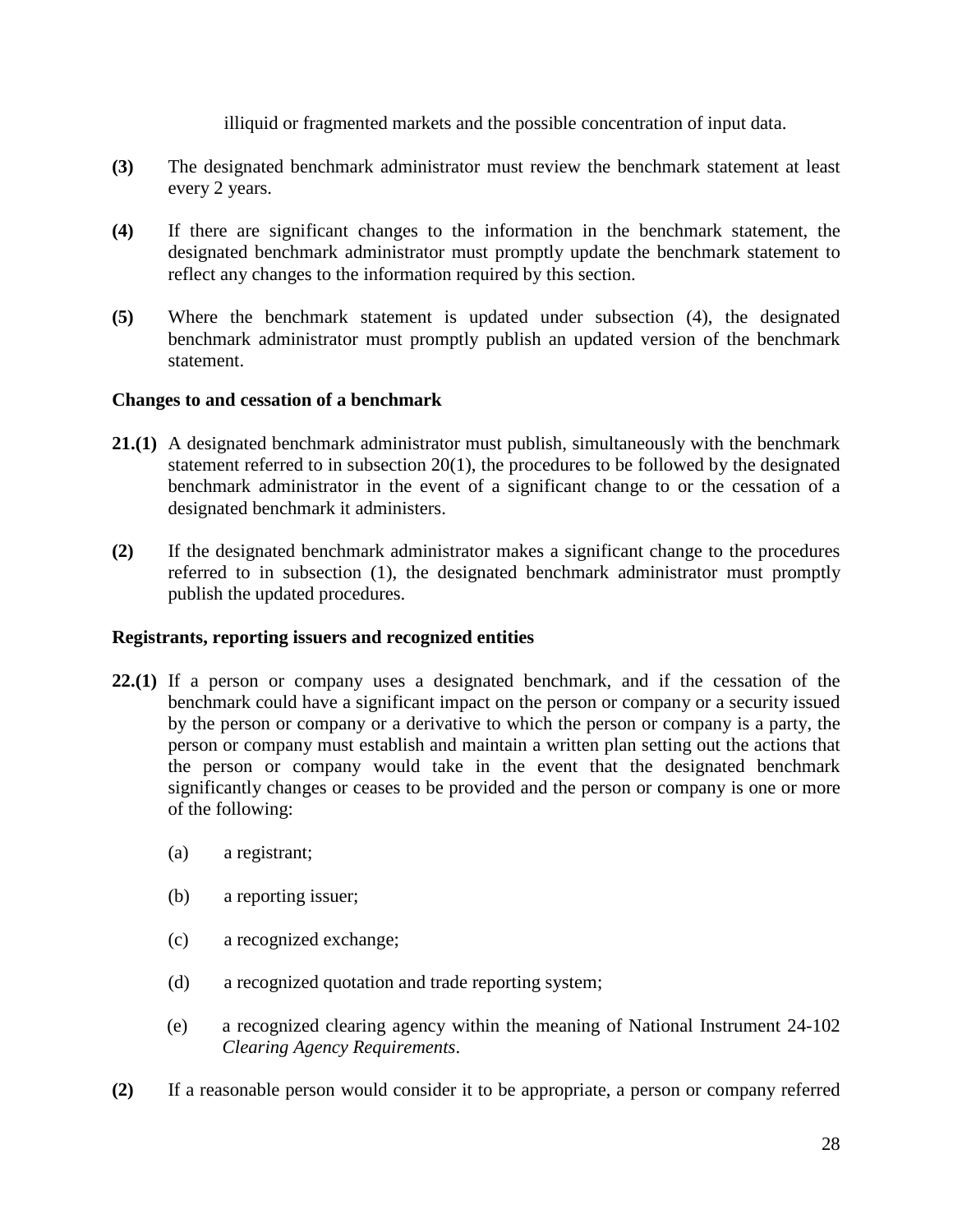to in subsection (1) must

- (a) identify, in the plan referred to in subsection (1), one or more benchmarks suitable to substitute for the designated benchmark, and
- (b) indicate why the substitution would be suitable.
- **(3)** If a reasonable person would consider it to be appropriate, a person or company referred to in subsection (1) must reflect the plan referred in that subsection in any security issued by the person or company, or any derivative to which the person or company is a party, that references the designated benchmark.

#### **Publishing and disclosing**

**23.** If a designated benchmark administrator is required by this Instrument to publish a document or information, or disclose a document or information to a benchmark user or benchmark contributor, the designated benchmark administrator must publicly and prominently disclose the document or information, free of charge, on the designated benchmark administrator's website.

# **PART 6 BENCHMARK CONTRIBUTORS**

#### **Code of conduct for benchmark contributors**

- **24.(1)** If a designated benchmark is determined using input data from benchmark contributors, the designated benchmark administrator of the designated benchmark must establish, document, maintain and apply a code of conduct that specifies the responsibilities of benchmark contributors with respect to the contribution of input data for the designated benchmark.
- **(2)** A designated benchmark administrator must include in the code of conduct referred to in subsection (1) all of the following:
	- (a) a clear description of the input data to be provided and the requirements necessary to ensure that input data is provided in accordance with sections 12, 15 and 16;
	- (b) the method by which benchmark contributors confirm and amend the identity of each contributing individual that could contribute input data to the designated benchmark administrator;
	- (c) procedures to verify the identity of a benchmark contributor and any contributing individual;
	- (d) procedures to authorize an individual to be a contributing individual;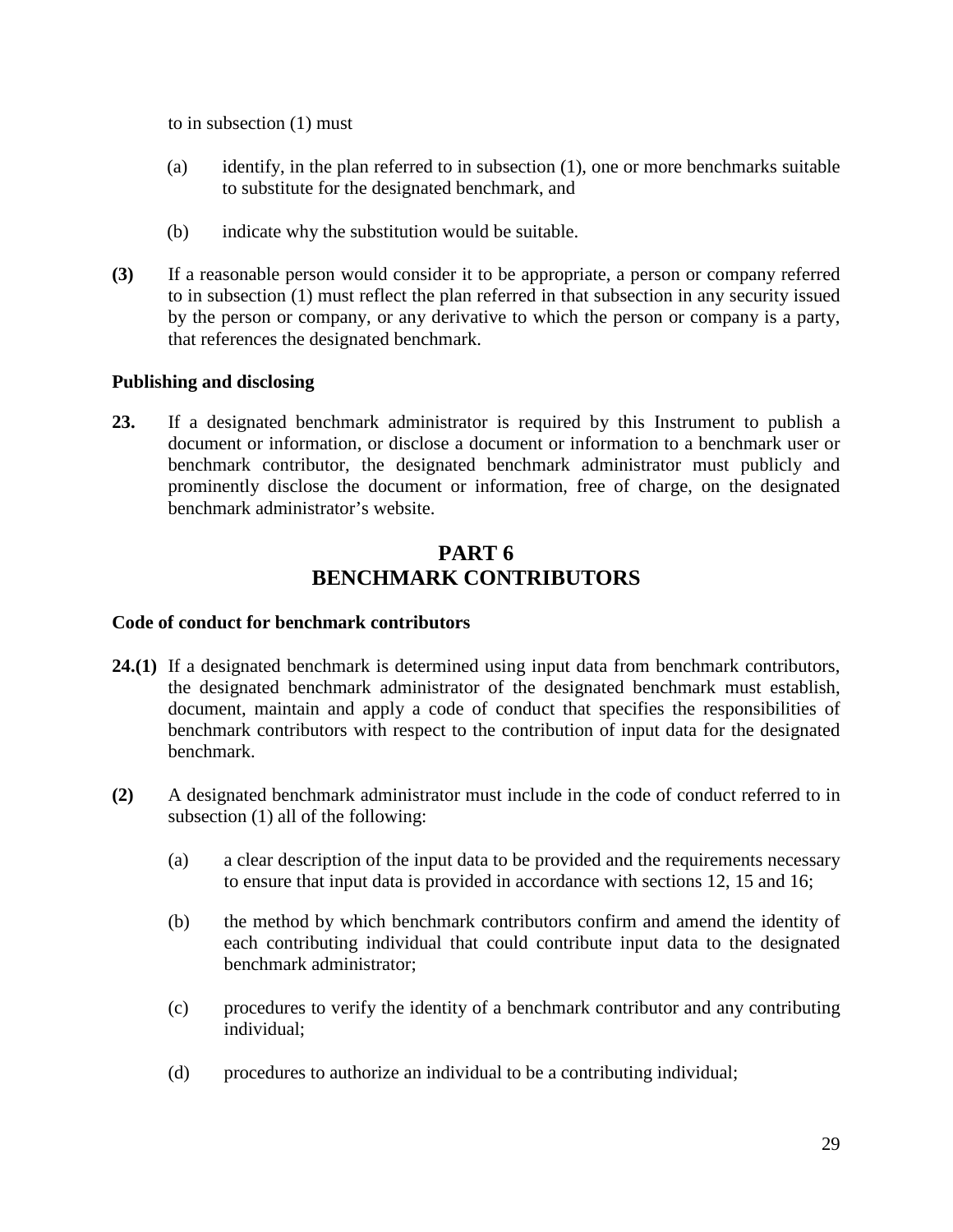- (e) procedures to ensure that a benchmark contributor contributes all relevant input data;
- (f) systems and controls that a benchmark contributor must establish, document, maintain and apply, including all of the following:
	- (i) procedures for contributing input data to the designated benchmark administrator;
	- (ii) requirements for the benchmark contributor to
		- (A) specify whether input data is transaction data, and
		- (B) confirm whether input data conforms to the designated benchmark administrator's requirements;
	- (iii) procedures on the use of expert judgment in contributing input data;
	- (iv) any requirement for the validation of input data before it is contributed to the designated benchmark administrator;
	- (v) requirements to maintain records relating to its activities as a benchmark contributor;
	- (vi) requirements that the benchmark contributor report to the designated benchmark administrator any instance where a reasonable person would believe that a contributing individual, acting on a behalf of the benchmark contributor or any other benchmark contributor, has contributed input data that is inaccurate or incomplete;
	- (vii) requirements concerning the identification and avoidance of conflicts of interest or mitigation of risks resulting from conflicts of interest;
	- (viii) the designation of an officer that monitors and assesses compliance by the benchmark contributor and its employees with the code of conduct referred to in section 24, this Instrument and securities legislation relevant to benchmarks;
	- (ix) a requirement that the officer referred to in paragraph (viii) be provided with direct access to the benchmark contributor's board of directors at such times as the officer may consider necessary or advisable in view of the officer's responsibilities;
- (g) a requirement that, if required by the oversight committee referred to in section 8 as a result of a concern with the conduct of a benchmark contributor to a designated interest rate benchmark, the benchmark contributor must engage a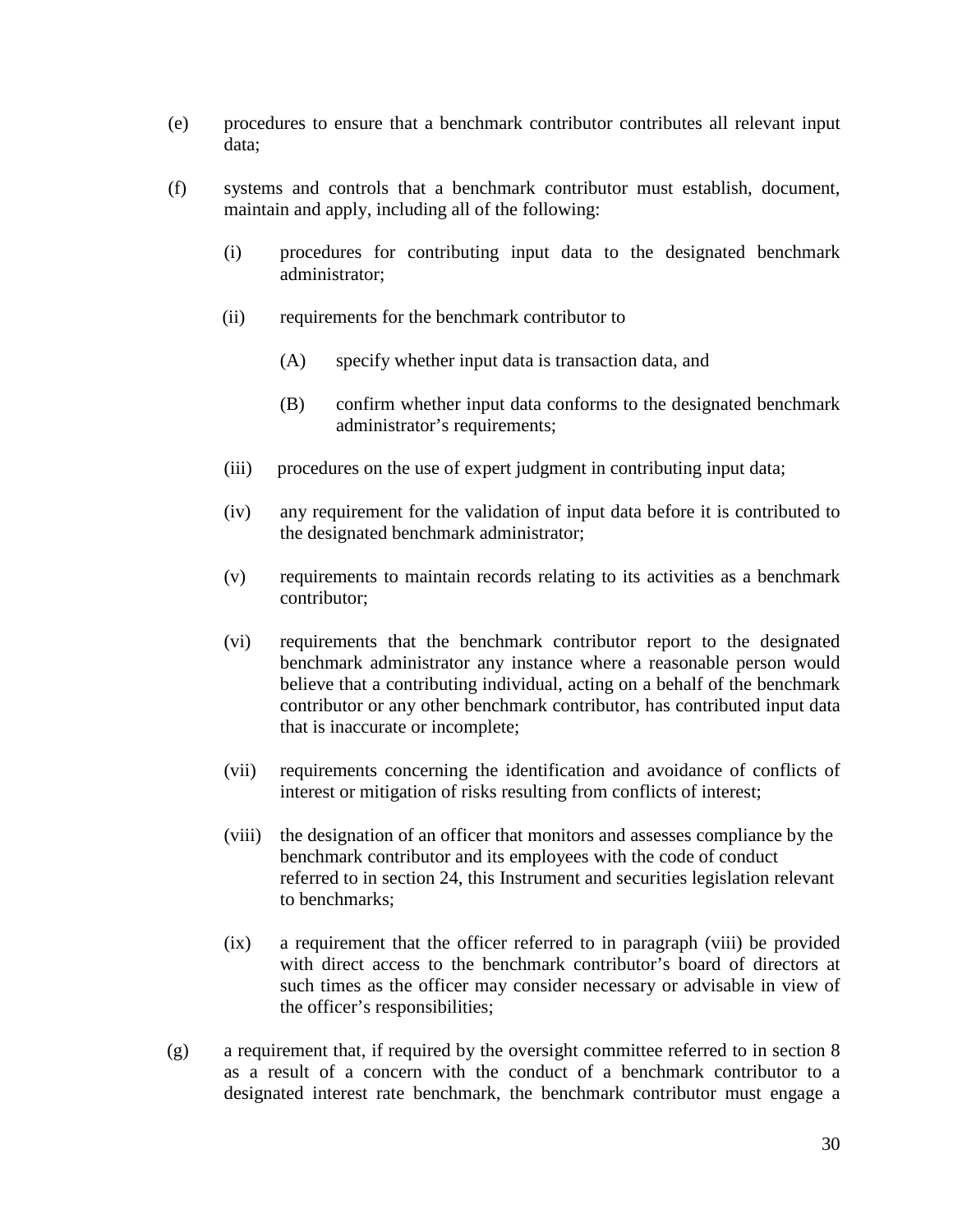public accountant to provide, as specified by the oversight committee, a limited assurance report on compliance or a reasonable assurance report on compliance regarding the conduct of the benchmark contributor and the benchmark contributor's compliance with all of the following:

- (i) sections 25 and 40;
- (ii) the methodology of the designated interest rate benchmark;
- (h) a requirement that the benchmark contributor must deliver a copy of the report referred to in paragraph  $(2)(g)$  to the oversight committee referred to in section 8.
- **(3)** The designated benchmark administrator must establish, document, maintain and apply policies and procedures reasonably designed to ensure, at least once in every 12-month period and promptly after any change to the code of conduct referred to in subsection (1), that a benchmark contributor is adhering to the code of conduct.

#### **Governance and control requirements for benchmark contributors**

- **25.(1)** A benchmark contributor to a designated benchmark must establish, document, maintain and apply policies and procedures reasonably designed to ensure all of the following:
	- (a) the contribution of input data by the benchmark contributor is not significantly affected by any conflict of interest involving the benchmark contributor and its employees, officers, directors and agents, if a reasonable person would consider that the contribution of the input data might be inaccurate or incomplete;
	- (b) if any expert judgment contemplated by this Instrument is exercised by the benchmark contributor in contributing input data, the benchmark contributor exercises the expert judgment independently and in good faith and in accordance with the code of conduct referred to in section 24.
- **(2)** A benchmark contributor to a designated benchmark must establish, document, maintain and apply policies, procedures and controls reasonably designed to ensure the accuracy and completeness of each contribution of input data to the designated benchmark administrator, including policies, procedures and controls governing all of the following:
	- (a) the manner in which the input data is contributed in compliance with this Instrument and the code of conduct referred to in section 24;
	- (b) who may submit input data to the designated benchmark administrator including, where applicable, a process for sign-off by an individual holding a position senior to that of a contributing individual;
	- (c) training for contributing individuals with respect to this Instrument;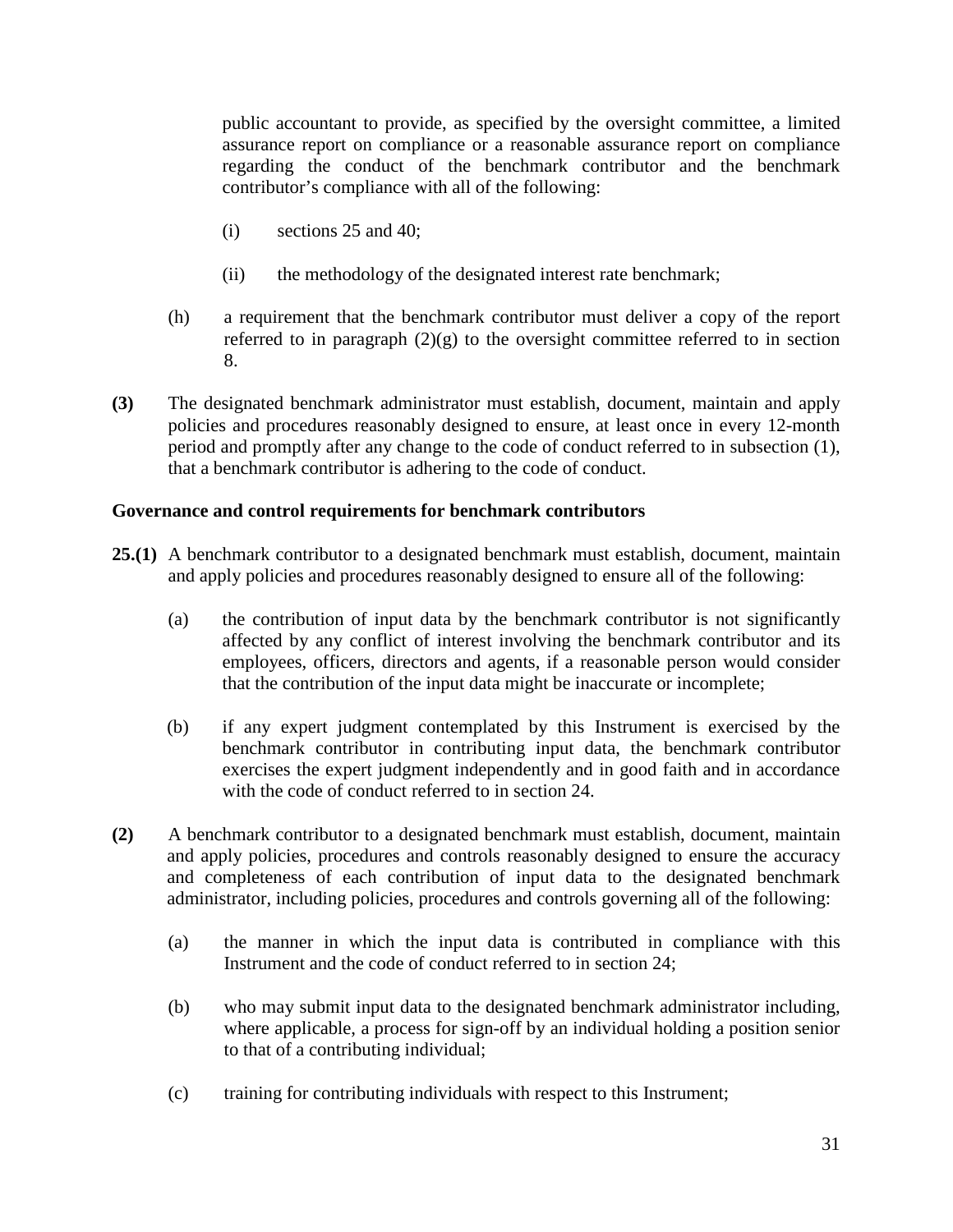- (d) the identification and avoidance of conflicts of interest or mitigation of risks resulting from conflicts of interest, including, but not limited to, when appropriate
	- (i) organizational separation of contributing individuals from employees whose responsibilities include transacting the underlying interest of the benchmark, and
	- (ii) removal or avoidance of incentives to manipulate a designated benchmark that may arise from remuneration policies.
- **(3)** Before contributing input data for a designated benchmark, a benchmark contributor to a designated benchmark must
	- (a) establish, document, maintain and apply policies and procedures reasonably designed to guide any use of expert judgment, and
	- (b) if expert judgment is exercised in relation to input data, retain records that record the rationale for any decision made to use that expert judgment and the manner of the exercise of the expert judgment.
- **(4)** A benchmark contributor to a designated benchmark must keep, for a period of 7 years from the date the record was made or received by the designated benchmark administrator, whichever is later, records relating to each of the following:
	- (a) communications in relation to the contribution of input data;
	- (b) all information used by the benchmark contributor to make each contribution, including details of any contributions made and the names of the contributing individuals;
	- (c) all documentation relating to the identification and avoidance of conflicts of interest or mitigation of risks resulting from conflicts of interest;
	- (d) a description of the potential for financial loss or gain of the benchmark contributor and each contributing individual to financial instruments that reference the designated benchmark for which it acts as a benchmark contributor;
	- (e) any internal or external review of the benchmark contributor, including, for greater certainty, each limited assurance report on compliance or reasonable assurance report on compliance under this Instrument.
- **(5)** A benchmark contributor to a designated benchmark must
	- (a) cooperate with the designated benchmark administrator in the review and supervision of the provision of the designated benchmark, including, but not limited to, cooperation in connection with any limited assurance report on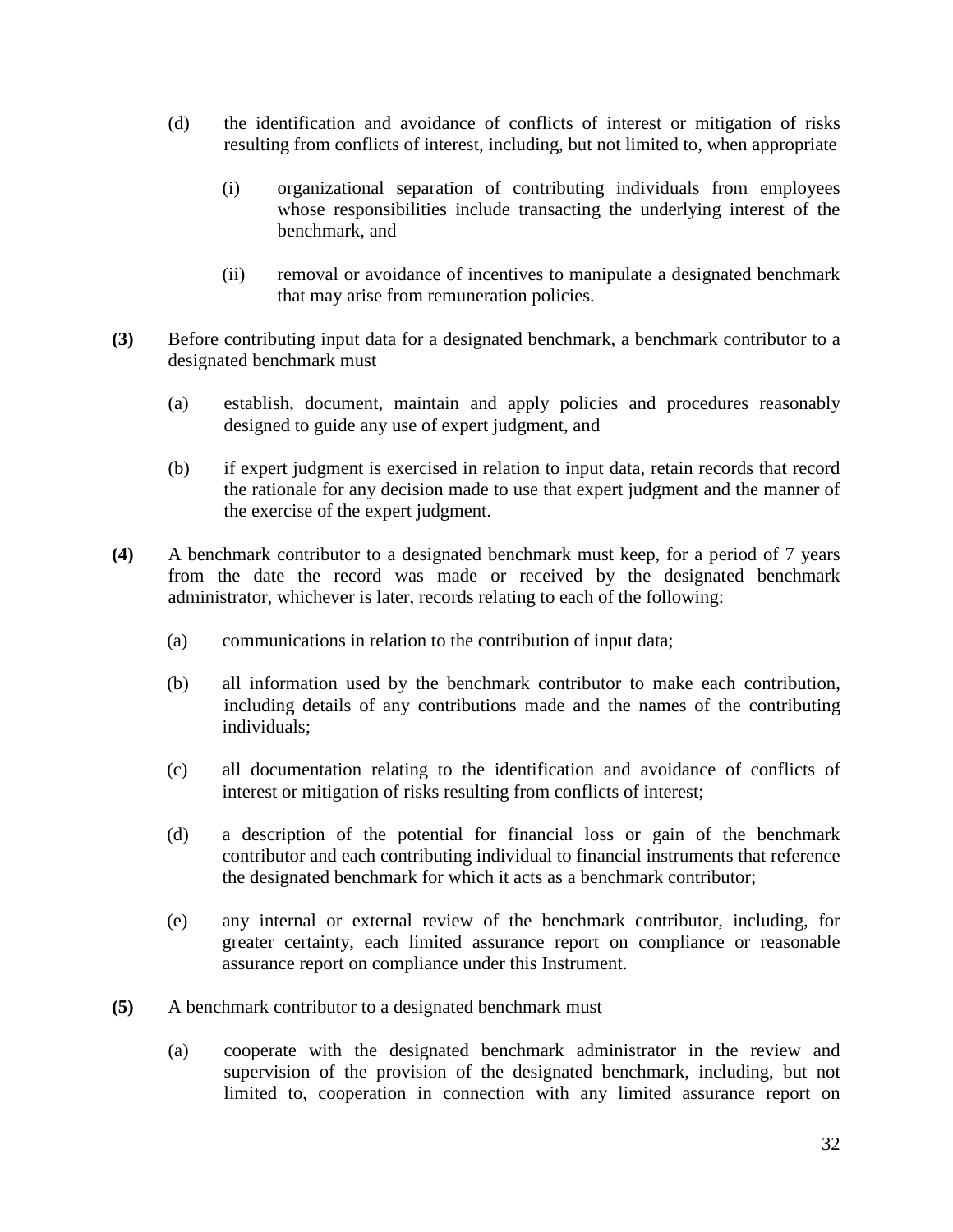compliance or reasonable assurance report on compliance under this Instrument, and

- (b) make available the information and records kept in accordance with subsection  $(4)$  to
	- (i) the designated benchmark administrator, or
	- (ii) any public accountant in connection with any limited assurance report on compliance or reasonable assurance report on compliance under this Instrument.

#### **Compliance officer for benchmark contributors**

- **26.(1)** A benchmark contributor to a designated benchmark must designate an officer that monitors and assesses compliance by the benchmark contributor and its employees with the code of conduct referred to in section 24, this Instrument and securities legislation relevant to benchmarks.
- **(2)** A benchmark contributor must permit the officer referred to in subsection (1) to directly access the benchmark contributor's board of directors at such times as the officer may consider necessary or advisable in view of the officer's responsibilities.

# **PART 7 RECORDKEEPING**

#### **Books and records**

- **27.(1)** A designated benchmark administrator must keep such books and records and other documents as are necessary to account for the conduct of its activities as a designated benchmark administrator, its business transactions and its financial affairs relating to its designated benchmarks.
- **(2)** A designated benchmark administrator must keep records of all of the following:
	- (a) all input data, including how the data was used;
	- (b) if input data is rejected despite conforming to the requirements of the methodology of the designated benchmark, the rationale for rejecting the input data;
	- (c) the methodology of a designated benchmark;
	- (d) any exercise of expert judgment by the designated benchmark administrator in the determination of a designated benchmark, including the basis for the exercise of expert judgment;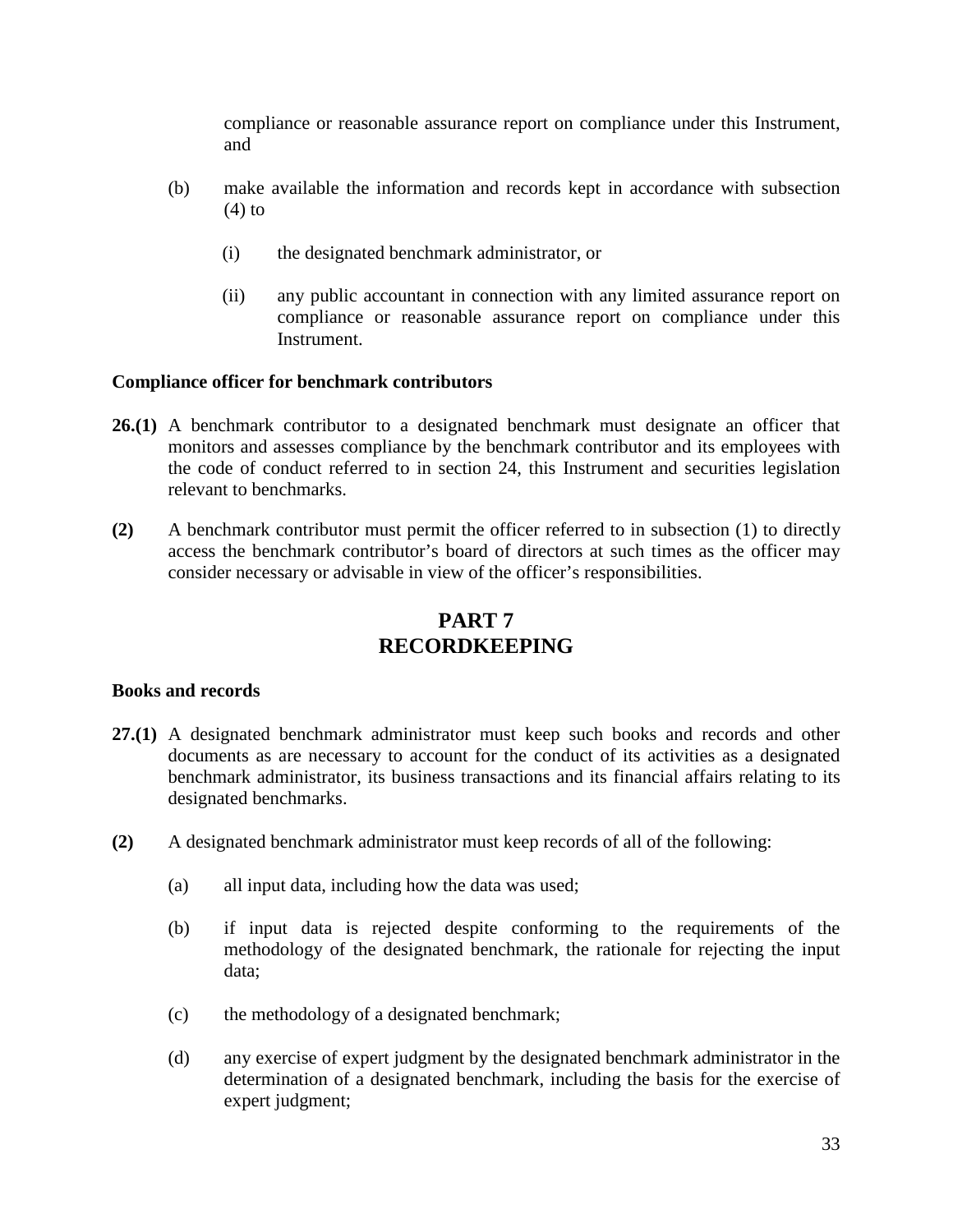- (e) changes in or deviations from policies, procedures, controls and methodologies;
- (f) the identities of the contributing individuals and of the benchmark individuals;
- (g) all documents relating to a complaint;
- (h) communications, including telephone conversations, between any benchmark individual and benchmark contributors or contributing individuals in respect of a designated benchmark administered by the designated benchmark administrator.
- **(3)** A designated benchmark administrator must keep the records described in subsection (2) in such a form that it is possible to
	- (a) replicate the determination of a designated benchmark, and
	- (b) enable an audit, review or evaluation of any input data, calculation, or exercise of expert judgment, including in connection with any limited assurance report on compliance or reasonable assurance report on compliance under this Instrument.
- **(4)** A designated benchmark administrator must retain the books, records and documents required to be maintained under this section
	- (a) for a period of 7 years from the date the record was made or received by the designated benchmark administrator,
	- (b) in a safe location and a durable form, and
	- (c) in a manner that permits those books, records and documents to be provided on request promptly to the regulator or securities regulatory authority.

# **PART 8 DESIGNATED CRITICAL BENCHMARKS, DESIGNATED INTEREST RATE BENCHMARKS AND DESIGNATED REGULATED-DATA BENCHMARKS**

#### **DIVISION 1 – DESIGNATED CRITICAL BENCHMARKS**

#### **Administration of a designated critical benchmark**

- **28.(1)** If a designated benchmark administrator decides to cease providing a designated critical benchmark, the designated benchmark administrator must
	- (a) promptly notify the regulator or securities regulatory authority, and
	- (b) not more than 4 weeks after notifying the regulator or securities regulatory authority, submit a plan to the regulator or securities regulatory authority of how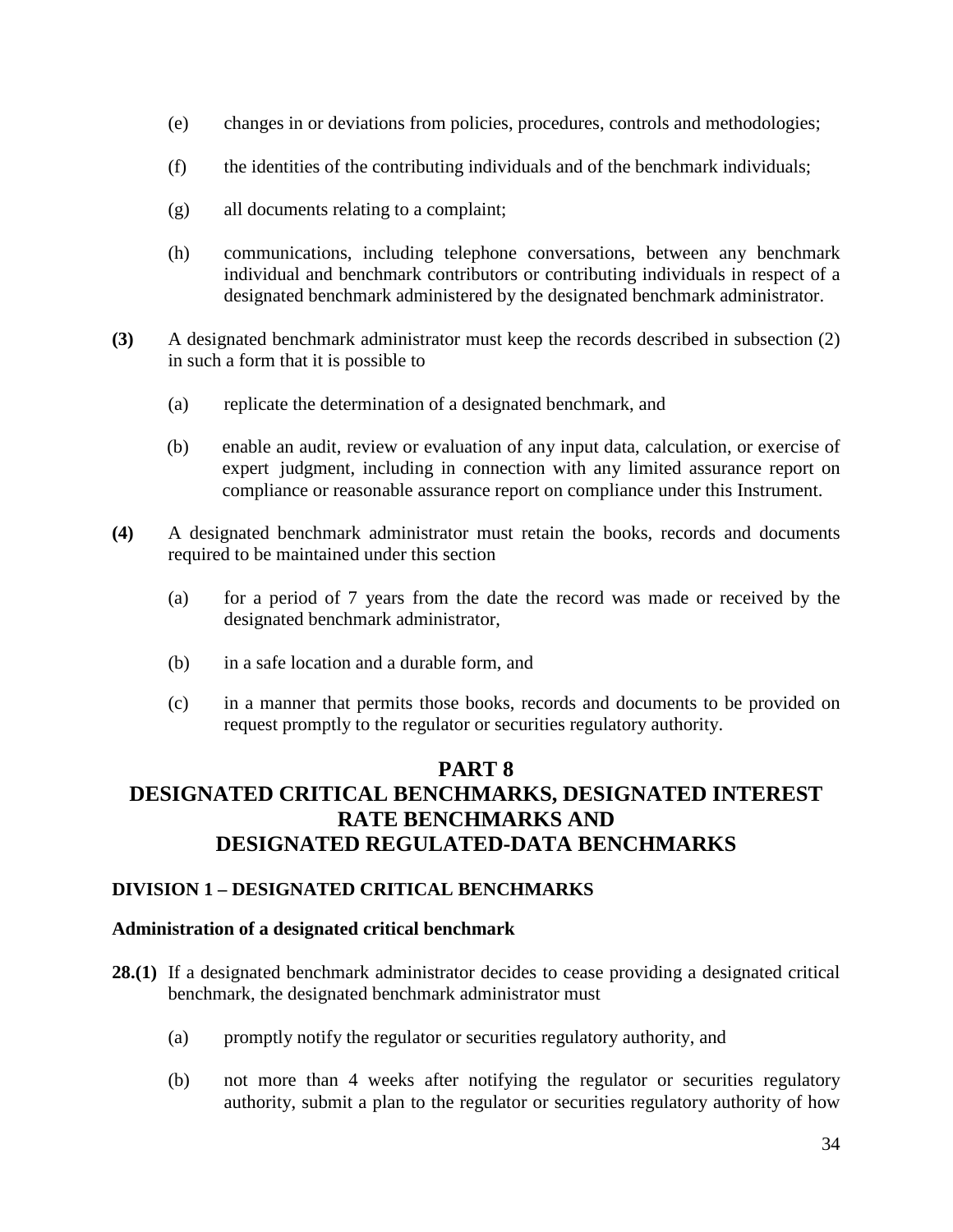the designated critical benchmark can be transitioned to a new designated benchmark administrator or cease to be provided.

- **(2)** Following the submission of the plan referred to paragraph (1)(b), the designated benchmark administrator must continue to provide the designated critical benchmark until one or more of the following has occurred:
	- (a) the provision of the designated critical benchmark has been transitioned to a new designated benchmark administrator;
	- (b) the designated benchmark administrator receives notice from the regulator or securities regulatory authority authorizing the cessation;
	- (c) the designation of the designated benchmark has been revoked or varied to reflect that the designated benchmark is no longer a designated critical benchmark;
	- (d) unless paragraph (e) applies, 12 months have elapsed from the submission of the plan referred to paragraph (1)(b);
	- (e) a period longer than 12 months has elapsed from the submission of the plan referred to in paragraph (1)(b), if that period is provided by the regulator or securities regulatory authority in written notice delivered to the designated benchmark administrator before the elapsing of the 12 months.

#### **Access**

**29.** A designated benchmark administrator of a designated critical benchmark must take reasonable steps to ensure that benchmark users or potential benchmarks users have access to the designated critical benchmark on a fair, reasonable, transparent and nondiscriminatory basis.

#### **Assessment**

**30.** A designated benchmark administrator of a designated critical benchmark must, at least once in each 24-month period, submit to the regulator or securities regulatory authority an assessment of the capability of the designated critical benchmark to accurately represent that part of the market or economy the designated critical benchmark is intended to record.

#### **Benchmark contributor to a designated critical benchmark**

- **31.(1)** If a benchmark contributor to a designated critical benchmark decides to cease contributing input data, it must promptly notify in writing the designated benchmark administrator.
- **(2)** If a designated benchmark administrator receives a notice referred to in subsection (1),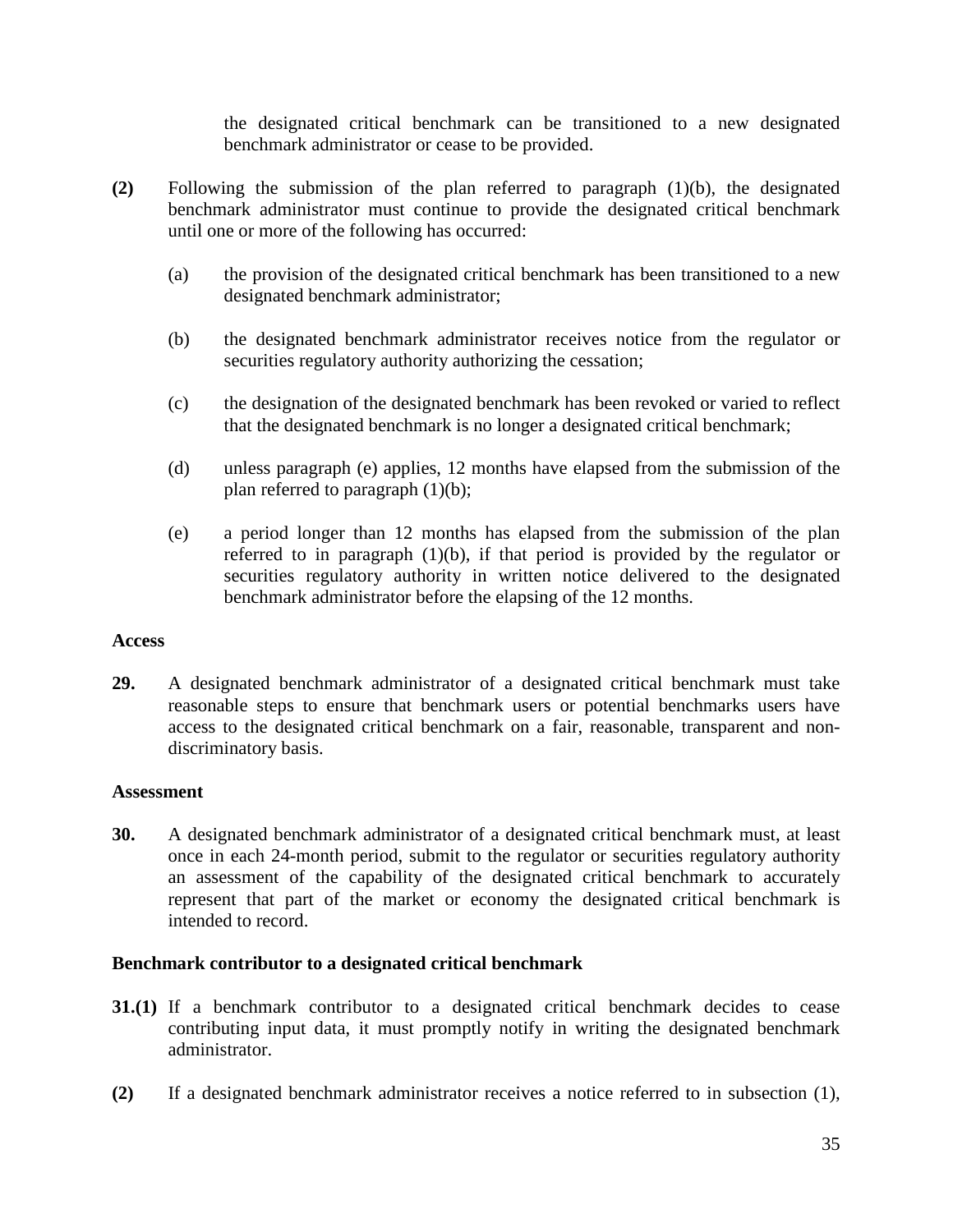the designated benchmark administrator must

- (a) promptly notify the regulator or securities regulatory authority of the decision referred to in subsection (1), and
- (b) no later than 14 days after receipt of the notice, submit to the regulator or securities regulatory authority an assessment of the impact of the benchmark contributor ceasing to contribute input data on the capability of the designated critical benchmark to accurately represent that part of the market or economy the designated benchmark is intended to record.

# **Oversight committee**

- **32.(1)** For a designated critical benchmark, at least one-half of the members of the oversight committee referred to in section 8 must be independent of the designated benchmark administrator and any affiliated entity of the designated benchmark administrator.
- **(2)** For the purposes of subsection (1), a member of the oversight committee is not independent if any of the following apply:
	- (a) other than as compensation for acting as a member of the oversight committee, the member accepts any consulting, advisory or other compensatory fee from the designated benchmark administrator or any affiliated entity of the designated benchmark administrator;
	- (b) the member is a DBA individual or an employee or agent of any affiliated entity of the designated benchmark administrator;
	- (c) the member has served on the oversight committee for more than 5 years in total;

(d) the member has a relationship with the designated benchmark administrator that may, in the opinion of the board of directors of the designated benchmark administrator, be reasonably expected to interfere with the exercise of the member's independent judgment.

- **(3)** For the purposes of paragraph (2)(d), in forming its opinion, the board of directors is not required to conclude that a member of the oversight committee is not independent solely because the member is, or was, a benchmark user of a designated benchmark administered by the designated benchmark administrator.
- **(4)** The oversight committee must
	- (a) publish details of its membership, any declarations of any conflicts of interest of its members, and the processes for election or nomination of its members, and
	- (b) hold no less than one meeting every 4 months.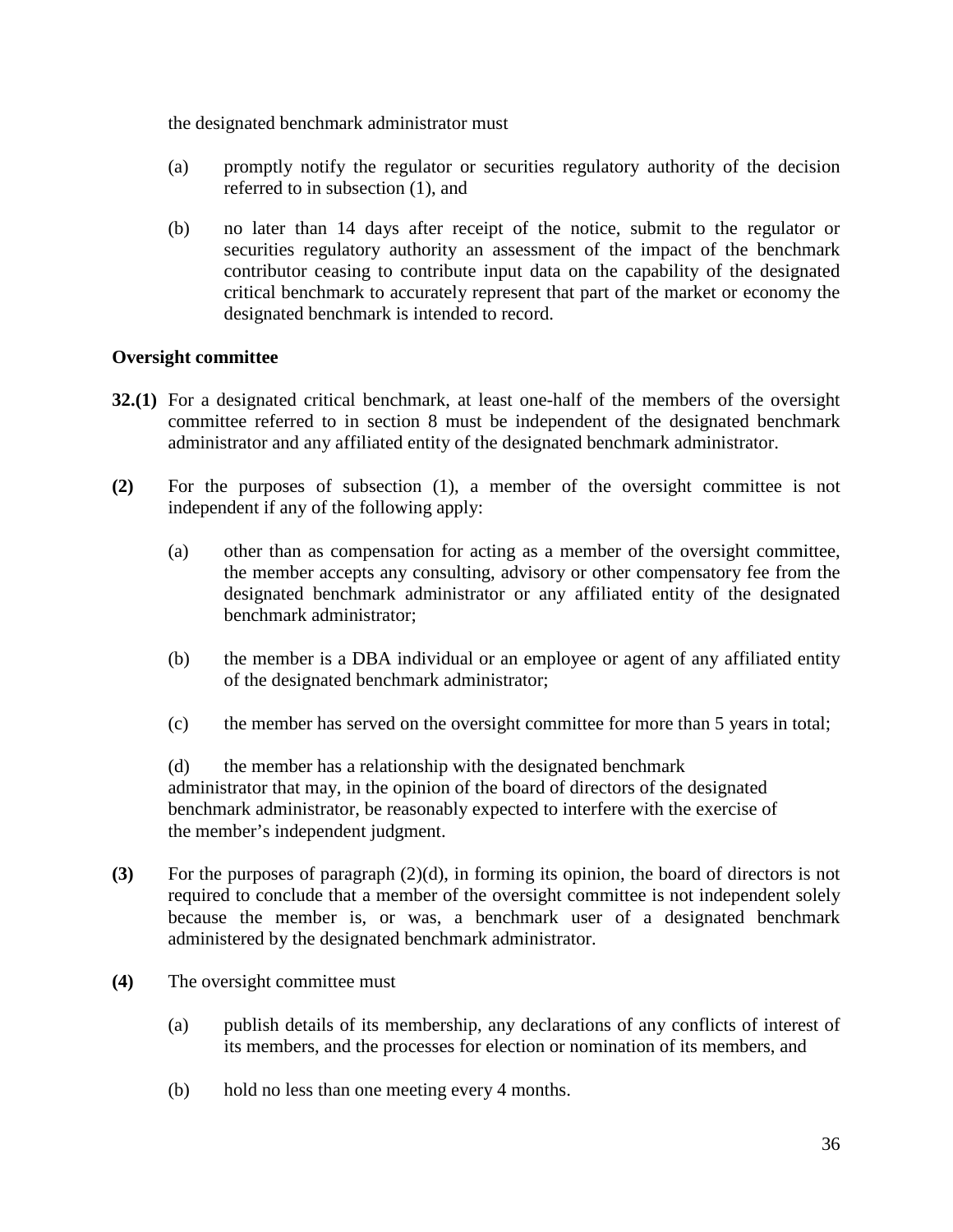#### **Assurance report on designated benchmark administrator**

- **33.(1)** A designated benchmark administrator must engage a public accountant to provide, as specified by the oversight committee referred to in section 8, a limited assurance report on compliance or a reasonable assurance report on compliance regarding the designated benchmark administrator's compliance with all of the following in respect of each designated critical benchmark it administers:
	- (a) sections  $6, 9$  to  $17$  and  $27$ ;
	- (b) the methodology of the designated critical benchmark.
- **(2)** The engagement referred to in subsection (1) must be carried out once in every 12-month period.
- **(3)** A designated benchmark administrator must, within 10 days of the receipt of a report provided for in subsection (1), publish a copy of the report and deliver a copy of the report to the regulator or securities regulatory authority.

#### **Assurance report on benchmark contributor**

- **34.(1)** If required by the oversight committee referred to in section 8 as a result of a concern with the conduct of a benchmark contributor to a designated critical benchmark, the benchmark contributor must engage a public accountant to provide, as specified by the oversight committee, a limited assurance report on compliance or a reasonable assurance report on compliance regarding the conduct of the benchmark contributor and its compliance with all of the following:
	- (a) section 25;
	- (b) the methodology of the designated critical benchmark.
- **(2)** A benchmark contributor must, within 10 days of the receipt of a report provided for in subsection (1), deliver a copy of the report to
	- (a) the oversight committee,
	- (b) the board of directors of the designated benchmark administrator, and
	- (c) the regulator or securities regulatory authority.

# **DIVISION 2 – DESIGNATED INTEREST RATE BENCHMARKS**

#### **Accurate and sufficient data**

**35.(1)** For the purposes of subsection 15(1) and paragraph 15(5)(a), input data for the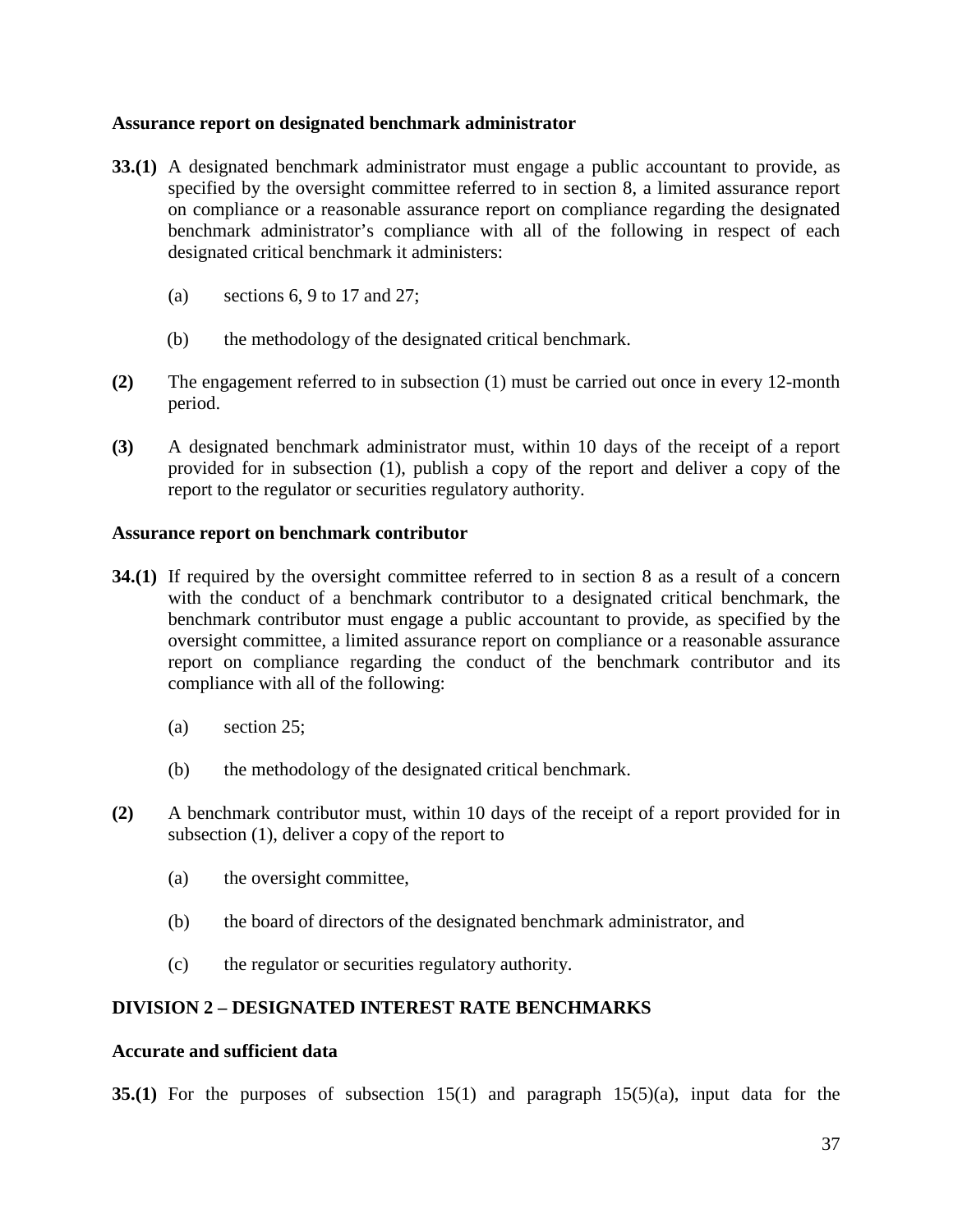determination of a designated interest rate benchmark must be used by the designated benchmark administrator in the following order of priority:

- (a) a benchmark contributor's transactions in the underlying market that a designated interest rate benchmark intends to measure or, if not sufficient, its transactions in related markets, including, but not limited to
	- (i) the unsecured inter-bank deposit market,
	- (ii) other unsecured deposit markets,
	- (iii) markets for commercial paper, and
	- (iv) other markets generally, including markets for overnight index swaps, repurchase agreements, foreign exchange forwards, interest rate futures and options, provided that those transactions comply with the input data requirements in the code of conduct referred to in section 24;
- (b) if the input data referred to in paragraph (a) is not available, a benchmark contributor's observations of third-party transactions in the markets described in paragraph (a);
- (c) if the input data referred to in paragraphs (a) and (b) is not available, committed quotes;
- (d) in any other case, indicative quotes or expert judgments.
- **(2)** For the purposes of subsections 15(1) and (3), input data for a designated interest rate benchmark may be adjusted by the designated benchmark administrator to more accurately represent that part of the market or economy that the designated interest rate benchmark is intended to record, including, but not limited to, where:
	- (a) the time of the transactions that are the basis for the input data is not sufficiently proximate to the time of contribution of the input data;
	- (b) a market event occurs between the time of the transactions and the time of contribution of the input data and the market event might, in the opinion of a reasonable person, have a significant impact on the designated interest rate benchmark;
	- (c) there have been changes in the credit risk of the benchmark contributors and other market participants that might, in the opinion of a reasonable person, have a significant impact on the designated interest rate benchmark.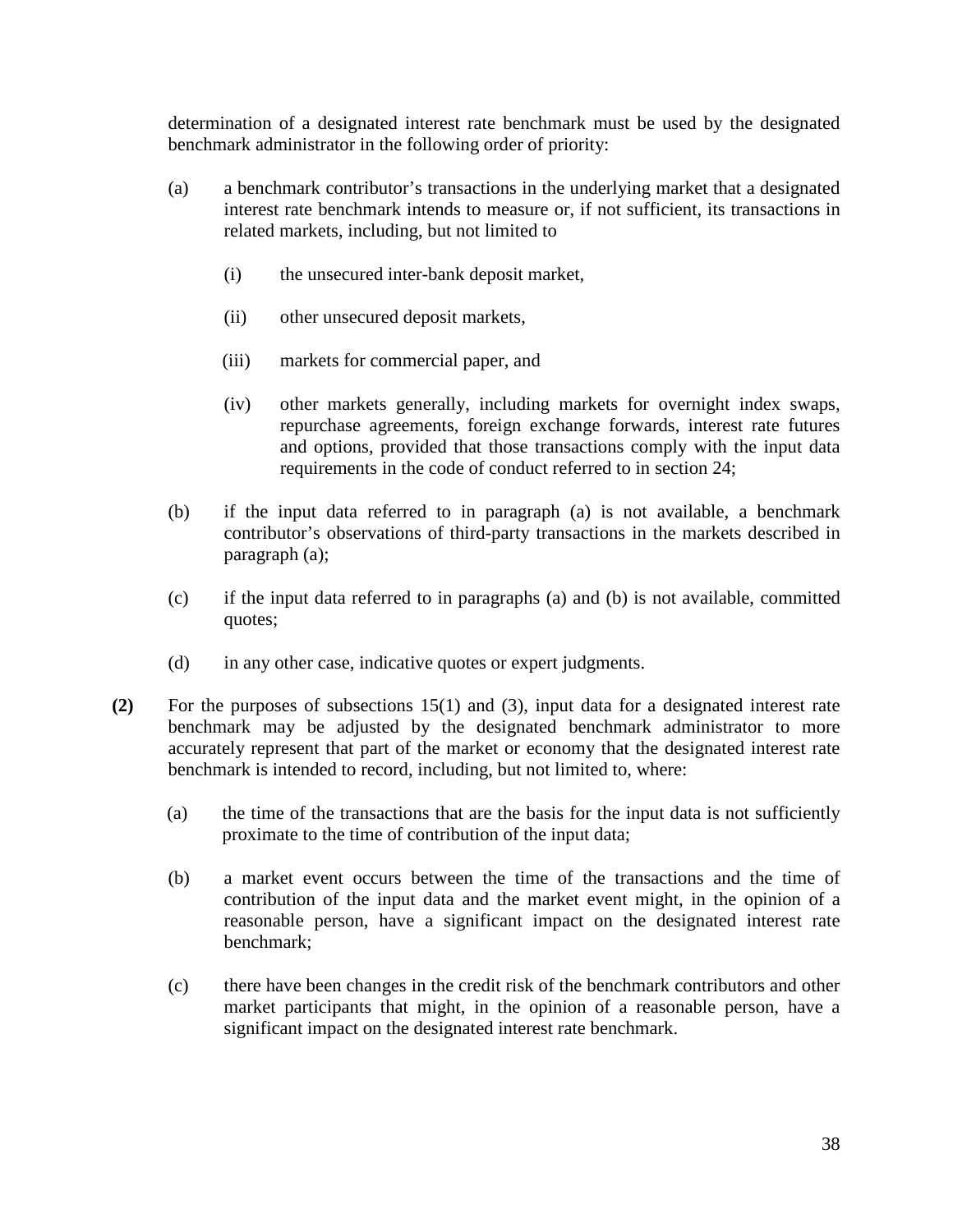### **Oversight committee**

- **36.(1)** For a designated interest rate benchmark, at least one-half of the members of the oversight committee referred to in section 8 must be independent of the designated benchmark administrator and any affiliated entity of the designated benchmark administrator.
- **(2)** For the purposes of subsection (1), a member of the oversight committee is not independent if any of the following apply:
	- (a) other than as compensation for acting as a member of the oversight committee, the member accepts any consulting, advisory or other compensatory fee from the designated benchmark administrator or any affiliated entity of the designated benchmark administrator;
	- (b) the member is a DBA individual or an employee or agent of any affiliated entity of the designated benchmark administrator;
	- (c) the member has served on the oversight committee for more than 5 years in total;
	- (d) the member has a relationship with the designated benchmark administrator that may, in the opinion of the board of directors of the designated benchmark administrator, be reasonably expected to interfere with the exercise of the member's independent judgment.
- **(3)** For the purposes of paragraph (2)(d), in forming its opinion, the board of directors is not required to conclude that a member of the oversight committee is not independent solely because the member is, or was, a benchmark user of a designated benchmark administered by the designated benchmark administrator.
- **(4)** The oversight committee must
	- (a) publish details of its membership, any declarations of any conflicts of interest of its members, and the processes for election or nomination of its members, and
	- (b) hold no less than one meeting every 4 months.

#### **Assurance report on designated benchmark administrator**

- **37.(1)** A designated benchmark administrator must engage a public accountant to provide, as specified by the oversight committee referred to in section 8, a limited assurance report on compliance or a reasonable assurance report on compliance regarding the designated benchmark administrator's compliance with all of the following in respect of each designated interest rate benchmark it administers:
	- (a) sections 6, 9 to 17, 27 and 35;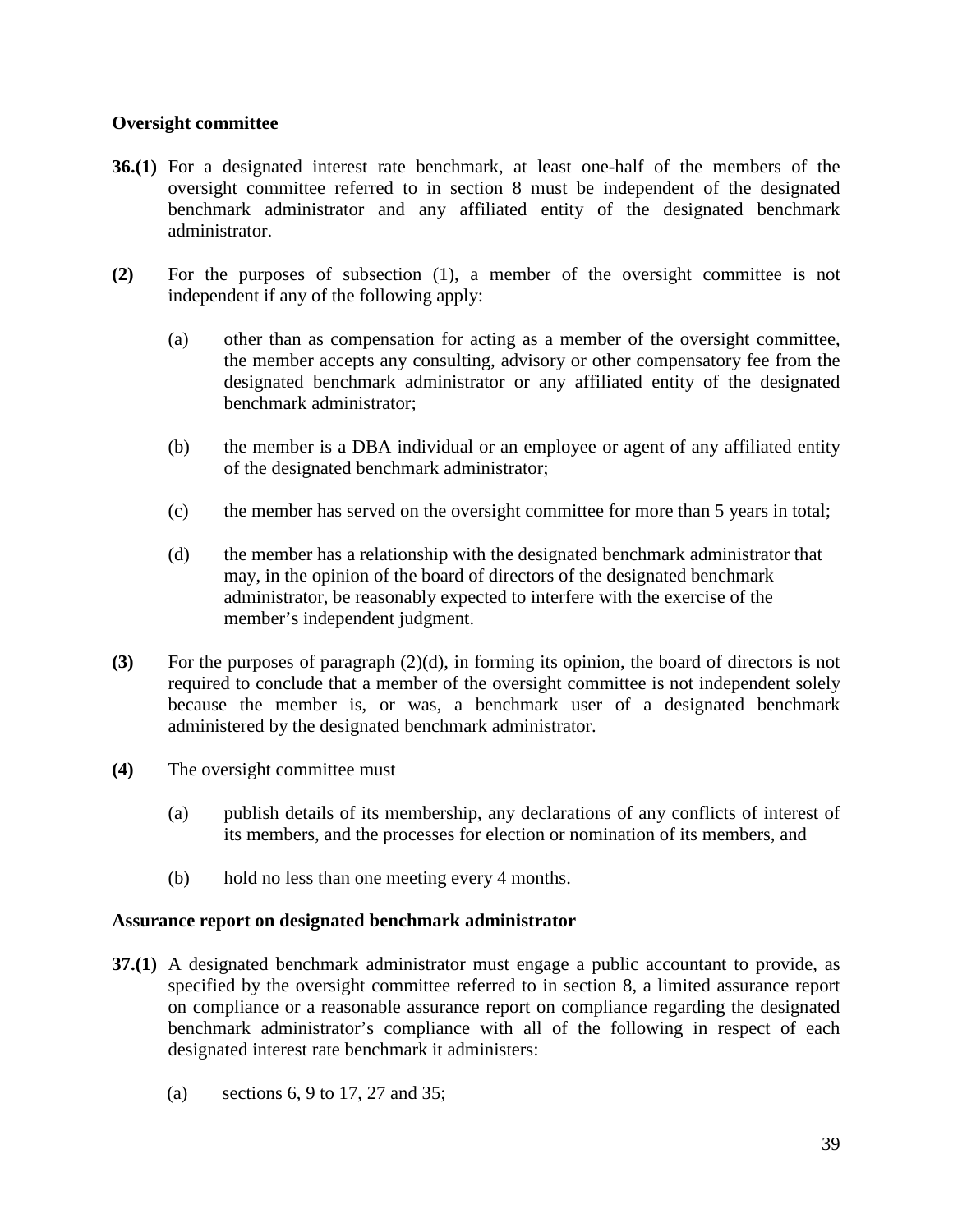- (b) the methodology of the designated interest rate benchmark.
- **(2)** The engagement referred to in subsection (1) must be carried out for the first time 6 months after the introduction of a code of conduct for benchmark contributors referred to in section 24 and subsequently every 2 years.
- **(3)** A designated benchmark administrator must, within 10 days of the receipt of a report provided for in subsection (1), publish a copy of the report and deliver a copy of the report to the regulator or securities regulatory authority.

### **Assurance report on benchmark contributor required by oversight committee**

- **38(1)** If required by the oversight committee referred to in section 8 as a result of a concern with the conduct of a benchmark contributor to a designated interest rate benchmark, the benchmark contributor must engage a public accountant to provide, as specified by the oversight committee, a limited assurance report on compliance or a reasonable assurance report on compliance regarding the conduct of the benchmark contributor and its compliance with all of the following:
	- (a) sections 25 and 40;
	- (b) the methodology of the designated interest rate benchmark.
- **(2)** The benchmark contributor must, within 10 days of the receipt of a report provided for in subsection (1), deliver a copy of the report to
	- (a) the oversight committee,
	- (b) the board of directors of the designated benchmark administrator, and
	- (c) the regulator or securities regulatory authority.

#### **Assurance report on benchmark contributor required at certain times**

- **39(1)** A benchmark contributor to a designated interest rate benchmark must engage a public accountant to provide, as specified by the oversight committee, a limited assurance report on compliance or a reasonable assurance report on compliance regarding the conduct and input data of the benchmark contributor and its compliance with all of the following:
	- (a) sections 25 and 40;
	- (b) the methodology of the designated interest rate benchmark;
	- (c) the code of conduct referred to in section 24.
- **(2)** The engagement referred to in subsection (1) must be carried out for the first time 6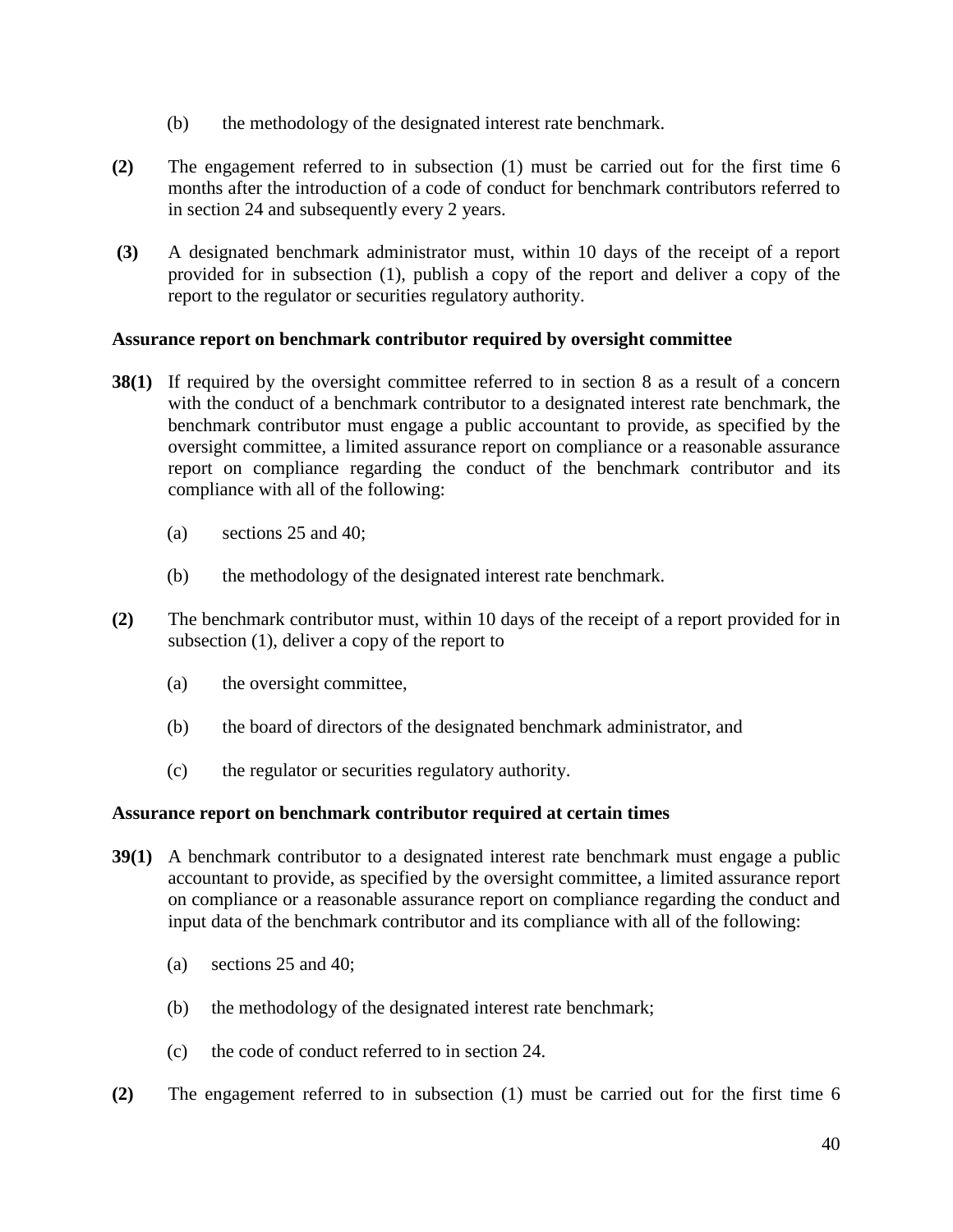months after the introduction of a code of conduct for benchmark contributors referred to in section 24 and subsequently every 2 years.

- **(3)** The benchmark contributor must, within 10 days of the receipt of a report provided for in subsection (1), deliver a copy of the report to
	- (a) the oversight committee,
	- (b) the board of directors of the designated benchmark administrator, and
	- (c) the regulator or securities regulatory authority.

#### **Benchmark contributor policies and procedures**

- **40.(1)** The requirements in subsections (2) to (7) apply to a benchmark contributor only in respect of a designated interest rate benchmark.
- **(2)** Each contributing individual of the benchmark contributor and the direct managers of that contributing individual must provide a written statement to the benchmark contributor and the designated benchmark administrator that they will comply with the code of conduct referred to in section 24.
- **(3)** The benchmark contributor must establish, document, maintain and apply policies, procedures and controls reasonably designed to ensure all of the following:
	- (a) there is an outline of responsibilities within the benchmark contributor's organization, including internal reporting lines and accountabilities;
	- (b) the maintenance of a current list of the names and locations of contributing individuals and managers and their alternates;
	- (c) there are internal procedures for sign-off of contributions of input data;
	- (d) there are disciplinary procedures in respect of an actual or attempted manipulation, or a failure to report an actual or attempted manipulation, by any party, including, but not limited to, any party external to the contribution process;
	- (e) there are conflicts of interest management procedures and communication controls, both within the benchmark contributor's organization and between benchmark contributors and other third parties, to avoid any inappropriate external influence over those responsible for contributing rates;
	- (f) there is a requirement that contributing individuals employed by the benchmark contributor work in locations physically separated from interest rate derivatives traders;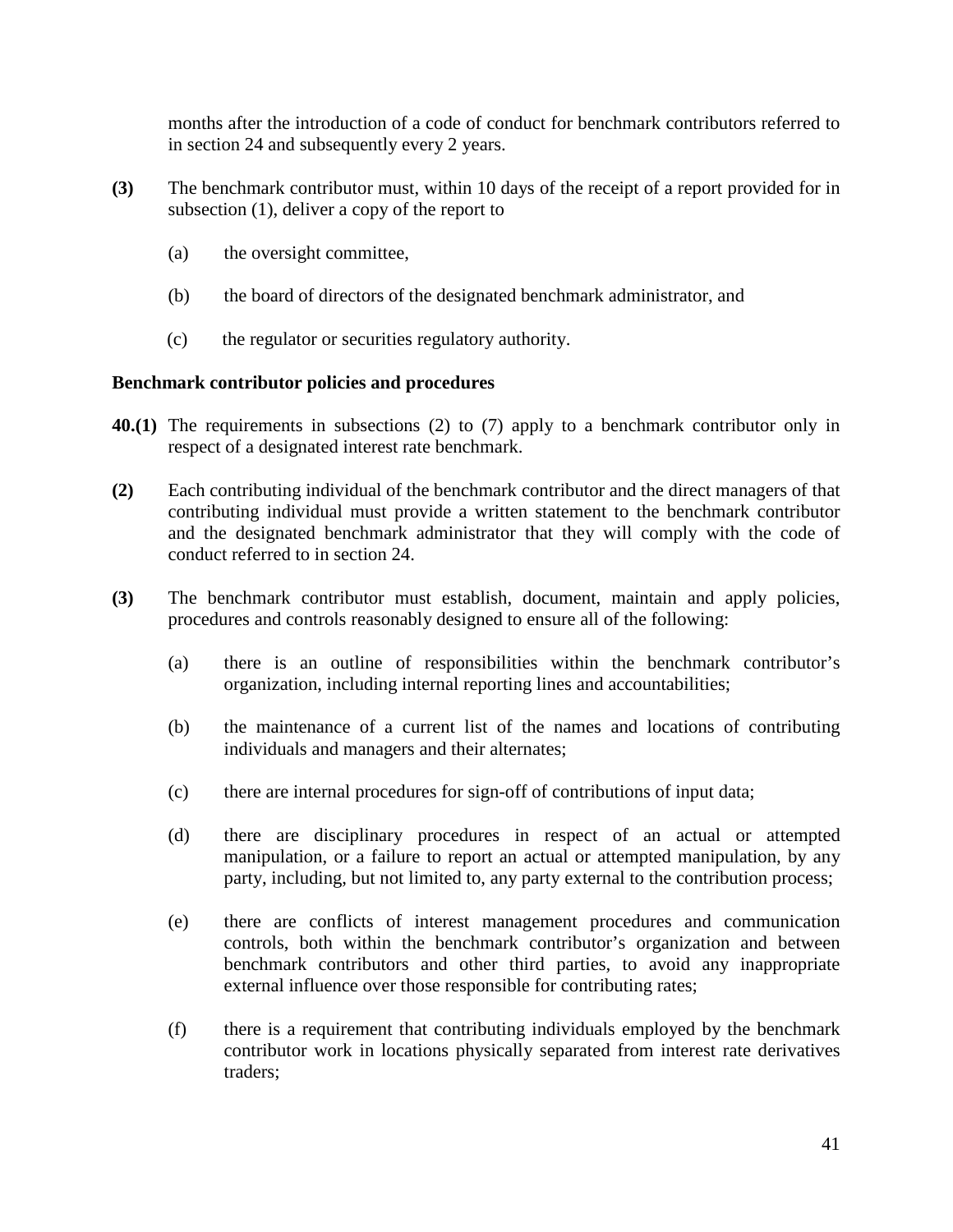- (g) the prevention or control of the exchange of information between persons or companies engaged in activities involving a risk of conflict of interest where the exchange of that information may affect the input data contributed;
- (h) there are requirements to avoid collusion
	- (i) among benchmark contributors, and
	- (ii) between benchmark contributors and the designated benchmark administrator;
- (i) there are measures to prevent, or limit, any person from exercising inappropriate influence over the way persons or companies contribute input data;
- (j) the removal of any direct link between the remuneration of employees involved in the contribution of input data and the remuneration of, or revenues generated by, persons or companies engaged in another activity, where a conflict of interest may arise in relation to those activities;
- (k) there are controls to identify any reverse transaction subsequent to the contribution of input data.
- **(4)** The benchmark contributor must keep detailed records of all of the following:
	- (a) all relevant aspects of contributions of input data;
	- (b) the process governing input data determination and the sign-off of input data;
	- (c) the names of contributing individuals and their responsibilities;
	- (d) any communications between the contributing individuals and other persons or companies, including internal and external traders and brokers, in relation to the determination or contribution of input data;
	- (e) any interaction of contributing individuals with the designated benchmark administrator or any calculation agent;
	- (f) any queries regarding the input data and the outcome of those queries;
	- (g) sensitivity analysis for interest rate swap trading books and any other derivative trading books with a significant exposure to interest rate fixings in respect of input data.
- **(5)** The benchmark contributor and the designated benchmark administrator must keep each of their records on a medium that allows the storage of information to be accessible for future reference with a documented audit trail.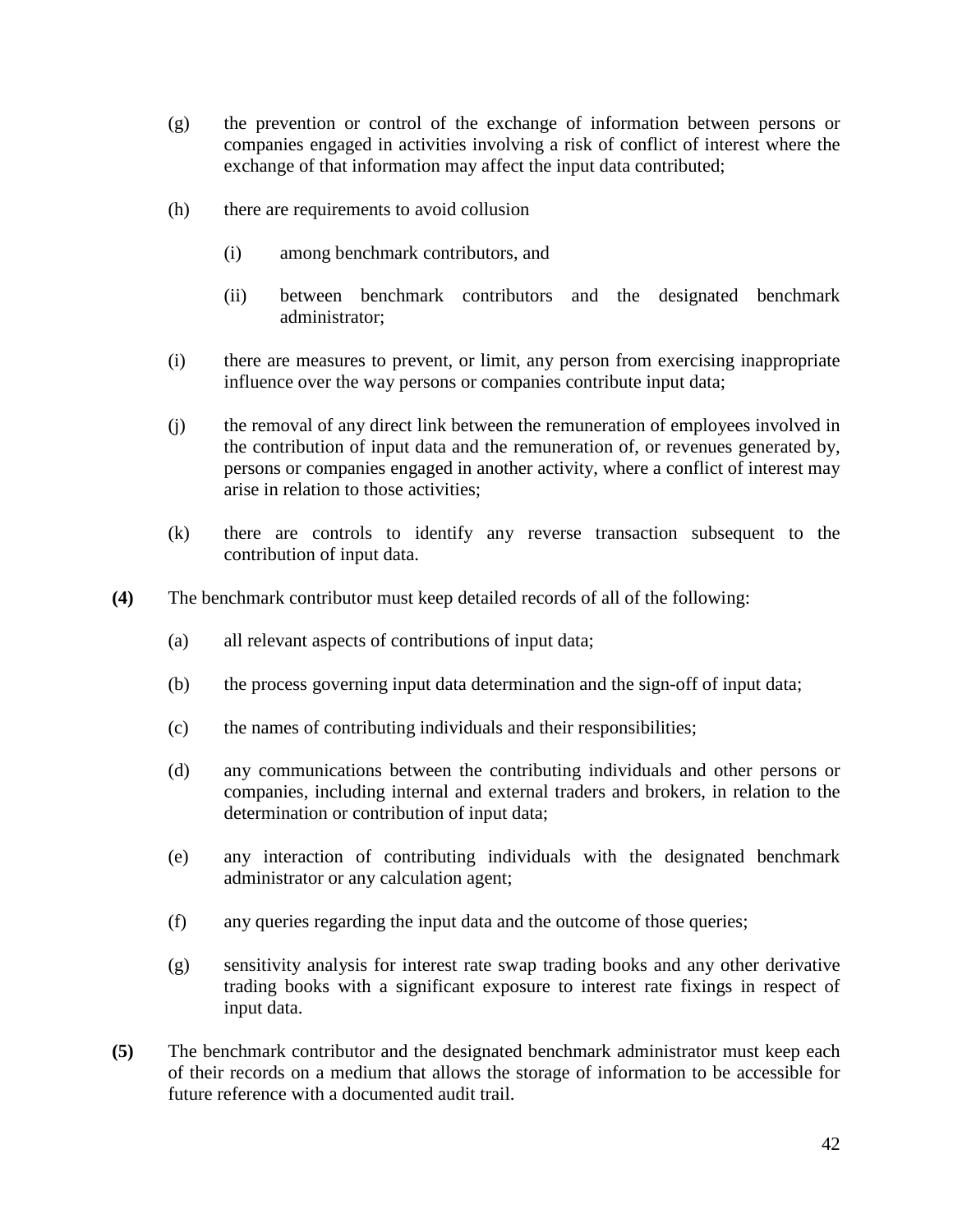- **(6)** The benchmark contributor's officer referred to in section 26 must report any findings, including any reverse transaction subsequent to the contribution of input data, to the benchmark contributor's board of directors on a regular basis.
- **(7)** A benchmark contributor to a designated interest rate benchmark must subject the benchmark contributor's input data and procedures to regular internal reviews.

## **DIVISION 3 – DESIGNATED REGULATED-DATA BENCHMARKS**

#### **Non-application to designated regulated-data benchmarks**

- **41.** A designated regulated-data benchmark is exempt from the requirements in
	- (a) subsections  $12(1)$  and  $(2)$ ,
	- (b) subsection  $15(2)$ ,
	- (c) subsections  $16(1)$ , (2) and (3),
	- (d) sections 24, 25 and 26, and
	- (e) paragraph  $27(2)(a)$ .

# **PART 9 DISCRETIONARY EXEMPTIONS**

#### **Exemptions**

- **42.(1)** The regulator or the securities regulatory authority may grant an exemption from the provisions of this Instrument, in whole or in part, subject to such conditions or restrictions as may be imposed in the exemption.
- **(2)** Despite subsection (1), in Ontario, only the regulator may grant an exemption.
- **(3)** Except in Alberta and Ontario, an exemption referred to in subsection (1) is granted under the statute referred to in Appendix B of National Instrument 14-101 *Definitions* opposite the name of the local jurisdiction.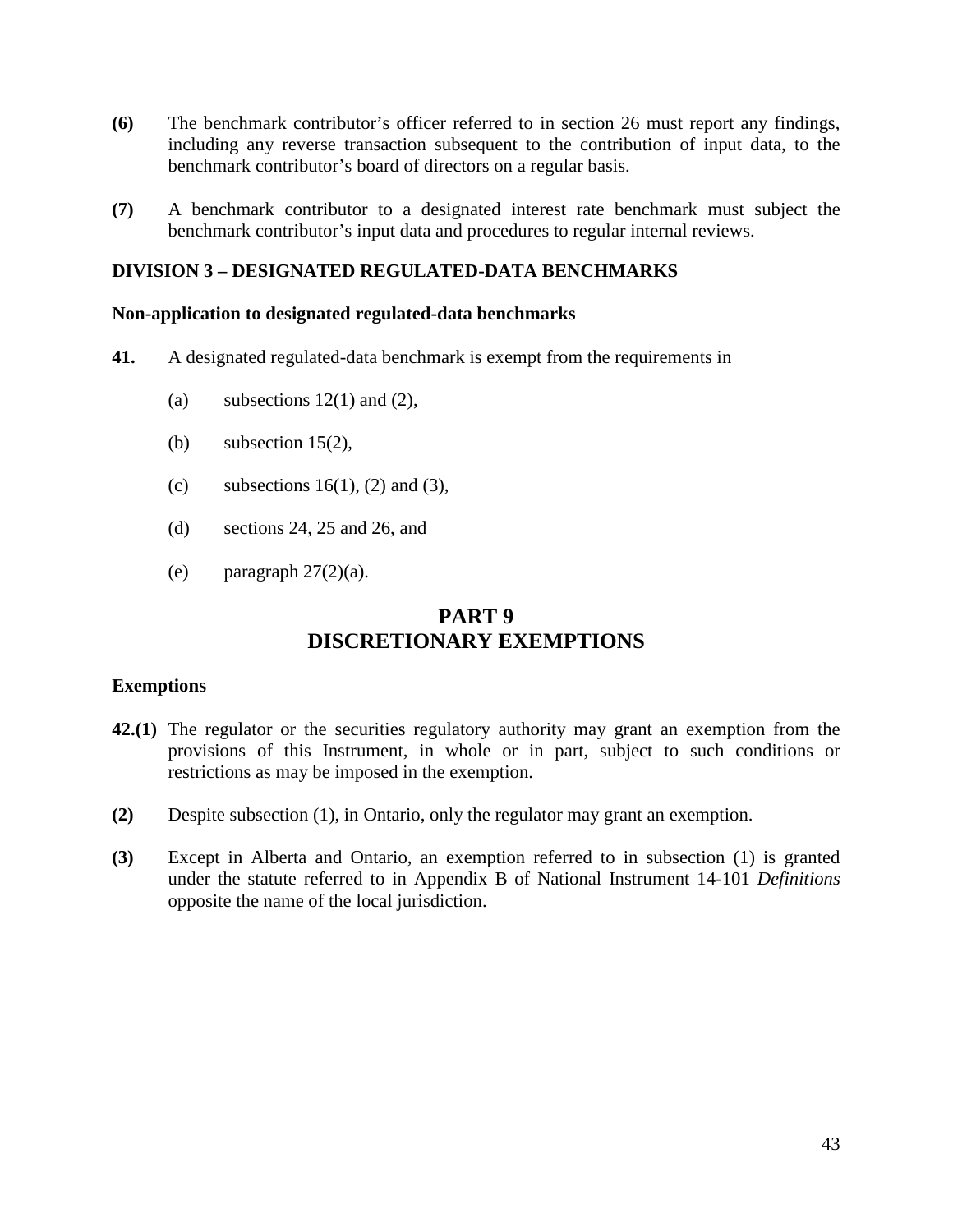# **PART 10 EFFECTIVE DATE**

# **Effective date**

**43.** This Instrument comes into force on •.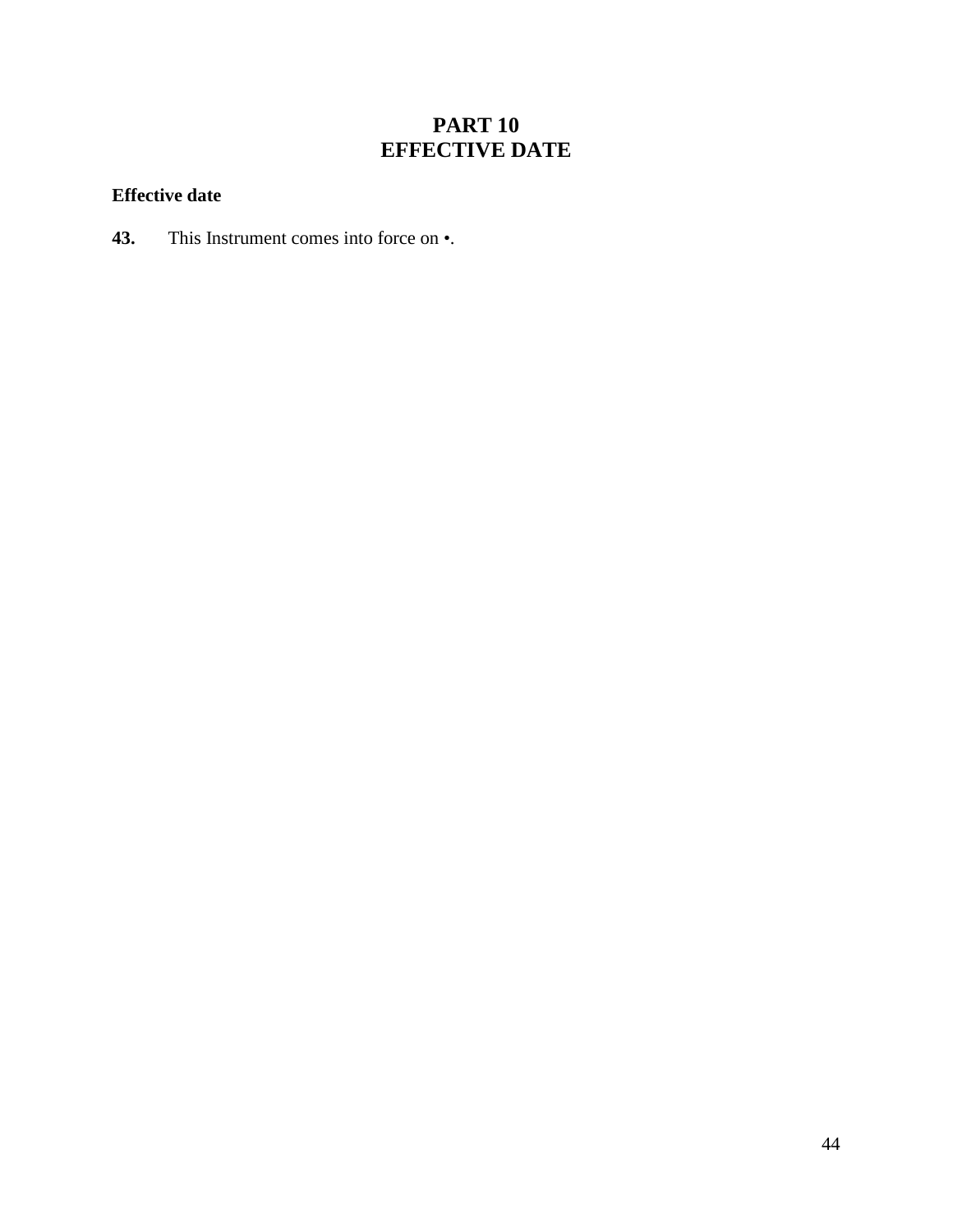# **APPENDIX A TO NATIONAL INSTRUMENT 25-102** *DESIGNATED BENCHMARKS AND BENCHMARK ADMINISTRATORS*

# **Definitions Applying in Certain Jurisdictions (Subsection 1(4))**

"benchmark" means a price, estimate, rate, index or value that is

- (a) determined from time to time by reference to an assessment of one or more underlying interests,
- (b) made available to the public, either free of charge or on payment, and
- (c) used for reference for any purpose, including,
	- (i) determining the interest payable, or other sums that are due, under a contract, derivative, instrument or security,
	- (ii) determining the value of a contract, derivative, instrument or security or the price at which it may be traded,
	- (iii) measuring the performance of a contract, derivative, investment fund, instrument or security, or
	- (iv) any other use by an investment fund;

"benchmark administrator" means a person or company that administers a benchmark;

"benchmark contributor" means a person or company that engages or participates in the provision of information for use by a benchmark administrator for the purpose of determining a benchmark;

"benchmark user" means a person or company that, in relation to a contract, derivative, investment fund, instrument or security, uses a benchmark.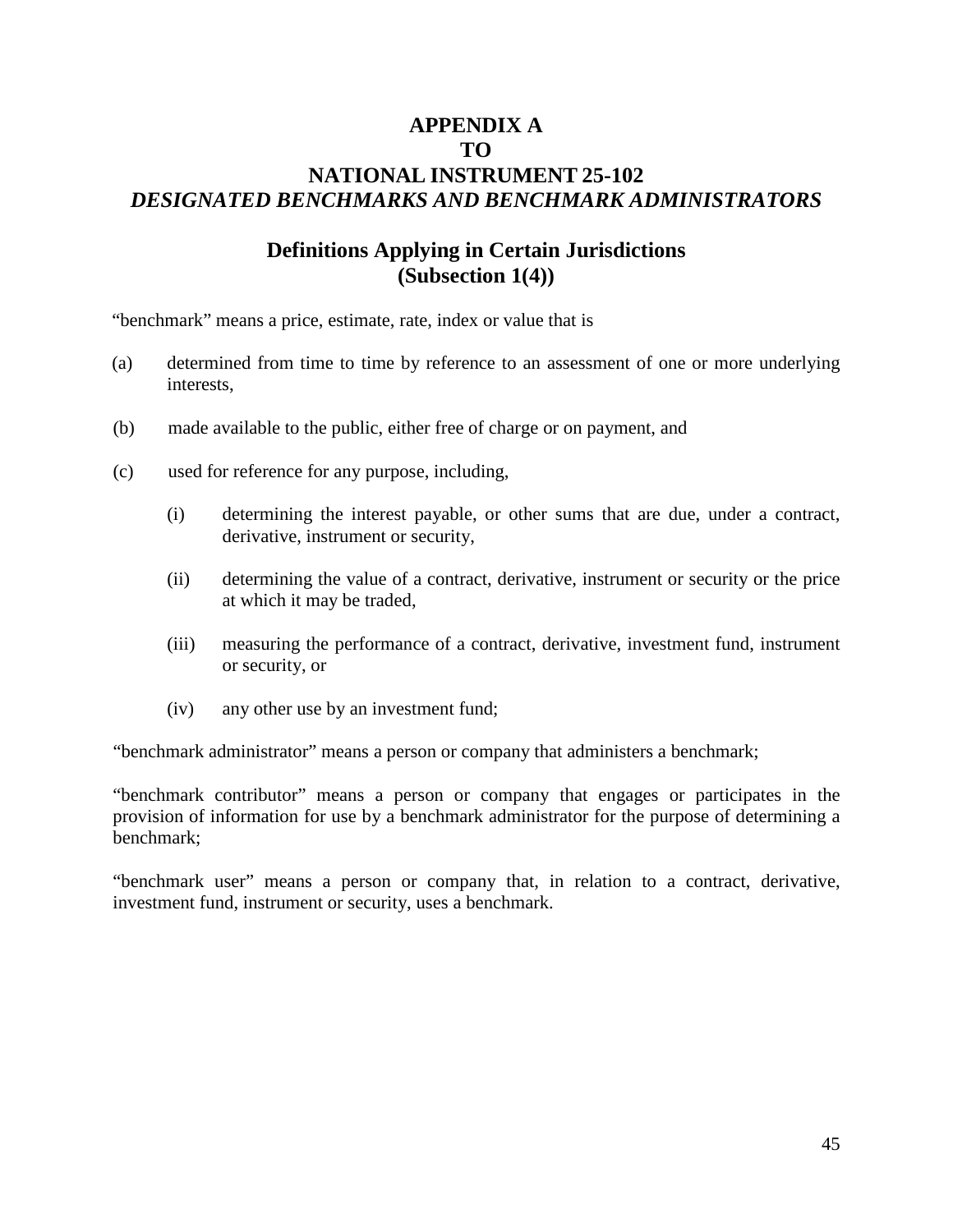# **FORM 25-102F1** *Designated Benchmark Administrator Annual Form*

#### **Instructions**

- *(1) Terms used in this form but not defined in this form have the meaning given to them in the Instrument.*
- *(2) Unless otherwise specified, the information in this form must be presented as at the last day of the designated benchmark administrator's most recently completed financial year. If necessary, the designated benchmark administrator must update the information provided so it is not misleading when it is delivered. For information presented as at any date other than the last day of the designated benchmark administrator's most recently completed financial year, specify the relevant date in the form.*
- *(3) Designated benchmark administrators are reminded that it is an offence under securities legislation to give false or misleading information on this form.*

#### **Item 1. Name of Designated Benchmark Administrator**

State the name of the designated benchmark administrator.

#### **Item 2. Organization and Structure of Designated Benchmark Administrator**

Describe the organizational structure of the designated benchmark administrator, including, as applicable, an organizational chart that identifies the ultimate and intermediate parent companies, subsidiaries, and material affiliated entities of the designated benchmark administrator (if any); an organizational chart showing the divisions, departments, and business units of the designated benchmark administrator; and an organizational chart showing the managerial structure of the designated benchmark administrator, including the officer referred to in section 7 of the Instrument and the oversight committee referred to in section 8 of the Instrument. Provide detailed information regarding the designated benchmark administrator's legal structure and ownership.

#### **Item 3. Designated Benchmark**

Provide the name of the designated benchmark.

#### **Item 4. Policies and Procedures re Confidential Information**

Unless previously provided, attach a copy of the most recent written policies and procedures established and maintained by the designated benchmark administrator to prevent the misuse of confidential information.

#### **Item 5. Policies and Procedures re Conflicts of Interest**

Unless previously provided, attach a copy of the most recent written policies and procedures established and maintained with respect to conflicts of interest.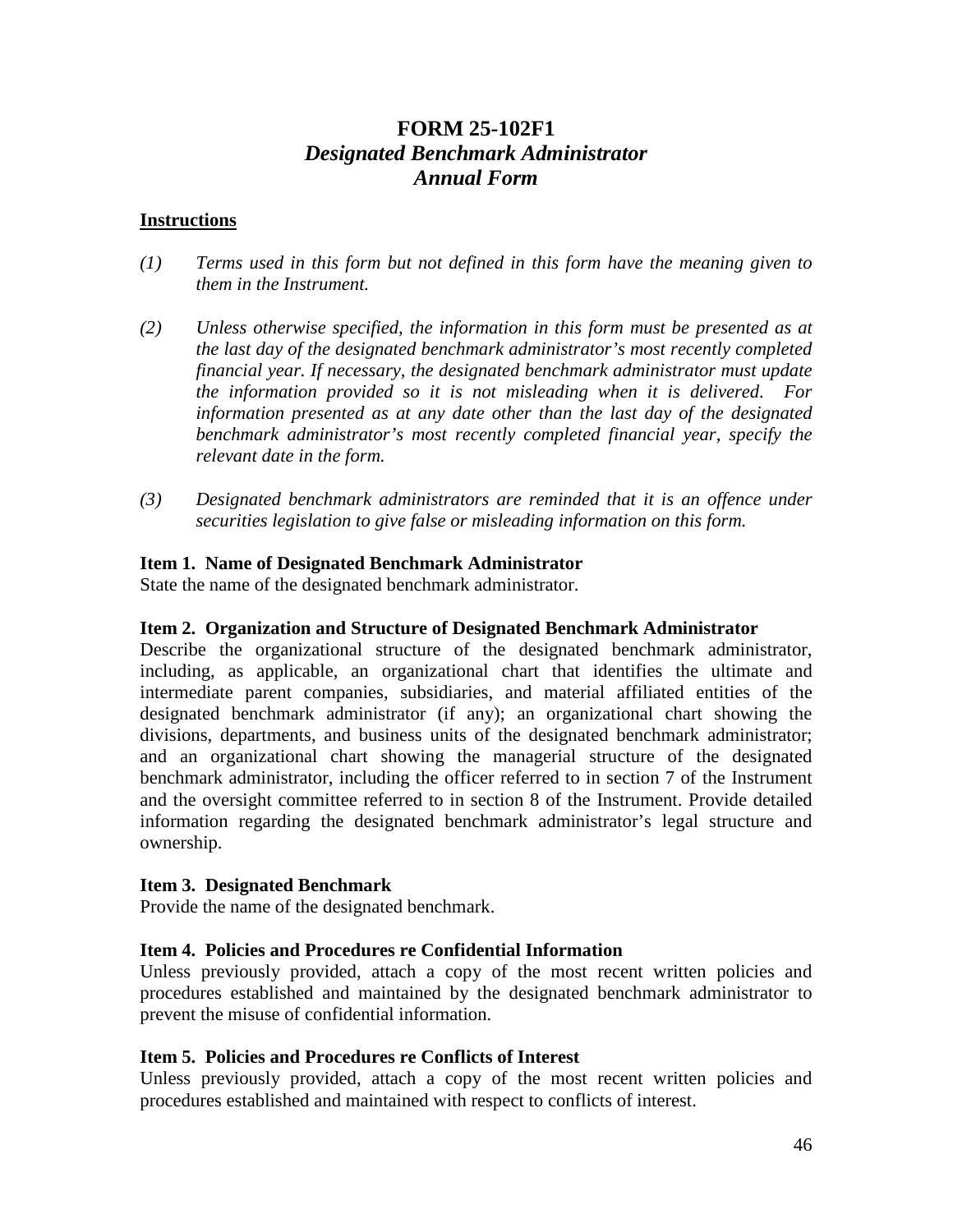# **Item 6. Conflicts of Interest Arising from the Control or Ownership Structure of the Applicant**

(a) Describe any conflicts of interest that arise from the control or ownership structure of the designated benchmark administrator, or from any other activities of the designated benchmark administrator or any affiliated entity of the designated benchmark administrator, in relation to a designated benchmark administered by the designated benchmark administrator.

(b) Describe the designated benchmark administrator's policies and procedures to manage or mitigate each conflict of interest described in paragraph (a).

# **Item 7. Policies and Procedures re Control Framework**

Describe the designated benchmark administrator's control framework referred to in section 9 of the Instrument and policies and procedures designed to ensure the quality of the designated benchmark.

#### **Item 8. Policies and Procedures re Complaints**

Describe the designated benchmark administrator's policies and procedures regarding complaints.

#### **Item 9. Policies and Procedures re Books and Records**

Describe the designated benchmark administrator's policies and procedures regarding recordkeeping.

# **Item 10. Outsourced Service Providers**

Describe the designated benchmark administrator's policies and procedures regarding outsourcing and disclose the following information about the designated benchmark administrator's outsourced service providers (OSPs) and the individuals who supervise the OSPs:

- The identity of each OSP and each of their key individual contacts,
- The total number of supervisors of each OSP,
- A general description of the minimum qualifications required of the OSPs for any outsourcing, and
- A general description of the minimum qualifications required of the benchmark individuals' supervisors for any outsourcing, including education level and work experience.

#### **Item 11. Benchmark Individuals**

Disclose the following information about the benchmark individuals of the designated benchmark administrator and the individuals who supervise the benchmark individuals: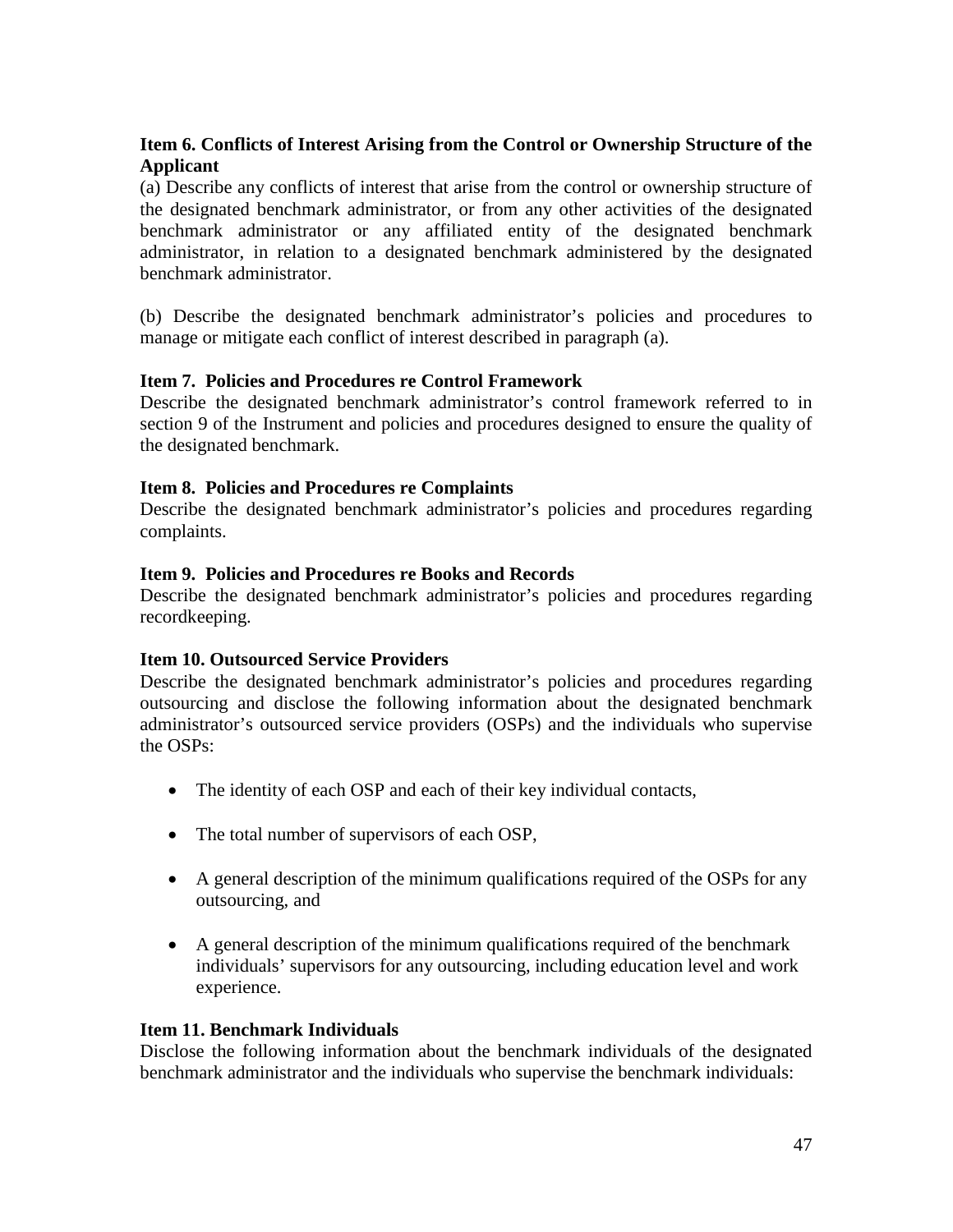- The total number of benchmark individuals,
- The total number of supervisors of benchmark individuals,
- A general description of the minimum qualifications required of the benchmark individuals, including education level and work experience (if applicable, distinguish between junior, mid, and senior level benchmark individuals), and
- A general description of the minimum qualifications required of the benchmark individuals' supervisors, including education level and work experience.

# **Item 12. Compliance Officer**

Disclose the following information about the officer of the designated benchmark administrator referred to in section 7 of the Instrument:

- Name,
- Employment history,
- Post-secondary education, and
- Whether employed full-time or part-time by the designated benchmark administrator.

# **Item 13. Specified Revenue**

Disclose information, as applicable, regarding the designated benchmark administrator's aggregate revenue for the most recently completed financial year:

- Revenue from determining the designated benchmark,
- Revenue from determining any other benchmarks administered by the designated benchmark administrator (which may be provided as an aggregate number for all other benchmarks administered by the designated benchmark administrator),
- Revenue from granting licences or rights to publish information about the designated benchmark, and
- Revenue from granting licences or rights to publish information about any other benchmarks administered by the designated benchmark administrator (which may be provided as an aggregate number for all other benchmarks administered by the designated benchmark administrator).

Include financial information on the revenue of the designated benchmark administrator divided into fees from benchmark and non-benchmark activities, including a comprehensive description of each.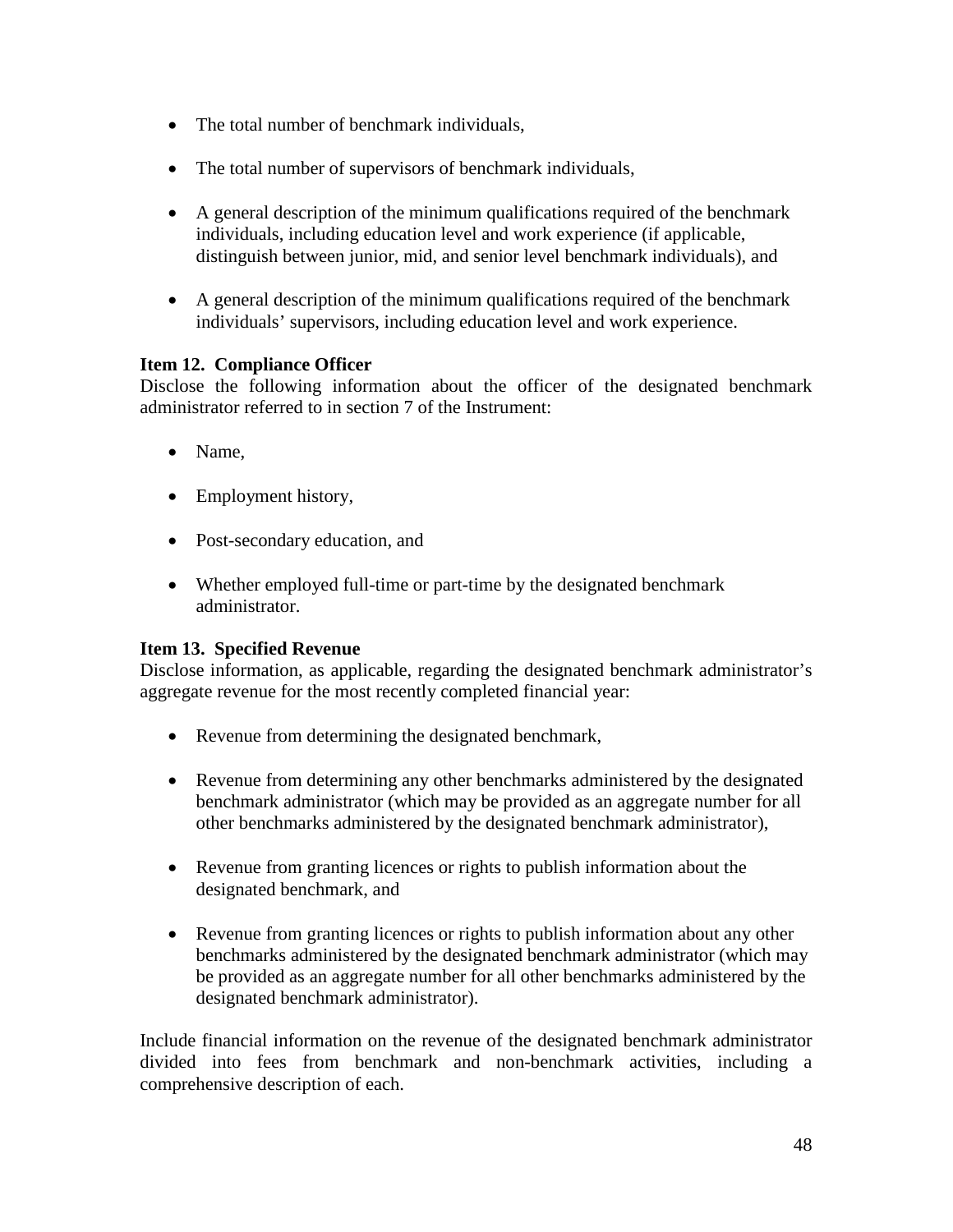This information is not required to be audited, but any disaggregation of revenue must be determined using the same accounting principles as the annual financial statements required by section 2 of the Instrument.

### **Item 14. Financial Statements**

Attach a copy of the annual financial statements required by section 2 of the Instrument.

#### **Item 15. Verification Certificate**

Include a certificate of the designated benchmark administrator in the following form:

The undersigned has executed this Form 25-102F1 *Designated Benchmark Administrator Annual Form* on behalf of, and on the authority of, [the designated benchmark administrator]. The undersigned, on behalf of [the designated benchmark administrator], represents that the information and statements contained in this Form, including appendices and attachments, all of which are part of this Form, are true and correct.

\_\_\_\_\_\_\_\_\_\_\_\_\_\_\_\_\_\_ \_\_\_\_\_\_\_\_\_\_\_\_\_\_\_\_\_\_\_\_\_\_\_\_\_\_\_\_\_\_\_\_\_\_\_\_\_\_\_\_\_\_

(Date) (Name of the Designated Benchmark Administrator)

By: \_\_\_\_\_\_\_\_\_\_\_\_\_\_\_\_\_\_\_\_\_\_\_\_\_\_\_\_\_ (Print Name and Title)

\_\_\_\_\_\_\_\_\_\_\_\_\_\_\_\_\_\_\_\_\_\_\_\_\_\_\_\_\_

(Signature)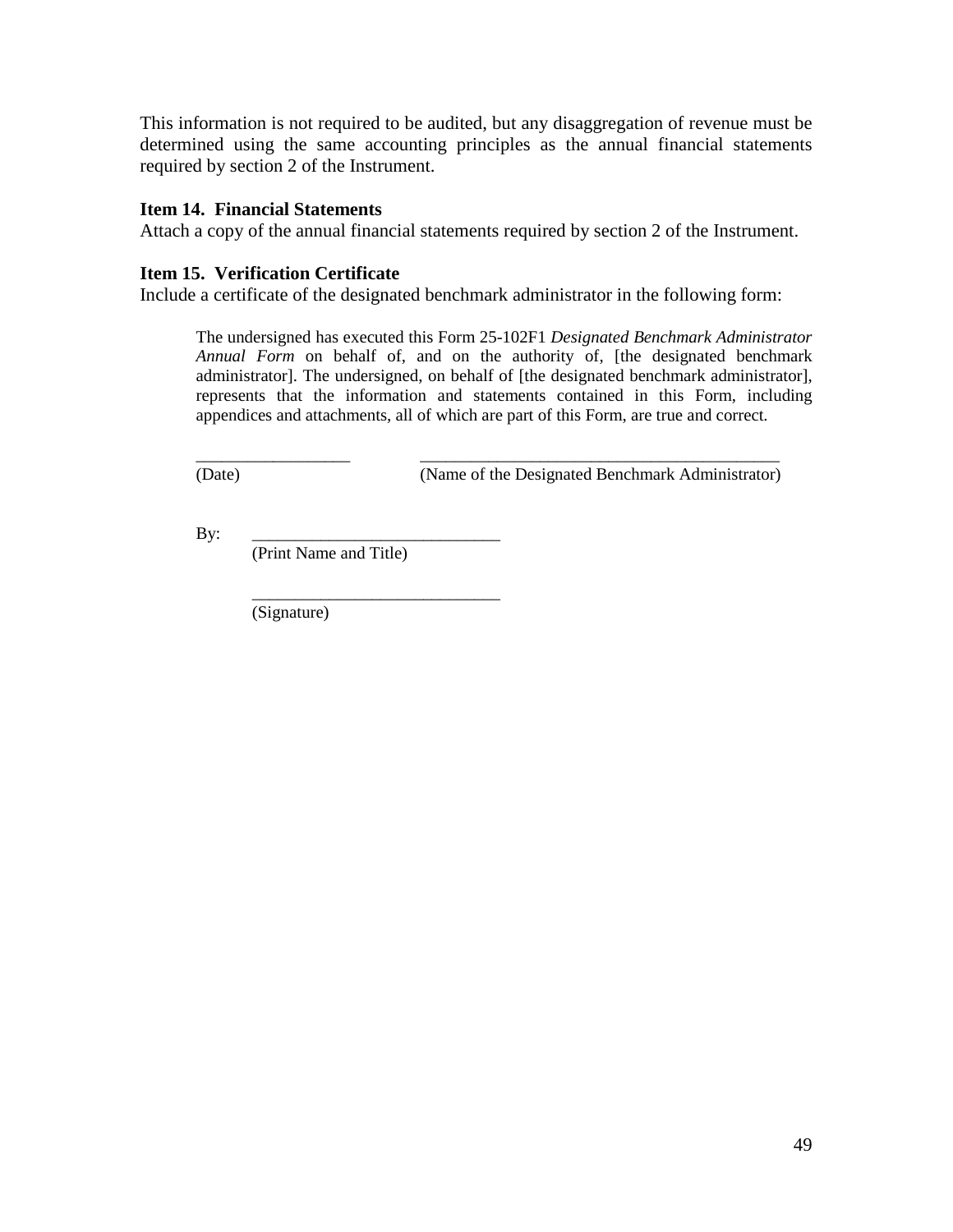# **FORM 25-102F2** *Designated Benchmark Annual Form*

## **Instructions**

- *(1) Terms used in this form but not defined in this form have the meaning given to them in the Instrument.*
- *(2) Unless otherwise specified, the information in this form must be presented as at the last day of the designated benchmark administrator's most recently completed financial year. If necessary, the designated benchmark administrator must update the information provided so it is not misleading when it is delivered. For information presented as at any date other than the last day of the designated benchmark administrator's most recently completed financial year, specify the relevant date in the form.*
- *(3) Designated benchmark administrators are reminded that it is an offence under securities legislation to give false or misleading information on this form.*

### **Item 1. Name of Designated Benchmark Administrator**

State the name of the designated benchmark administrator.

## **Item 2. Designated Benchmark**

Provide the name of the designated benchmark and whether it is also any of the following:

- interest rate benchmark,
- critical benchmark,
- regulated-data benchmark.

# **Item 3. Benchmark Distribution Model**

Describe how the designated benchmark administrator makes the designated benchmark readily accessible for free or for a fee. If a person must pay a fee to obtain information about the designated benchmark made readily accessible by the designated benchmark administrator, provide a fee schedule or describe the prices charged.

#### **Item 4. Procedures and Methodologies**

Describe the procedures and methodologies used by the designated benchmark administrator to determine the designated benchmark. The description must be sufficiently detailed to provide an understanding of the processes employed by the designated benchmark administrator in determining the designated benchmark, including, as applicable:

• the public and non-public sources of information used in determining the designated benchmark, including information provided by benchmark contributors;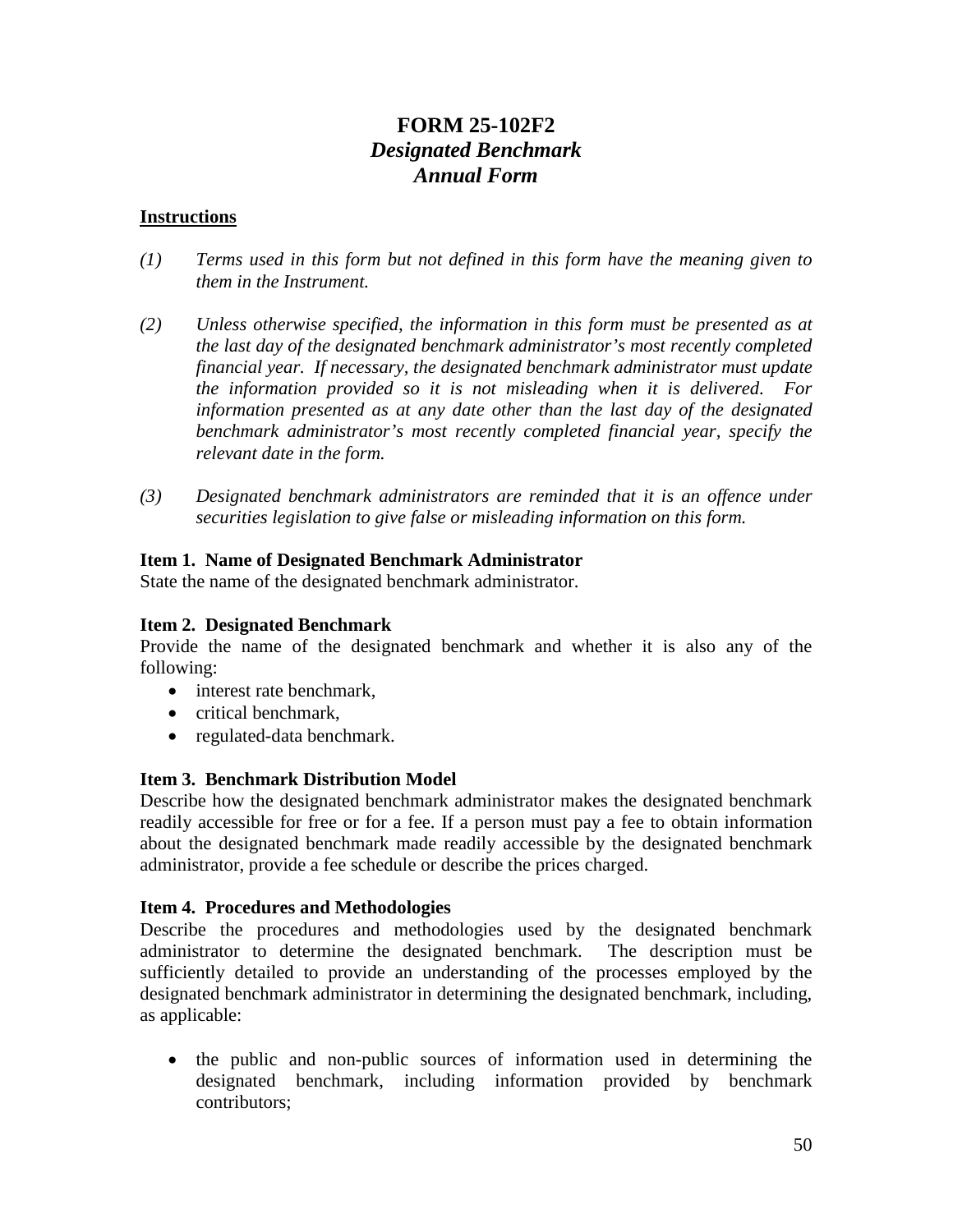- procedures for monitoring, reviewing, and updating the designated benchmark,
- the methodologies, policies and procedures described in the Instrument.

A designated benchmark administrator may provide the location on its website where additional information about the methodologies, policies and procedures is located.

### **Item 5. Code of Conduct for Benchmark Contributors**

Unless previously provided, attach a copy of any code of conduct for benchmark contributors.

#### **Item 6. Verification Certificate**

Include a certificate of the designated benchmark administrator in the following form:

The undersigned has executed this Form 25-102F2 *Designated Benchmark Annual Form* on behalf of, and on the authority of, [the designated benchmark administrator]. The undersigned, on behalf of [the designated benchmark administrator], represents that the information and statements contained in this Form, including appendices and attachments, all of which are part of this Form, are true and correct.

\_\_\_\_\_\_\_\_\_\_\_\_\_\_\_\_\_\_ \_\_\_\_\_\_\_\_\_\_\_\_\_\_\_\_\_\_\_\_\_\_\_\_\_\_\_\_\_\_\_\_\_\_\_\_\_\_\_\_\_\_

(Date) (Name of the Designated Benchmark Administrator)

By: \_\_\_\_\_\_\_\_\_\_\_\_\_\_\_\_\_\_\_\_\_\_\_\_\_\_\_\_\_

(Print Name and Title)

\_\_\_\_\_\_\_\_\_\_\_\_\_\_\_\_\_\_\_\_\_\_\_\_\_\_\_\_\_

(Signature)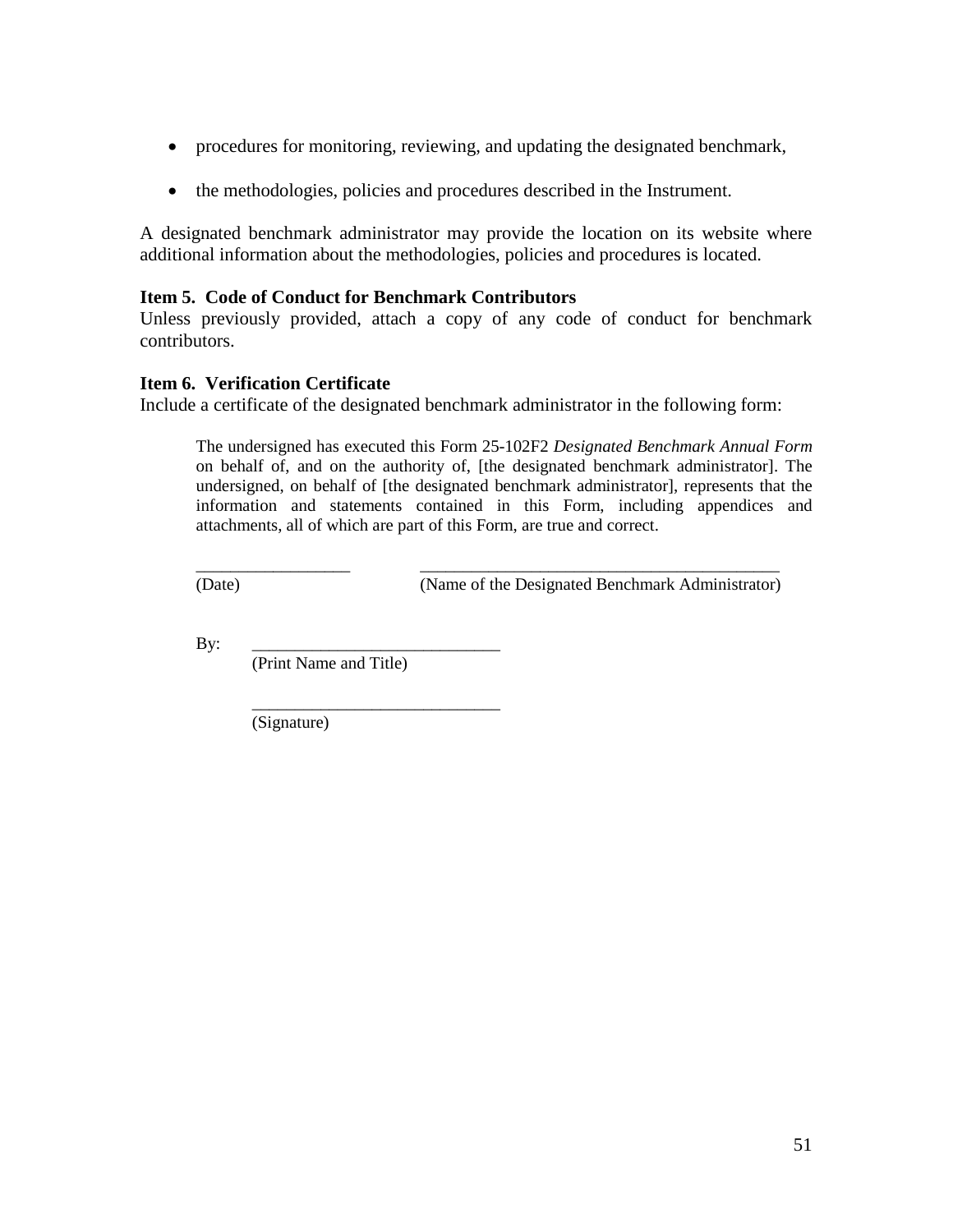# **FORM 25-102F3** *Submission to Jurisdiction and Appointment of Agent for Service of Process*

- 1. Name of designated benchmark administrator (DBA):
- 2. Jurisdiction of incorporation, or equivalent, of DBA:
- 3. Address of principal place of business of DBA:
- 4. Name, email address, phone number and fax number of contact person at principal place of business of DBA:
- 5. Name of agent for service of process (Agent):
- 6. Address in Canada for service of process of Agent:
- 7. Name, email address, phone number and fax number of contact person of Agent:
- 8. The DBA designates and appoints the Agent at the address of the Agent stated in Item 6 as its agent on whom may be served any notice, pleading, subpoena, summons or other process in any action, investigation or administrative, criminal, quasi-criminal, penal or other proceeding (the Proceeding) arising out of, relating to or concerning the determination of a designated benchmark administered by the DBA or the obligations of the DBA as a designated benchmark administrator, and irrevocably waives any right to raise as a defence in any such Proceeding any alleged lack of jurisdiction to bring such Proceeding.
- 9. The DBA irrevocably and unconditionally submits to the non-exclusive jurisdiction of
	- (a) the judicial, quasi-judicial and administrative tribunals of each of the provinces and territories of Canada in which it is a designated benchmark administrator; and
	- (b) any administrative proceeding in any such province or territory,

in any Proceeding arising out of or related to or concerning the determination of a designated benchmark administered by the DBA or the obligations of the DBA as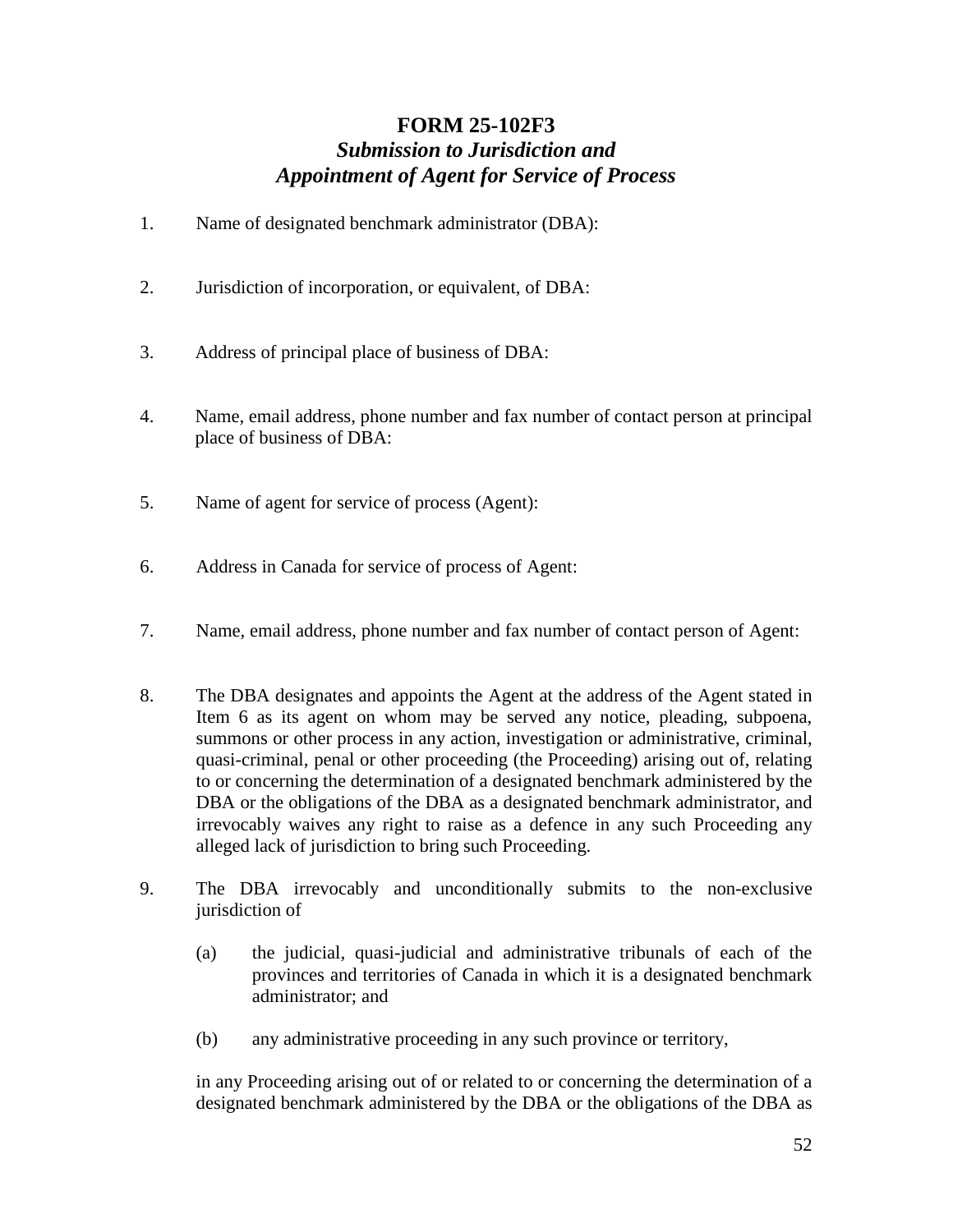a designated benchmark administrator.

10. This submission to jurisdiction and appointment of agent for service of process is governed by and construed in accordance with the laws of [insert province or territory of above address of Agent].

\_\_\_\_\_\_\_\_\_\_\_\_\_\_\_\_\_\_\_\_\_\_\_\_\_\_\_\_\_\_\_\_\_\_\_\_\_\_\_\_\_ \_\_\_\_\_\_\_\_\_\_\_\_\_\_\_\_\_\_\_\_\_\_\_\_ Signature of Designated Benchmark Administrator Date

\_\_\_\_\_\_\_\_\_\_\_\_\_\_\_\_\_\_\_\_\_\_\_\_\_\_\_\_\_\_\_\_\_\_\_\_\_\_ Print name and title of signing officer of Designated Benchmark Administrator

## **AGENT**

The undersigned accepts the appointment as agent for service of process of [insert name of DBA] under the terms and conditions of the appointment of agent for service of process set out in this document.

\_\_\_\_\_\_\_\_\_\_\_\_\_\_\_\_\_\_\_\_\_\_\_\_\_\_\_\_\_\_\_\_\_\_\_ \_\_\_\_\_\_\_\_\_\_\_\_\_\_\_\_\_\_\_\_\_\_\_\_ Signature of Agent Date

\_\_\_\_\_\_\_\_\_\_\_\_\_\_\_\_\_\_\_\_\_\_\_\_\_\_\_\_\_\_\_\_\_\_\_ Print name of person signing and, if Agent is not an individual, the title of the person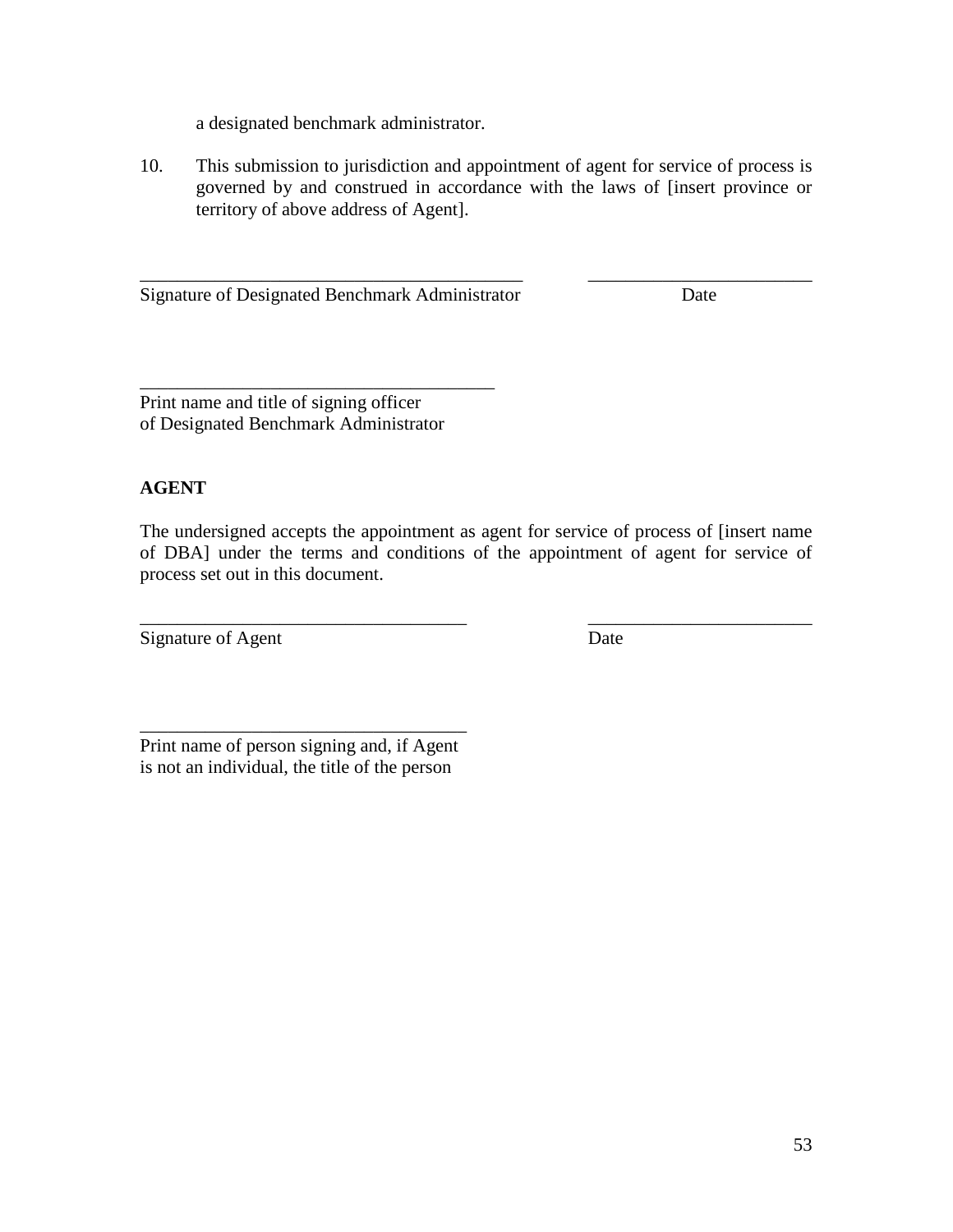# **COMPANION POLICY 25-102** *DESIGNATED BENCHMARKS AND BENCHMARK ADMINISTRATORS*

## **TABLE OF CONTENTS**

## **PART 1 GENERAL COMMENTS Introduction Introduction to the Instrument Definitions and interpretation**

- **PART 2 DELIVERY REQUIREMENTS**
- **PART 3 GOVERNANCE**
- **PART 4 INPUT DATA AND METHODOLOGY**
- **PART 5 DISCLOSURE**
- **PART 6 BENCHMARK CONTRIBUTORS**
- **PART 7 RECORDKEEPING**
- **PESIGNATED INTEREST RATE BENCHMARKS**

# **PART 1 GENERAL COMMENTS**

#### **Introduction**

This companion policy (the "Policy") provides guidance on how the Canadian Securities Administrators ("we") interpret various matters in National Instrument 25-102 *Designated Benchmarks and Benchmark Administrators* (the "Instrument").

Except for Parts 1 and 8, the numbering and headings of Parts, sections and subsections in this Policy generally correspond to the numbering and headings in the Instrument. Any general guidance for a Part or section appears immediately after the Part or section name. Any specific guidance on a section or subsection follows any general guidance. If there is no guidance for a Part or section, the numbering in this Policy will skip to the next provision that does have guidance.

#### **Introduction to the Instrument**

Securities legislation provides that a benchmark administrator or a regulator may apply to a securities regulatory authority to request the designation of a benchmark or a benchmark administrator. In Québec, the securities regulatory authority may make the designation on its own initiative. "Regulator" and "securities regulatory authority" are defined in National Instrument 14-101 *Definitions*.

The Instrument contains requirements that apply to designated benchmark administrators, benchmark contributors and certain benchmark users in respect of a designated benchmark. In addition to general requirements in the Instrument that apply in respect of any designated benchmark, there are additional requirements in the Instrument that apply to designated critical benchmarks and designated interest rate benchmarks. The Instrument also includes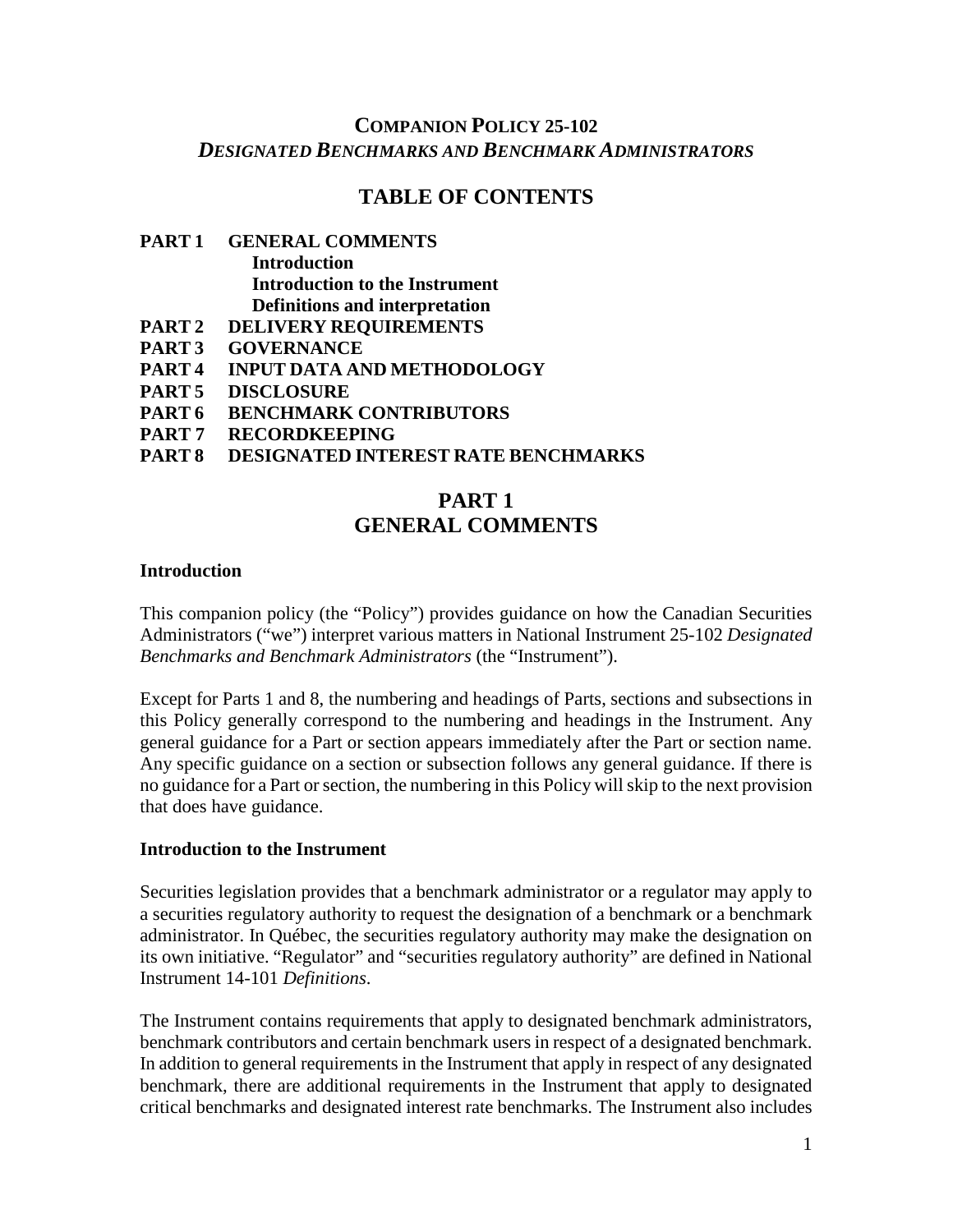a number of exemptions from certain requirements for designated benchmarks administrators and benchmark contributors in respect of designated regulated-data benchmarks.

When designating a benchmark, a securities regulatory authority will issue a decision document designating the benchmark as a designated benchmark. If applicable, the decision document will indicate if the benchmark is also designated as a designated critical benchmark, a designated interest rate benchmark or a designated regulated-data benchmark. It is possible that a designated benchmark will receive two designations:

- a designated interest rate benchmark may also be designated as designated critical benchmark, and
- a designated regulated-data benchmark may also be designated as a designated critical benchmark.

As discussed below, we expect a benchmark administrator that applies for designation of a benchmark to provide written submissions on whether the administrator considers the benchmark to be a critical benchmark, an interest rate benchmark or a regulated-data benchmark.

When designating a benchmark administrator, a securities regulatory authority will issue a decision document designating the benchmark administrator as a designated benchmark administrator of one or more designated benchmarks.

We expect that a benchmark administrator that applies under securities legislation for the designation of the administrator or a benchmark will provide written submissions that contain the same information as that required by Form 25-102F1 *Designated Benchmark Administrator Annual Form* and Form 25-102F2 *Designated Benchmark Annual Form* in a format that is consistent with those forms.

## **Definitions and Interpretation**

## **Subsection 1(1) – Definition of designated critical benchmark**

"Designated critical benchmark" is a benchmark that is designated as a "critical benchmark" by an order or a decision of the regulator or securities regulatory authority. In addition to general requirements in the Instrument that apply in respect of any designated benchmark, there are specific requirements in Division 1 of Part 8 of the Instrument that apply to designated critical benchmarks.

Staff of a regulator or securities regulatory authority may recommend that the regulator or the securities regulatory authority designate a benchmark as a "critical benchmark" if the benchmark is critical to financial markets in Canada or a region of Canada. The following two factors are among those that will be considered:

(a) the benchmark is used directly or indirectly within a combination of benchmarks as a reference for financial instruments or financial contracts or for measuring the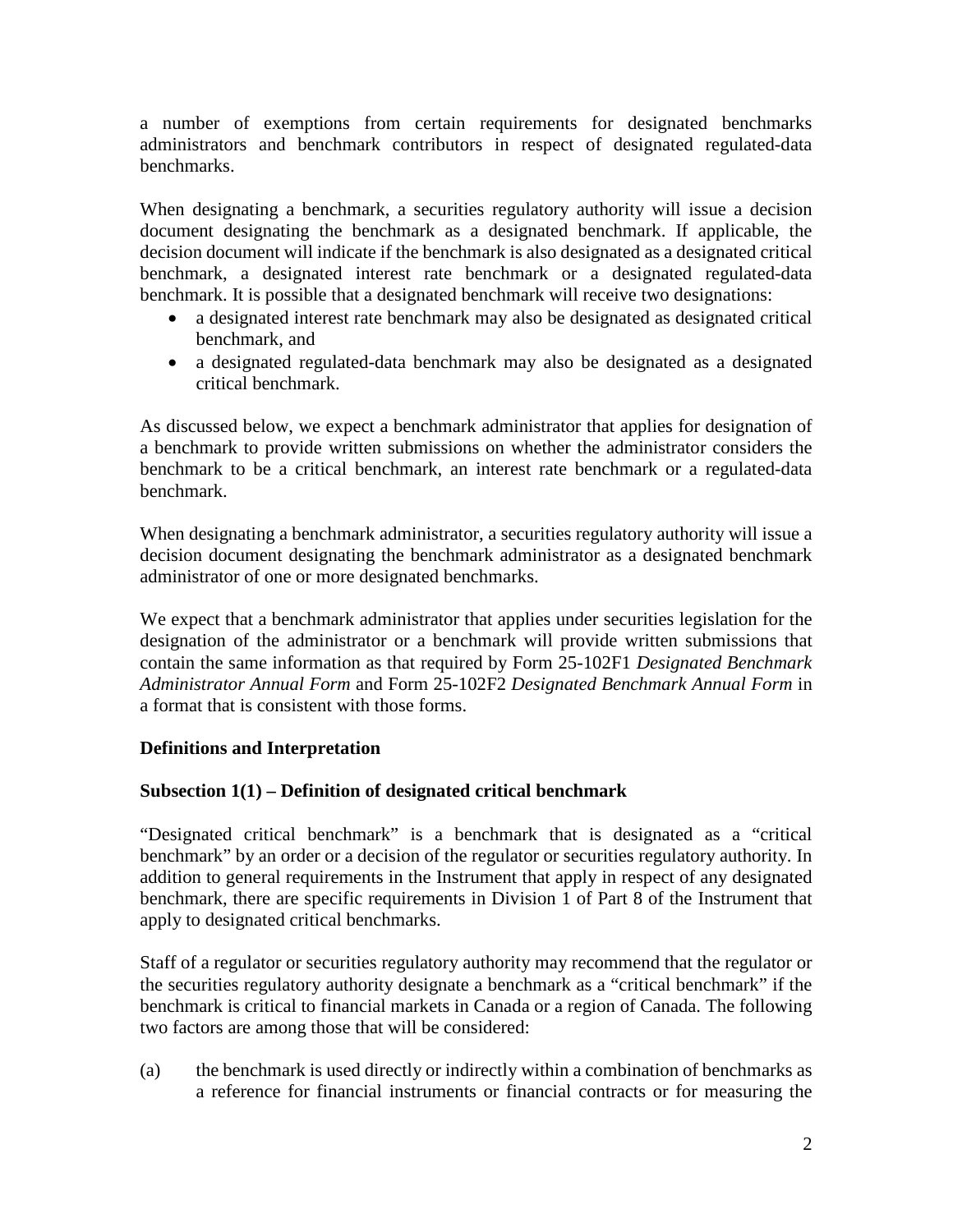performance of investment funds, having a total value in Canada of at least \$400 billion on the basis of the range of maturities or tenors of the benchmark, where applicable; or

- (b) the benchmark satisfies all of the following criteria:
	- (i) the benchmark is used directly or indirectly within a combination of benchmarks as a reference for financial instruments or financial contracts or for measuring the performance of investment funds having a total value in one or more jurisdictions of Canada that is significant, on the basis of all the range of maturities or tenors of the benchmark, where applicable;
	- (ii) the benchmark has no, or very few, appropriate market-led substitutes;
	- (iii) in the event that the benchmark is no longer provided, or is provided on the basis of input data that is no longer sufficient to provide a benchmark that accurately represents that part of the market or economy the designated benchmark is intended to record, or on the basis of unreliable input data, there would be significant and adverse impacts on
		- (A) market integrity, financial stability, the real economy, or the financing of businesses in one or more jurisdictions of Canada, or
		- (B) a significant number of market participants in one or more jurisdictions of Canada.

For the purpose of paragraph (a) and subparagraph (b)(i), staff of a regulator or securities regulatory authority will consider, among other things, the outstanding principal amount of any debt securities that reference the benchmark, the outstanding notional amount of any derivatives that reference the benchmark, and the outstanding net asset value of any investment funds that use the benchmark to measure performance.

We note that the above list is not a complete list of factors and the existence of one of these factors by itself will not necessarily determine whether a benchmark is a critical benchmark. Instead, staff intend to follow a holistic approach where all relevant factors are considered.

We expect that a benchmark administrator that applies under securities legislation for the designation of a benchmark will provide, with its application, written submissions on whether the regulator or the securities regulatory authority should designate the benchmark as a critical benchmark.

### **Subsection 1(1) – Definition of designated interest rate benchmark**

"Designated interest rate benchmark" is a benchmark that is designated as an "interest rate benchmark" by an order or a decision of the regulator or securities regulatory authority. In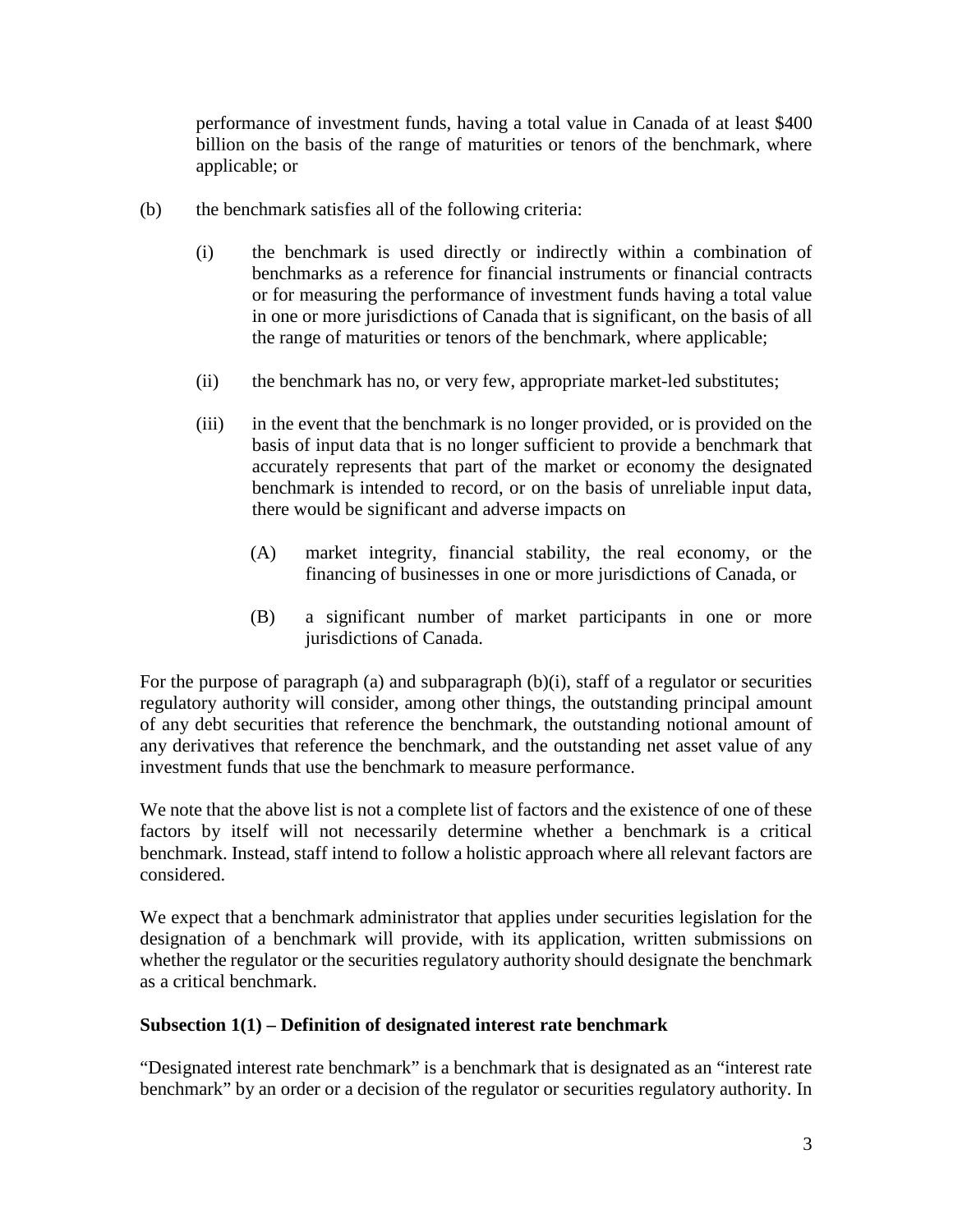addition to general requirements in the Instrument that apply in respect of any designated benchmark, there are specific requirements in Division 2 of Part 8 of the Instrument that apply to designated interest rate benchmarks.

Staff of a regulator or securities regulatory authority may recommend that the regulator or the securities regulatory authority designate a benchmark as an "interest rate benchmark" if the benchmark is used to set interest rates of debt securities or is otherwise used as a reference in derivatives or other instruments. Factors that will be considered include the following:

- (a) the benchmark is determined on the basis of the rate at which financial institutions may lend to, or borrow from, other financial institutions, or market participants other than financial institutions, in the money market; or
- (b) the benchmark is determined from a survey of bid-side rates contributed by financial institutions that routinely accept bankers' acceptances issued by borrowers and are market makers in bankers' acceptances either directly or through an affiliate.

We note that the above list is not exhaustive.

We expect that a benchmark administrator that applies under securities legislation for the designation of a benchmark will provide, with its application, written submissions on whether the regulator or the securities regulatory authority should designate the benchmark as an interest rate benchmark.

## **Subsection 1(1) – Definition of designated regulated-data benchmark**

"Designated regulated-data benchmark" is a benchmark that is designated as a "regulated data benchmark" by an order or a decision of the regulator or securities regulatory authority. Benchmark administrators of, and benchmark contributors to, regulated-data benchmarks are exempted from certain governance and control requirements relating to the contribution of input data (see Division 3 of Part 8 of the Instrument).

Staff of a regulator or securities regulatory authority may recommend that the regulator or the securities regulatory authority designate a benchmark as a "regulated-data benchmark" if the benchmark is determined by the application of a formula from any of the following:

- (a) input data contributed entirely and directly from
	- (i) any of the following, but only with reference to transaction data relating to securities or derivatives:
		- (A) a recognized exchange in a jurisdiction of Canada or an exchange that is subject to appropriate regulation in a foreign jurisdiction;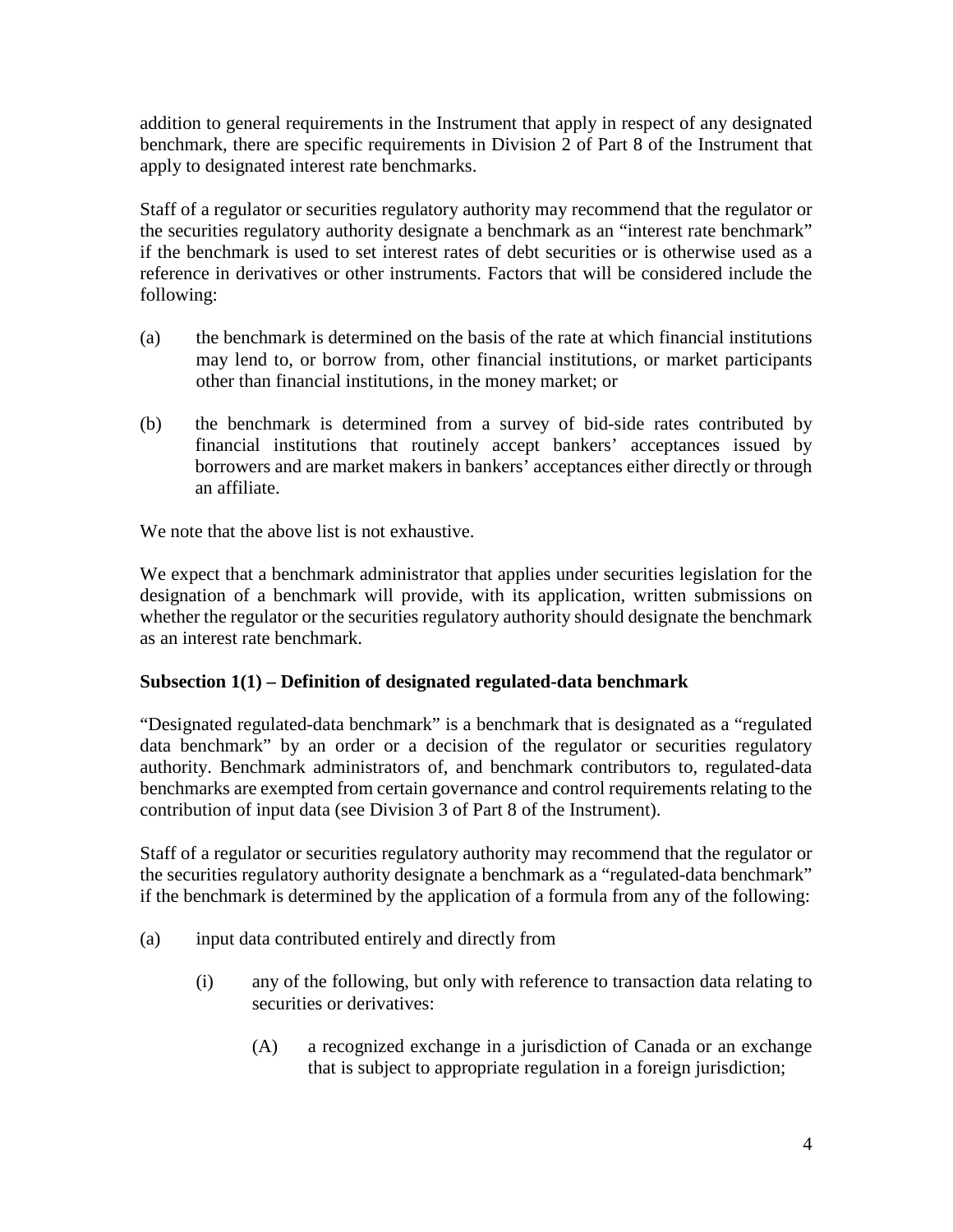- (B) a recognized quotation and trade reporting system in a jurisdiction of Canada or a quotation and trade reporting system that is subject to appropriate regulation in a foreign jurisdiction;
- (C) an alternative trading system that is registered as a dealer in a jurisdiction of Canada and is a member of a self-regulatory entity or an alternative trading system that is subject to appropriate regulation in a foreign jurisdiction;
- (D) an entity that is similar or analogous to the entities referred to in clause  $(A)$ ,  $(B)$  or  $(C)$  and that is subject to appropriate regulation in a jurisdiction of Canada or a foreign jurisdiction;
- (ii) a service provider to which the designated benchmark administrator of the designated benchmark has outsourced the data collection in accordance with section 14 of the Instrument, if the service provider receives the data entirely and directly from an entity referred to in subparagraph (i);
- (b) net asset values of investment funds that are reporting issuers in a jurisdiction of Canada or subject to appropriate regulation in a foreign jurisdiction.

We expect that a benchmark administrator that applies under securities legislation for the designation of a benchmark will provide, with its application, written submissions on whether the regulator or the securities regulatory authority should designate the benchmark as a regulated-data benchmark.

## **Subsection 1(1) – Definition of expert judgment**

"Expert judgment" is the discretion exercised by:

- a designated benchmark administrator with respect to the use of input data in determining a benchmark, and
- a benchmark contributor with respect to the contribution of input data.

Expert judgment may involve various activities, including:

- extrapolating values from prior or related transactions,
- adjusting values for factors that might influence the quality of data such as market events or impairment of a buyer or seller's credit quality, or
- assigning a greater weight to data relating to bids or offers than the weight assigned to a relevant concluded transaction.

## **Subsection 1(1) – Definition of input data**

"Input data" is the data in respect of the value or price of one or more underlying assets, interests or elements that is used by a designated benchmark administrator to determine a designated benchmark. For example, input data may include estimated prices, quotes, committed quotes or other values.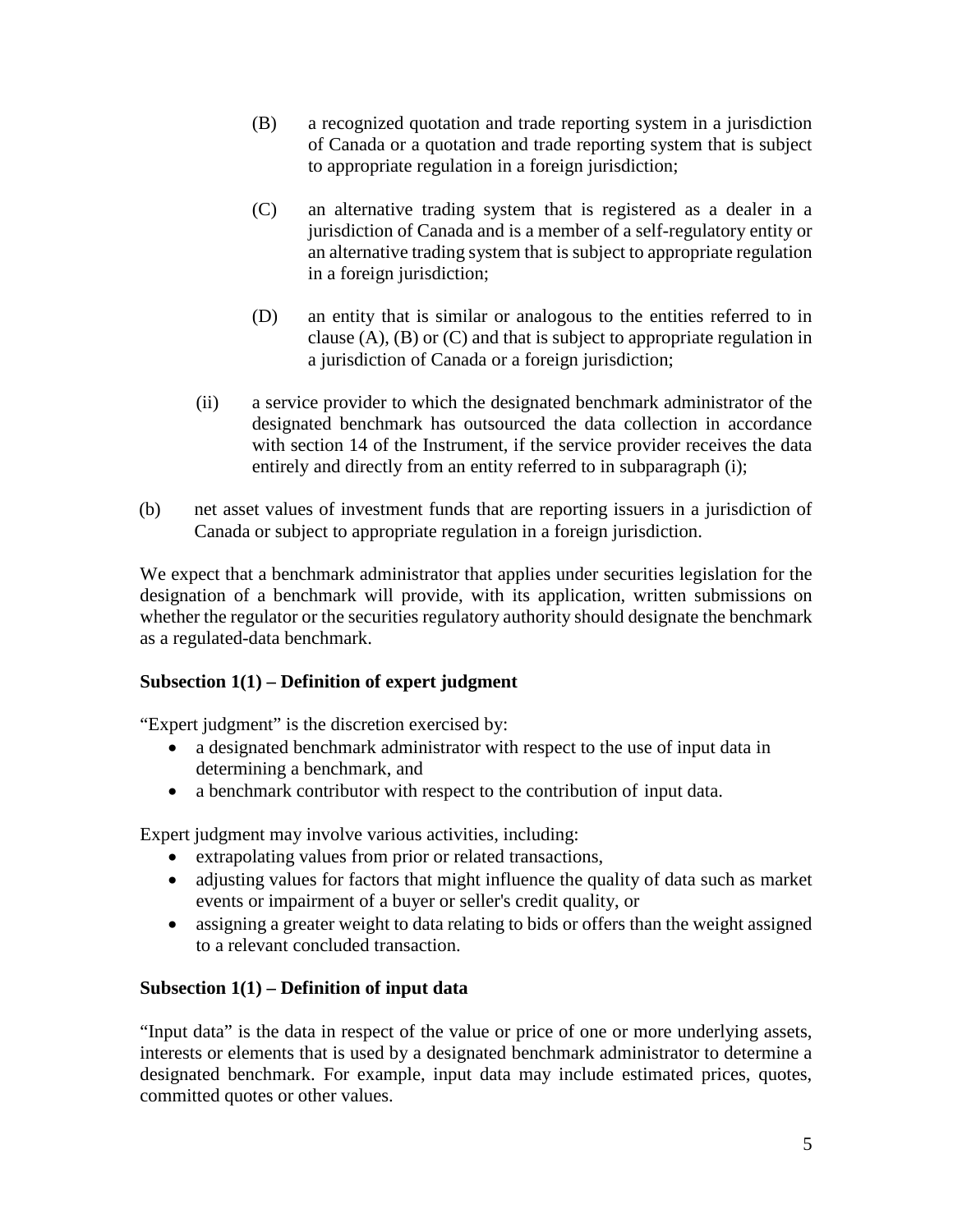## **Subsection 1(1) – Definitions of limited assurance report on compliance and reasonable assurance report on compliance**

A "limited assurance report on compliance" and a "reasonable assurance report on compliance" must be prepared in accordance with the applicable Canadian Standard on Assurance Engagements (CSAE). The CSAE require that any public accountant that prepares such a report be independent.

### **Subsection 1(1) – Definition of transaction data**

"Transaction data" means the data in respect of a price, rate, index or value representing transactions between unaffiliated counterparties in an active market subject to competitive supply and demand forces.

We consider that:

- transaction data would include published or onscreen data available to the public generally or by subscription, and
- the reference to "active market subject to competitive supply and demand forces" would include a market in which transactions take place, or are reported, between arm's length parties with sufficient frequency and volume to provide pricing information on an ongoing basis. This reference is separate and different from any definition for accounting purposes.

### **Subsection 1(1) – Interpretation of certain definitions**

Definitions of each of the following terms are considered to apply only in respect of the designated benchmark to which they pertain:

- "benchmark administrator";
- "benchmark contributor";
- "benchmark individual";
- "benchmark user":
- "contributing individual";
- "DBA individual";
- "designated benchmark administrator";
- "input data":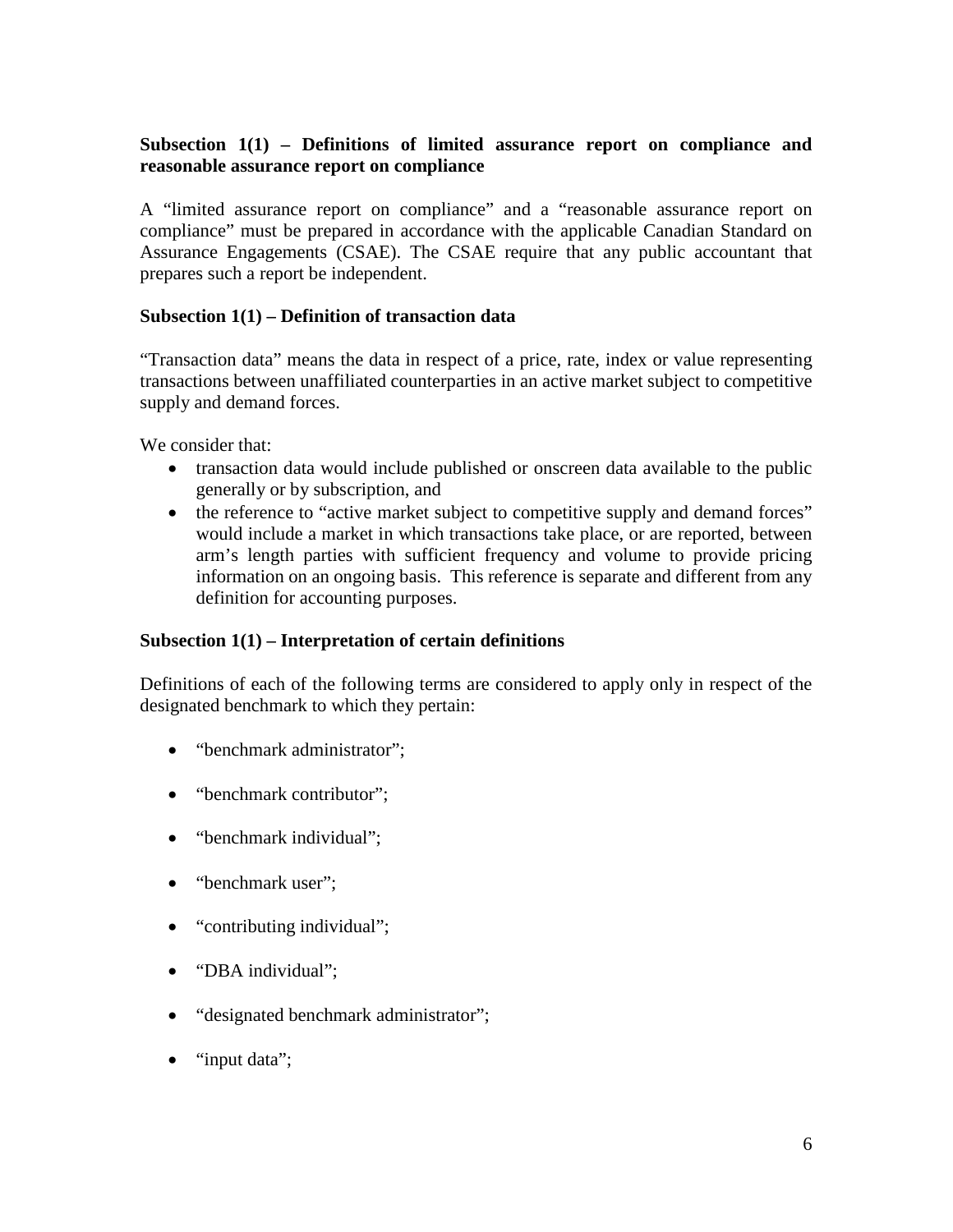• "transaction data".

## **Paragraph 1(3)(a) – Interpretation of contribution of input data**

Paragraph  $1(3)(a)$  of the Instrument provides that input data is considered to have been "contributed" if

- (i) it is not reasonably available to
	- (A) the designated benchmark administrator, or
	- (B) another person or company for the purpose of providing the input data to the designated benchmark administrator, and
- (ii) it is provided to the designated benchmark administrator or the person or company referred to in subparagraph (i)(B) above for the purpose of determining a benchmark.

We consider that the reference to "not reasonably available" would include situations where input data is not published or otherwise available to a designated benchmark administrator using reasonable effort, on reasonable terms or a reasonable cost and the designated benchmark administrator therefore needs to obtain the input data from a benchmark contributor who has access to that data. For example, an interest rate benchmark may be based on a survey by a benchmark administrator of bid-side rates contributed by benchmark contributors that are financial institutions which routinely accept bankers' acceptances issued by borrowers and are market makers in bankers' acceptances either directly or through an affiliate.

## **Subsection 1(4) – Definitions of benchmark, benchmark administrator, benchmark contributor and benchmark user in Appendix A**

Subsection 1(4) of the Instrument indicates that, for purposes of the Instrument, the definitions in Appendix A apply. Appendix A contains definitions of "benchmark", "benchmark administrator", "benchmark contributor" and "benchmark user". However, subsection 1(5) indicates that subsection 1(4) does not apply in **• [Note: At the time of the final rule, we plan to insert a list of jurisdictions that have not included these defined terms in their securities legislation]**. The other jurisdictions of Canada have defined these terms in their securities legislation.

The definition of benchmark refers to a "price, estimate, rate, index or value". We consider that "index" would include any indicator that is:

- made available to the public, and
- regularly determined
	- entirely or partially by the application of a formula or any other method of calculation, and
	- on the basis of the value or price of one or more underlying assets, interests or things.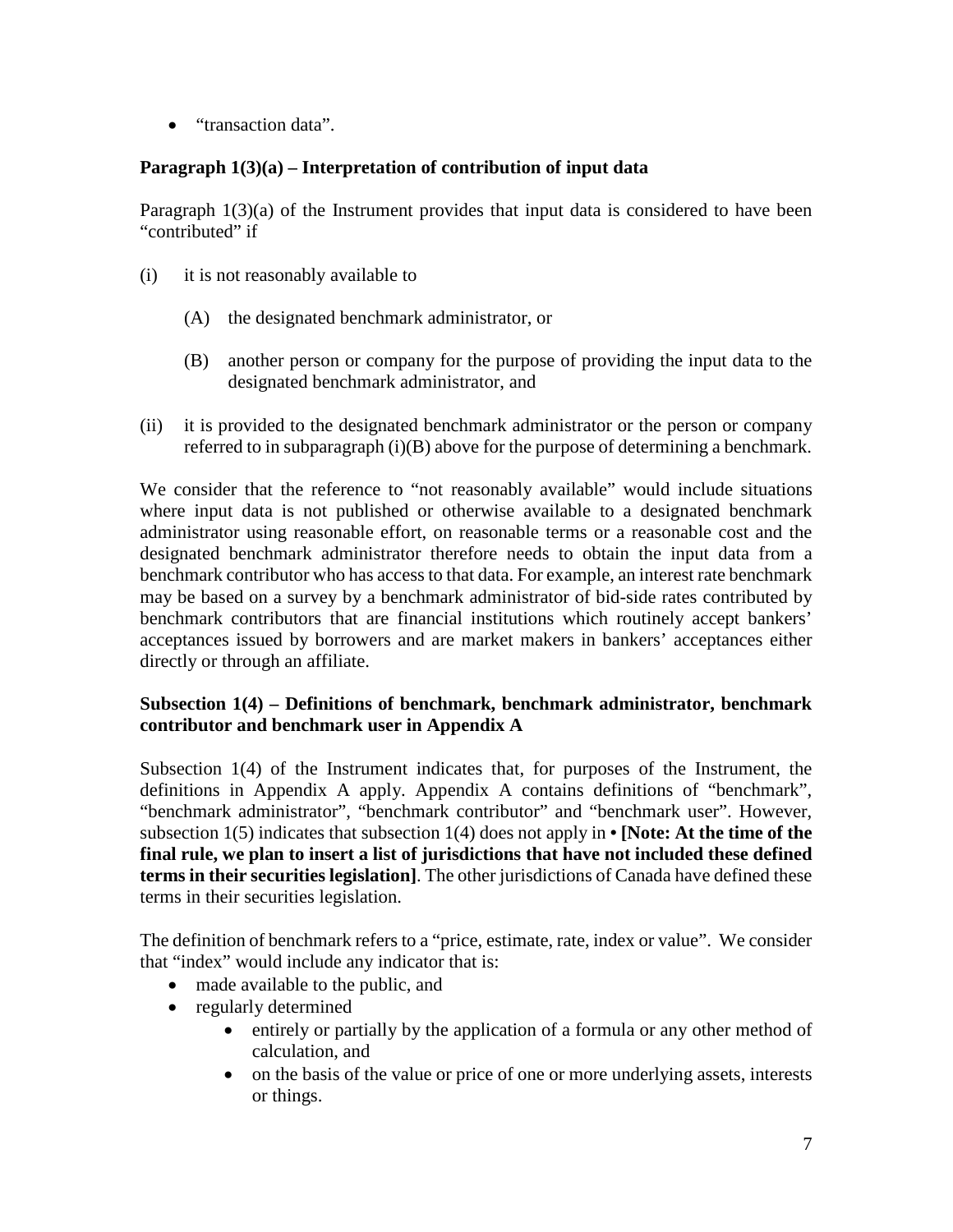## **PART 2 DELIVERY REQUIREMENTS**

## **Section 2 – References to Canadian GAAP, Canadian GAAS, Handbook, IFRS and International Standards on Auditing**

There are references in section 2 of the Instrument to "Canadian GAAP", "Canadian GAAS", "Handbook", "IFRS" and "International Standards on Auditing", which are defined in National Instrument 14-101 *Definitions*.

### **Subparagraph 2(7)(a)(ii) – Canadian GAAP applicable to private enterprises**

Subject to certain conditions, subparagraph  $2(7)(a)(ii)$  of the Instrument permits audited annual financial statements of a designated benchmark administrator to be prepared using Canadian GAAP applicable to private enterprises, which is Canadian accounting standards for private enterprise in Part II of the Handbook.

# **PART 3 GOVERNANCE**

#### **Subsection 7(1) – Reference to securities legislation in relation to benchmarks**

Subsection 7(1) of the Instruments refers to "securities legislation in relation to benchmarks", which would include the Instrument and benchmark provisions in local securities legislation. "Securities legislation" is defined in National Instrument 14-101 *Definitions*.

#### **Subsection 8(7) – Information relating to a designated benchmark**

We consider that the reference to "information relating to a designated benchmark" in subsection 8(7) of the Instrument would include a daily or periodic determination under the methodology of a designated benchmark and any other information.

### **Subsection 8(8) – Required actions for oversight committee of a designated benchmark administrator**

Subsection 8(8) of the Instrument requires the oversight committee of a designated benchmark administrator to carry out certain actions. We expect that the oversight committee will carry out these actions in a manner that reasonably reflects the specific nature of the designated benchmark, including the complexity, use and vulnerability of the designated benchmark.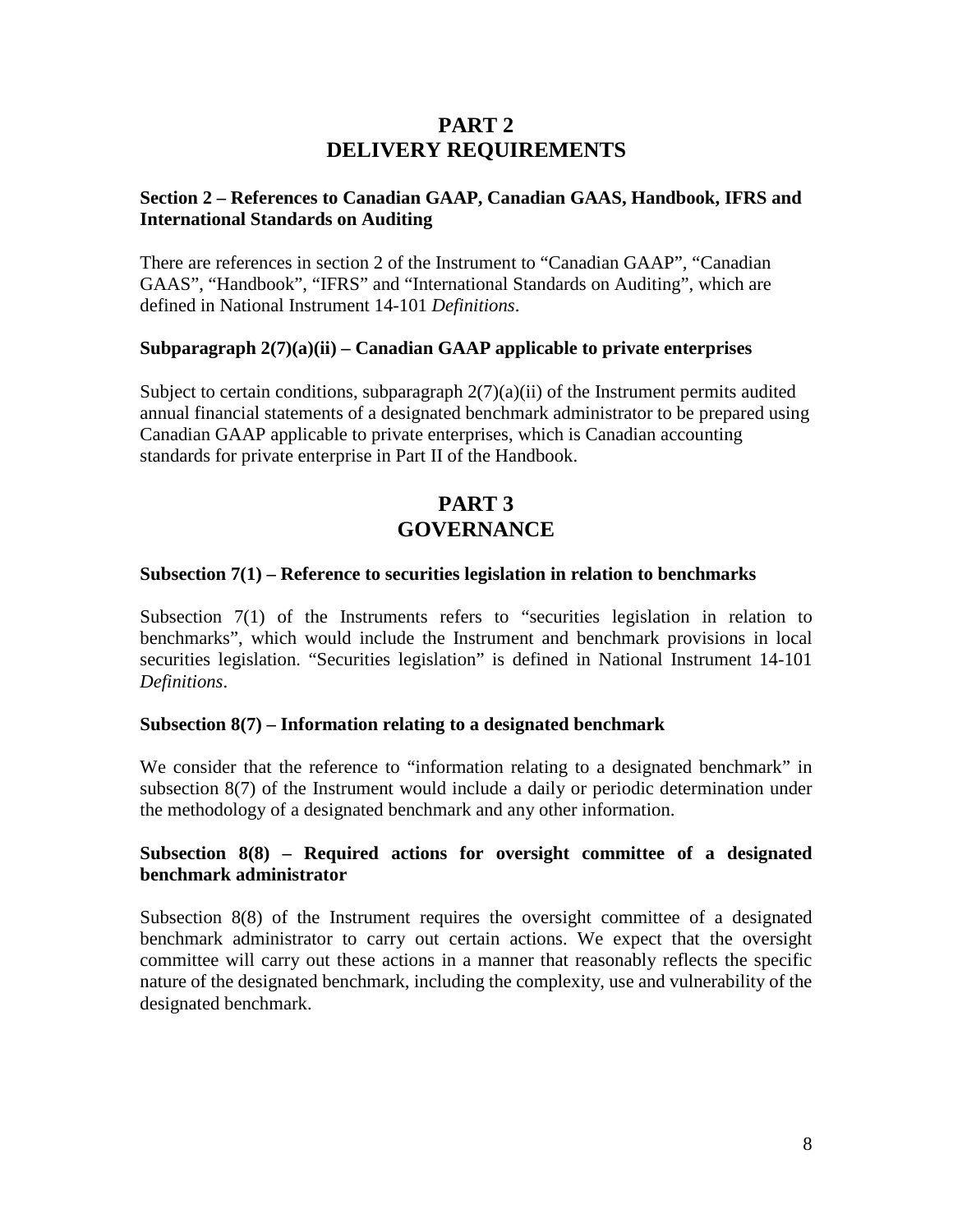## **Paragraph 8(8)(e) – Calculation agents and dissemination agents**

Paragraph 8(8)(e) of the Instrument requires the oversight committee of a designated benchmark administrator to oversee any service provider involved in the provision or distribution of the designated benchmark, including calculation agents or dissemination agents. We consider that

- a "dissemination agent" is a person or company with delegated responsibility for disseminating a designated benchmark to benchmark users in accordance with the instructions provided by the designated benchmark administrator for the designated benchmark, including any review, adjustment and modification to the dissemination process, and
- a "calculation agent" is a person or company with delegated responsibility for determining a designated benchmark through the application of a formula or other method of calculating the information or expressions of opinions provided for that purpose, in accordance with the methodology set out by the designated benchmark administrator for the designated benchmark.

A dissemination agent would not include:

- a publisher that pays a licensing fee to publish a benchmark under a non-exclusive publishing license, or
- a publisher that pays a licensing fee to publish a benchmark under an exclusive publishing license if the benchmark administrator also makes the benchmark publicly available through other means.

## **Subparagraph 8(8)(i)(iii) – Significant breaches of code of conduct for a benchmark contributor**

We consider that the reference to "significant breach" of a code of conduct in subparagraph  $8(8)(i)(iii)$  of the Instrument would include significant, non-trivial breaches that could affect the designated benchmark, as determined, or the integrity or reputation of the designated benchmark.

## **Section 9 – Control framework for designated benchmark administrator and controls for benchmark contributors**

Section 9 of the Instrument requires a designated benchmark administrator to establish a control framework to ensure that a designated benchmark is provided in accordance with the Instrument. Similarly, subsection 25(2) of the Instrument requires a benchmark contributor to a designated benchmark to establish controls reasonably designed to ensure the accuracy and completeness of each contribution of input data to the designated benchmark administrator, including controls that the input data is provided in accordance with the Instrument.

We expect that the control framework provided for under subsection 9(1) of the Instrument and the controls provided for under subsection 25(2) of the Instrument will be proportionate to all of the following: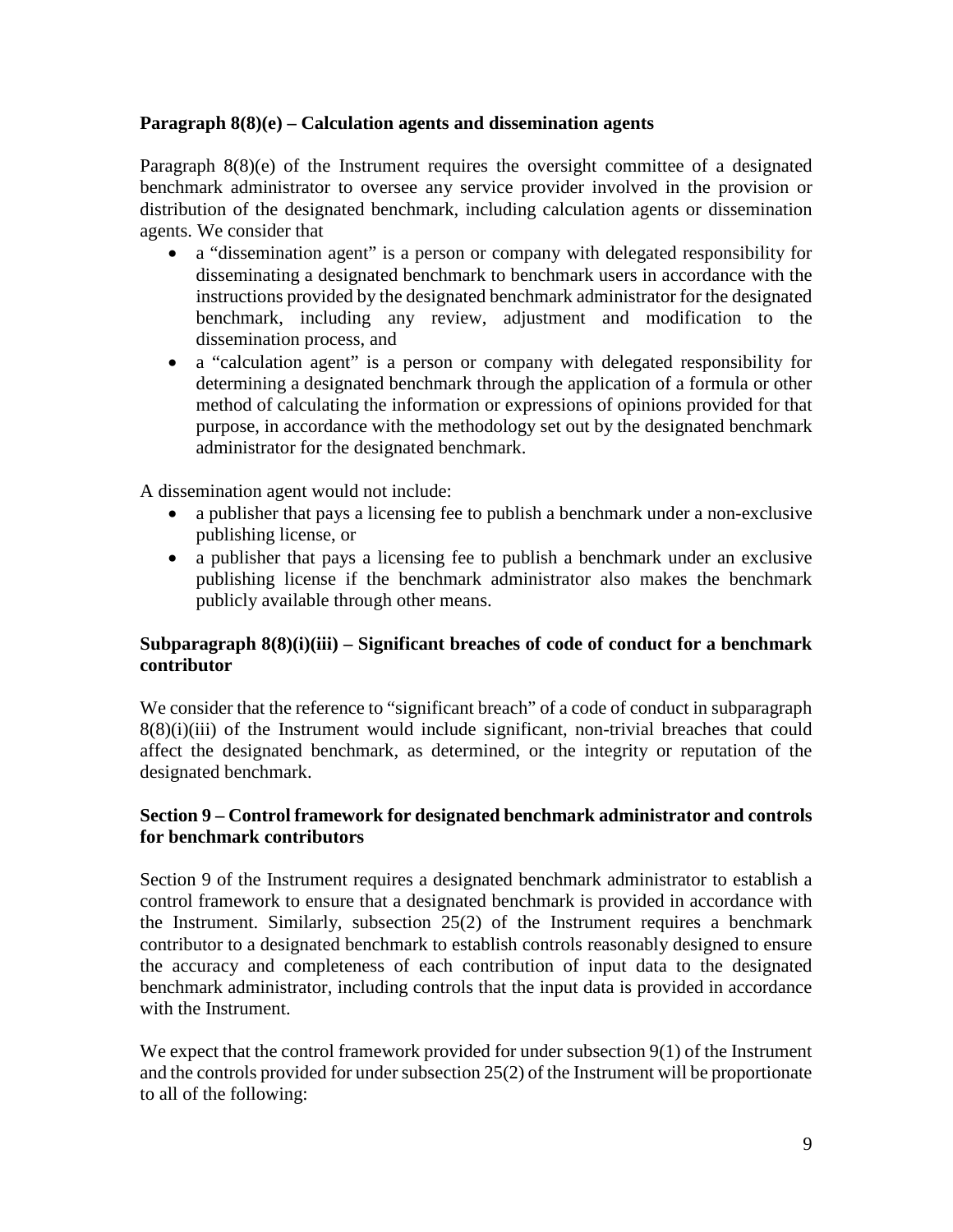- the level of conflicts of interest identified in relation to the designated benchmark, the designated benchmark administrator or the benchmark contributor,
- the extent of expert judgment in the provision of the designated benchmark,
- the nature of the input data for the designated benchmark.

In establishing the control framework required under subsection 9(1) of the Instrument, we would expect a designated benchmark administrator to consider what controls have been established by benchmark contributors under subsection 25(2) of the Instrument.

The control framework and the controls used should be consistent with guidance published by a body or group that has developed the guidance through a process that includes the broad distribution of the proposed guidance for public comment.

Examples of suitable guidance that a designated benchmark administrator or a benchmark contributor could follow include:

- (a) the *Risk Management and Governance: Guidance on Control* (COCO Framework) published by the Chartered Professional Accountants of Canada;
- (b) the *Internal Control – Integrated Framework* (COSO Framework) published by The Committee of Sponsoring Organizations of the Treadway Commission (COSO); and
- (c) the *Guidance on Risk Management, Internal Control and Related Financial and Business Reporting* published by U.K. Financial Reporting Council.

These examples of suitable guidance include, in the definition or interpretation of "internal control", controls for compliance with applicable laws and regulations.

### **Subsection 9(5) – Reporting of significant security incident**

Subsection 9(5) of the Instrument provides that a designated benchmark administrator must promptly provide written notice to the regulator or securities regulatory authority describing any significant security incident or any significant systems issue relating to the designated benchmark it administers. We consider a failure, malfunction, delay or other incident or issue to be a "significant security incident" or a "significant systems issue" if the designated benchmark administrator would, in the normal course of operations, escalate the matter to or inform its executive management ultimately accountable for technology.

## **Subsection 11(2) – Conflict of interest requirements for designated benchmark administrators**

Subsection 11(2) of the Instrument provides that a designated benchmark administrator must establish, document, maintain and apply policies and procedures that are reasonably designed to keep separate, operationally, the business of the designated benchmark and its benchmark individuals from any other part of the business if the designated benchmark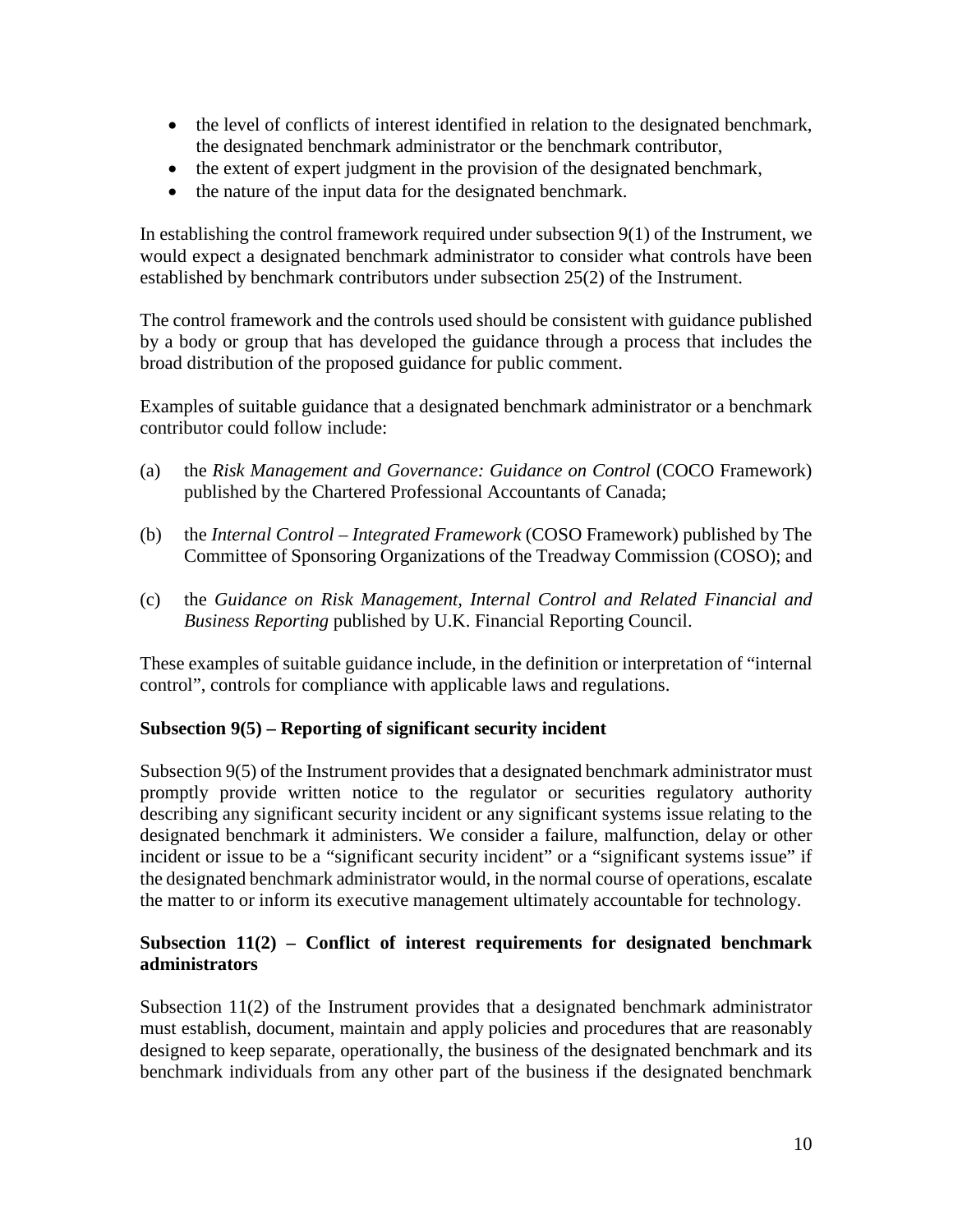administrator becomes aware of a conflict of interest or a risk of a conflict of interest between the business of the designated benchmark and the other part of the business.

We expect that, when contemplating the nature and scope of such a conflict of interest, a designated benchmark administrator would consider the following:

- the provision of benchmarks often involves discretion in the determination of benchmarks and is inherently subject to certain types of conflicts of interest, which implies the existence of various opportunities and incentives to manipulate benchmarks, and
- in order to ensure the integrity of designated benchmarks, designated benchmark administrators should implement adequate governance arrangements to control such conflicts of interest and to safeguard confidence in the integrity of benchmarks.

For example, if the designated benchmark administrator does identify such a conflict of interest, the administrator should ensure that persons responsible for the administration of the designated benchmark:

- are located in a secure area apart from persons that carry out other business activity, and
- report to a person that reports to an executive officer that does not have responsibility relating to other business activities.

### **Subsection 12(1) – Reporting of infringements**

Subsection 12(1) of the Instrument provides that a designated benchmark administrator must establish, document, maintain and apply systems and controls reasonably designed for the purposes of detecting and reporting to the regulator or securities regulatory authority any conduct by a DBA individual or a benchmark contributor that might involve manipulation or attempted manipulation of a designated benchmark. As part of that reporting to the regulator or securities regulatory authority, we expect that the benchmark administrator's systems and controls would enable the designated benchmark administrator to provide all relevant information to the regulator or securities regulatory authority.

## **Paragraph 13(2)(c) – Complaint procedures of designated benchmark administrator**

Paragraph 13(2)(c) of the Instrument provides that a designated benchmark administrator must communicate the outcome of the investigation of a complaint to the complainant within a reasonable period of time.

We expect that, in establishing the policies and procedures for handling complaints relating to the designated benchmark required by subsection 13(1) of the Instrument, the designated benchmark administrator would include a target timetable for investigating complaints.

A designated benchmark administrator may, on a case-by-case basis, apply for exemptive relief from paragraph  $13(2)(c)$  of the Instrument if such a communication to the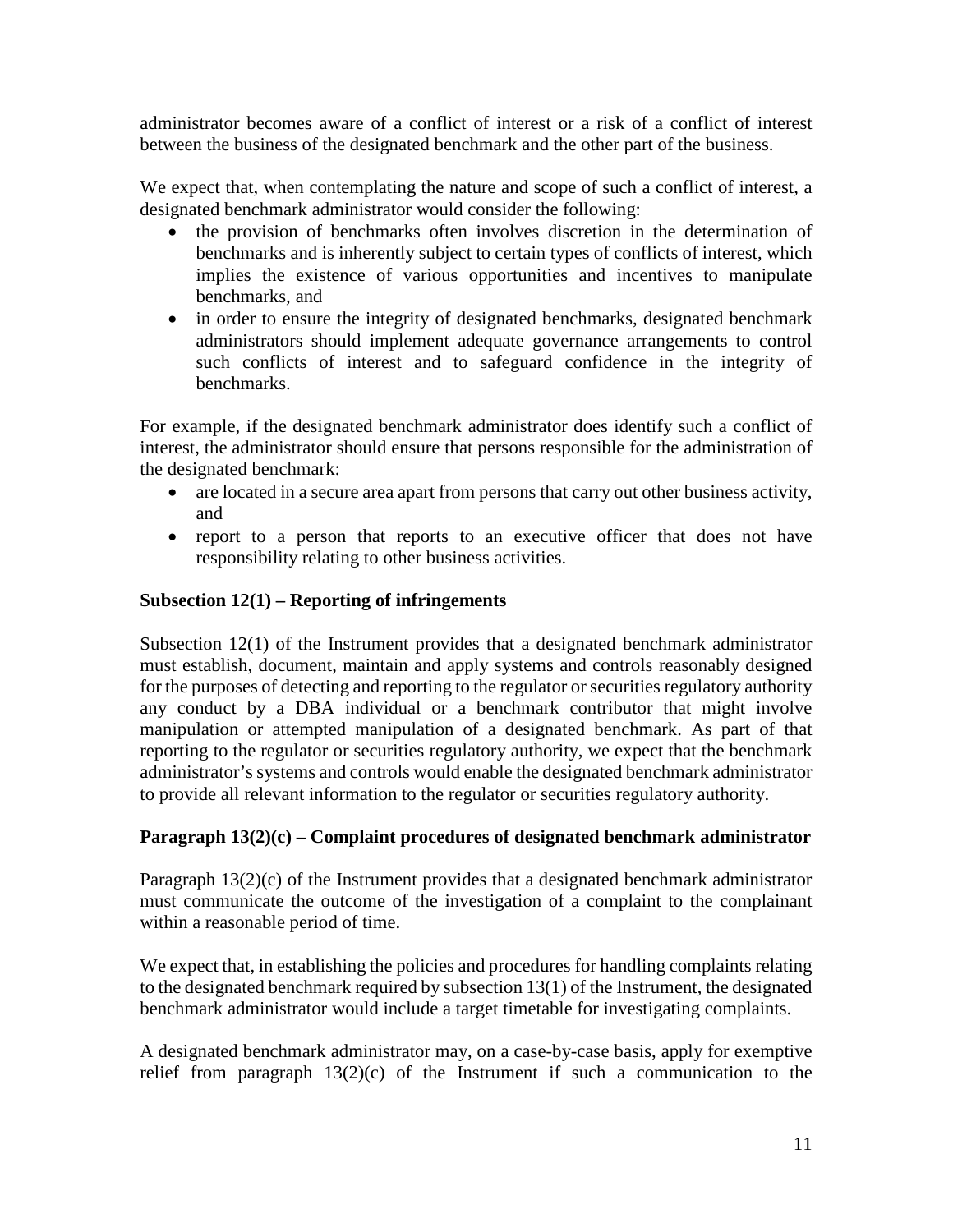complainant would be seriously prejudicial to the interests of the designated benchmark administrator or would violate confidentiality provisions.

### **Section 14 – Outsourcing by designated benchmark administrator**

Section 14 of the Instrument sets out requirements on outsourcing by a designated benchmark administrator. For purposes of securities legislation, a designated benchmark administrator remains responsible for compliance with the Instrument despite any outsourcing arrangement.

### **Paragraph 14(2)(c) – Written contract for an outsourcing**

Paragraph  $14(2)(c)$  of the Instrument provides that the policies and procedures of a designated benchmark administrator in relation to outsourcing must be reasonably designed to ensure that the designated benchmark administrator and the service provider enter into a written contract that covers the matters set out in subparagraphs  $14(2)(c)(i)$  to (v). We consider the reference to "written contract" to include one or more written agreements.

## **PART 4 INPUT DATA AND METHODOLOGY**

### **Subsection 16(4) – Front office of a benchmark contributor**

Subsection 16(4) of the Instrument provides that "front office" of a benchmark contributor or an applicable affiliate means any department, division, group, or personnel that performs any pricing, trading, sales, marketing, advertising, solicitation, structuring, or brokerage activities. In general, we consider front office staff to be the individuals who generate revenue for the benchmark contributor or the affiliate.

### **Paragraph 17(1)(e) – Determination under the methodology**

Paragraph  $17(1)(e)$  of the Instrument provides that a determination under the methodology of a designated benchmark must be able to be verified as being accurate and complete.

A determination under a methodology that is based on information such as input data would be verified as being accurate and complete if:

- it can be clearly linked to the original information, and
- it can be linked to complementary, but separate information.

For example, in the case of an interest rate benchmark that is determined daily and calculated as the arithmetic average of bid-side rates contributed by financial institutions that routinely accept bankers' acceptances and are market-makers in bankers' acceptances, the daily determination would be verified as being accurate and complete if:

• the calculation can be clearly linked to the rates contributed by the financial institutions and recorded by the benchmark administrator, and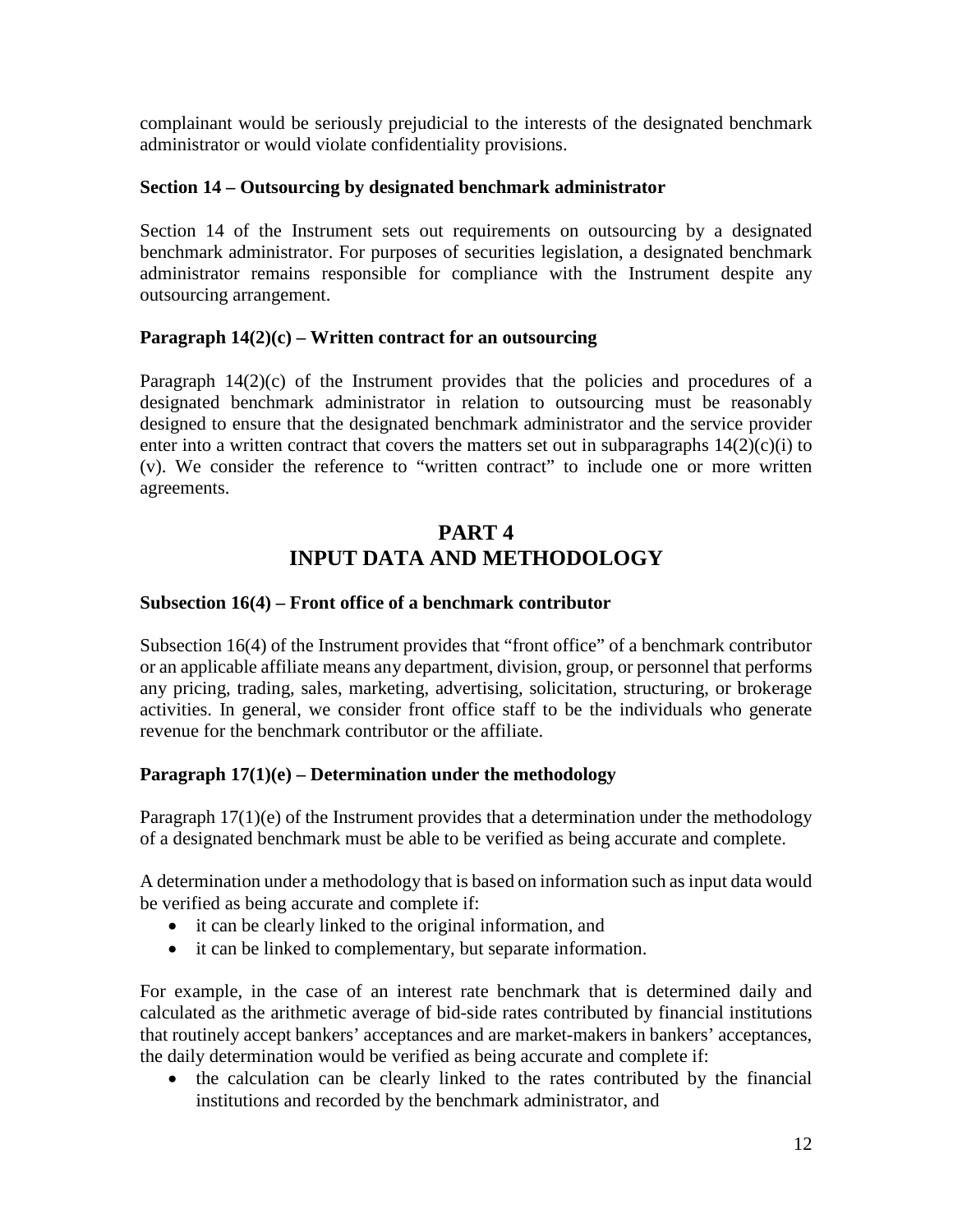• the benchmark administrator's record of the rates contributed by the financial institutions can be matched to the records of those rates maintained by the applicable financial institutions.

## **Paragraph 17(2)(a) – Applicable characteristics to be considered for the methodology**

Paragraph 17(2)(a) of the Instrument provides that a designated benchmark administrator must take into account, in the preparation of the methodology of a designated benchmark, all of the applicable characteristics of that part of the market or economy the designated benchmark is intended to record.

In this context, we consider that "applicable characteristics" include:

- the size and reasonably expected liquidity of the market,
- the transparency of trading and the positions of participants in the market,
- market concentration,
- market dynamics, and
- the adequacy of any sample to reasonably represent that part of the market or economy the designated benchmark is intended to record.

## **Subsection 18(1) – Proposed or implemented significant changes to methodology**

Subsection 18(1) of the Instrument provides that a designated benchmark administrator must have policies that provide for public notice of a proposed or implemented significant change to the methodology of a designated benchmark.

As part of the methodology disclosure required under section 19, paragraph 19(1)(e) of the Instrument provides that a designated benchmark administrator must publish examples of the types of changes that may constitute a significant change to the methodology of the designated benchmark.

We consider publication on the designated benchmark administrator's website of a proposed or implemented change to the methodology of a designated benchmark, accompanied by a news release advising of the publication of the proposed or implemented change, as sufficient notification in theses contexts. We consider it good practice for a designated benchmark administrator to establish a voluntary subscription-based email distribution list for those parties who wish to receive notice of such a publication by email.

# **PART 5 DISCLOSURE**

## **Subsection 20(2) – Benchmark statement**

The elements of the benchmark statement, set out in paragraphs  $20(2)(a)$  through (1) of the Instrument, are designed to provide transparency to benchmark users to understand the purpose or intention of the benchmark, the limitations of the benchmark, and how the designated benchmark administrator will apply the methodology to provide the benchmark.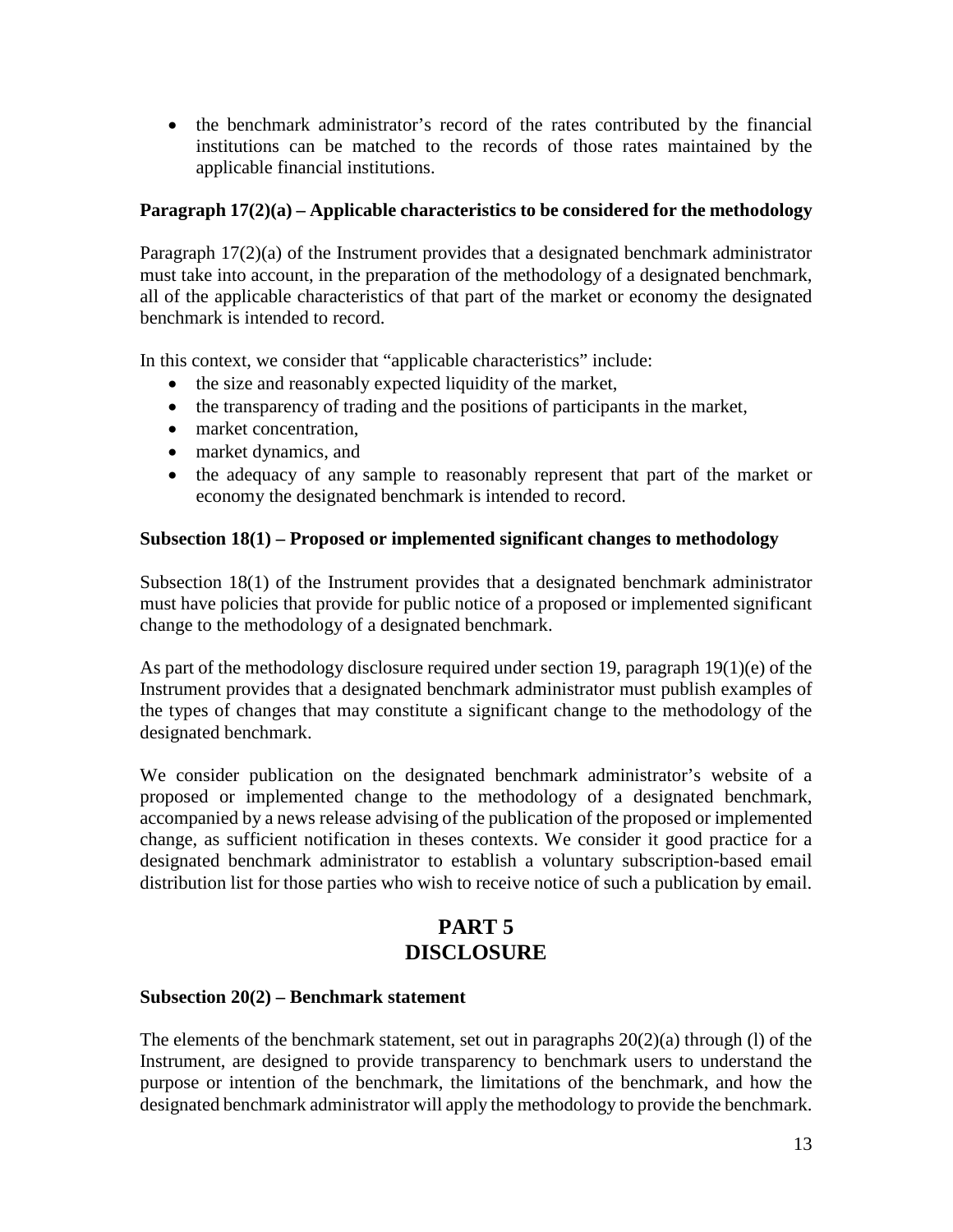In preparing the benchmark statement, a designated benchmark administrator should attempt to ensure that benchmark users have sufficient information to understand what the benchmark is intended to record and to make a decision on whether to use, or continue to use, the benchmark.

## **Paragraph 20(2)(a) – Applicable market or economy for purposes of the benchmark statement**

Paragraph 20(2)(a) of the Instrument provides that a required element of the benchmark statement for a designated benchmark is a description of the part of the market or economy the designated benchmarks is intended to record. This relates to the benchmark's purpose.

For example, an interest rate benchmark may be intended to reflect the cost of unsecured interbank lending and may be intended to be used as a benchmark interest rate in interbank loan agreements. In this example, we consider it problematic if

- the type of prime bank lending rate the benchmark is intended to record is unclear, or
- the calculation method does not work well in periods of low liquidity.

# **PART 6 BENCHMARK CONTRIBUTORS**

## **General**

Part 6 of the Instrument contains provisions that apply in respect of benchmark contributors to a designated benchmark. There are also specific requirements that apply to:

- benchmark contributors to a designated critical benchmark (see sections 31 and 34 of the Instrument), and
- benchmark contributors to a designated interest rate benchmark (see sections 38, 39 and 40 of the Instrument).

In **[•][Note: At the time of the final rule, we will insert a list of applicable jurisdictions]**, securities legislation defines "benchmark contributor" as a person or company that engages or participates in the provision of information for use by a benchmark administrator for the purpose of determining a benchmark. This definition includes a person or company that provides information in respect of a designated benchmark, whether voluntarily, by way of contract or otherwise.

In **[•][Note: At the time of the final rule, we will insert a list of applicable jurisdictions]**, securities legislation provides that the securities regulatory authority may, in response to an application by the regulator or, in Québec, on its own initiative, require a person or company to provide information to a designated benchmark administrator in relation to a designated benchmark if it is in the public interest to do so. For example, a person or company may be required to provide information to a designated benchmark administrator for the purpose of determining a designated critical benchmark. In such a case, the person or company would be a benchmark contributor, and would therefore be subject to the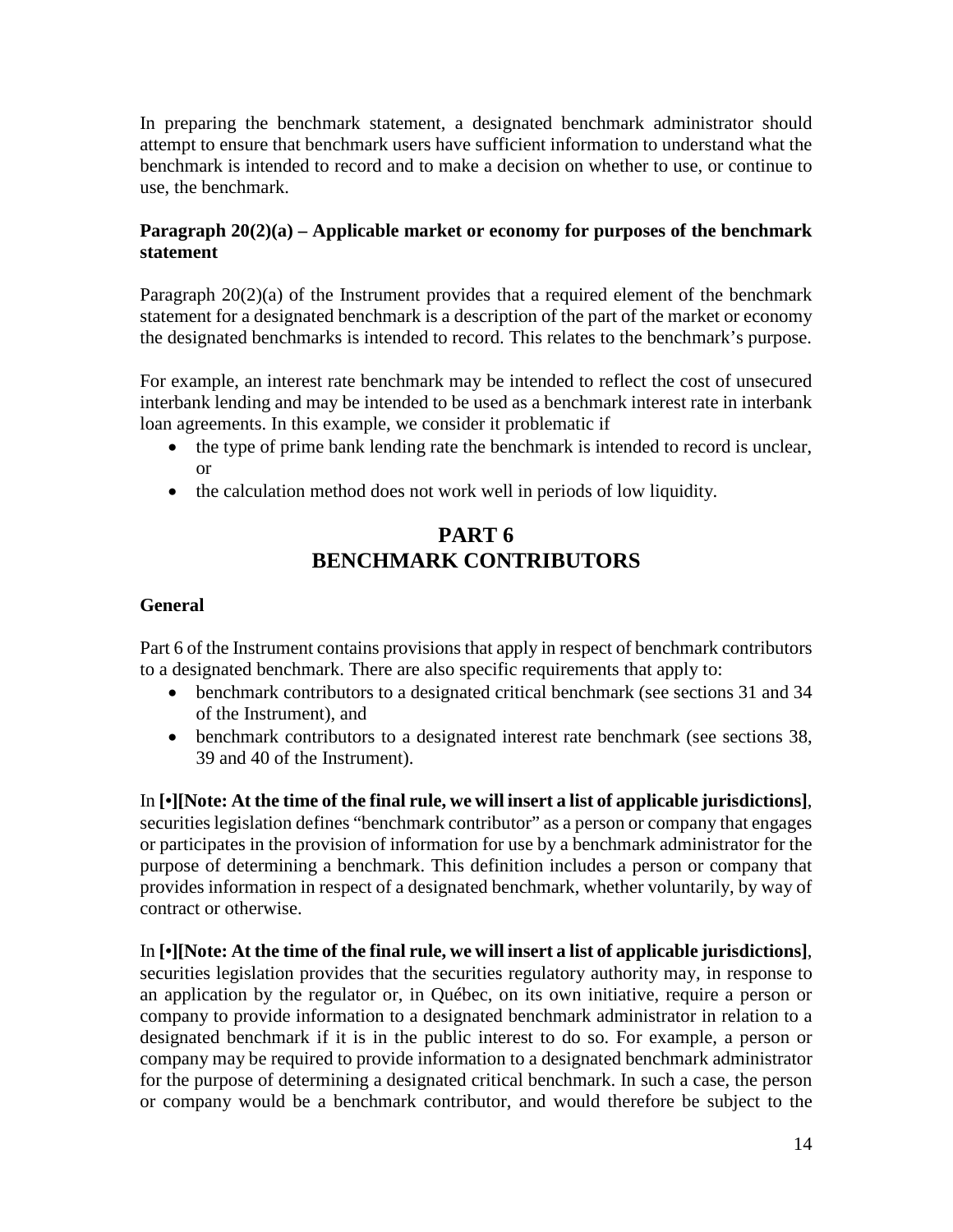provisions of the Instrument applicable to benchmark contributors generally and the provisions applicable to benchmark contributors to a designated critical benchmark. However, certain of those provisions only apply if input data is considered to have been contributed within the meaning of paragraph 1(3)(a) of the Instrument.

## **Subparagraph 24(2)(f)(vi) – Input data that is inaccurate or incomplete**

Subparagraph  $24(2)(f)(vi)$  of the Instrument requires that a code of conduct for a benchmark contributor include reporting requirements for any instance where a reasonable person would believe that a contributing individual, acting on behalf of the benchmark contributor or any other benchmark contributor, has provided input data that is inaccurate or incomplete. In establishing these requirements, we expect the designated benchmark administrator to consider providing indicators that could be used to identify input data that is inaccurate or incomplete, based on past experience. The indicators should reasonably reflect the specific nature of the designated benchmark, including the complexity, use and vulnerability of the designated benchmark.

## **Subsection 24(3) – Adherence to code of conduct**

In establishing the policies and procedures required under subsection 24(3) of the Instrument, we expect the designated benchmark administrator to consider the specific nature of the designated benchmark, including the complexity, use and vulnerability of the designated benchmark. For example, the policies and procedures may include the use of verification certificates signed by an officer of the benchmark contributor and on-site inspections by internal compliance staff that are independent from the business unit whose activities are subject to the code of conduct.

## **Paragraph 25(1)(a) – Conflict of interest requirements for benchmark contributors**

Paragraph 25(1)(a) of the Instrument provides that a benchmark contributor to a designated benchmark must establish, document, maintain and apply policies and procedures reasonably designed to ensure the contribution of input data by the benchmark contributor is not significantly affected by any conflict of interest involving the benchmark contributor and its employees, officers, directors and agents, if a reasonable person would consider that the contribution of the input data might be inaccurate or incomplete.

We expect that, when contemplating the scope of such conflicts of interest, a benchmark contributor would consider the following:

- benchmark contributors of input data to benchmarks can often exercise discretion and are potentially subject to conflicts of interest, and so risk being a source of manipulation, and
- consequently, conflicts of interest must be managed or mitigated to ensure they do not affect input data.

For example, if the benchmark contributor does identify such a conflict of interest involving other business activity, the contributor should ensure that persons responsible for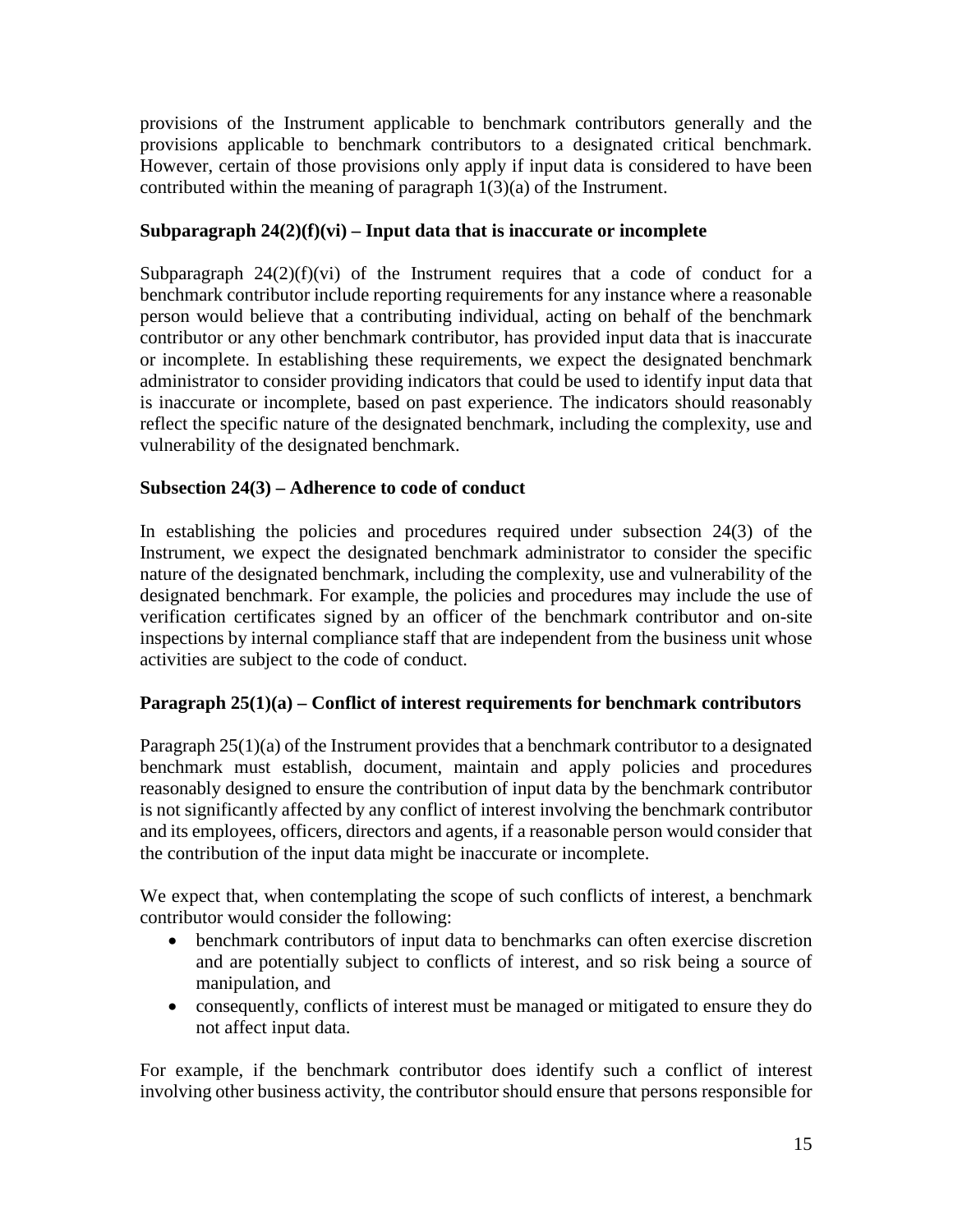the contribution of input data to a designated benchmark administrator for the purpose of determining a designated benchmark:

- are located in a secure area apart from persons that carry out the other business activity, and
- report to a person that reports to an executive officer that does not have responsibility relating to the other business activity.

#### **Subsection 25(2) – Accuracy and completeness of input data**

In establishing the policies, procedures and controls required under subsection 25(2), we expect a benchmark contributor to consider the specific nature of the designated benchmark, including the complexity, use and vulnerability of the designated benchmark and what systems and controls would ensure the accuracy and completeness of input data.

#### **Paragraph 25(3)(a) – Exercise of expert judgment**

In establishing the policies and procedures required under paragraph  $25(3)(a)$ , we expect a benchmark contributor to consider the specific nature of the designated benchmark, including the complexity, use and vulnerability of the designated benchmark and the nature of its input data.

#### **Subsection 26(1) – Compliance officer for benchmark contributors**

Subsection 26(1) of the Instrument provides that a benchmark contributor to a designated benchmark must designate an officer that monitors and assesses compliance by the benchmark contributor and its employees with the code of conduct referred to in section 24, the Instrument and securities legislation relevant to benchmarks. The officer can conduct these activities on a part-time basis but should be independent from persons involved in determining or contributing input data.

## **PART 7 RECORDKEEPING**

#### **Paragraph 27(2)(h) – Records of communications**

The reference to "communications" in paragraph  $27(2)(h)$  of the Instrument includes telephone conversations, email and other electronic communications.

## **PART 8 DESIGNATED INTEREST RATE BENCHMARKS**

### **Subsection 35(1) – Accurate and sufficient data for designated interest rate benchmarks**

Subsection 35(1) of the Instrument sets out an order of priority for input data for the determination of a designated interest rate benchmark. The order of priority lists committed